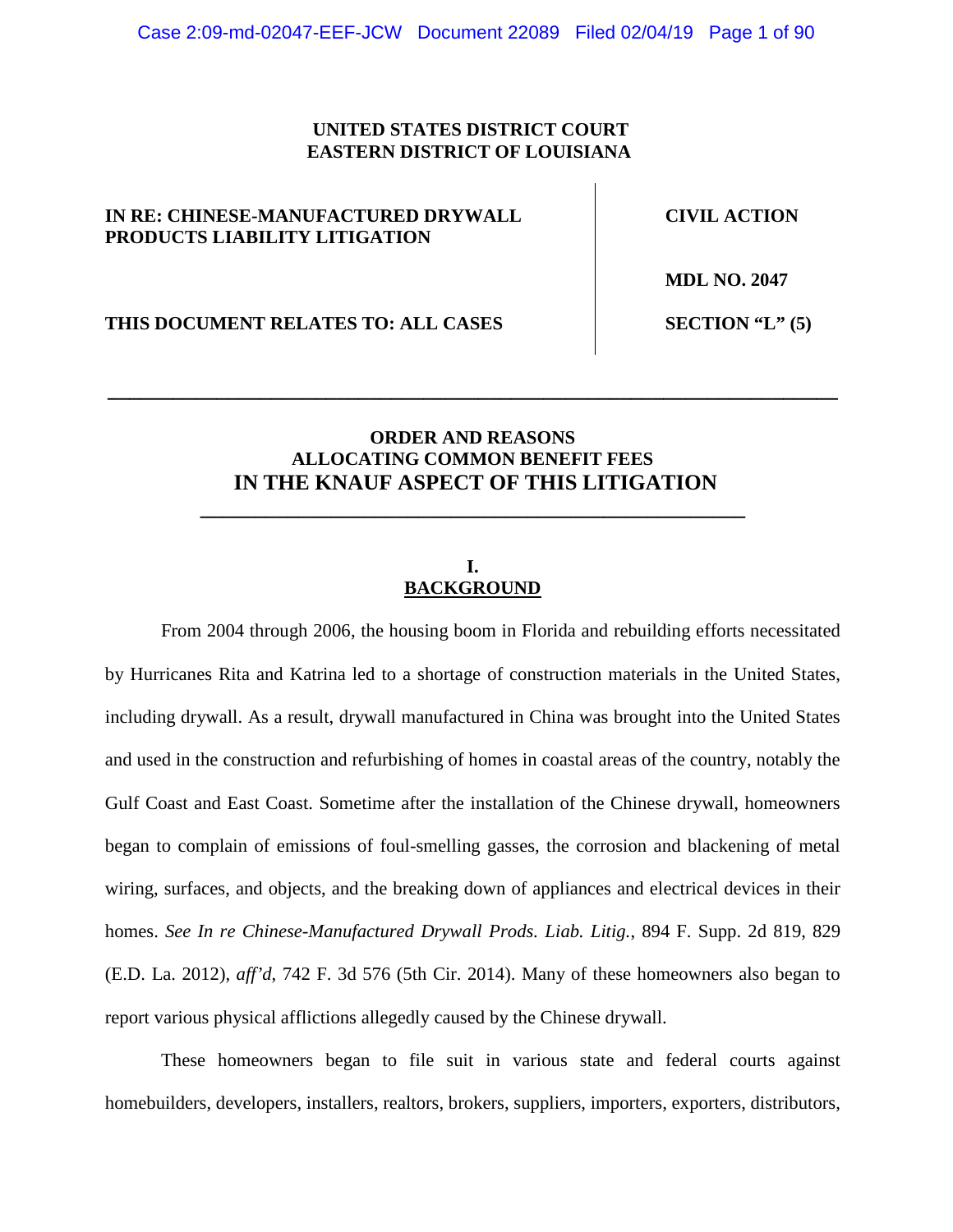#### Case 2:09-md-02047-EEF-JCW Document 22089 Filed 02/04/19 Page 2 of 90

and manufacturers who were involved with the Chinese drywall. Because of the commonality of facts in the various cases, this litigation was designated as multidistrict litigation. Pursuant to a June 15, 2009 transfer order from the United States Judicial Panel on Multidistrict Litigation, all federal cases involving Chinese-manufactured drywall were consolidated for pretrial proceedings in MDL 2047 in the United States District Court for the Eastern District of Louisiana.

The Chinese drywall at issue was largely manufactured by two groups of defendants: (1) the Knauf entities and (2) the Taishan entities. Because the Taishan entities contested jurisdiction at the outset and refused to accept service of process, it was necessary to conduct this litigation along two tracks. The first track involved the Knauf entities.

The Knauf entities ("Knauf") are German-based, international manufacturers of building products, including drywall, whose Chinese subsidiary, Knauf Plasterboard (Tianjin) Co., Ltd. ("KPT"), advertised and sold its Chinese drywall in the United States. The Knauf entities are named defendants in numerous cases consolidated with the MDL litigation as well as litigation in state courts. The Knauf entities did not contest jurisdiction and first entered their appearance in the MDL litigation on July 2, 2009. *See* Rec. Doc. 18. On November 2, 2009, in Pretrial Order No. 17, KPT agreed to a limited waiver of service. *See* Rec. Doc. 401. After a period of intense discovery, the court set various bellwether trials. From March 15, to March 19, 2010, the Court presided over a bellwether trial in *Hernandez v. Knauf Gips KG*, Case No. 09-6050, involving a homeowner's claims against KPT for defective drywall. *See* Rec. Doc. 2713. For purposes of the trial, Knauf stipulated that KPT Chinese drywall "emits certain reduced sulfur gases and the drywall emits an odor." *Id*. The Court, based on the evidence presented, found the KPT Drywall was a defective product and issued a detailed Findings of Fact and Conclusions of Law in favor of Plaintiff Hernendez ("*Hernandez* FOF /COL"), *see id.*, and entered a Judgment in the amount of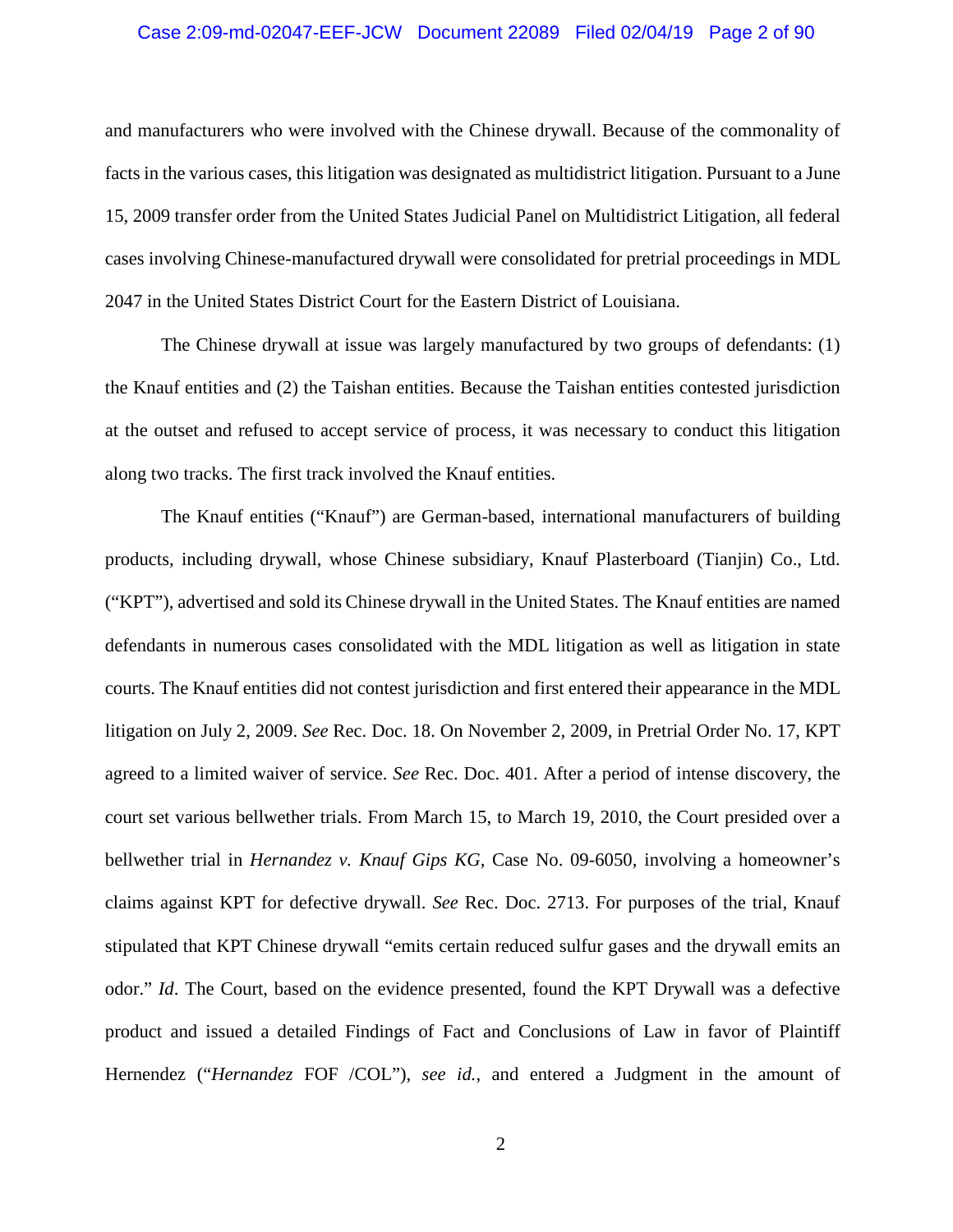#### Case 2:09-md-02047-EEF-JCW Document 22089 Filed 02/04/19 Page 3 of 90

\$164,049.64, including remediation damages in the amount of \$136,940.46, which represented a cost of \$81.13 per square foot based on the footprint square footage of the house. *See* Rec. Doc. 3012.

On October 14, 2010, Knauf agreed to participate in a pilot program to remediate a number of homes using the remediation protocol formulated by the Court in the *Hernandez* case. The Knauf pilot remediation program has remediated over 2,800 homes containing KPT Chinese drywall using essentially the same protocol. At the Court's urging, after a number of homes had been remediated, the parties began working together to monetize this program and make it available to a broader class of plaintiffs.

Thereafter, the PSC and Knauf entered into settlement discussions, and on December 20, 2011, some two years after the formation of this MDL. The PSC reached a global remediation settlement with Knauf, which is designed to resolve all Knauf-related Chinese drywall claims.

After a bellwether trial involving the downstream Knauf distributor, North River, numerous other settlement agreements were also reached with other downstream entities in the chain of commerce with the Knauf. These entities included various distributers, builders, and installers (and their insurers) of the Knauf-manufactured Chinese drywall.

On August 12, 2013, Plaintiffs' and Defendants' Liaison counsel entered into a second settlement agreement addressing claims filed after December 9, 2011 (the "New Claims Settlement Agreement"). R. Doc.16978-1. Under the New Claims Settlement Agreement, Claimants who gave notice prior to October 25, 2013 and qualified under the terms of the New Claims Agreement were eligible to seek benefits under the Knauf Class Settlement Agreement, subject to the requirements set forth in both agreements. R. Doc. 16978-1.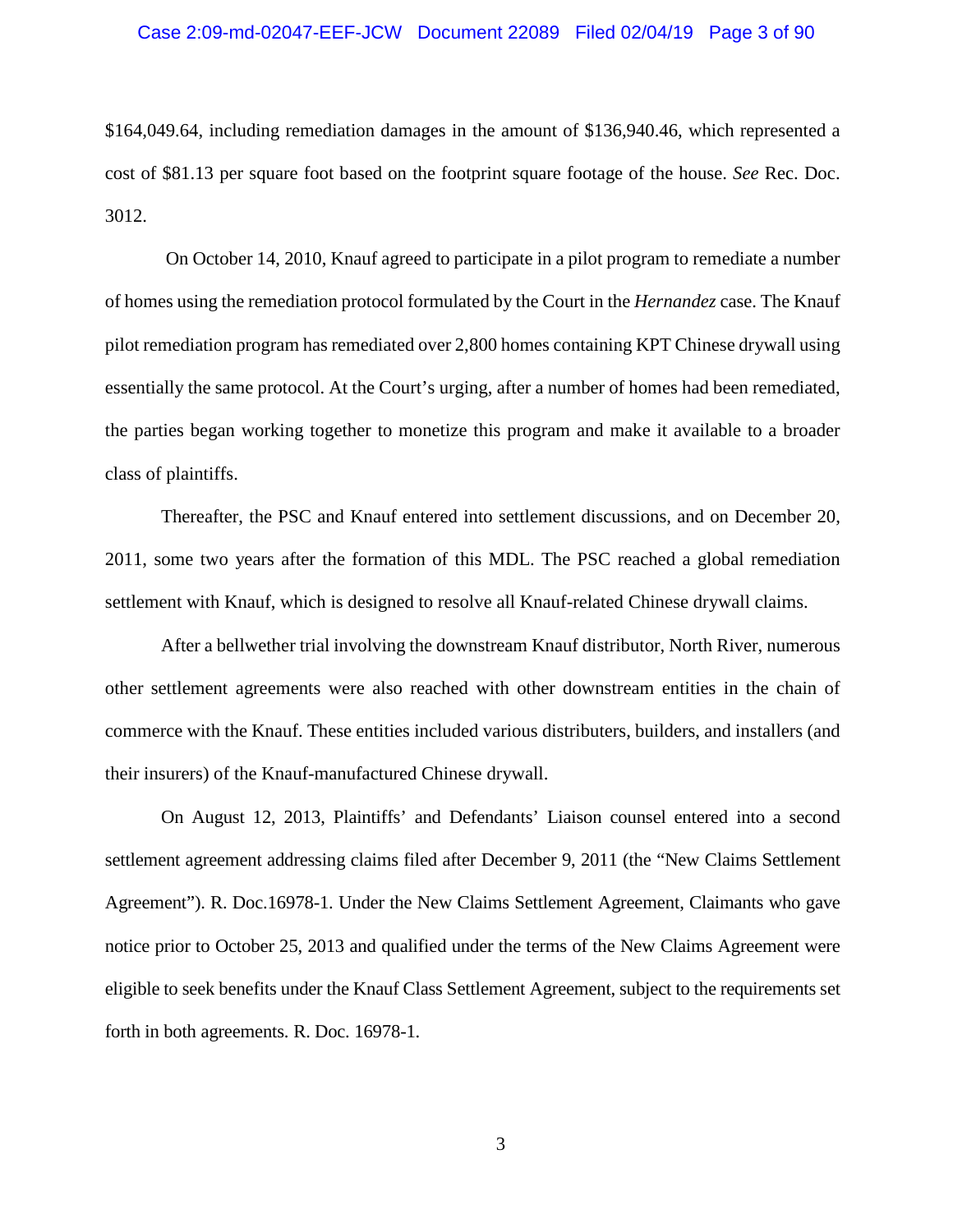#### Case 2:09-md-02047-EEF-JCW Document 22089 Filed 02/04/19 Page 4 of 90

Under the terms of the settlements, the claimants with KPT Chinese drywall (drywall manufactured by Knauf's Chinese subsidiary) were offered several options. Under Option 1, the claimants were offered the opportunity to receive a complete, environmentally certified remediation of their properties. Under Option 2, the claimants were offered cash reimbursement in the event the home was already remediated. Finally, under Option 3, claimants were offered a cash payment instead of remediation as well as the opportunity to receive monetary benefits from the Knauf downstream chain of commerce entities to compensate them for other specifically designated losses.

As part of the Knauf remediation settlement, the defendants also agreed to pay reasonable costs, including the cost of administering the program, and an additional amount for attorneys' fees, which includes both the fees for contract counsel and those for common benefit counsel. The total available for attorneys' fees, costs, and unreimbursed assessments is \$208,643,656.85, of which \$105,359,193.97 is allotted for common benefit attorneys' fees; \$3,842,822.29 has been allotted for common benefit attorneys' costs; and \$2,187,000.00 has been allotted for common benefit attorneys' unreimbursed assessments, leaving \$97,254,640.59 to disburse among contract counsel.<sup>1</sup> This payment, relieves every claimant of all contingency fee and cost reimbursement obligations to

 $\overline{a}$ 

 $1$  In its January 31, 2018 order, the Court noted that the funds available for attorneys' fees as of October 31, 2017 was \$197,803,738.17 [\$187,803,738.17 (total available for attorneys' fees) + \$10,000,000.00 (Taishan Advance)]. R. Doc. 21168 at 21 n.5, 24. Since that time, as of October 31, 2018, the amount of funds available has increased to \$202,806,084.56, as the funds have earned interest over time. In determining the amount of attorneys' fees available for common benefit counsel, the Court underwent the following arithmetic:

 $$195,241,093.85$  [total available for attorneys' fees] +  $$7,564,990.71$  [remainder of the Taishan Advance] - \$192,250.00 [Special Master fee unpaid] = \$202,613,834.56.

This leaves common benefit counsel with \$105,359,193.97 [\$202,613,834.56 x .52] for common benefit fees, resulting \$111,389,016.26 to allocate [\$105,359,193.97 + \$3,842,822.29 (costs) + \$2,187,000.00 (unreimbursed assessments)].

For contract counsel, the Court determined the amount available for attorneys' fees by taking 48% of the total amount available for fees, including the remaining amount available from the Taishan Advance, which leaves \$97,254,640.59 available for contract counsel's attorneys' fees:

 $$195,241,093.85$  [total available for attorneys' fees] +  $$7,564,990.71$  [remainder of the Taishan Advance] - \$192,250.00 [Special Master fee unpaid] = \$202,613,834.56; \$202,613,834.56 x .48 = \$97,254,640.58.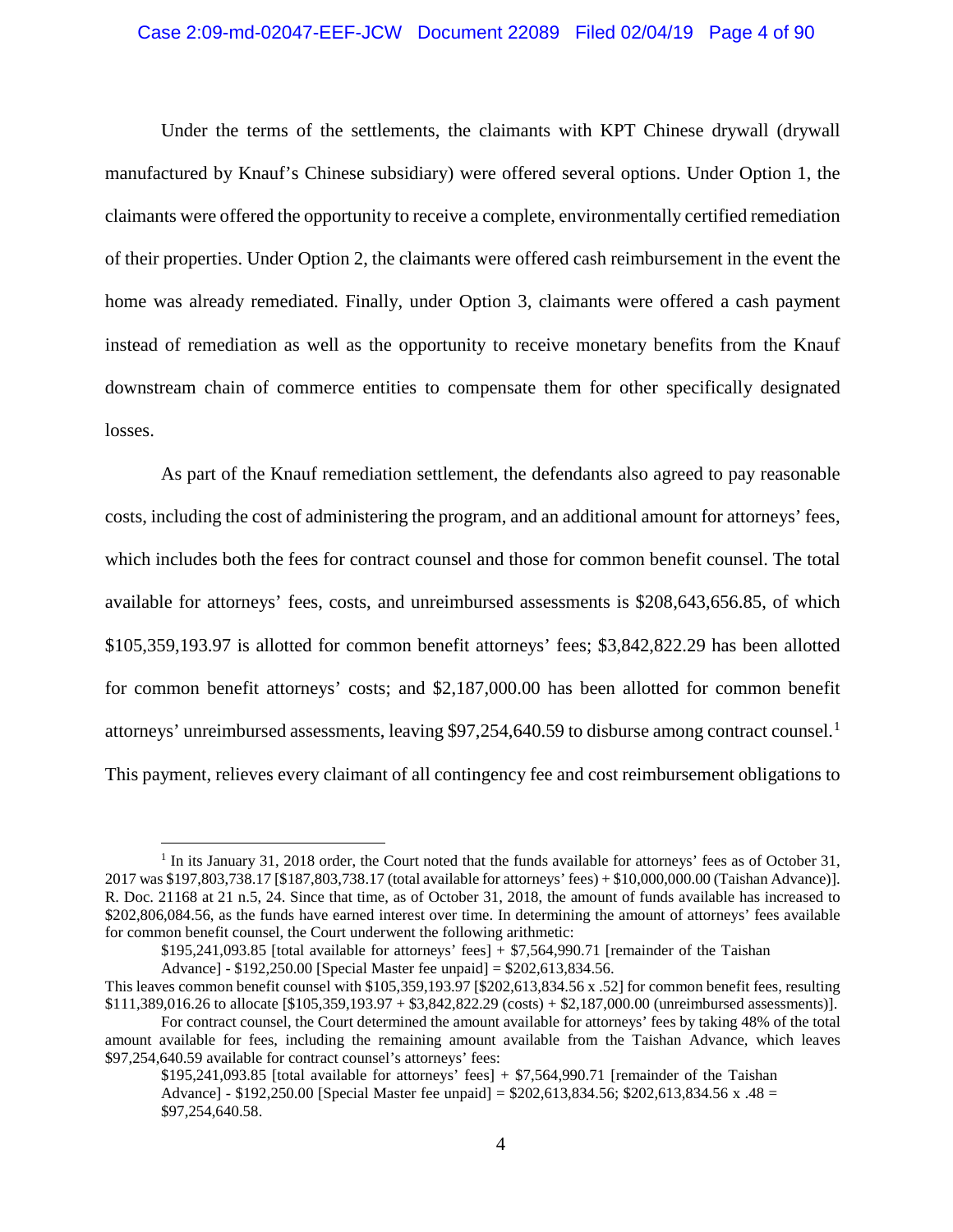#### Case 2:09-md-02047-EEF-JCW Document 22089 Filed 02/04/19 Page 5 of 90

both retained contract counsel and common benefit counsel (with exception of the Virginia litigants), and thus represents an amount which otherwise would have been payable by the claimants out of their settlement recovery. The claimants have now all received their appropriate portion of the settlement funds. It is now time to focus on the attorneys' fees for this aspect of the litigation for the purpose of determining the appropriate allotment of these fees.

This process requires a two-step analysis. The first step required a determination of the proper split between the contract counsel and the common benefit counsel. The second step involves an analysis of the appropriate allotment of the fees to each counsel. In its January 31, 2018 order, the Court dealt with the first step of this analysis, determining that the appropriate split between contract counsel and common benefit counsel was 52% for common benefit counsel and 48% for contract counsel. R. Doc. 21168. At this point it is worth noting that many, if not all, of the common benefit applicants are also contract counsel in at least some of the cases and will receive significant compensation from those cases in addition to any amounts they may receive in common benefit fees. For this reason, it is disconcerting and disappointing to receive such vexatious, vitriolic, and acerbic briefs from some of the attorneys who seek common benefit fees. It is unfortunate that this has become the new norm in this type of litigation. If such unseemly conduct persists, it will likely spawn "corrective legislation" to attempt to bring back some civility and professionalism to this aspect of complex litigation.

In any event, having completed the first step in this analysis, it is now time to proceed to the second step and determine the appropriate allotment of these common benefit fees and costs to the attorneys who performed common benefit work that produced the favorable result in this case. First, to put this process in perspective, it is helpful to review the procedures adopted to document the common benefit work in this litigation.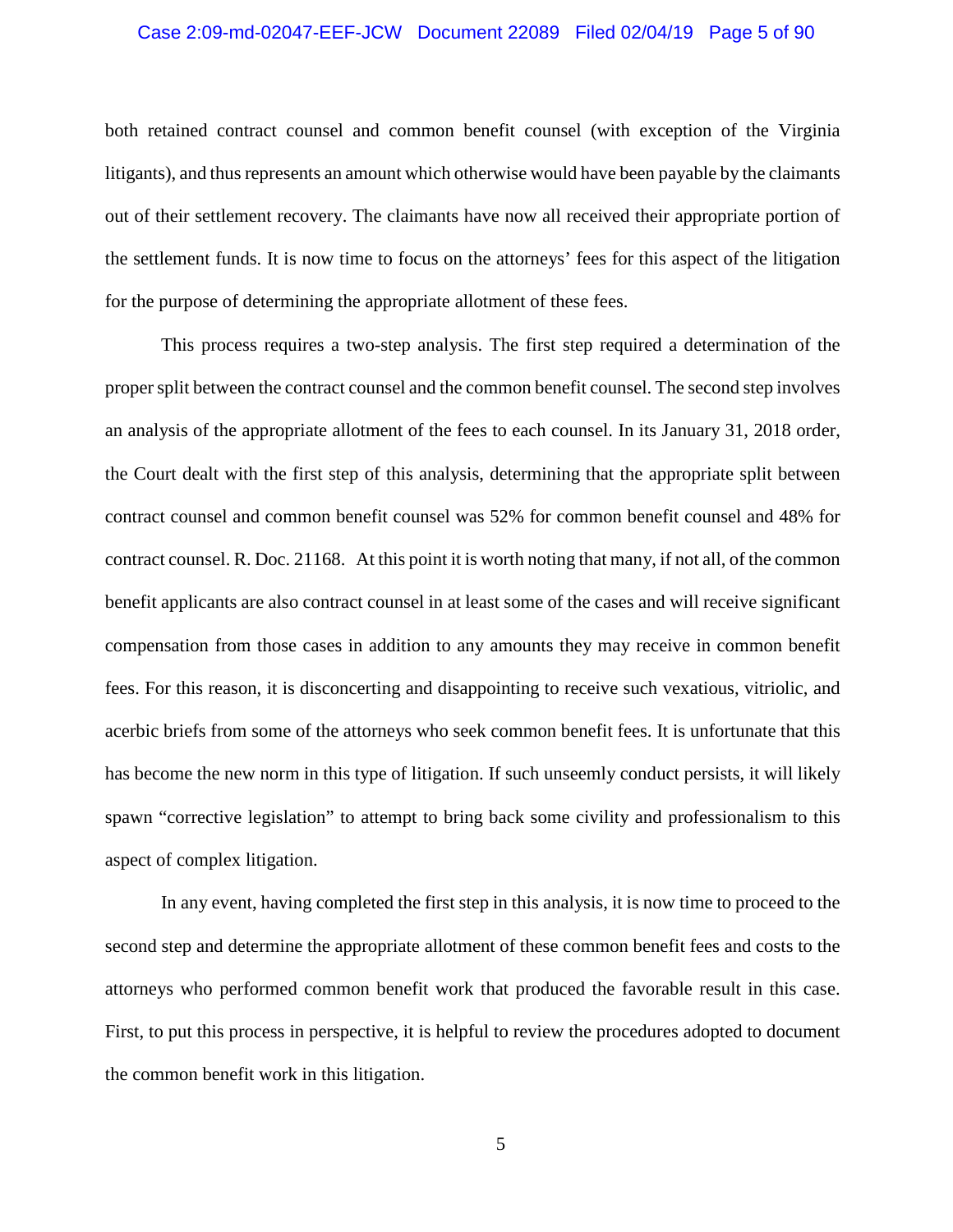#### Case 2:09-md-02047-EEF-JCW Document 22089 Filed 02/04/19 Page 6 of 90

From the very beginning of this MDL and long before the Settlement Agreements were even contemplated, the Court took steps to create a fair and open environment for all interested attorneys to perform work for the common benefit of the Knauf drywall litigants. To centralize leadership and control of litigation of this magnitude, fourteen individuals were appointed to the Plaintiffs' Steering Committee (the "PSC"). *See* Pretrial Order No. 8 (July 27, 2009), R. Doc. 144. But the Court, the litigants, and the justice system in general also have an interest in broadening the range of attorney participation in MDL cases, lest the work be confined to a specialized bar of MDL attorneys, which would result in exclusivity, unfairness, and discrimination and, in the long run, inure to the disadvantage of litigants and their attorneys. Therefore, the Court authorized and encouraged the PSC to create sub-committees comprised of interested Plaintiffs' attorneys not on the PSC and assign them tasks consistent with the PSC's duties. The Court encouraged all interested attorneys, including those in state court litigations, to coordinate with the PSC and to do work for the common benefit of all the Knauf litigants and become eligible for a common benefit fee. Over sixty firms or attorneys availed themselves of the opportunity to perform common benefit work and it is now time to allocate fees and costs to those attorneys whose common benefit work produced the result in the Knauf aspect of this MDL.

There has been much discussion regarding the process by which a Court should allocate common benefit attorneys' fees. The Fifth Circuit's holding in *In re High Sulfur Content Gasoline Products Liability Litigation*, 517 F.3d 220 (5th Cir. 2008), in which the court reviewed an allocation of attorneys' fees in a class action settlement, is instructive on this point. The takeaway from *High Sulfur* is that, in allocating a fund for attorneys' fees, the Court must conform to "traditional judicial standards of transparency, impartiality, procedural fairness, and ultimate judicial oversight." *Id.* at 234. This process requires creating a sufficient record that includes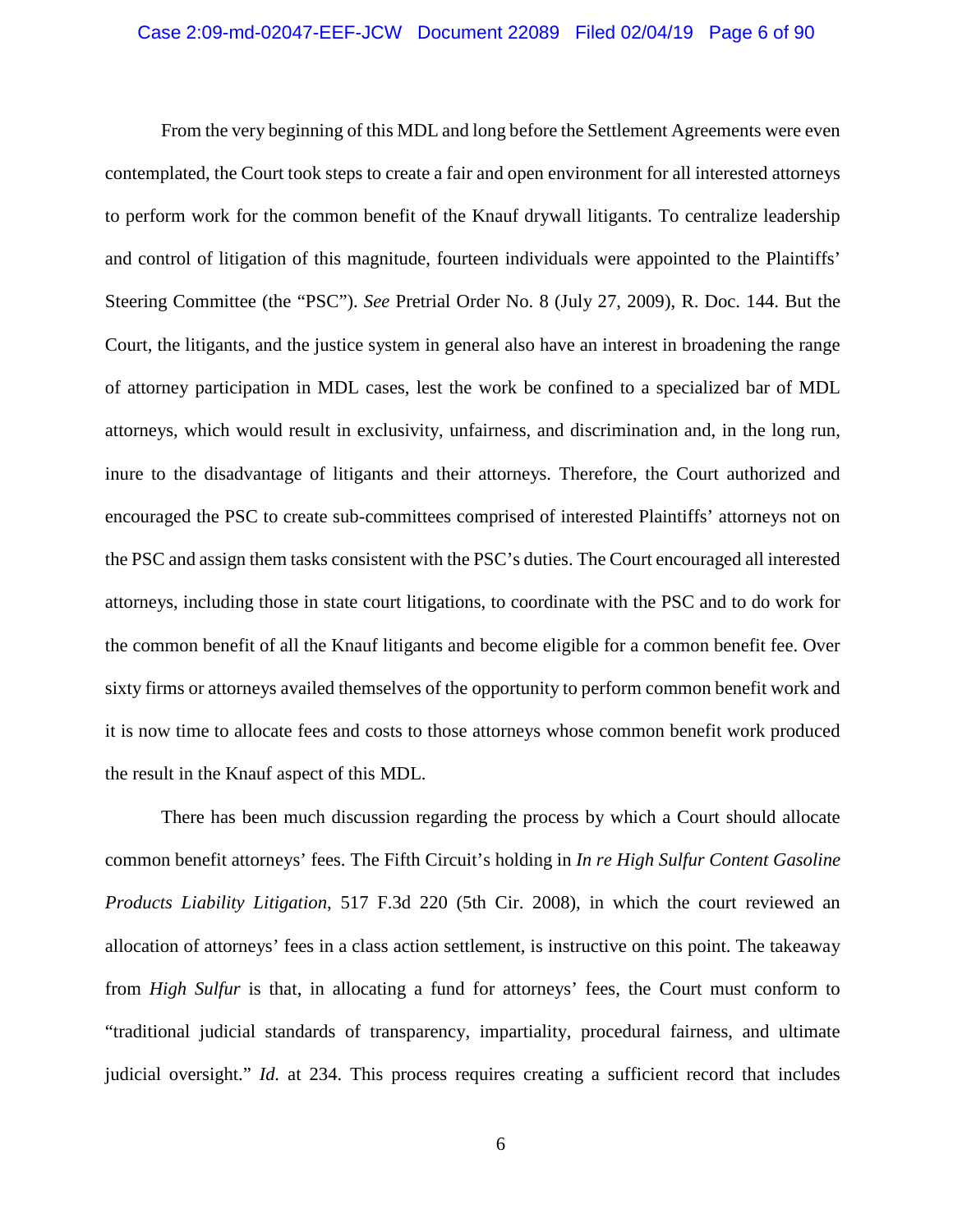#### Case 2:09-md-02047-EEF-JCW Document 22089 Filed 02/04/19 Page 7 of 90

making sufficient factual findings, accurately recording the time worked, analyzing the *Johnson* factors, providing all applicants an opportunity to be heard, and exercising independent judgment in allocating those fees rather than simply rubber-stamping a committee recommendation or "pulling it out of the air." This Court has been guided by these principles.

At an early period in this case, the Court established procedures for any attorney seeking a common benefit fee or the reimbursement of common benefit expenses to follow. A CPA was appointed to monitor and record the common benefit work and expenses. The Court ordered those doing common benefit work and incurring common benefit expenses to report monthly to the Courtappointed CPA (Phil Garrett) the hours worked, the nature of the work, and expenses incurred. Time and Expense Guidelines were established to govern all activities performed and expenses incurred by counsel in pursuit of common benefit work. Working with the CPA is a paralegal whose task is to monitor and verify that the attorneys' filings are consistent with these guidelines. If the time reported by counsel for a specific task was inconsistent with the guidelines, not appropriate for that task, or not for the common benefit, the CPA rejected the time and counsel was so advised. Throughout this litigation the Court met monthly with the CPA to review the reported material. These reports have now been summarized and show the total amount of time spent by those seeking common benefit fees and the type of work performed from the inception of this MDL until 2013, the date the Knauf Settlement was finalized. Common benefit costs were recorded from inception until 2014 because of costs incurred in distribution.

After this settlement was finalized, in an effort to get attorneys' input, the Court appointed a Fee Allocation Committee comprised of a representative number of attorneys, including both members and non-members of the PSC who were either active in the state litigation or who performed significant work in the MDL. After meeting with all interested attorneys, receiving fee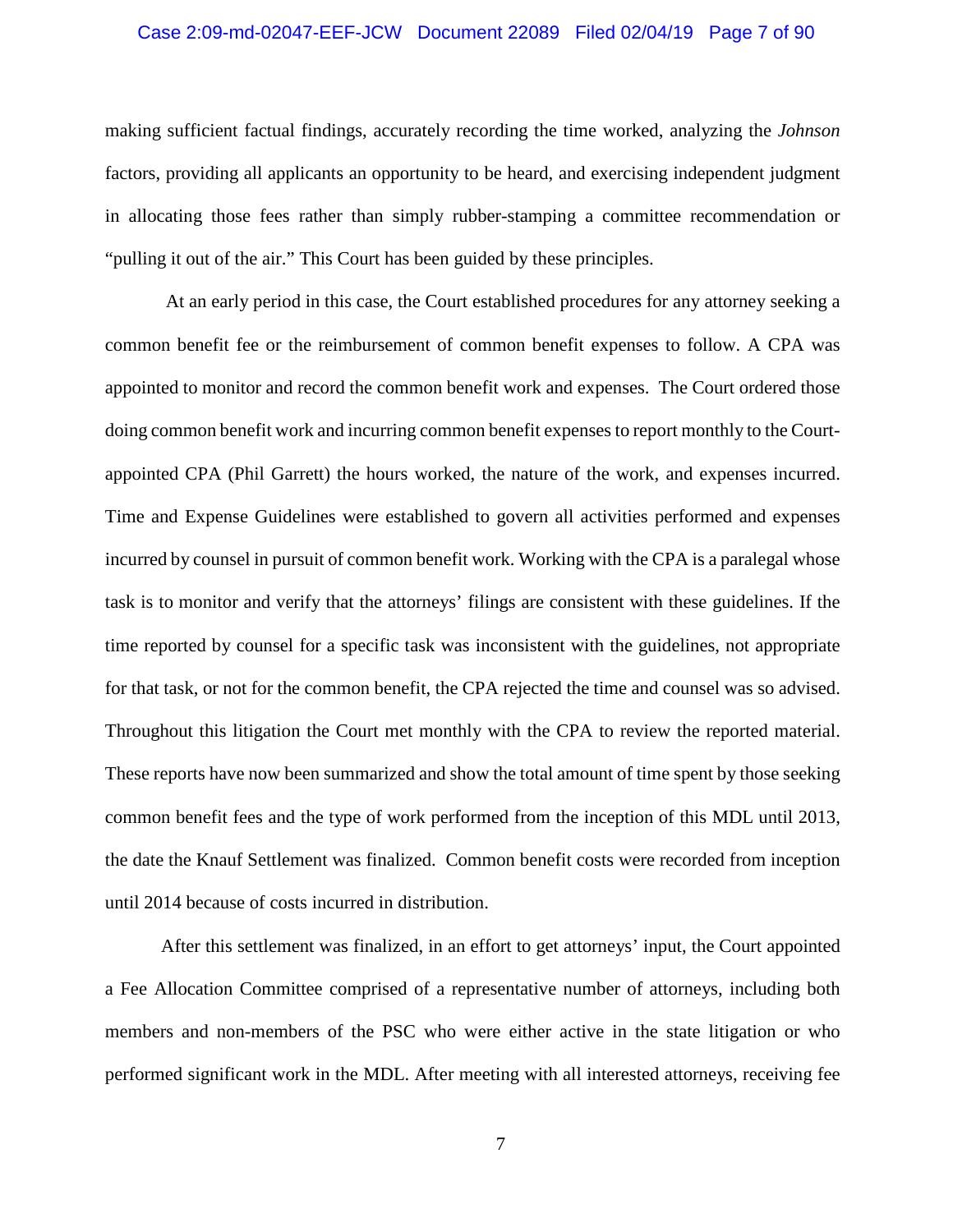#### Case 2:09-md-02047-EEF-JCW Document 22089 Filed 02/04/19 Page 8 of 90

requests together with supporting material, the Fee Allocation Committee was charged with the task of making a recommendation on the appropriate allocation to all those seeking common benefit fees. This recommendation was then posted on the Court's website to afford all counsel an opportunity to see the recommendation and respond. A deadline was set for responses or objections. Seventeen objections were timely received.

The Court then appointed a Special Master to review the objections and meet with the objectors and establish a method or procedure for affording them due process to state and advocate their respective positions. The Special Master was authorized to allow reasonable discovery by the interested parties, request and receive briefs, and hear oral argument. Thereafter, the Special Master made a recommendation as to the appropriate allocation of fees to the objecting counsel, which the Court posted to the court's website inviting responses. *See generally* R. Doc. 21945. The Court received seventeen responses from interested parties.

This management process from the onset was transparent and has produced abundant information and data for the Court to make an informed decision as to the fee and cost allocations. At this point, the Court has before it: (1) the recommendations of the Attorneys' Fees Allocation Committee; (2) a minority report from a member or members of the Attorneys' Fees Allocation Committee; (3) the responses or objections to these recommendations; (4) the recommendations of the Special Master; (5) objections to the Special Master's recommendations; and (6) the CPA's summary of the total time spent, the type of work performed, and the costs expended by each attorney who followed the Court's directive and contemporaneously reported the common benefit work performed and cost incurred.

Taking all this information into consideration together with the data collected and impressions formed during ten years of regular monthly meetings, a plethora of discovery motions,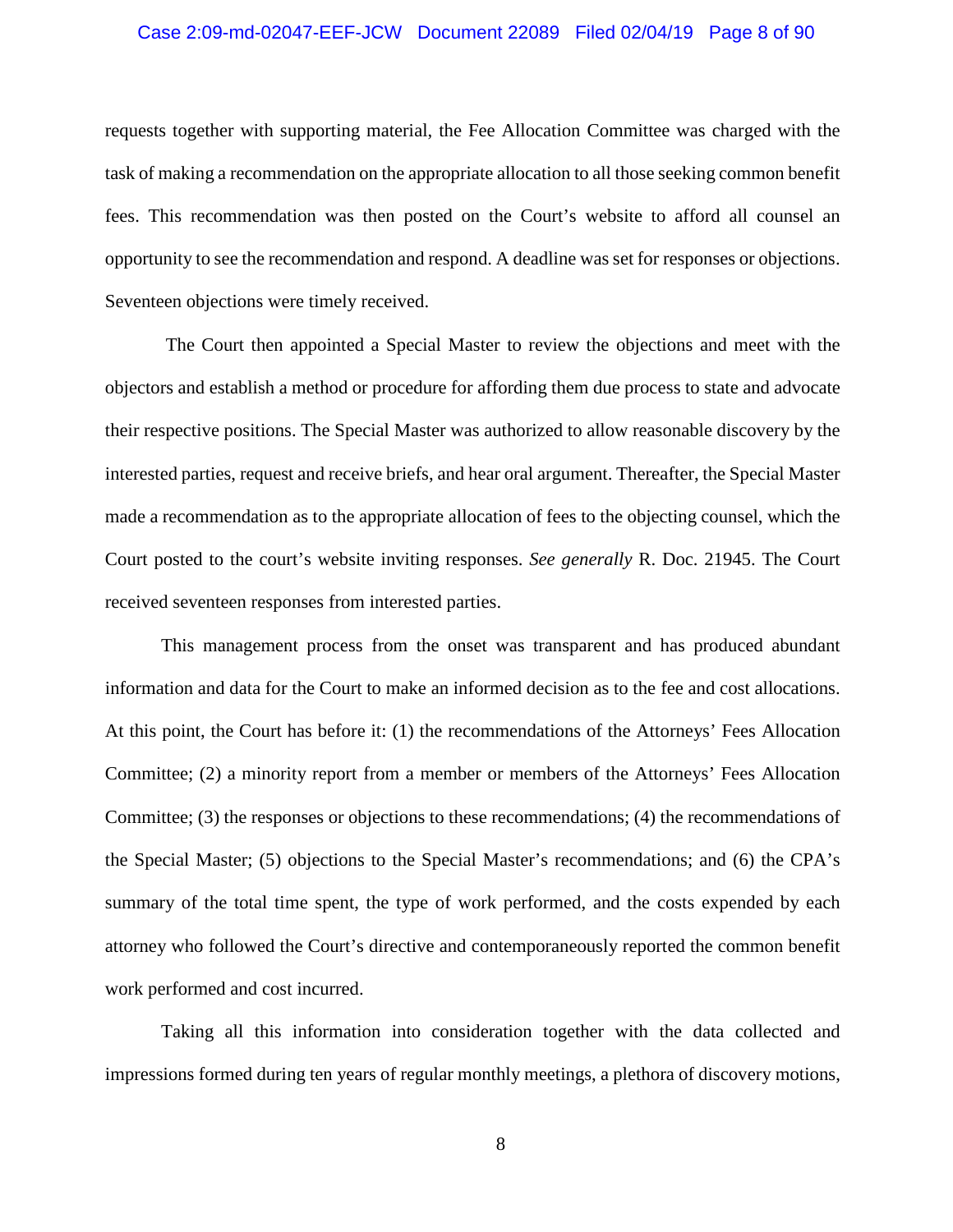#### Case 2:09-md-02047-EEF-JCW Document 22089 Filed 02/04/19 Page 9 of 90

and several bellwether trials, the Court now undertakes the thankless task of determining the fair and appropriate allocation of costs and fees to those who performed common benefit work that produced the result achieved in this case.

At the outset, it is important to note that not all work performed by counsel in this case was common benefit work, since some of it was specific to a personal contract case and not for the common benefit of all cases. Furthermore, not all common benefit work was valued the same way. For example, work logged for discovery, brief writing, oral presentation to the Court, trial, appeal, or settlement was generally assigned a greater weight or value than time spent "assessing the case" which generally includes monitoring e-mails and other common benefit administrative functions. This is especially appropriate when the person who spends time "assessing the case" is not on the PSC and is not charged with performing any common benefit administrative functions. Moreover, in this case it is the Court's view that the time spent on trial preparation and presentation as well as designing and negotiating the settlement, particularly the latter, was the most valuable in producing the result. As this Court has observed in other opinions, determining the type of common benefit work that primarily contributed to the favorable result and the value assigned for that work necessarily injects an unavoidable amount of subjectivity in the Court's fee evaluation. The best that can be done to assure the validity of the analysis is to base the subjectivity quotient on sufficient facts, data, and experience and to invite and consider input from those affected. This Court has attempted to strike this balance through this tedious and long-drawn-out process. The total amount to be allocated including common benefit fees, held costs, and remaining assessments is  $$111,389,016.26<sup>2</sup>$ 

 $\overline{a}$ 

<sup>&</sup>lt;sup>2</sup> As the Court explained in its January 31, 2018 Order & Reasons, R. Doc. 21168, the figure for attorneys' fees listed in that Order, \$99,762,099.56, reflected the total amount available for attorneys' fees as of October 2017, *id.* at 24 & n.9. The amount of attorneys' fees disbursed pursuant to the instant Order, \$105,359,193.97, reflects the amount currently available for distribution, as calculated by the Court-appointed CPA. The additional funds available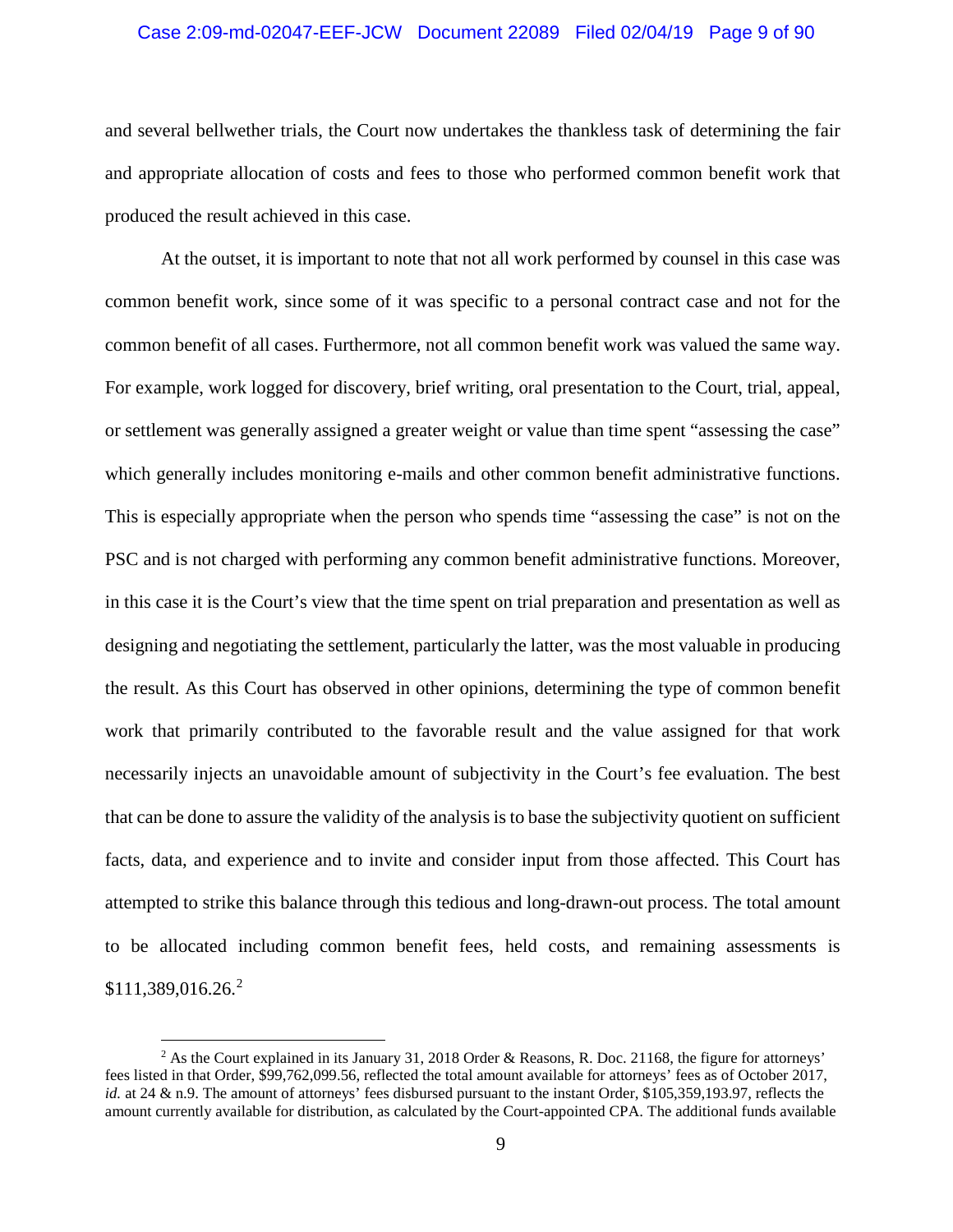#### Case 2:09-md-02047-EEF-JCW Document 22089 Filed 02/04/19 Page 10 of 90

The Court will now address each common benefit applicant in alphabetical order, setting out the amount of the allocation and the factual basis underlying the court's conclusion.

#### **1) Allison Grant, P.A.**

This law firm is located in Boca Raton, Florida. This firm identified the existence of Chinese drywall in the fall of 2008 before there was public information about Chinese drywall and after working with home inspectors to identify problems in properties the firm represented. It began investigating and met with local government authorities in Florida to develop a protocol for inspections. It also dealt with tax assessors and financial institutions to address economic burdens suffered by the substantial number of claimants it represents. The firm worked with members of the PSC and contractors to implement the Pilot Program and to create efficiencies for participants. Specifically, the firm communicated with Benchmark Inspection and Moss Contractors to provide input in connection with unique Florida condominium law issues and specific homeowner claimant issues. It attended the home inspections of the *Banner* class representatives, Gary Carroll and Robert Block, and participated in their depositions.

The firm has logged 85 common benefit hours from inception through 2013, the year of the second Knauf settlement. The firm had no reported held costs and paid no assessments for the litigation. The Fee Allocation Committee recommends a common benefit fee of \$28,000.00. The Minority of the Allocation Committee recommends \$28,000.00, and the Special Master recommends \$29,000.00. The Court finds that an appropriate allotment to this firm is \$29,059.44.

 $\overline{a}$ 

are due to interest earned on the original amount. The \$111,389,016.26 amount listed above includes held costs, unreimbursed assessments, and attorneys' fees.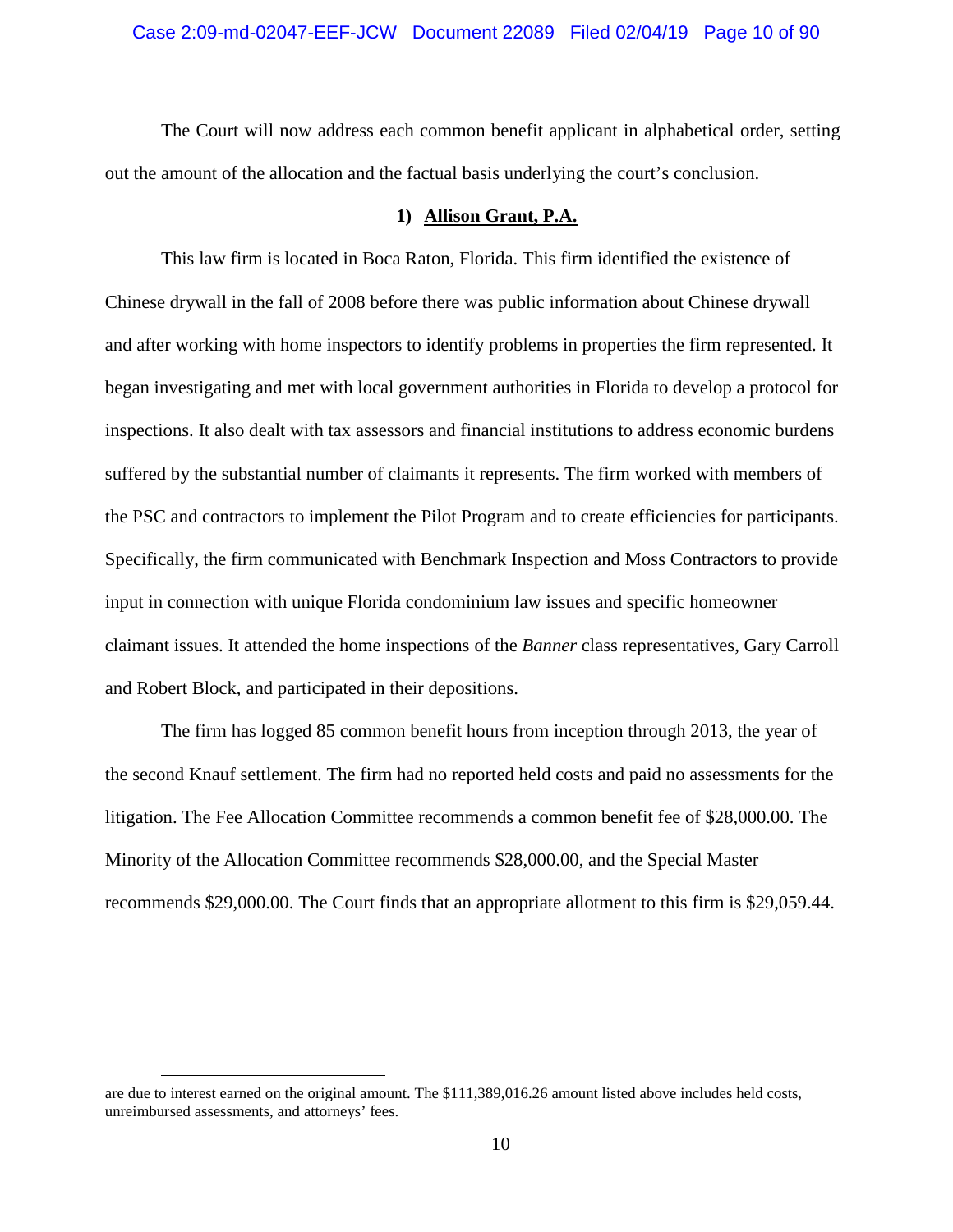# **2) Alters Law Firm, P.A. (formerly known as Alters, Boldt, Brown, Rash, & Culmo)**

This law firm is located in Miami, Florida. This firm became involved in the Chinese Drywall Litigation early in the MDL. A substantial amount of its time involved participation with efforts involving elected officials and to address the circumstances suffered by Plaintiffs. The firm also had some efforts in pursuing the Banner entities. The firm reports that it made the following common benefit contributions: (1) discovery, principally concerning *Banner*; (2) government relations; (3) meeting with experts and developing a program to fingerprint drywall chemically for identification; (4) conducting home inspections, and drywall sampling; (5) preparing for expert depositions; and (6) reviewing documents and assisting in the preparation for bellwether trials.

On June 6, 2018, a Notice of Filing Order Suspending Jeremy W. Alters was filed in the United States District Court, Eastern District of Louisiana in the MDL. R. Doc. 21361. Attached to the Notice as Exhibit "A" was an Order dated May 21, 2018 from the Supreme Court of Florida making the suspensive of Jeremy W. Alters effective immediately and ordering certain actions to occur.

The firm has no held costs, logged 657.50 common benefit hours and paid \$50,000.00 in assessments through 2013, of which \$40,000.00 has been reimbursed, leaving an unreimbursed amount of \$10,000.00. The Fee Allocation Committee recommends a common benefit fee of \$150,000.00 plus a return of the remaining assessment for a total of \$160,000; the Minority suggests \$250,000.00, plus the return of the remaining assessment for a total of \$260,000; and the Special Master recommends \$175,000.00 plus the unused assessment for a total of \$185,000. The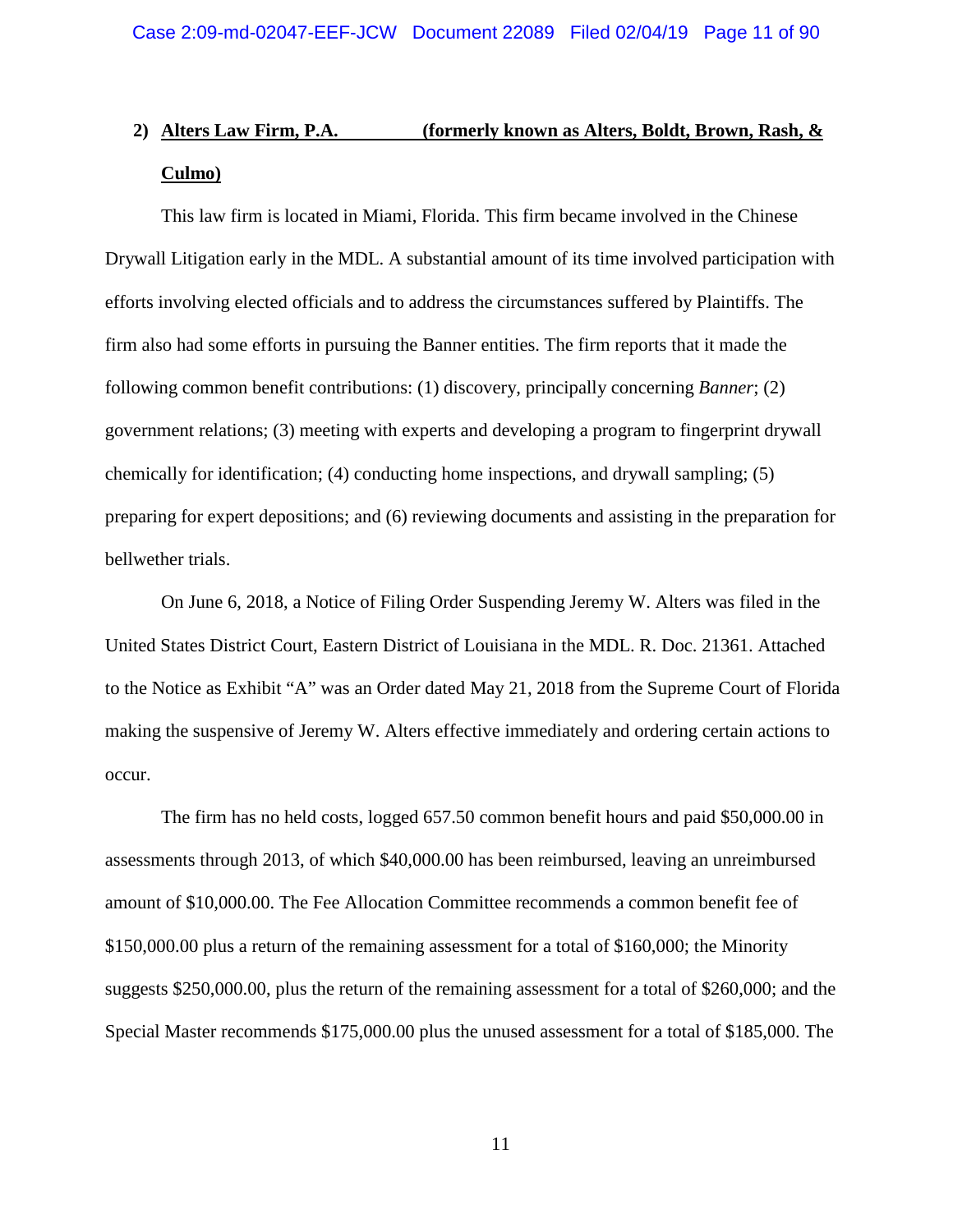Court finds that a fair allotment to this firm is a common benefit fee of \$177,577.00 plus a return of the remaining assessment for a total of \$187,577.00

#### **3) Anderson Kill, PC**

This law firm is located in New York City, New York. Anderson Kill (through its partner and managing shareholder, Robert Horkovich) represented the "WCI Chinese Drywall Trust" in an action ("*Pate*") to recover from certain commercial liability carriers that were denying coverage to builders, among others, for Chinese Drywall remediation. The firm contributed to the Plaintiffs' efforts to prosecute the Omni V complaint involving insurers by participating in insurance discovery matters, insurance motion practice, and arguing on two occasions, which proved to be of mixed success. The firm had a contingency fee contract to represent the WCI Trust and was paid over \$340,000.00 by its client. Notably, the Fee Committee, as others seeking common benefit fees, have not been compensated over the extended length of this prolix litigation. The work this firm submitted for common benefit substantially included work that it was already committed to perform for the WCI Trust. Most of the work performed and submitted by this firm was handled by paralegals or policy analysts who are para-professionals and not attorneys, whose billings were deemed excessive and unreasonable. This firm's work was limited solely to a small portion of the insurance portion of the Global Settlement.

The firm reports spending a total of 4,180.83 hours on this litigation and claims it has \$20,627.57 in held costs. The Fee Allocation Committee and the Minority of the committee suggest \$90,000.00 in common benefit fees plus costs of \$20,627.57. The Special Master recommends \$300,000.00 in fees plus held costs. The Court notes that a large percentage of this firm's recorded hours were spent in "case assessment" (nearly 50%). While this type of work is necessary and beneficial for the common benefit when it is done by those in leadership positions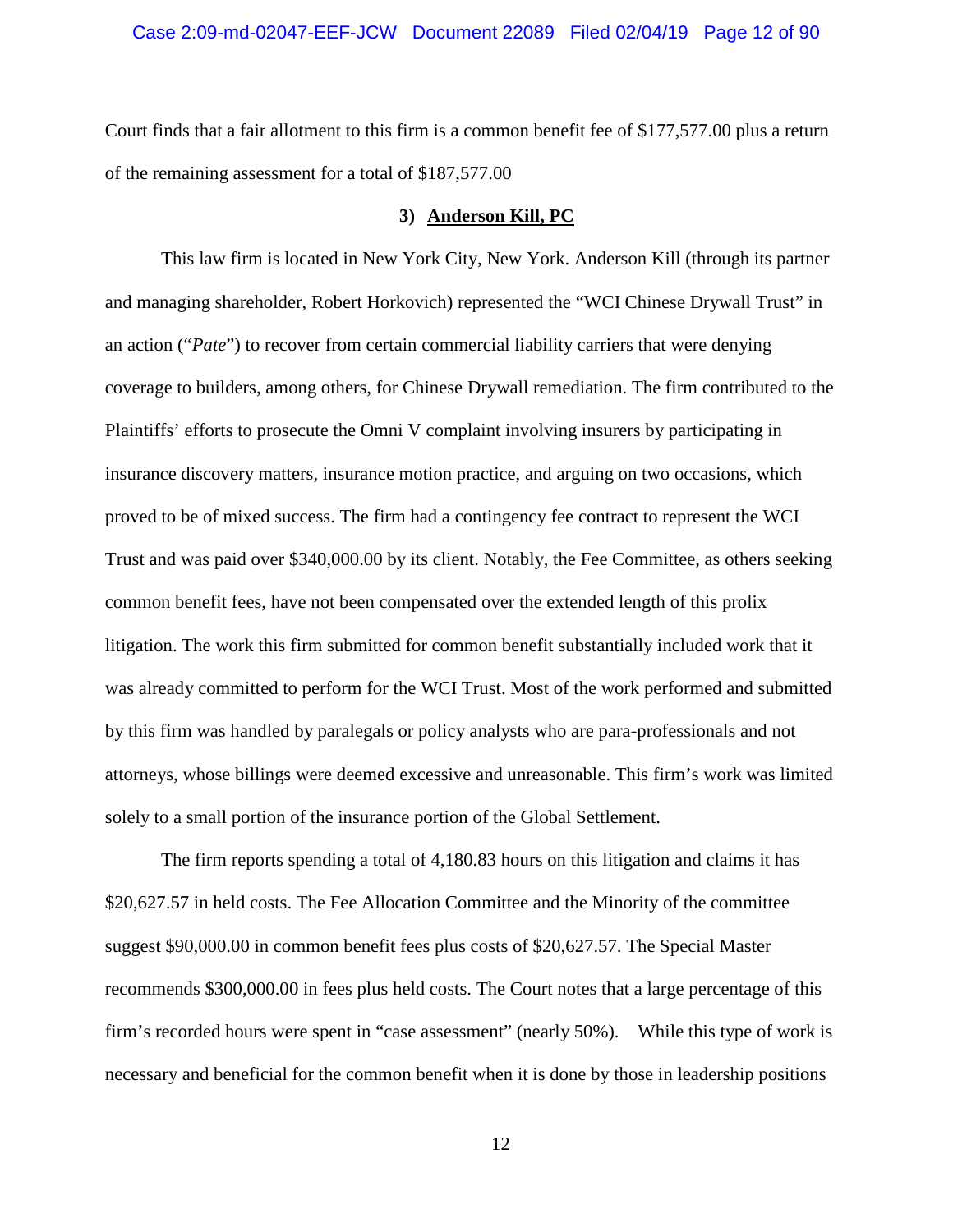who have to duty to make decisions on the appropriate course of the litigation, it is not as valuable to the common benefit when done by those outside of leadership. In this instance the hours spent in case assessment deserve less weight. Accordingly, the Court finds that a fair allotment to this firm is a \$111,388.91 common benefit fee plus held costs for a total of \$132,016.48.

#### **4) Andry Law Firm**

Andry Law Firm did not submit any common benefit hours or held costs to the Courtappointed CPA. The firm contributed \$10,000.00 in assessments to the litigation through 2013, of which \$8,000.00 was reimbursed, R. Doc. 16829, leaving the amount of \$2,000.00 outstanding.

The Fee Allocation Committee and the Special Master recommend \$0.00 in common benefit fee and a return of the unreimbursed costs of \$2,000.00. The Minority of the Allocation Committee recommends \$20,000.00 in fee plus unreimbursed costs. The Court finds that an appropriate allocation to this firm is \$2,000.00.

## **5) Aronfeld Trial Lawyers, P.A.**

This law firm is located in Coral Gables, Florida. Aronfeld Trial Lawyers, through its owner Spencer Aronfeld, has applied for a common benefit fee based upon having brought certain cases into the MDL. Mr. Aronfeld held two town meetings in Florida to discuss CDW with residents and later had cause to visit a warehouse where drywall was stored in Virginia.

The firm reports it spent 112.95 common benefit hours and paid \$10,000.00 in assessments of which \$8,000.00 has been reimbursed. It reports it has \$3,431.06 in held costs. The Fee Allocation Committee and the Special Master recommends \$4,500.00 in common benefit fee plus held costs and unreimbursed assessments for a total sum of \$9,931.06 The Minority of the Allocation Committee recommends \$24,500.00, plus held costs and unreimbursed assessments for a total of \$29,931.06. The Court notes that all but three of the hours submitted by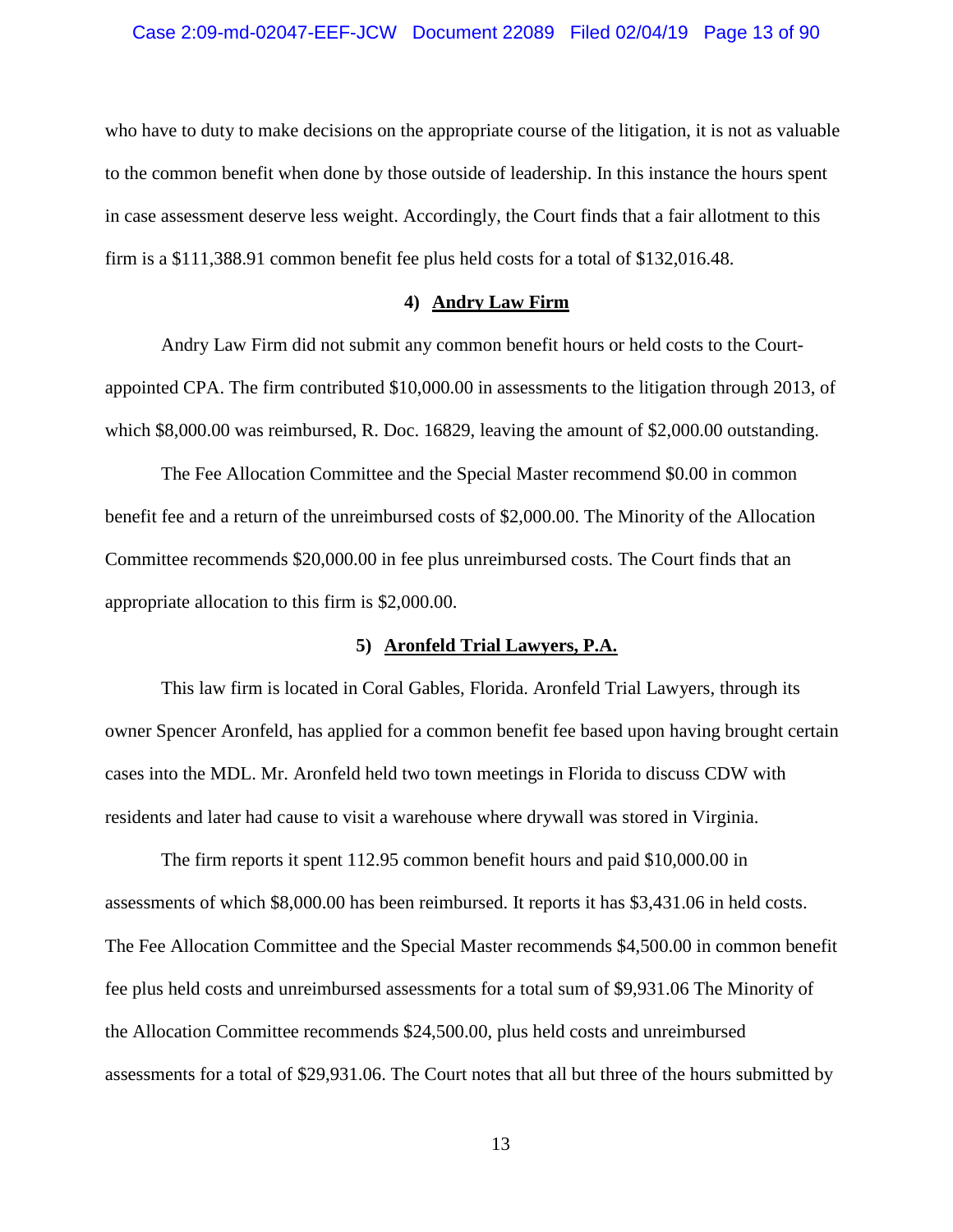#### Case 2:09-md-02047-EEF-JCW Document 22089 Filed 02/04/19 Page 14 of 90

this firm as common benefit were for "assessing the case" and this firm was not on the PSC or had any administrative responsibilities. The three remaining hours were spent on discovery. The Court finds that a fair allotment to this firm is \$3,767.97 for common benefit work plus held costs and unreimbursed assessments for a total of \$9,199.03.

#### **6) Aylstock, Witkin, Kreis & Overholtz**

This law firm is located in Pensacola, Florida. Aylstock, Witkin, Kreis & Overholtz did not submit any common benefit hours or held costs to the Court-appointed CPA pursuant to PTO 9. The firm contributed \$10,000.00 in assessments to the litigation through 2013, of which \$8,000.00 was reimbursed, R. Doc. 16829, and \$2,000.00 is outstanding. The Fee Allocation Committee and the Special Master recommend \$0.00 in common benefit fee and a return of the unreimbursed assessment of \$2,000.00. The Minority of the Fee Allocation Committee recommends \$20,000.00 in common benefit fee plus return of the unreimbursed costs. The Court finds that an appropriate allotment to this firm is \$2,000.00.

### **7) Barrios, Kingsdorf & Casteix**

This law firm is located in New Orleans, Louisiana. Dawn Barrios was appointed to the PSC and was also appointed Chair of the State/Federal Committee. She was named Co-Chair of the Written Discovery Committee, Co-Chair of the Witness Development Committee, and Co-Chair of the Research and Collection of Standards (Domestic and Foreign Publications and Journals/FOIA/Public Records Requests) Committee. Additionally, she was appointed as a Member of the Fee Committee. Ms. Barrios and her law partner, Bruce Kingsdorf, also served on numerous other PSC Committees, including the Discovery Deposition Committee, Case Tracking Committee, Administration & Depository Committee, the MDL Law Committee, and the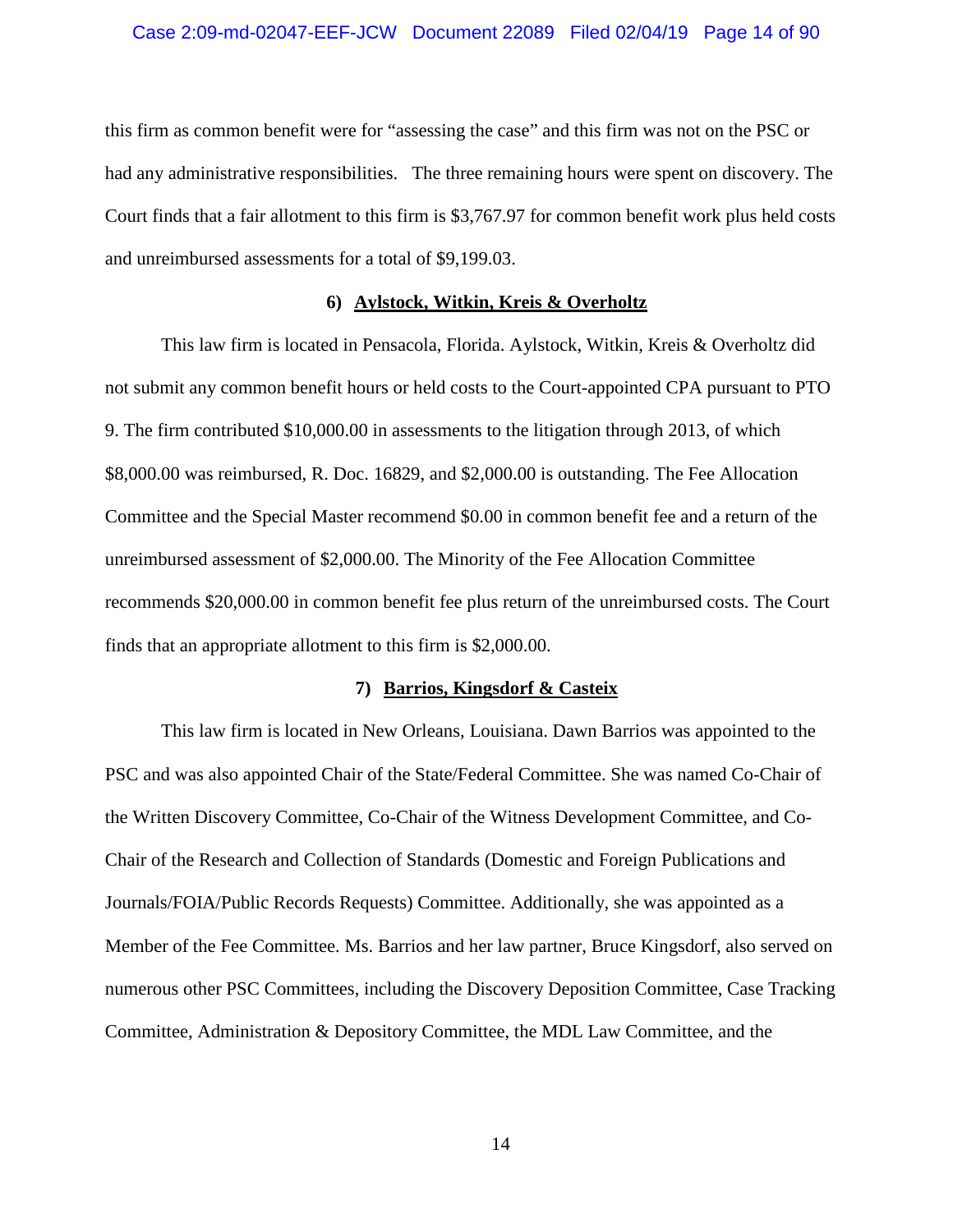#### Case 2:09-md-02047-EEF-JCW Document 22089 Filed 02/04/19 Page 15 of 90

Louisiana Law Subcommittee, Bankruptcy and Financial Research Committee, Insurance Committee, Public Relations Committee, and Trial & Trial Package Committee.

As Chair of the State/Federal Committee, Ms. Barrios played an important role in communicating with attorneys in the MDL and in state courts around the country, particularly in Virginia and Florida, setting up databases for profile forms, disseminating mass email notices and reminders, and addressing questions from hundreds of individual Plaintiffs' counsel as well as defense counsel to foster coordination. She regularly presented to the Court at each monthly status conference on these matters.

In addition, Ms. Barrios participated in devising the damage model used in the *Germano* and *Hernandez* cases and assisted in drafting the proposed Findings of Fact and Conclusions of Law for the *Germano* and *Hernandez* trials. Further, Ms. Barrios helped prepare the detailed claim forms and numerous CAPS for the various interrelated class settlements, and she has liaised with the settlement administrators, individual counsel, and the Court-appointed *Pro Se* Curator for many months to ensure consistency in claims administration.

The firm has logged 7,964.30 hours in common benefit work and has \$70,452.96 in held costs, which were approved by the Court-appointed CPA. The firm has paid \$700,000.00 in assessments for the litigation, of which \$132,857.14 is outstanding. The Fee Allocation Committee, the Minority of the Committee, and the Special Master recommend a common benefit fee of \$2,750,000.00 plus held costs and unreimbursed assessments for a total of \$2,953,310.10. The Court finds that an appropriate allotment to this firm is a common benefit fee of \$2,902,596.96 plus held costs and the remainder of the assessments for a total of \$3,105,907.06.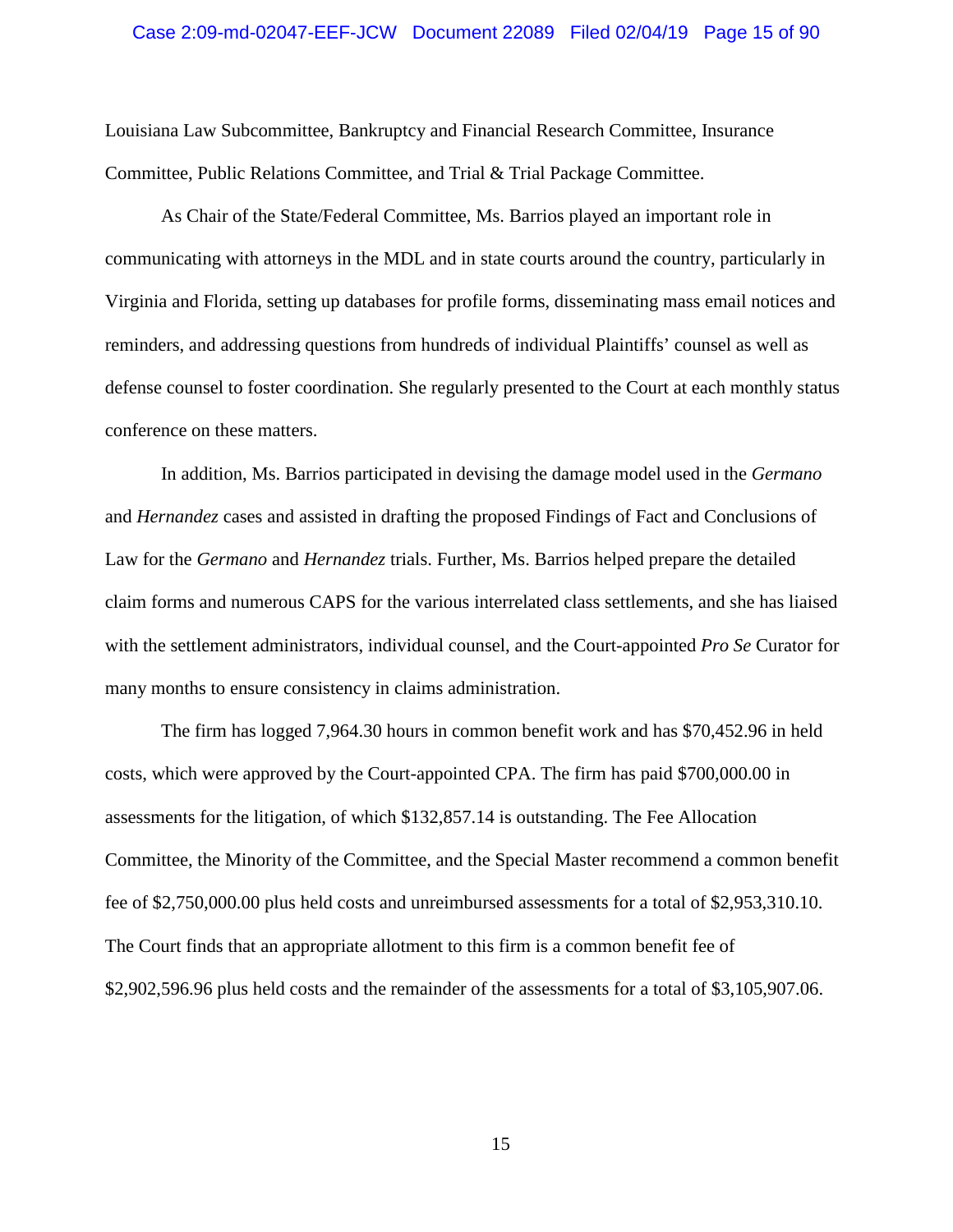#### **8) Becnel Law Firm LLC**

This law firm is located in Reserve, Louisiana. The firm filed the first lawsuit in Louisiana involving Chinese Drywall and filed the Motion to Transfer and Consolidate the Chinese Drywall Litigation with the Judicial Panel for Multidistrict Litigation, which it argued at the transfer and consolidation hearing in Louisville, Kentucky. Daniel Becnel was appointed to the PSC. The majority of the firm's hours involved home inspections and activities in connection with the creation and administration of the Pilot Program. It worked initially with experts to help develop inspection protocols.

The firm also participated in town hall meetings, helped facilitate Consumer Product Safety Commission efforts, and participated in various meetings with government and elected officials to address the circumstances suffered by Plaintiffs. In December 2009, the firm helped create a public service announcement with New Orleans Saints' coach, Sean Payton, that was used to inform affected property owners and ultimately led to the filing of the Payton Omnibus Complaint. The firm also assisted in discovery and preparing its client Cheryl and David Gross for their deposition testimony in connection with the Interior Exterior bellwether trial. The firm also investigated potential claims involving personal injuries.

The firm logged 2,834.85 common benefit hours and reported having held costs of \$27,243.80. The firm contributed \$700,000.00 in assessments to the litigation of which \$560,000.00 has been reimbursed leaving an outstanding amount of \$132,857.14. The Fee Allocation Committee recommends a common benefit fee of \$700,000.00 plus held costs plus the outstanding amount of assessment for a total amount of \$860,100.94. The Minority recommends a common benefit of \$2,100,000.00 plus held costs and the outstanding assessment for a total of \$2,260,100.94. The Special Master recommends a common benefit fee of \$1,000,000.00 plus the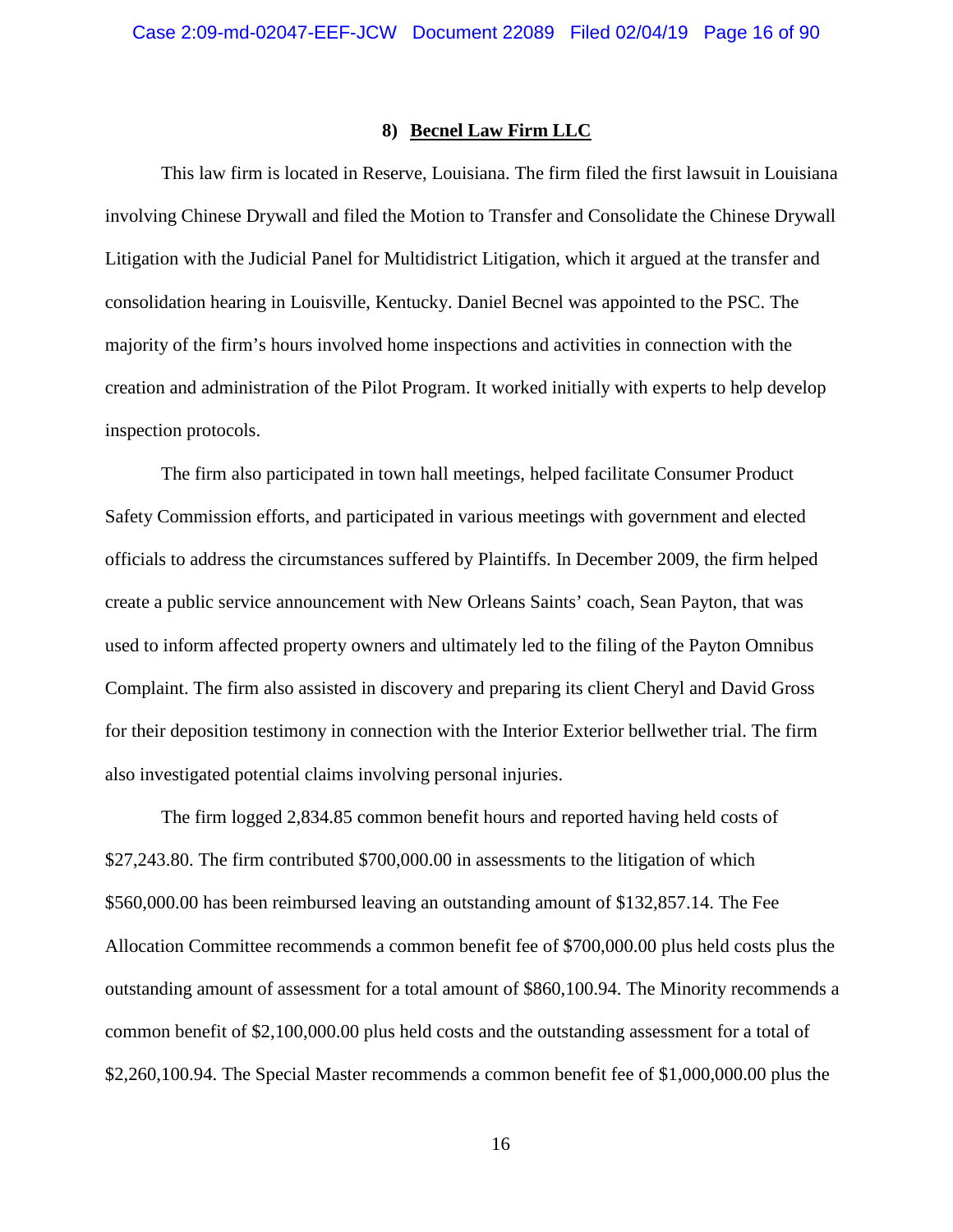held costs and the outstanding assessments for a total of \$1,160,100.94. The Court finds that an appropriate allotment to this firm is a common benefit fee of \$1,077,196.67 plus held costs and the outstanding assessment for a total of \$1,237,297.61.

#### **9) Bencomo & Associates**

This law firm is located in New Orleans, Louisiana. The Bencomo & Associates firm did not log any common benefit hours or record any held costs. The firm did contribute \$10,000.00 in assessments, of which \$8,000.00 was reimbursed, leaving \$2,000.00 outstanding. The Fee Allocation Committee and the Special Master recommend payment of the outstanding assessment of \$2,000.00, but no common benefit fee. The Minority recommends a common benefit fee of \$20,000.00 plus a return of the outstanding amount of assessment for a total of \$22,000.00. The Court finds that an appropriate allotment to this firm is \$2,000.00.

## **10) Berrigan, Litchfield, Schonekas, Mann & Traina, LLC**

This law firm is located in New Orleans, Louisiana. Members of this firm represent individual claimants. The firm seeks common benefit fees for having attended a seminar regarding subrogation and attempted to publish news articles.

This firm has recorded 17.25 hours of common benefit work but has reported no held costs. The firm has contributed \$10,000.00 in assessments of which \$8,000.00 has been returned leaving a total of \$2,000.00. The Fee Allocation Committee and the Special Master recommend \$900.00 in common benefit fee plus a return of \$2,000.00 in assessment for a total of \$2,900.00. The Minority recommends a common benefit fee of \$20,000.00, plus a return of the assessment for a total of \$22,000.00. The Court notes that the entire time logged was for time spent assessing the case. The Court finds that an appropriate allotment for this firm is a common benefit fee of \$968.82 plus return of the remainder of the assessment for a total of \$2,968.82.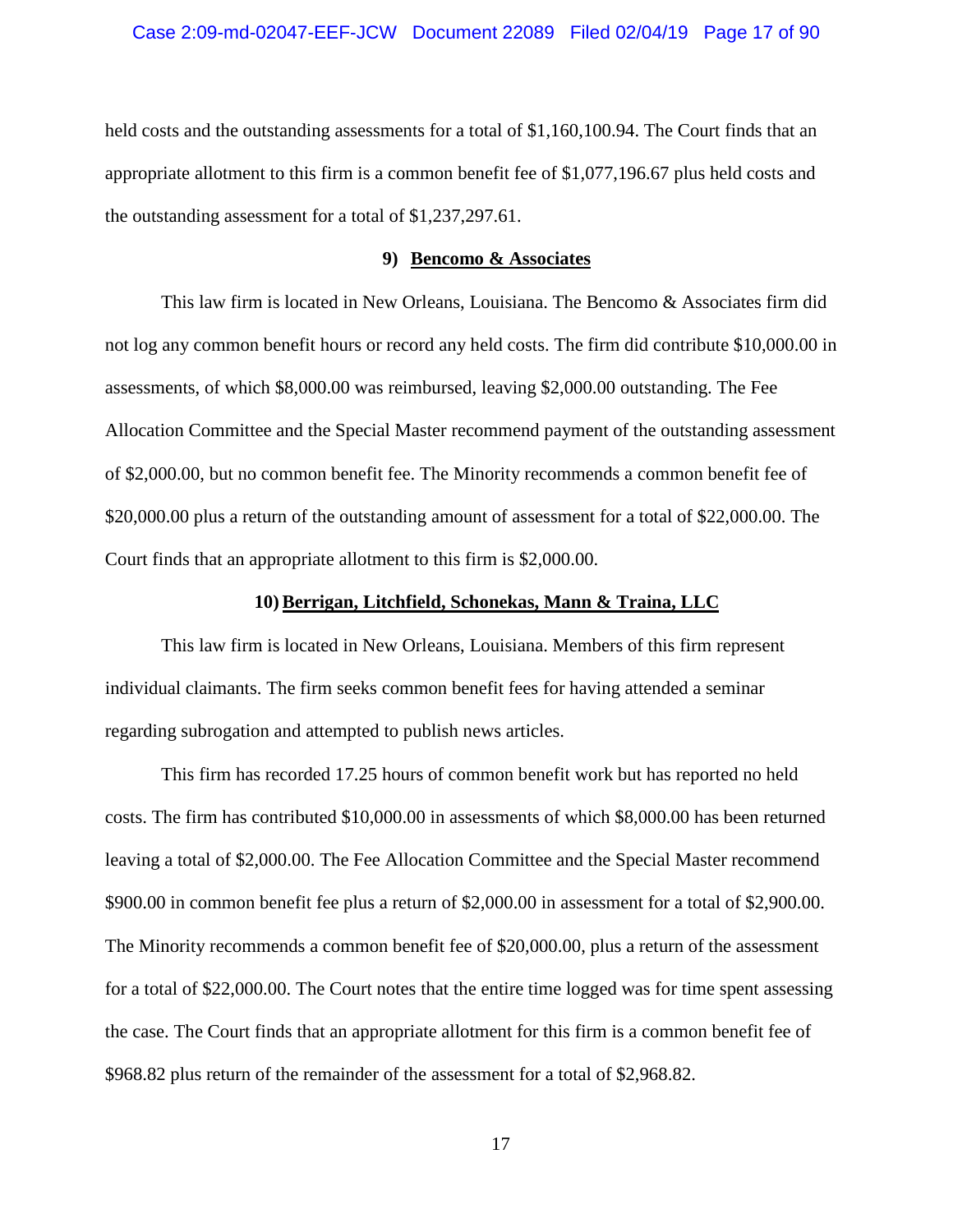#### **11) Bruno & Bruno, LLP**

This law firm is located in New Orleans, Louisiana. The firm represents a number of individual clients and it actively inspected a number of properties of these clients. Additionally, the firm reports that it participated in insurance discovery, document review identified facilities in Alabama and Florida containing Chinese drywall, interviewed and vetted class representatives, and drafted a complaint containing allegations against an insurer.

The firm has logged 458.60 common benefit hours and incurred held costs in the amount of \$6,219.03. The firm contributed \$10,000.00 in assessments of which \$8,000.00 has been repaid, leaving a balance of \$2,000.00. The Fee Allocation Committee recommends a common benefit fee of \$18,000.00 plus payment of the held costs and the remainder of the assessment for a total of \$26,219.03. The Minority recommends \$38,000.00 common benefit fee plus the held costs and the assessment remainder for a total of \$46,219.03. The Special Master recommends \$75,000.00 plus payment of the held costs and the assessment for a total of \$83,219.03. The Court finds that an appropriate allotment for this firm is a common benefit fee of \$43,049.71 plus the held costs and the assessment remainder for a total of \$51,268.74.

#### **12) Burdman Law Group**

The law firm is located in San Diego, California. The Burdman Law Group filed a class action lawsuit in the United States District Court for the Central District of California and provided a deposition of a corporate representative from an importer of Chinese Drywall from China to California, who was later deposed in the MDL.

The firm reports logging 50.50 common benefit hours and incurring \$1,561.73 in held costs. The Fee Allocation Committee, The Minority of that committee, and the Special Master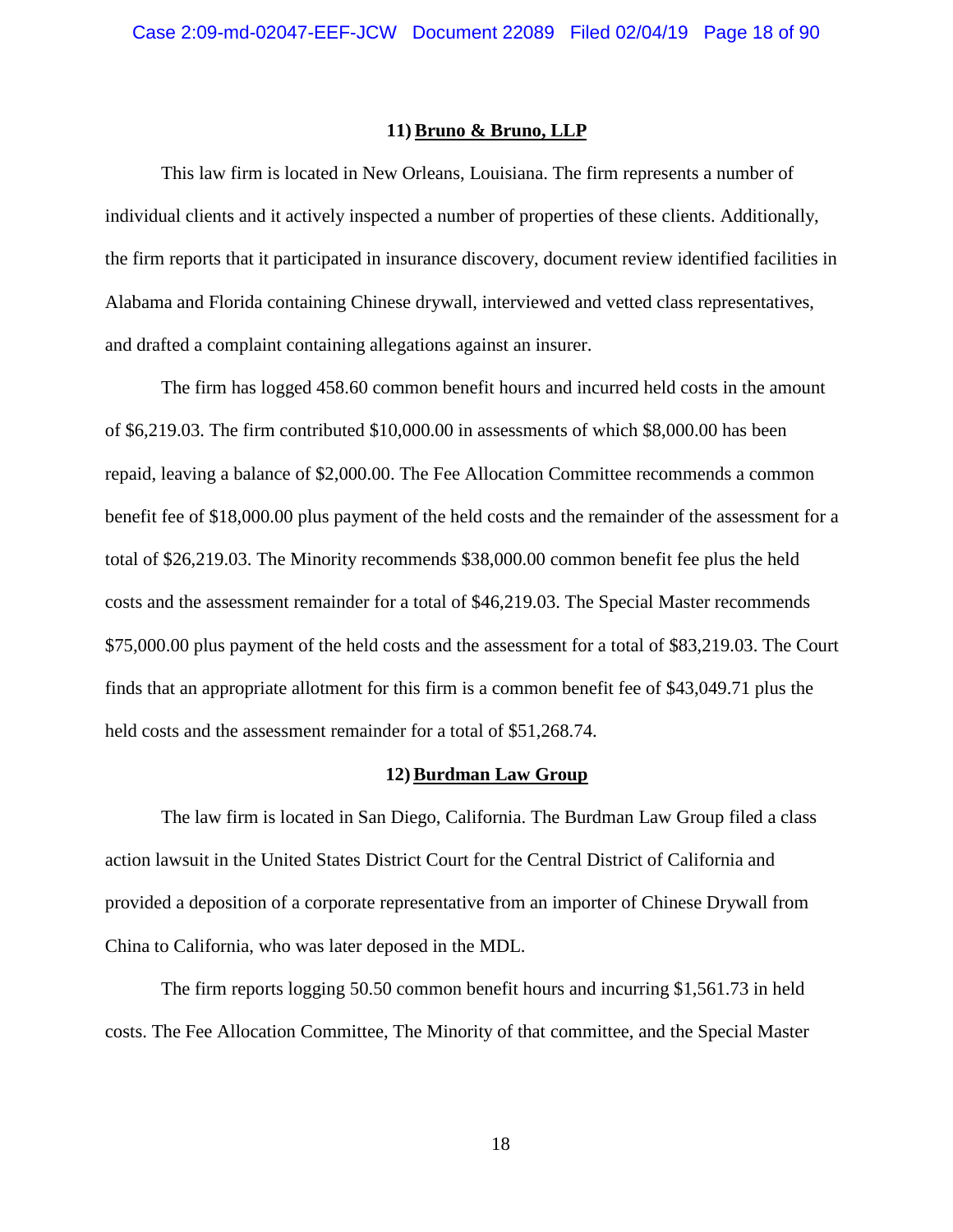recommend a common benefit fee of \$15,000.00 plus the held costs for a total of \$16,561.73. The Court finds that an appropriate allotment to this firm is \$17,704.36.

#### **13) Collins - Live Oak**

Collins - Live Oak did not submit any common benefit hours or held costs to the Courtappointed CPA pursuant to PTO 9. The firm contributed \$10,000.00 in assessments to the litigation through 2013, of which \$8,000.00 was reimbursed, R. Doc. 16829, and \$2,000.00 is outstanding. The Fee Allocation Committee and the Special Master recommend reimbursement of \$2,000.00 but no common benefit fee. The Minority recommends a common benefit fee of \$20,000.00 plus a return of the assessment remainder for a total of \$22,000.00. The Court finds that an appropriate allotment to this firm is \$2,000.00.

#### **14) Colson Hicks Eidson PA**

This law firm is located in Coral Gables, Florida. This firm filed one of the first complaints in the country, *Vickers v. Knauf Gips, KG, et al.*, No. 09-04117, in the United States District Court for the Southern District of Florida. The firm devoted extensive, time, resources, and personnel to the litigation. The late Ervin Gonzalez was appointed to the PSC and served as Plaintiffs' Liaison Counsel in Miami-Dade County and assisted in coordinating activities in Broward County. Members of the firm actively participated in the preparation and review of documents produced by various entities in the litigation. Several members of the firm, including Partner Patrick Montoya, who replaced Mr. Gonzalez on the PSC after he passed, were active in discovery, including the preparation and taking of numerous deponents, which included witnesses from the supply chain, from manufacturers through installers. The firm participated in over forty depositions, including depositions taken outside of the United States, in Germany, Great Britain, and Hong Kong. Additionally, the firm argued and drafted numerous motions both in state and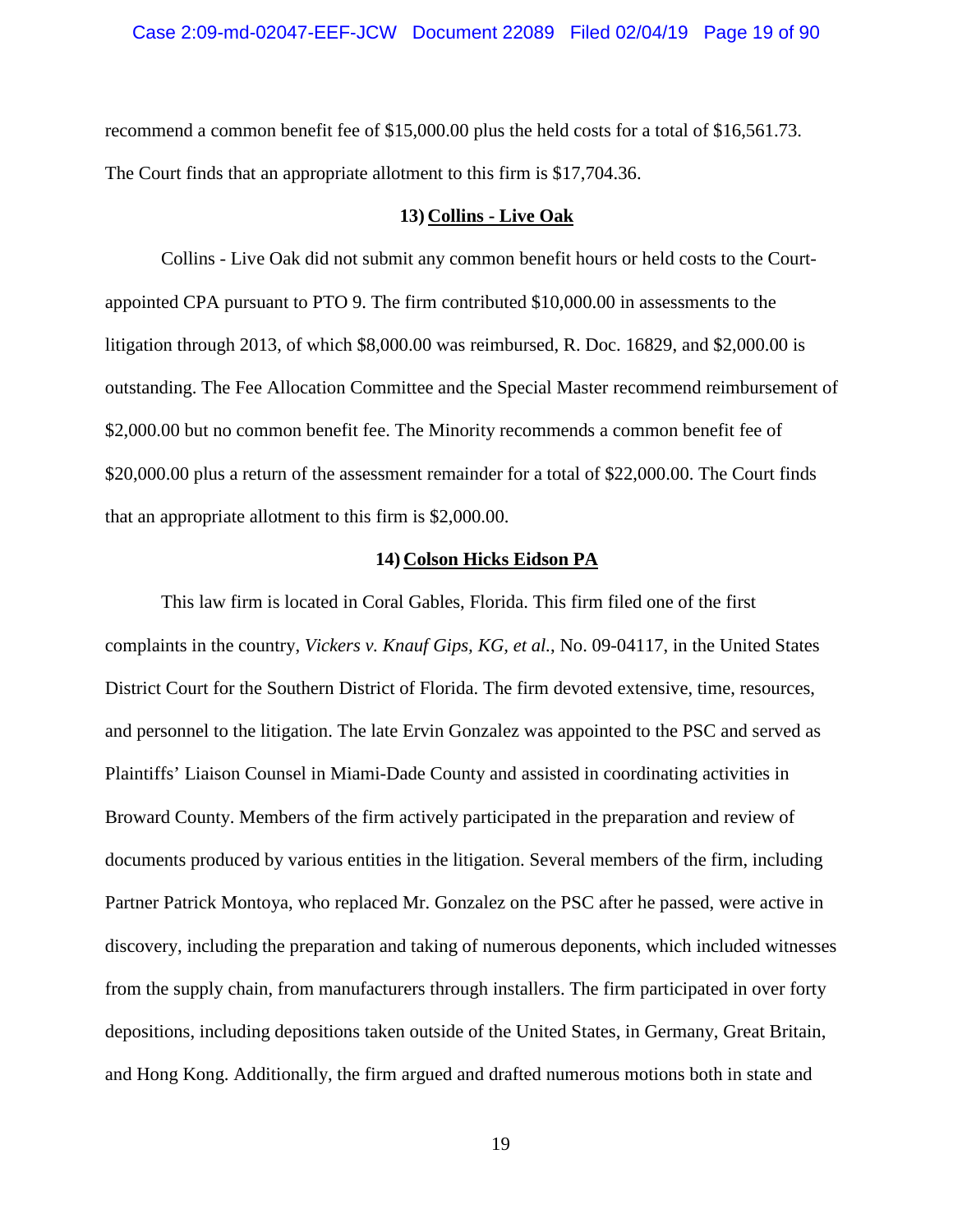#### Case 2:09-md-02047-EEF-JCW Document 22089 Filed 02/04/19 Page 20 of 90

federal court. Members of the firm tried the *Seifart v. Banner Supply* case, which was the first bellwether jury trial in Florida, resulting in a Plaintiff verdict against Banner Supply Company, and Colson worked up other state court matters for trial. Furthermore, members of the firm were on the InEx trial team. Colson helped negotiate and was instrumental in the negotiation and development of the Banner Settlement and has actively participated in the administration of the Banner, Global and Knauf Settlements.

The firm logged 14,080.55 common benefit hours and has held costs of \$387,668.26. The firm has contributed \$700,000.00 in assessments, of which \$560,000.00 has been reimbursed, leaving an outstanding amount of \$132,857.14. The Fee Allocation Committee and the Special Master recommend a common benefit fee of \$3,900,000.00 plus reimbursement of the held costs and the return of the assessment remainder for a total of \$4,420,525.40. The Minority recommends a common benefit fee of \$5,300,000.00 plus held costs and a return of the assessment remainder for a total of \$5,820,525.40. The Court finds that an appropriate allotment to this firm is a common benefit fee of \$4,841,098.76 plus held costs and a return of the assessment for a total of \$5,361,624.16.

#### **15) Cuneo Gilbert & LaDuca**

This law firm is located in Washington, D.C. Cuneo Gilbert & LaDuca has 126.75 common benefit hours from inception through 2013, and \$4,037.79 in held costs through 2014, which were accepted by the Court-appointed CPA pursuant to PTO 9. The firm did not make a presentation before the Fee Committee. The firm contributed \$10,000.00 in assessments to the litigation through 2013, of which \$8,000.00 was reimbursed, R. Doc. 16829, and \$2,000.00 is outstanding.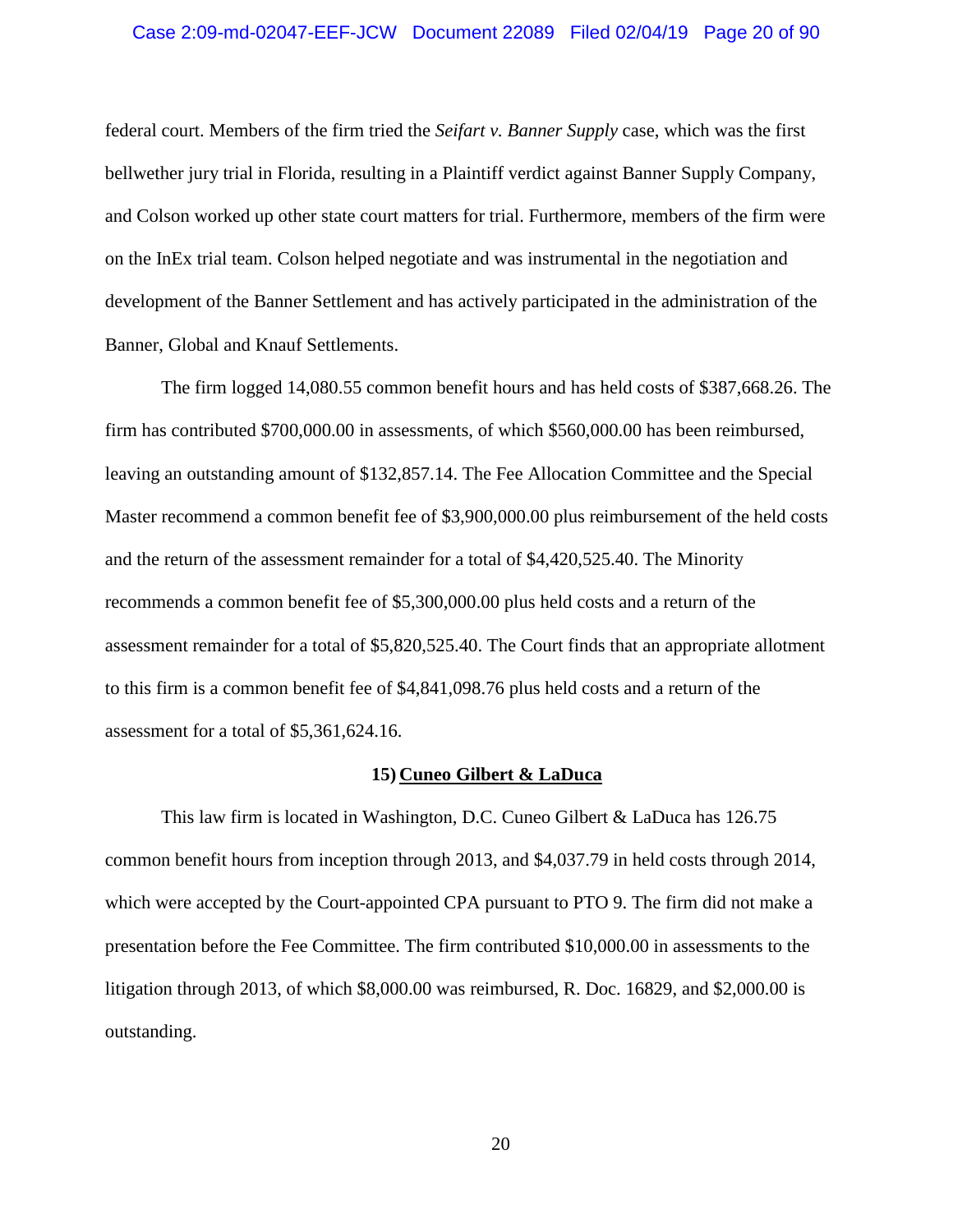#### Case 2:09-md-02047-EEF-JCW Document 22089 Filed 02/04/19 Page 21 of 90

The Fee Allocation Committee and the Special Master recommend reimbursement of \$4,037.79 in held costs and \$2,000.00 in outstanding assessments for a total of \$6,037.79. The Minority recommends \$20,000.00 in common benefit fee plus the held costs and outstanding assessments for a total of \$26,037.79. The Court notes that seventy-five hours of logged time was spent on discovery. The remaining hours were logged for case assessment. Accordingly, the Court finds that an appropriate common benefit fee is \$21,480.24 plus held costs and the remaining assessment for a total of \$27,518.03.

#### **16) Davis & Duncan, LLC**

This law firm is located in Mandeville, Louisiana. Davis & Duncan, LLC has 2.90 common benefit hours from inception through 2013, and \$0.00 in held costs through 2014, which were accepted by the Court-appointed CPA pursuant to PTO 9. The firm did not submit either an Initial Affidavit or a Second Affidavit and did not make a presentation before the Fee Committee. The firm did not make any contributions in assessments to the litigation. The Fee Allocation Committee, the Minority of that committee, and the Special Master recommend no payment to this firm. The Court notes that the total time summitted by this firm was for "case assessment," and this firm had no common benefit administrative responsibilities. Accordingly, the Court agrees that no allotment is due this firm.

#### **17) Gainsburgh, Benjamin, David, Meunier, Warshauer, LLC**

This law firm is located in New Orleans, Louisiana. Gerald Meunier, a partner appointed to the PSC, and his firm played a leading role in several aspects of this litigation and made important contributions to MDL 2047. Mr. Meunier was also appointed Chair of the Inspections Committee, Co-Chair of the Trial & Trial Package Committee, Co-Chair of the Medical Monitoring Committee, Co-Chair of the Overall and MDL Law Committee, and Co-Chair of the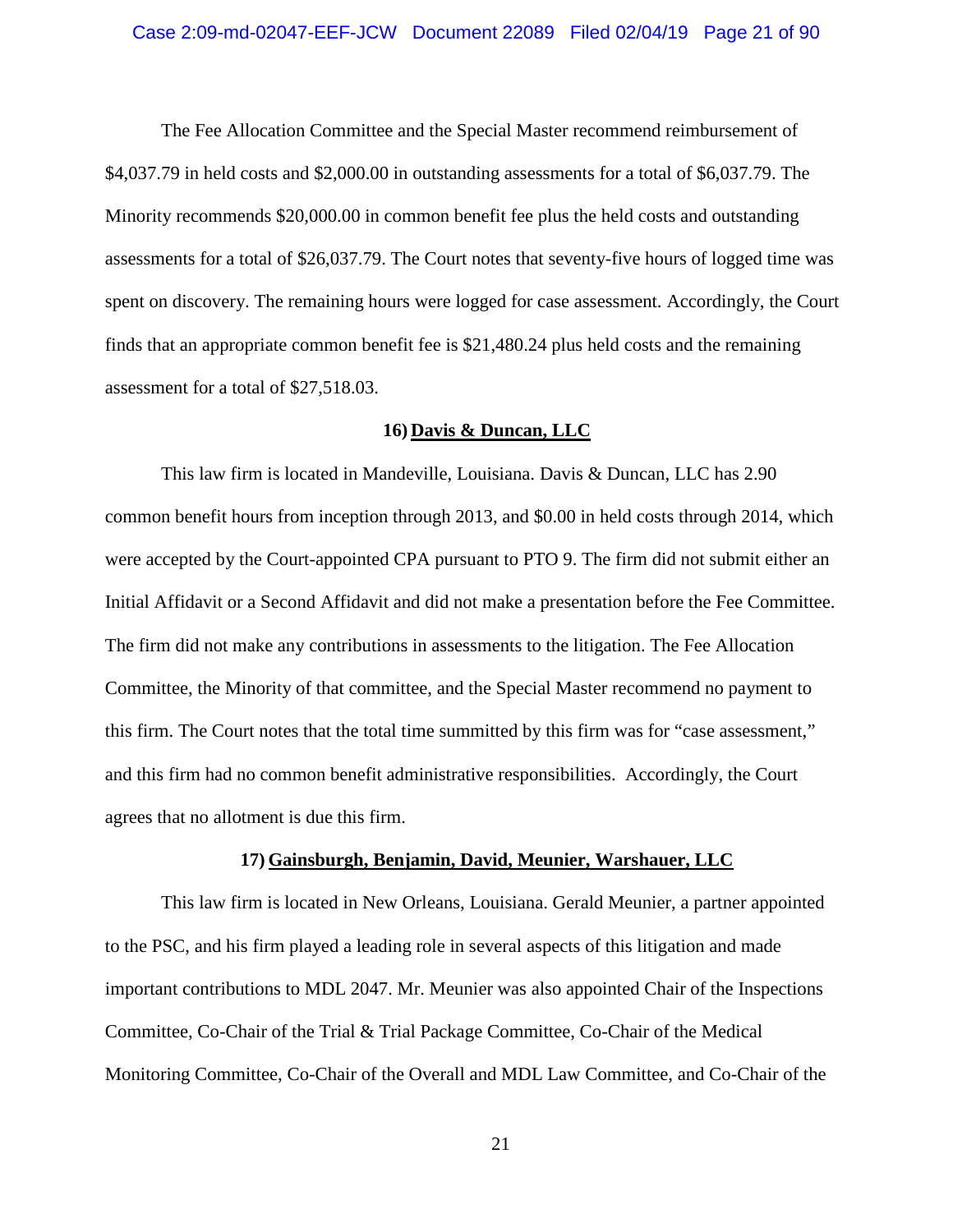#### Case 2:09-md-02047-EEF-JCW Document 22089 Filed 02/04/19 Page 22 of 90

Discovery Deposition Committee. Additionally, he was appointed as a Member of the Fee Committee, as Subclass Counsel for the Louisiana Subclass in the InEx Settlement, and as Subclass Counsel for the Commercial Owner Subclass in the Knauf Settlement. Mr. Meunier and other members of his firm also served on numerous other PSC Committees, including the Litigation Group and Seminar Planning Committee, New Defendants Committee, Research and Collection of Standards (Domestic and Foreign Publications and Journals/FOIA/Public Records Requests) Committee, Witness Development Committee, Written Discovery Committee, and Louisiana Law Subcommittee.

At the inception of the MDL, the Gainsburgh firm committed several personnel to this litigation, including several partners and an associate. These attorneys were involved in important aspects of the case that substantially contributed to its overall resolution, including: strategic planning, factual investigation, preparation of pleadings, lay and expert witness discovery, trial preparation and presentations, and legal analysis. The firm actively participated in the preparation of a limited portion of briefing before this Court and lent editorial input to briefing before the District Court and the Fifth Circuit Court of Appeals. Mr. Meunier took an active and leading role in the *Hernandez* bellwether trial, the *Clement* and *Campbell* cases that settled on the eve of trial, and the *North River* trial and was responsible for direct and cross-examination of numerous key witnesses in those trials. Mr. Meunier also assisted PSC member Richard Serpe with preparation for state court trials in Virginia. Gainsburgh Partner, Michael Ecuyer, was a member of the *Germano* trial team. Messrs. Meunier and Ecuyer were integral in developing trial theories, engaging in extensive pretrial discovery, preparing experts, working up the cases, and developing a comprehensive remediation protocol. One of Mr. Meunier's principal trial presentation contributions was to solely handle all of the witnesses associated with Beazer Homes, whose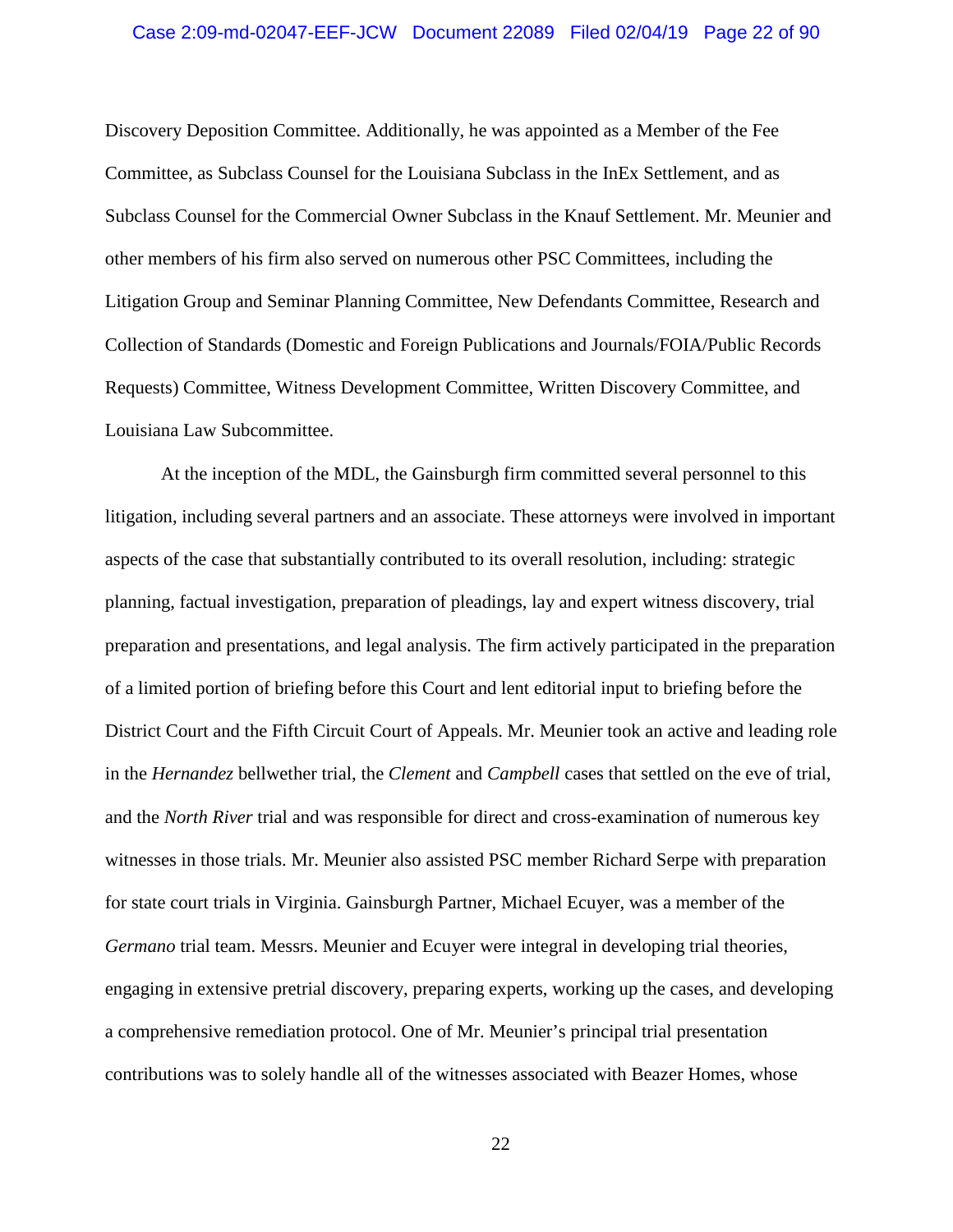#### Case 2:09-md-02047-EEF-JCW Document 22089 Filed 02/04/19 Page 23 of 90

testimony and videotaped work activity on Florida homes established that, apart from the purely scientific support for a "back-to-studs" remediation to make Plaintiff property owners whole, the actual experience of builders like Beazer was that a "back-to-studs" remediation also was the most practical and cost-efficient way to remove and replace defective Chinese Drywall. Knauf, though presenting scientific rebuttal on the scope of remediation, was unable to meaningfully rebut this "hands-on" evidence.

This firm logged 7,963.55 common benefit hours and incurred held costs of \$108,510.76. This firm contributed \$700,000.00 in assessments to the litigation of which \$560,000.00 has been reimbursed, leaving a balance of \$132,857.14. The Fee Allocation Committee and the Minority of that committee recommend a common benefit fee of \$8,600,000.00 plus the remainder of the assessment and the held costs for a total of \$8,841,367.90. The Special Master recommends a common benefit fee of \$8,500,000.00 plus outstanding assessment remainder and held costs for a total of \$8,741,367.90. The Court notes that over 6,000 of this firm's common benefit hours were logged performing trial work, the type of work that is the most stressful and contributed significantly toward the result achieved in this case. The Court holds that an appropriate allotment for this firm is a common benefit fee of \$9,191,557.05 plus held costs and the remainder of the assessment for a total of \$9,432,924.95.

#### **18) Gary, Naegele & Theado, LLC**

This law firm is located in Lorain, Ohio. Through its partner, Robert Gary, it became aware of the problem of defective drywall in certain Florida homes in early 2009 and conducted meetings in Florida with homeowners as well as environmental experts and scientists. The firm spent the bulk of its time traveling throughout Florida meeting with an inspector and its clients to address issues with representatives of the Florida Department of Health. The firm also assisted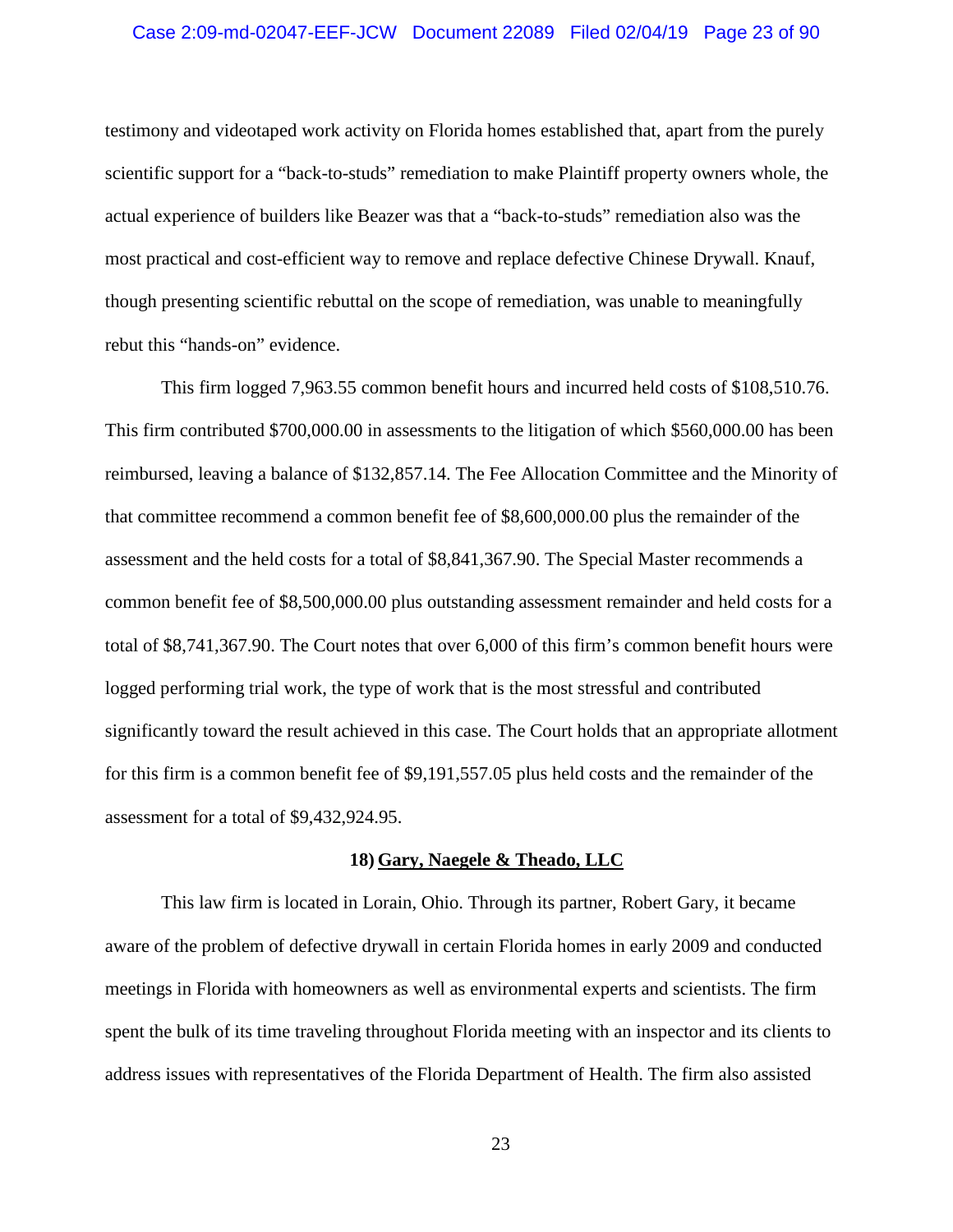with legal research and state/federal coordination after the MDL was formed.

The firm has performed 476.20 hours doing common benefit work from inception through 2013 and has incurred \$13,979.54 in held costs through 2014. The Fee Allocation Committee recommends a common benefit fee of \$47,000.00 plus held costs and reimbursement of the remaining \$2,000.00 in assessments for a total of \$62,979.54. The Minority of the committee recommends a common benefit fee of \$67,000.00, plus held costs and the remainder of the assessments for a total of \$82,979.54. The Special Master recommends a common benefit fee of \$100,000.00 plus a return of the remaining assessments and the held costs for a total of \$115,979.54. The Court notes that only thirty-three of the hours logged were in pre-trial work and the balance of the hours were spent monitoring e-mails. The Court finds that an appropriate allotment for this firm is a common benefit fee of \$65,605.37 plus held costs and the remaining assessment for a total of \$81,584.91.

### **19) Glago Law Firm LLC**

This law firm is located in New Orleans, Louisiana. Glago Law Firm LLC has 149.15 common benefit hours from the MDL's inception through 2013, and \$0.00 in held costs through 2014. The firm did not submit either an Initial Affidavit or a Second Affidavit and did not make a presentation before the Fee Committee. The firm contributed \$10,000.00 in assessments to the litigation through 2013, of which \$8,000.00 was reimbursed, R. Doc. 16829, and \$2,000.00 is outstanding.

The Fee Allocation Committee and the Special Master recommend a common benefit fee of \$0.00 but a return of the remainder of the assessments for a total of \$2,000.00. The Minority recommends a common benefit fee of \$20,000.00, plus a return of the remainder of the assessments for a total of \$22,000.00. The Court notes that this firm did not submit the required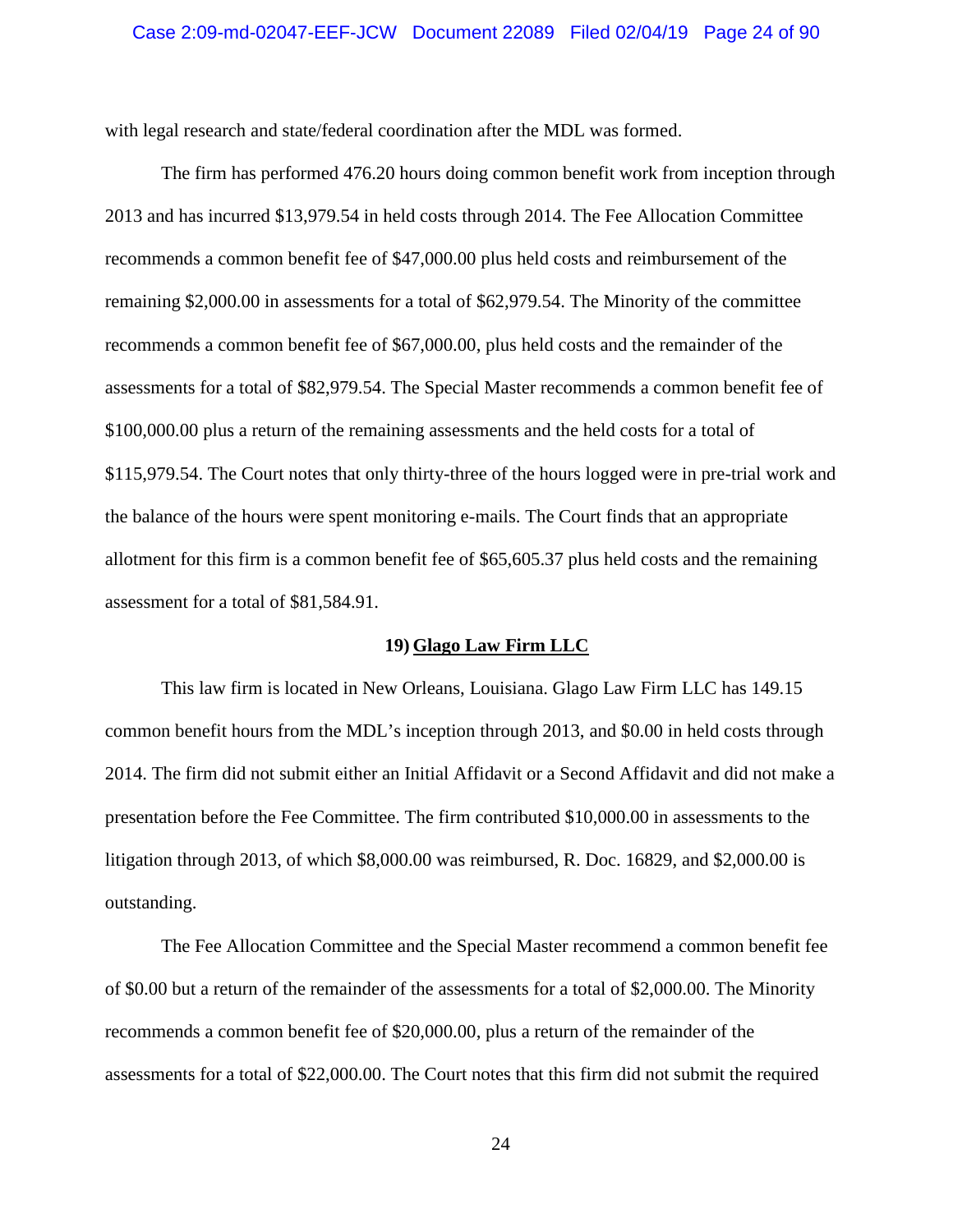affidavits and did not seek a common benefit and did not object to the conclusions of the fee allocation committee. Accordingly, the Court concludes that the appropriate allotment to this firm is the return of the remaining assessment for a total of \$2,000.00.

#### **20) Hausfeld LLP**

This law firm is located in Washington, D.C. Hausfeld, LLP's Partner, Richard Lewis, was designated "Of Counsel" to the PSC, and Mr. Lewis was involved in substantive common benefit work from the early stages of the litigation. He assisted in the preparation of expert witnesses and damage protocols, argued *Daubert* motions before the Court in connection with the *Germano* trial, and was active as a member of the *Germano* trial team in dealing with expertwitnesses. After these trials, he assisted in drafting complex Findings of Facts and Conclusions of Laws for these bellwether cases. He also participated in settlement negotiations for the Virginia state court settlements and contributed to class certification briefing in the MDL.

This firm has performed 5,106.50 hours in common benefit work and has incurred \$66,504.16 in held costs. The firm has contributed \$175,000.00 in assessments, of which \$140,000.00 has been returned leaving a balance of \$35,000.00. The Fee Allocation Committee and the Special Master recommend a common benefit fee of \$3,200,000.00 plus a return of the remainder of the assessments and the held costs for a total of \$3,301,504.16. The Minority recommends a common benefit fee of \$3,500,000.00 plus the return of the assessment balance and the held costs for a total of \$3,651,504.16. The Court finds that an appropriate allotment to this firm is a common benefit fee of \$3,550,591.33 plus held costs and a return of the remainder of the assessment for a total of \$3,652,095.49.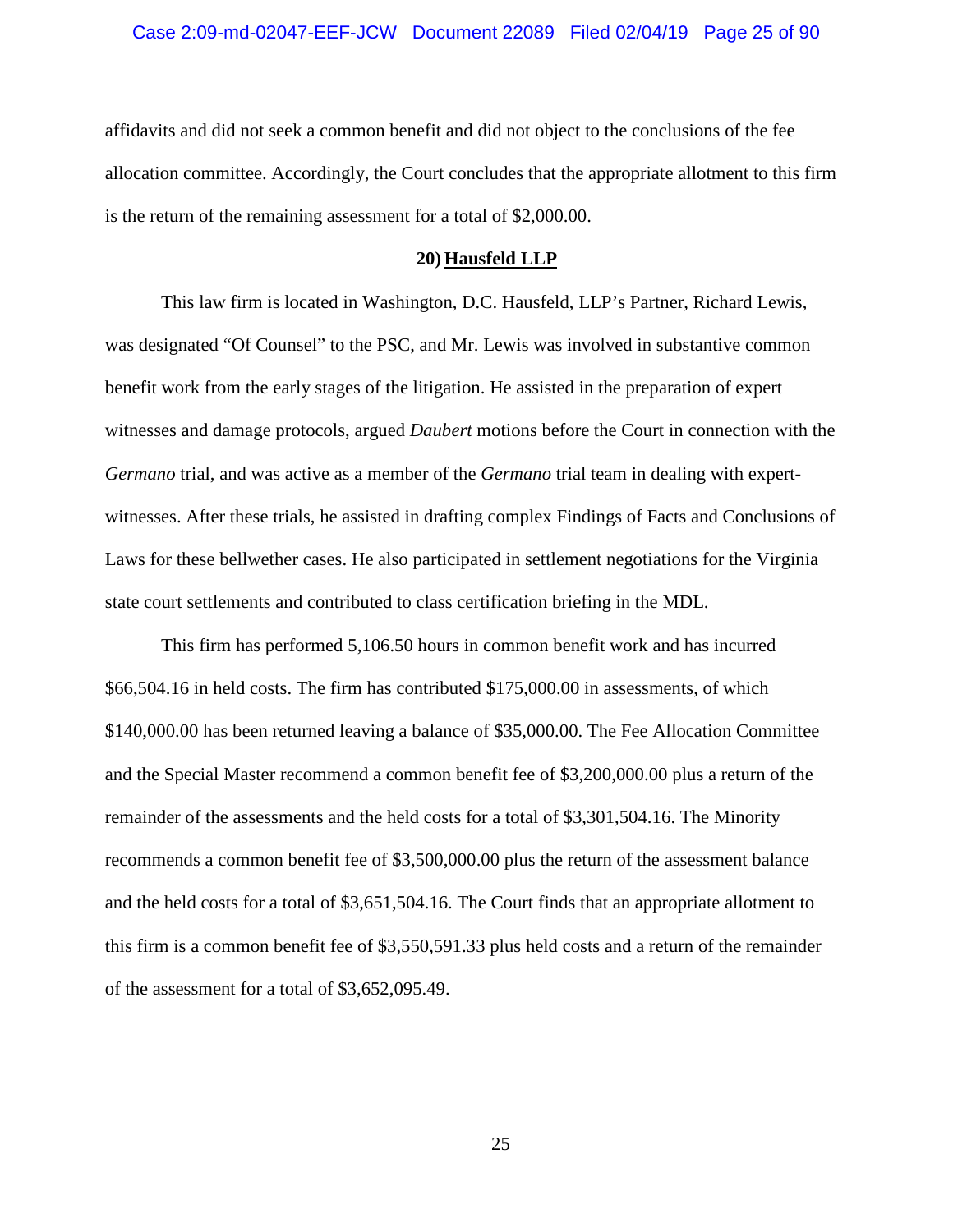#### **21) Hawkins Stracener & Gibson PLLC**

This law firm is located in Saint Louis, Mississippi. Hawkins Stracener & Gibson PLLC did not submit any common benefit hours or held costs to the Court-appointed CPA pursuant to PTO 9. The firm contributed \$10,000.00 in assessments to the litigation through 2013, of which \$8,000.00 was reimbursed, R. Doc. 16829, and \$2,000.00 is outstanding.

The Fee Allocation Committee and the Special Master recommend no common benefit fee but a return of the remainder of the assessments for a total of \$2,000.00. The Minority recommends a common benefit fee of \$20,000.00 plus a return of the assessment for a total of \$22,000.00. The Court finds that an appropriate allotment to this firm is \$2,000.00.

#### **22) Herman, Herman & Katz, LLC**

The firm is located in New Orleans, Louisiana. HHK became involved very early on in the *Chinese Drywall* litigation, and on July 6, 2009, pursuant to Pre-Trial Order No. 3, Russ M. Herman was appointed as Plaintiffs' Liaison Counsel. Thereafter, on July 27, 2009, Russ Herman was appointed, pursuant to PTO 8, as an Ex-Officio Member of the PSC. R. Doc. 144. Mr. Herman has continued to serve throughout the pendency of this litigation, devoting significant resources, and continues to fulfill the Court-appointed duties as Plaintiffs' Liaison Counsel and Ex-Officio Member of the PSC. Senior Partner Leonard Davis has assisted in all aspects of the litigation and helped to perform Plaintiffs' Liaison Counsel's duties. In addition, partners, associates, paralegals, law clerks, assistants, accounting personnel, and other legal and technical experts have participated in this litigation on a full-time basis since its inception. Mr. Herman and Mr. Davis have worked hand-in-hand with Lead Counsel and the Law Office of Levin, Sedran  $\&$ Berman, LLP ("LSB") virtually daily to oversee, direct, and coordinate the prosecution of claims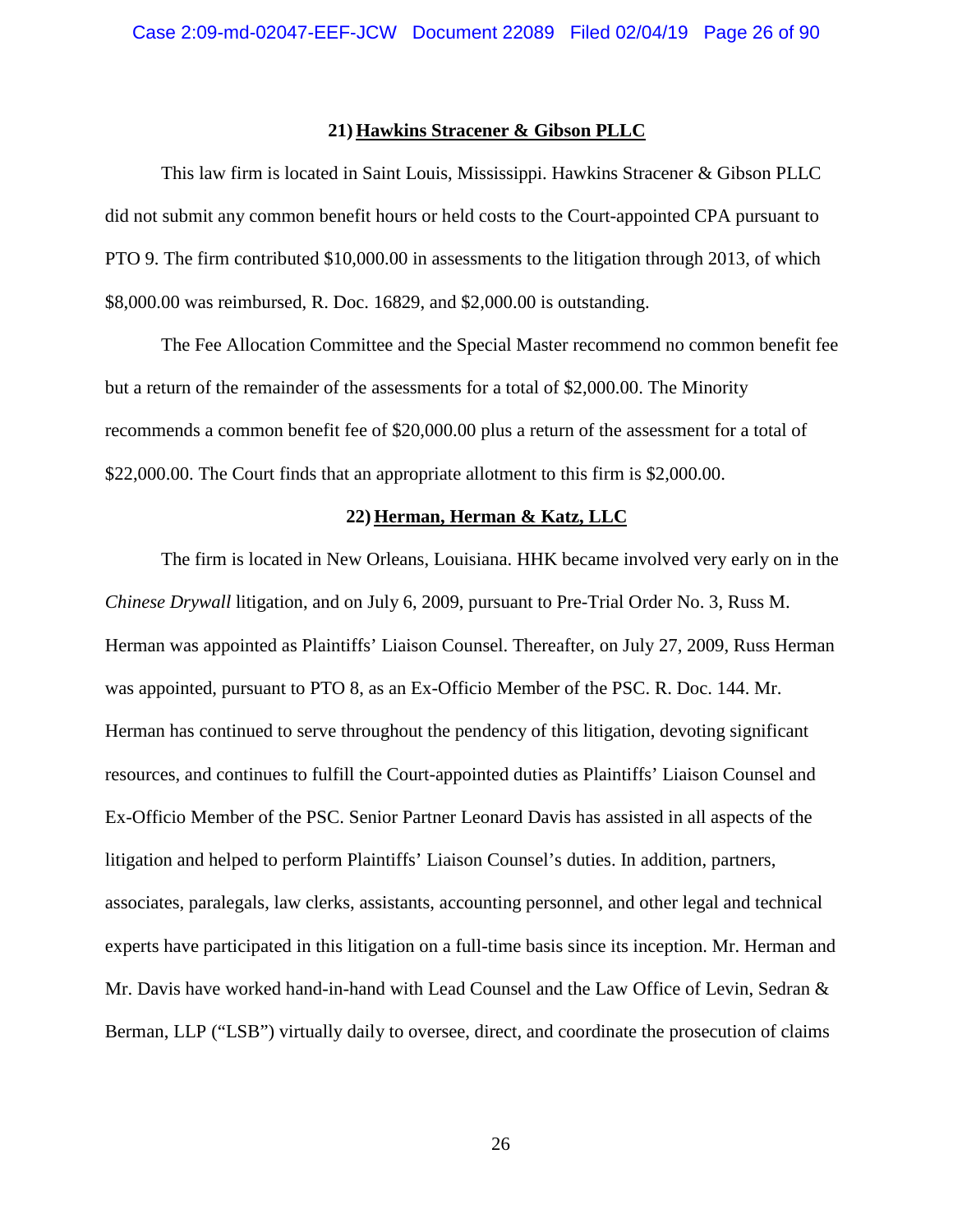#### Case 2:09-md-02047-EEF-JCW Document 22089 Filed 02/04/19 Page 27 of 90

on behalf of thousands of Chinese Drywall victims in this MDL and various state courts around the country.

HHK oversaw and orchestrated all activities of the PSC. The activities include, but are not limited to, serving as the recipient for all court orders, which included setting up and implementing File & Serve Xpress (formerly, Lexis-Nexis File & Serve), in accordance with Pre-Trial Order No. 6, and coordination with defense liaison counsel for the filing and exchange of pleadings and documents in accordance with a unique certificate of service for this litigation; maintaining an up to date service list and the tracking of counsel contact information pursuant to Pre-Trial Order Nos. 5 and 5(A); and coordinating and establishing a document depository and maintaining a complete file of all documents that were accessible to Plaintiffs' counsel.

HHK conducted and chaired over 60 face-to-face PSC meetings between August 5, 2009 and December 2013. Many of these meetings took place face-to-face in conferences at the law offices of HHK, where Plaintiffs' Lead and Liaison Counsel presided. At each conference, status updates were provided, committee activities were monitored, progress of the case was noted, and strategies were developed. Agendas for meetings and various PSC activities were prepared by HHK, after consultation with LSB.

HHK maintained files of all communications and court filings. Throughout the litigation, HHK received, almost daily, calls and correspondence from various counsel, as well as *Pro Se* claimants, and answered questions or directed interested parties to the Court's website so that counsel and litigants could interface with the Court, and coordinated with Defense and Plaintiffs' counsel to allow for smooth administration of the Court's docket.

The Court appointed a Plaintiffs' Steering Committee in Pre-Trial Order No. 8, which set forth various responsibilities for the PSC. The Court appointed Russ Herman and Arnold Levin,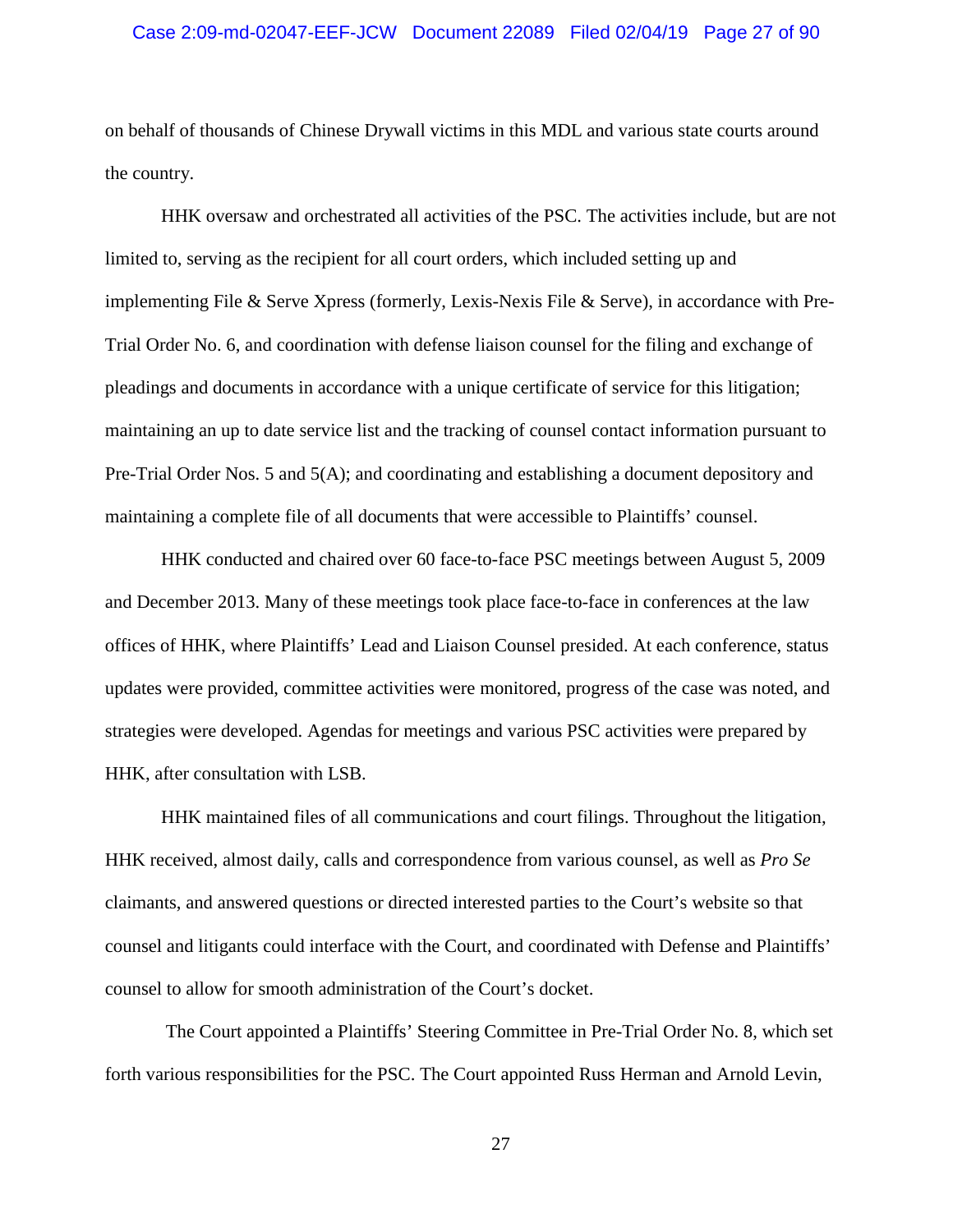#### Case 2:09-md-02047-EEF-JCW Document 22089 Filed 02/04/19 Page 28 of 90

as Lead Counsel of the PSC, to coordinate the responsibilities of the PSC, schedule PSC meetings, keep minutes or transcripts of these meetings, appear at periodic court noticed status conferences, perform other necessary administrative or logistic functions of the PSC, and carry out duties as the Court may order, all of which have been accomplished throughout this litigation.

HHK, together with LSB, was involved in the preparation and filing of all briefing and presented oral argument to the Court on all major motions. The various motions included, among others, motions pertaining to discovery, motions for default judgment, motions for class certification, insurance motions for declaratory judgment, motions to dismiss for lack of jurisdiction on grounds of economic loss doctrine, pollution exclusion and other homeowners policy exclusions, motions related to choice of law, service and venue, motions under the All Writs Act, a motion to establish a Plaintiffs' expense fund, and motions for approval of class settlements and objections thereto. HHK signed and filed all motions. Drafts were read in advance and revisions, as well as oppositions, were reviewed by HHK. HHK wrote briefs and argued appeals to the Court of Appeals.

Early on the litigation, HHK retained an investigator with extensive Chinese and German networks, to determine as rapidly as possible, the location of the mine from which defective drywall was manufactured. The investigator successfully tracked down and reported information about the Knauf Defendants, its executives, and banking contacts. This information was useful to assist in developing a discovery plan. The investigator also provided information regarding the whereabouts of various Chinese Defendants and employees.

HHK established and managed the PSC depository and was responsible for tracking and supervising all document productions from Defendants and third-parties, orchestrated and created relevant timelines, cast of characters, hot documents, and researched the financial relationships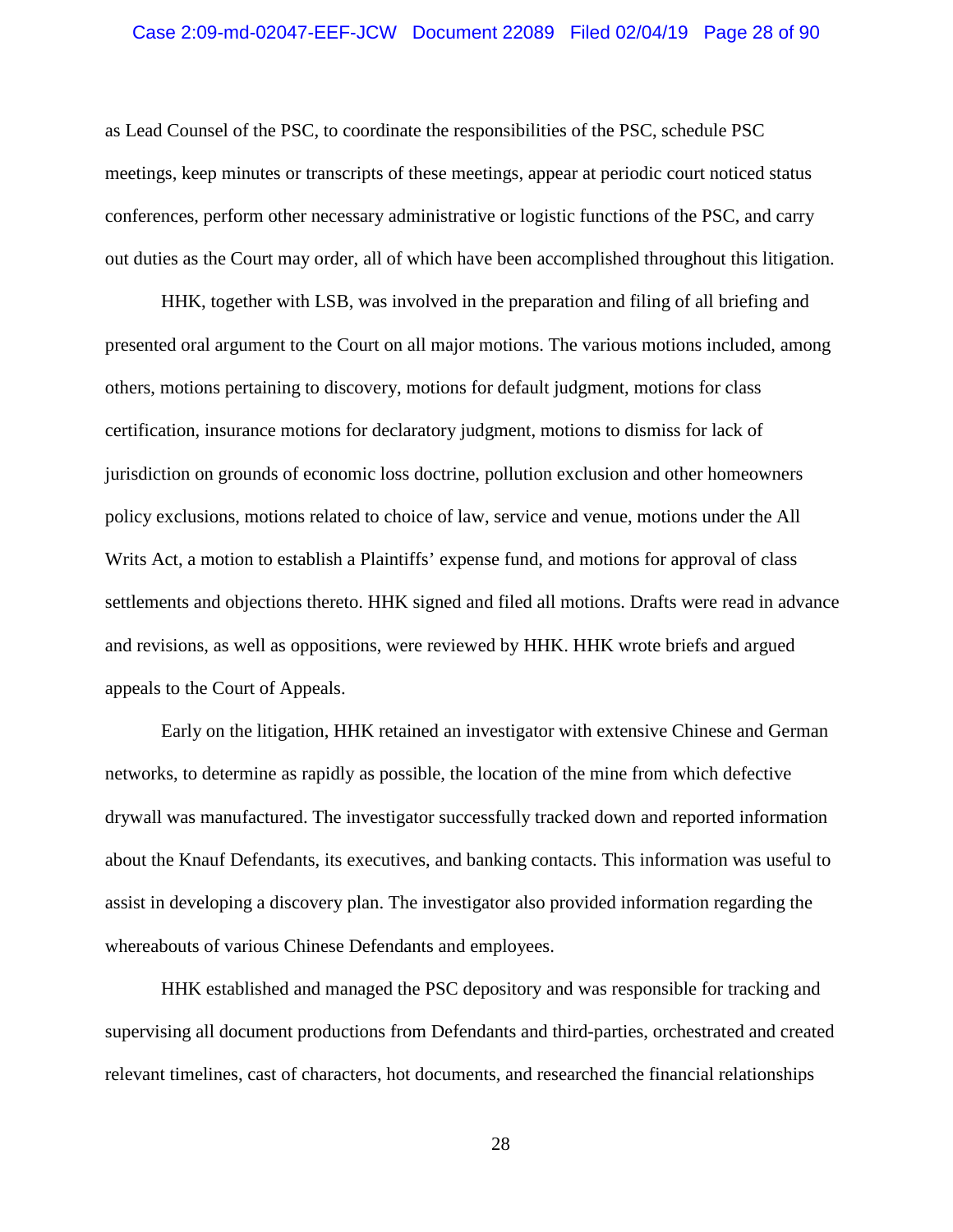#### Case 2:09-md-02047-EEF-JCW Document 22089 Filed 02/04/19 Page 29 of 90

among the manufactures and their upstream entities, as well as the chain of distribution of Chinese Drywall that ultimately was installed in Plaintiffs' properties. HHK was intimately involved in all document productions, review of documents produced by Defendants, translations as well as deposition preparation.

HHK interviewed, vetted, and retained a Chinese attorney to assist with legal issues, research and translation. This Chinese attorney has assisted HHK and the PSC with document review and obtaining Chinese documents throughout the course of the litigation. The Chinese attorney has also assisted the PSC with legal research involving Chinese law.

HHK also worked with the Discovery Committee to get dates of drywall shipments, the ports of entry of Knauf drywall, and ultimately track the volume of imported by the Knauf Defendants to the United States. HHK was responsible for the logistics and coordination with defense counsel for all depositions in this litigation and virtually all notices issued by the PSC were prepared and issued by HHK. HHK prepared templates for depositions, oversaw the preparation of deposition summaries, and organized deposition exhibits. HHK oversaw the development of various Profile Forms, which ultimately were incorporated into various Pre-Trial Orders. HHK followed up with Plaintiffs' counsel and coordinated with defense liaison counsel for the exchange of each side's completed Profile Forms. HHK actively participated as first or second chair on all initial depositions taken in this matter, including the Knauf Defendants, Porter-Blaine, Venture Supply, InEx, and North River. Every initial deposition related to Knauf's liability was taken by members of HHK and/or LSB. Prior to each deposition, HHK, together with LSB, analyzed discovery and documents to prepare. HHK also took a number of the depositions in the *Hernandez* trial. Furthermore, HHK has actively participated in a number of the depositions of the Taishan Defendants, Banner, various insurers and installers, class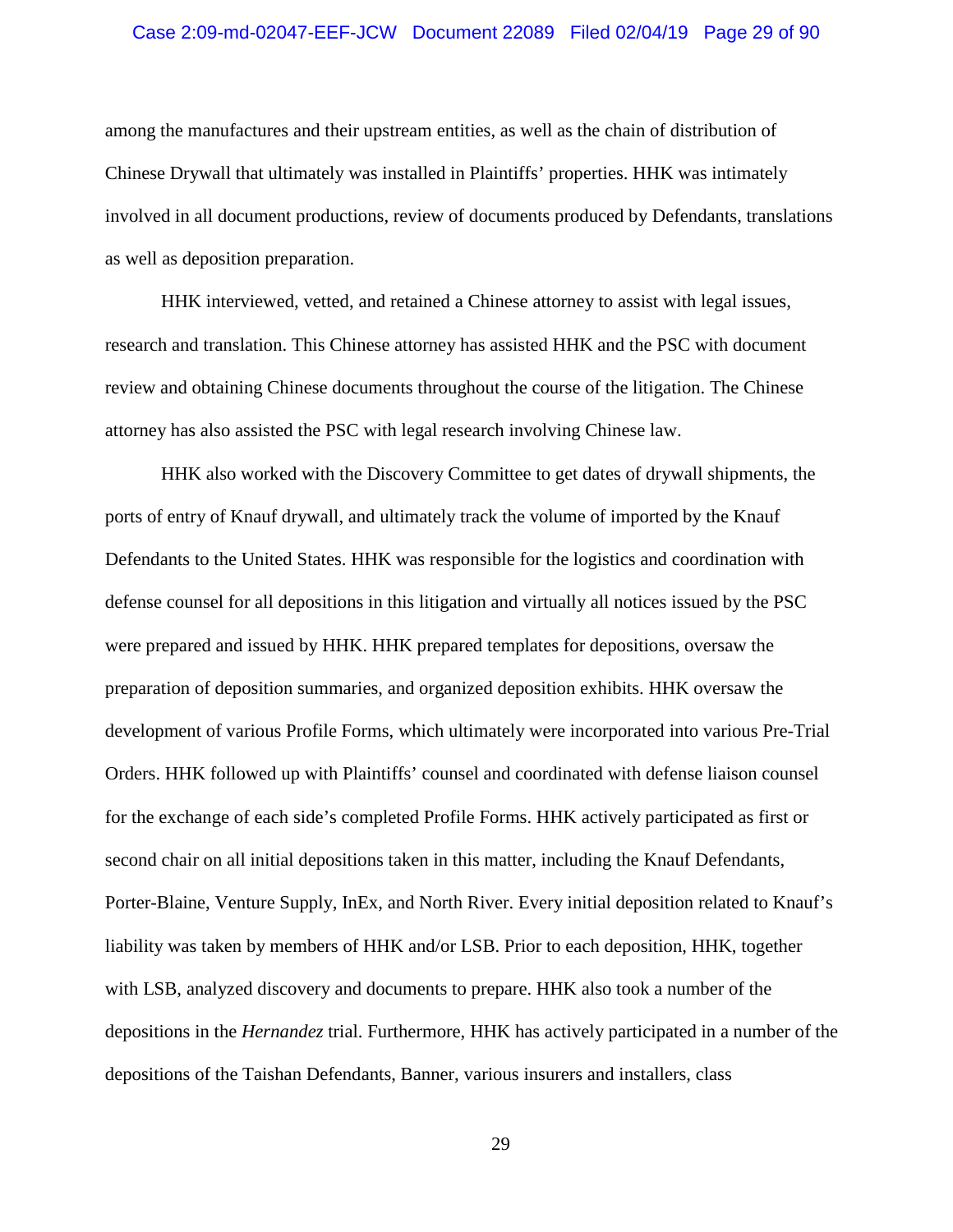#### Case 2:09-md-02047-EEF-JCW Document 22089 Filed 02/04/19 Page 30 of 90

representative Plaintiffs, objectors to class settlements, and experts. HHK prepared and filed numerous motions to compel and for sanctions for discovery abuse and oppositions to motions to quash, and HHK also handled oral argument on a number of discovery motions.

HHK was actively involved in the creation and implementation of the Pilot Program, which was negotiated by HHK and LSB to begin the initial steps for the formulation of an overall Settlement Program. This Pilot Program introduced the Ombudsman to act for claimants and/or their lawyers in a way in which a property owner could consult with a licensed contractor to work through constructions issues without the need for lawyer involvement. The remediation contractor, Moss Construction, was chosen as lead contractor as a result of negotiations and vetting by HHK. An in-depth search for a national general contractor with experience in residential and commercial reconstruction was undertaken by HHK and offices were set up in Florida and New Orleans for contact and communication. HHK negotiated throughout the Pilot Program and eventual Settlement Agreements with Moss Construction and its liaison, Philip Adams, and other executives who met regularly with HHK and the Ombudsman to implement and resolve all remediation issues under the programs.

HHK worked, created, and helped prepare the various Omnibus complaints, which brought claims against all parties in the Chinese Drywall supply chains on behalf of approximately 10,000 Plaintiffs. LSB consulted with HHK after reviewing United States Fifth Circuit Court of Appeal cases and opinions of the U.S. Supreme Court and the Omnibus Complaint concept was developed. Numerous Omnibus Complaints were created that enabled lawyers representing individual claimants to file suit without incurring extravagant service filing costs and interrupting statute of limitations/prescription. HHK saw that the Omnibus Complaints were translated, filed, and served on the foreign manufacturing Defendants pursuant to The Hague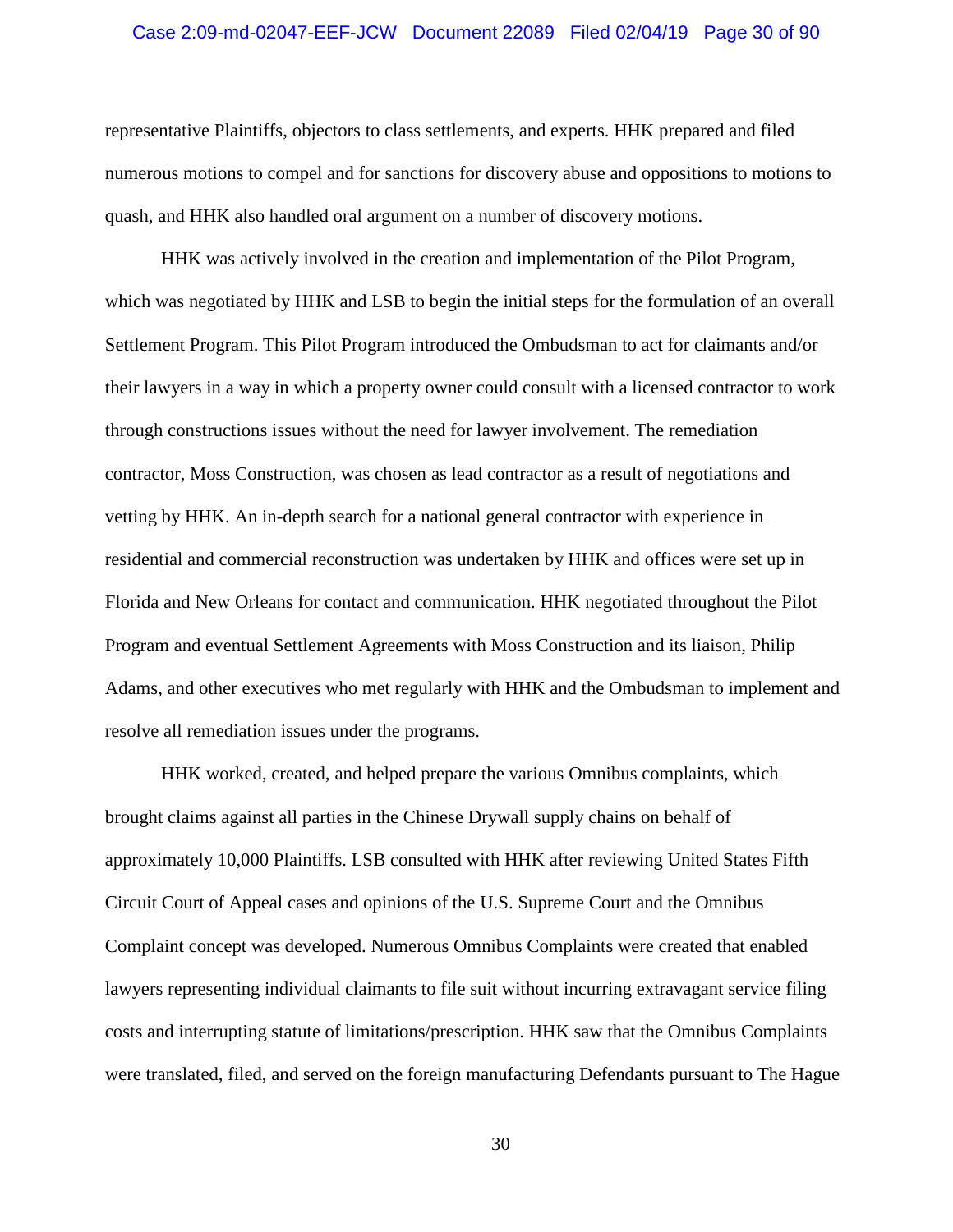#### Case 2:09-md-02047-EEF-JCW Document 22089 Filed 02/04/19 Page 31 of 90

Convention. Service of these Omnibus Complaints through The Hague Convention resulted in substantial time and expense but created a vehicle that enabled individual claimants to efficiently file suit.

HHK helped develop and implement the Threshold Inspection Program ("TIP") and created a catalogue that identified markings, brands, intakes and other identifying markers of Chinese Drywall in affected homes that was used in the creation of Pre-Trial Order No. 10. HHK also vetted numerous contractors and helped select an inspection company to carry out the TIP and ultimately the Knauf Settlement Program.

At the very early stage in the litigation, HHK partner, Stephen Herman, organized focus groups to set the stage for successful prosecution of Chinese Drywall cases. These focus groups and presentations were used in all bellwether trials in the MDL. Stephen Herman oversaw all trial work in the Herman Herman client case, *Hernandez*, which ultimately set parameters for remediation efforts. HHK oversaw a review of numerous cases reviewed by the PSC to determine Plaintiff bellwether selections. Though the *Hernandez* case was selected to be the first case tried, HHK did not participate in the committee vote which made that selection. Stephen Herman was selected as co-lead trial counsel and members of HHK participated and were present at the trial. HHK also formed trial teams and oversaw all trial work in the *Germano* and *North River* bellwether trials, and also actively participated in the preparation of the *Clement* and *Campbell* trials. Further, members of HHK actively participated in the *North River* trial. HHK selected and prepared appropriate Plaintiff representatives, conducted multiple inspections of their properties and completed an assessment of individual damages. HHK briefed specific legal issues for trial and participated in motion practice before the Court for many of the trial matters. In addition, HHK retained scientific, technical and damages experts, developed trial themes and illustrative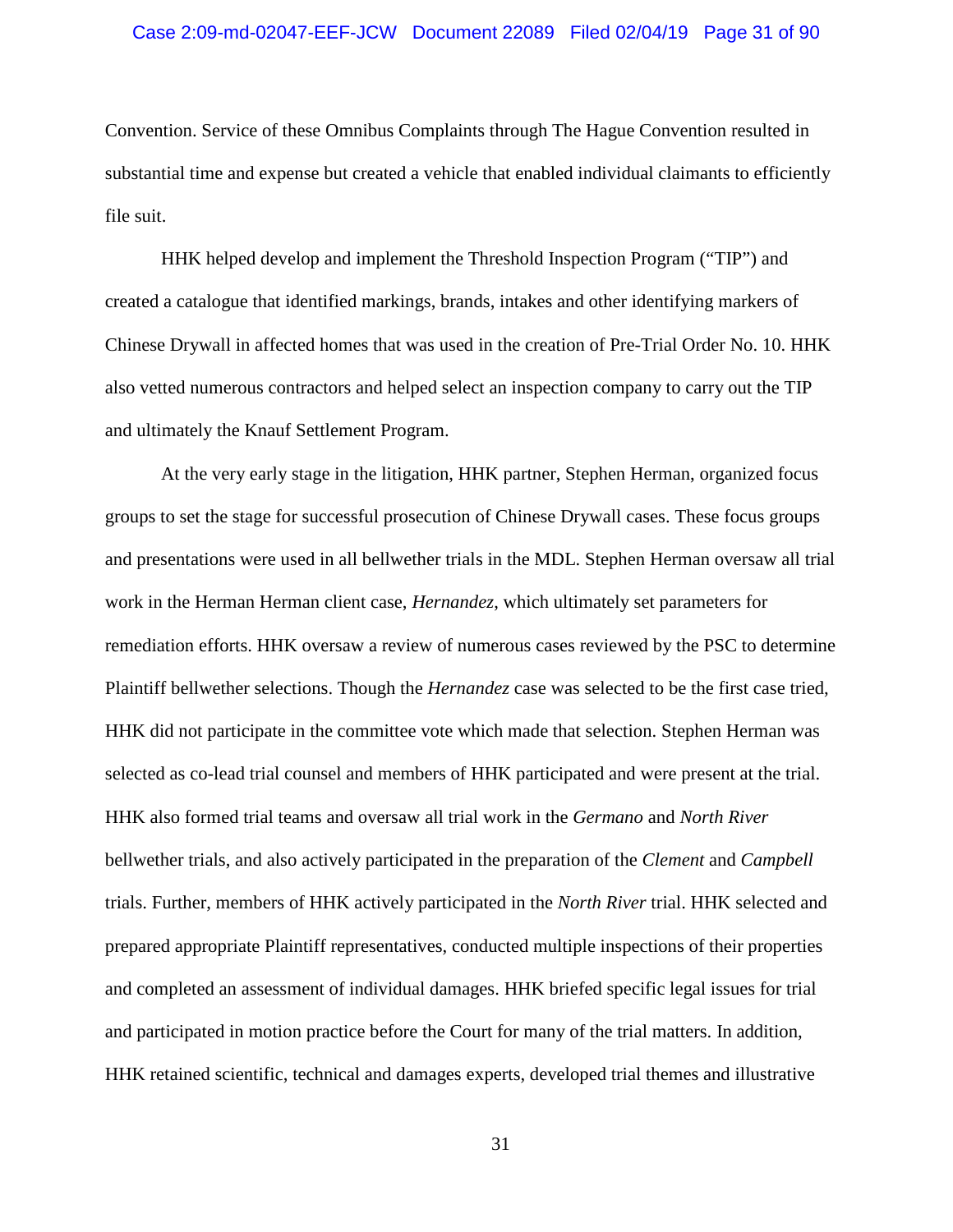#### Case 2:09-md-02047-EEF-JCW Document 22089 Filed 02/04/19 Page 32 of 90

trial exhibits, created a comprehensive remediation protocol, organized focus groups, prepared witnesses and experts, filed and responded to *Daubert* motions and *in limine* motions, and prepared opening and closing statements, lines of direct and cross-examination testimony, jury charges, verdict forms, and proposed Findings of Fact and Conclusions of Law. As a result of bellwether trials, the Court established a formula based upon a dollar per square foot remediation calculation that has been used extensively throughout this litigation.

HHK spearheaded and engaged in intense settlement negotiations. Initial negotiations began with Knauf and eventually took place with Banner, InEx, L&W, and more than 700 suppliers, installers, and insurers. During the course of negotiation, Knauf's original counsel held settlement discussions in Miami attended by HHK and LSB that did not prove fruitful; however, further discussions with new mediators proved to be beneficial. HHK actively participated in the selection and mediation process with the original mediator utilized for settlement discussions, as well as John Perry. During negotiations, HHK actively consulted with construction experts to develop a remediation protocol for Plaintiffs' properties and undertook discussions with additional experts to formulate a settlement agreement. HHK prepared or supervised the preparation, execution, and integration of the five original class settlement agreements in the MDL, as well as the four Virginia class settlement agreements, and worked with LSB to prepare the necessary and appropriate exhibits and pleadings to implement the settlements. Once the Settlement Agreements were approved, HHK created and implemented settlement claim forms and Court Approved Procedures to administer the programs. Further HHK coordinated with the Special Master, Claims Administrators, Court-appointed Ombudsman, and the Court-appointed Curator to carry out and implement settlements. Further, numerous *pro se* claimants consulted HHK to obtain assistance with the settlement process and HHK frequently communicated with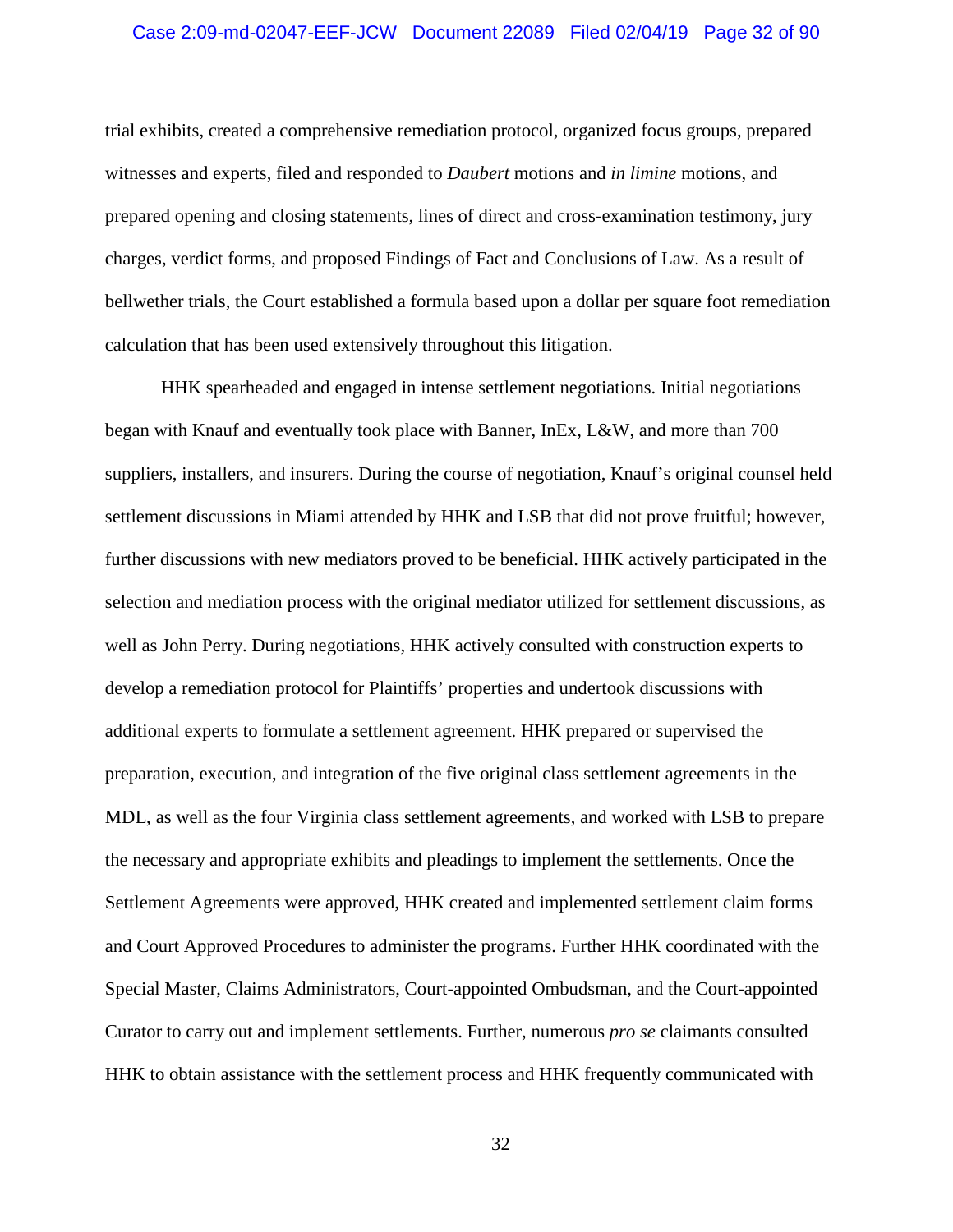#### Case 2:09-md-02047-EEF-JCW Document 22089 Filed 02/04/19 Page 33 of 90

the Court appointed curator, Robert Johnston. Knauf provided monthly reports of the status of settlement payments and claims which were reviewed with Knauf's counsel to assist in successful completion of the Settlement Program.

The firm has logged 40,350 common benefit hours from inception through 2013 and has incurred held costs in the amount of \$191,102.27 through 2014.The firm contributed \$700,000.00 in assessments through 2013 of which \$560,000.00 has been reimbursed, leaving an outstanding amount of \$132,857.14. The Fee Allocation Committee recommends a common benefit fee of \$26,524,849.78 plus payment of the held costs and a return of the remaining assessment for a total of \$26,848,809.19. The Minority of the committee recommends a common benefit fee of \$17,000,000.00 plus the remaining assessment and the held cost for a total of \$17,323,959.41. The Special Master recommends a common benefit fee of \$22,588,599.78 plus a return of the remaining assessment and payment of the held costs for a total of \$22,912,559.19. The Court finds that this firm together with the Levin firm were the major contributors to the successful conclusion of this phase of the litigation. They were involved and directed the activities in the expert retention, preparation and discovery, trials and settlement, the major dispositive aspects of this litigation. The Court concludes that an appropriate allotment for this firm is \$22,018,233.18 plus held costs and a return of the unused assessments for a total of \$22,342,192.59.

#### **23)Ingram & Associates**

This law firm is located in New Orleans, Louisiana. Ingram & Associates did not submit any common benefit hours or held costs to the Court-appointed CPA pursuant to PTO 9. The firm contributed \$10,000.00 in assessments to the litigation through 2013, of which \$8,000.00 was reimbursed, R. Doc. 16829, and \$2,000.00 is outstanding. The Fee Allocation Committee and the Special Master recommend no common benefit fee but a return of the remaining assessment for a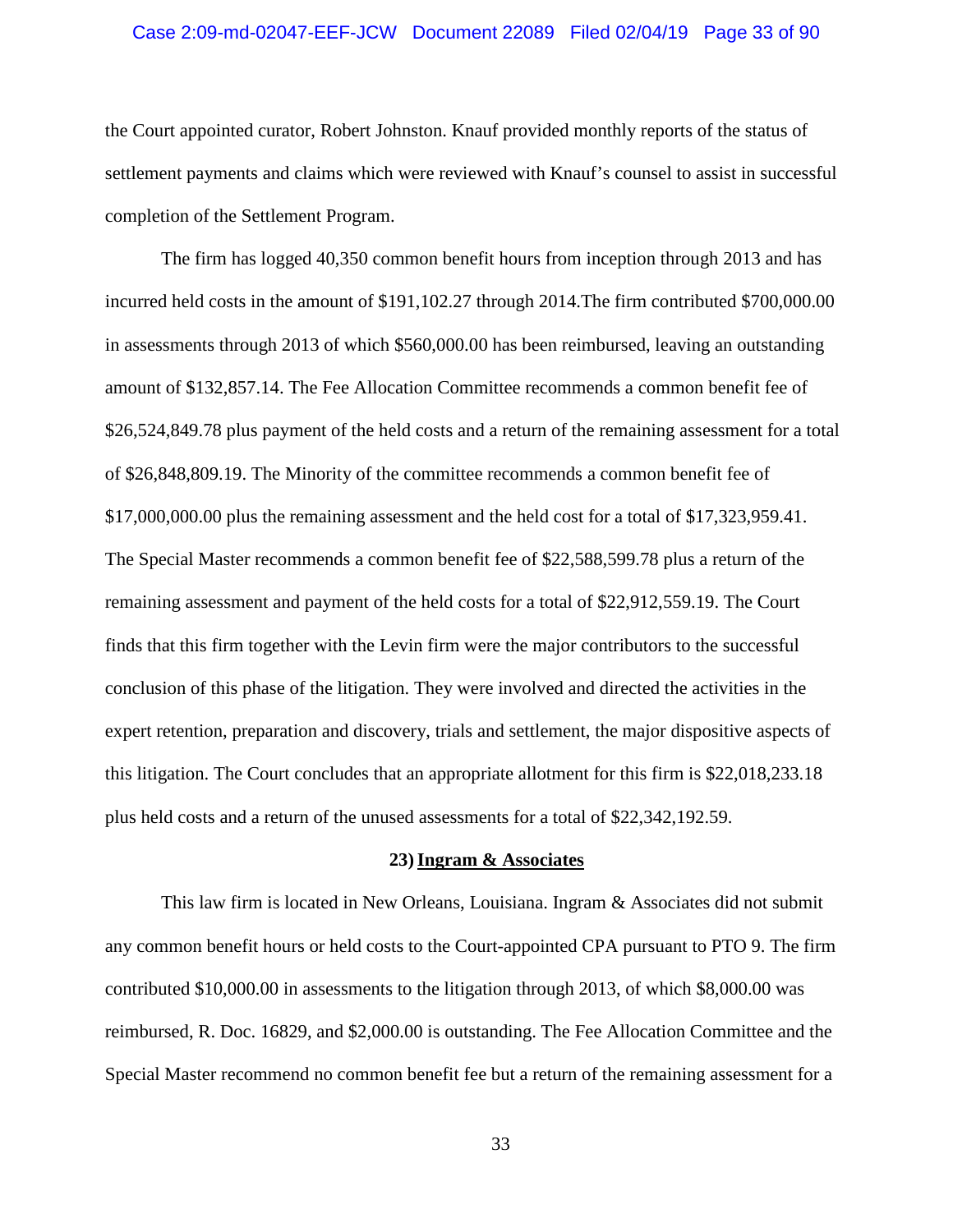total of \$2,000.00. The Minority recommends a common benefit fee of \$20,000.00 plus a return of the remaining assessment for a total of \$22,000.00. The Court finds that an appropriate allotment for this firm is \$2,000.00.

#### **24)Irpino Law Firm**

This law firm is located in New Orleans, Louisiana. The firm became involved in the *Chinese Drywall* Litigation early on in the MDL. The Irpino firm assisted in drafting pleadings, participated extensively in discovery, including document review, drafting written discovery, depositions, and privilege and confidentiality claims. The firm chaired the Document Depository Committee and actively assisted in the ongoing oversight and activities of the depository. Additionally, Anthony Irpino worked extensively with a number of experts in the litigation. The firm also assisted in motion practice including issues involving personal jurisdiction. The firm actively participated in the work-up and trial of the Interior Exterior bellwether trial and served on the trial team. Further, the firm played an active role in challenging privilege log entries and was active in the North River Trial, including trial preparation and the writing and preparation of briefs. The Irpino firm was named as "Of-Counsel" to the PSC, and in May 2018Anthony Irpino was named as a member of the PSC. Throughout the litigation, the Irpino Law Firm has been consistently a "go to" and "relied upon" firm for many important PSC projects. The firm's common benefit contributions have been utilized by the PSC and have advanced the litigation.

The firm has logged 7,687.10 hours in common benefit work from inception through 2013 and has incurred \$10,903.75 in held costs through 2014. The firm has contributed \$50,000.00 in assessments of which \$40,000.00 has been repaid, leaving \$10,000.00 remaining. The Fee Allocation Committee recommends a common benefit of \$2,000,000.00 plus payment of held costs and a return of the remaining assessment for a total of \$2,020,903.75. The Minority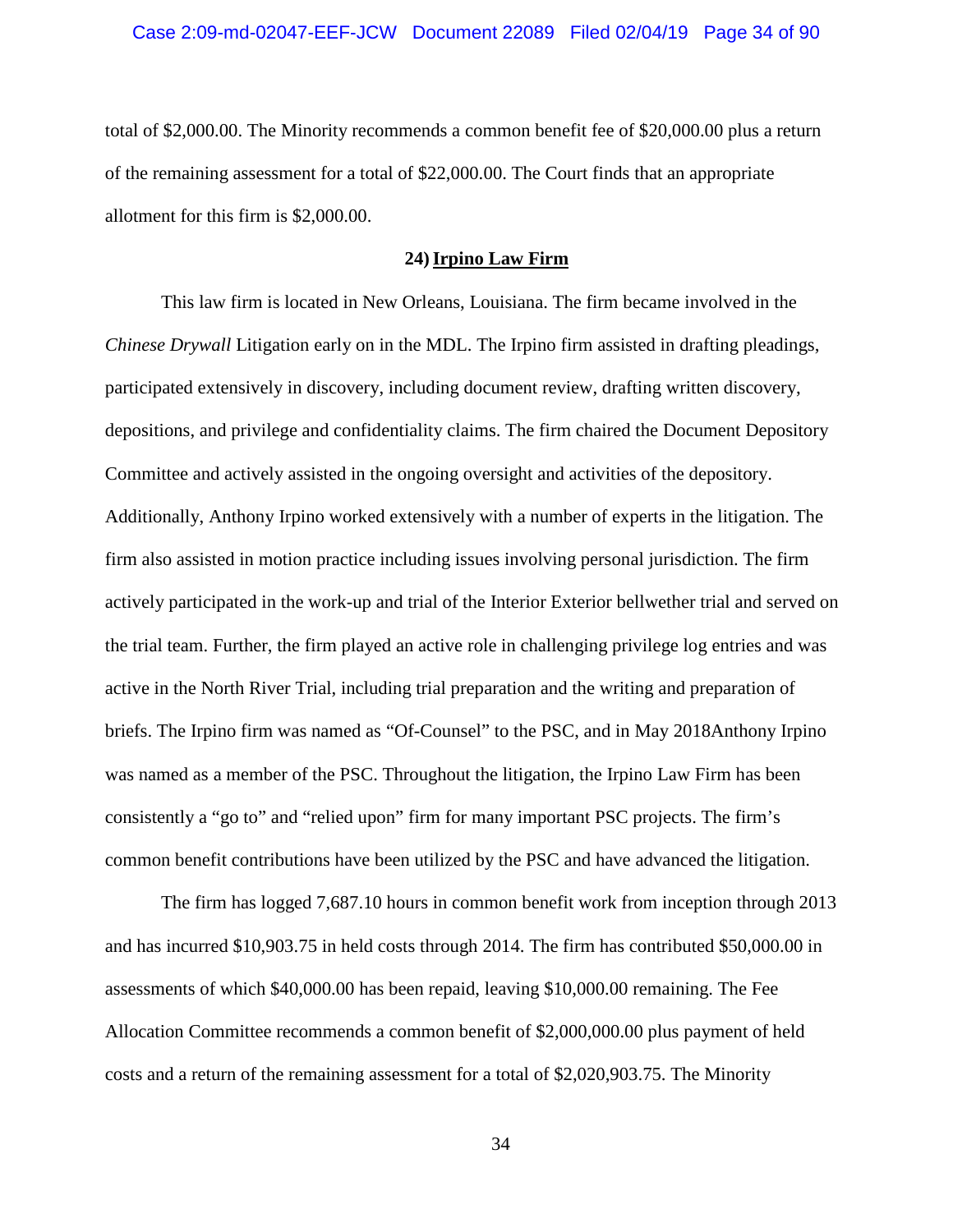recommends a common benefit fee of \$2,100,000.00 plus a return of the remaining assessment and payment of held costs for a total of \$2,120,903.75. The Special Master recommends a common benefit fee of 2,750,000.00 plus payment remaining assessment and held costs for a total of \$2,770,903.75. The Court finds that an appropriate allocation to this firm is \$2,902,596.96 plus held costs and a return of the unused assessments for a total of \$2,923,500.71.

### **25) Kanner & Whiteley, L.L.C.**

This law firm is located in New Orleans, Louisiana. The firm became involved in the Chinese Drywall Litigation primarily in connection with insurance matters. The firm primarily worked with PSC members to address insurance coverage claims and various insurance motions, but its role in the MDL ceased in September 2010. In connection with insurance matters it assisted in the preparation of written discovery issued to carriers as well as pleadings filed in connection with insurance motions. It also defended against insurance motions occurring in state court regarding pollution exclusion provisions, and other provisions of the policies.

This firm has logged 624.95 common benefit hours and incurred \$4,169.13 in held costs. The firm contributed \$10,000.00 in assessments to the litigation of which \$8,000.00 has been repaid. The Fee Allocation Committee recommends a common benefit fee of \$47,000.00 plus a return of the remaining assessment and payment of held costs for a total of \$53,169.13. The Minority recommends a common benefit fee of \$67,000.00 plus held costs and a return of the remaining assessment for a total of \$73,169.13. The Special Master recommends a common benefit fee of \$65,000.00 plus held costs and return of remaining assessment for a total of \$71,169.13. The Court notes that a little over one half of the recorded hours were spent in monitoring e-mails, and nearly all of the remaining recorded hours were spent on pre-trial issues and discovery. The Court concludes that an appropriate allocation to this firm is a common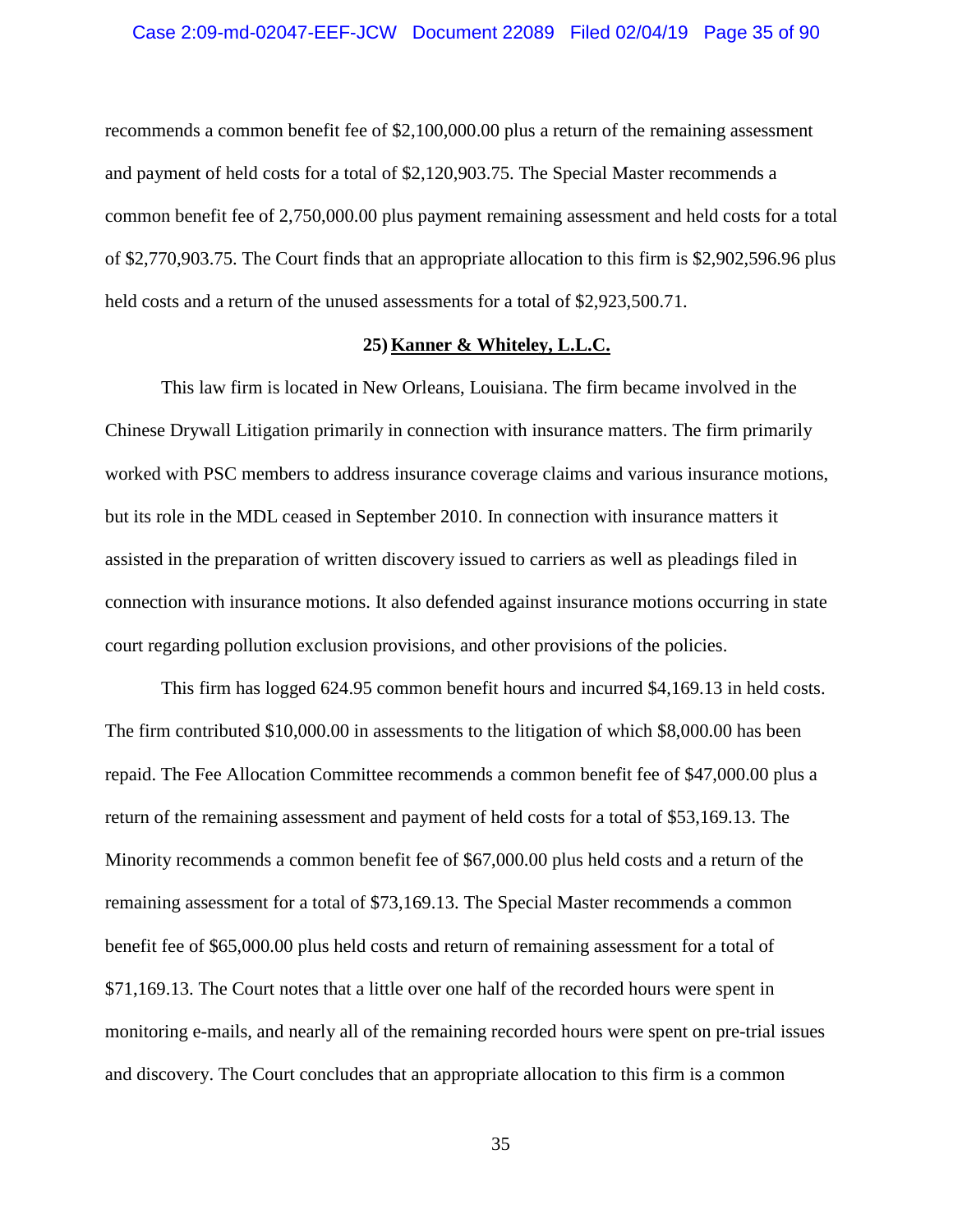benefit fee of \$72,106.43 plus held costs and a return of the remaining assessment for a total of \$78,275.56.

#### **26) Krupnick, Campbell, Malone, Buser, Slama, Hancock, Liberman, & McKee, PA**

This law firm is located in Ft. Lauderdale, Florida. Its partner, Michael Ryan, was appointed by Judge Greene as Liaison Counsel for Plaintiffs in the *Chinese Drywall* litigation in Florida state court (Broward County). Mr. Ryan also is appointed by this Court to serve as a member of the Fee Committee. Prior to his service as a member of the Fee Committee, Mr. Ryan's principal common benefit contribution was made in the cases brought in the Broward County, Florida against Banner. He collaborated with Ervin Gonzalez on class action proceedings and with Victor Diaz and the Durkee firm in motion practice. He also undertook efforts to address and clarify certain claims for purposes of the settlement agreement ultimately negotiated by the PSC with Defendants. In connection with the litigation against Banner in Florida, Mr. Ryan's firm filed fourteen cases involving over 350 individual properties. He also was a member of the Trust Advisory Board of the WCI Chinese Drywall Trust, and in that regard, he participated in mediations and in review of pleadings filed in the WCI insurance coverage litigation.

This firm has logged 699.80 hours doing common benefit work from inception until 2013 and has incurred \$34,237.84 in held costs. The firm did not make any contributions to the litigation fund. The Fee Allocation Committee and the Minority of that committee recommend a common benefit of \$425,000.00 plus held costs for a total of \$459,237.84. The Special Master recommends a common benefit fee of \$350,000.00 plus payment of held costs for a total of \$384,237.84. The Court notes that about one third of this firm's logged time was spent monitoring e-mails and some of the time logged was in pursuit of its own cases. The Court concludes that the appropriate allotment to this firm is \$430,491.65, plus held costs for a total of \$464,729.49.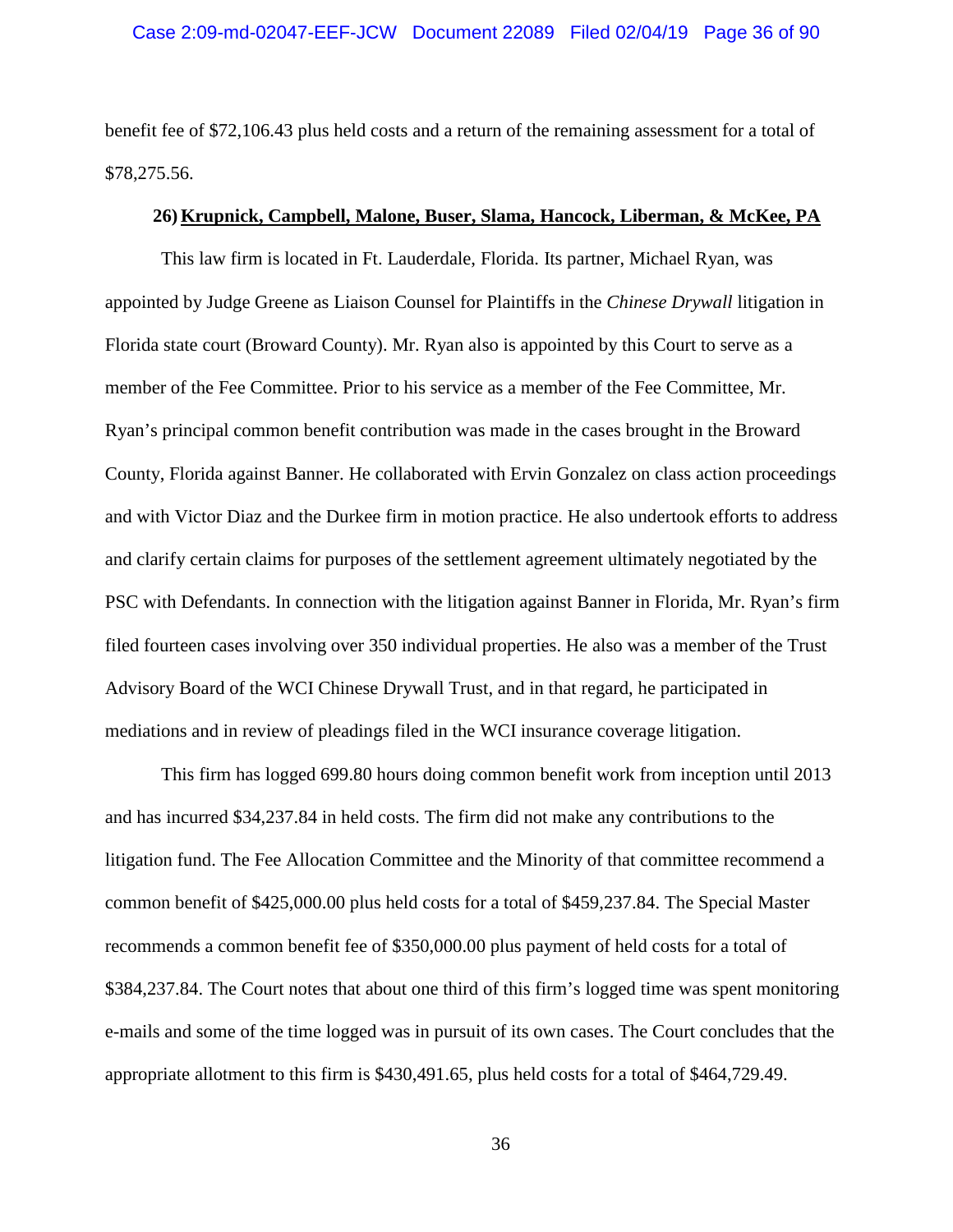#### **27) Landskroner - Grieco - Merriman LLC**

This law firm is located in Cleveland, Ohio. Landskroner Grieco Merriman LLC, through its managing member Jack Landskroner, was minimally involved in the early investigation of Chinese Drywall, specifically as CDW problems affected residents in the State of Florida. Mr. Landskroner traveled to Florida to meet with residents. His partner Paul Grieco also attended the MDL panel hearing in 2009, on behalf of Plaintiffs in a class action which the firm had filed in the State of Ohio.

This firm logged 57.25 hours doing common benefit work from inception to 2013 and has expended \$2,950.25 in held costs. The firm contributed \$10,000.00 in assessments to the litigation fund of which \$8,000.00 has been repaid leaving a balance of \$2,000.00. The Fee Allocation Committee and the Special Master recommend a common benefit fee of \$23,000.00 plus payment of held costs for a total of \$27,950.25. The Minority of the Committee recommend a common benefit fee of \$43,000.00 plus payment of the held costs for a total of \$47,950.25. The Court finds that an appropriate allotment to this firm is a common benefit fee of \$26,907.08 plus held costs and a return of the remaining assessment for a total of \$31,857.33.

#### **28) Lemmon Law Firm, LLC**

This law firm is located in New Orleans, Louisiana. The firm became involved in the Chinese Drywall Litigation in the early stages when it filed individual client lawsuits. It represented Paul and Celeste Clement claimants in one of the early bellwether trials which was fully worked up and settled on the eve of trial. The *Clement* settlement assisted, as did other bellwether trials, in paving the way for the Knauf Pilot Program. This firm was active in the *Clement* pretrial preparation, including trial motion practice. The firm also assisted and participated in a mock trial. The firm actively participated in insurance and Defendant/Plaintiff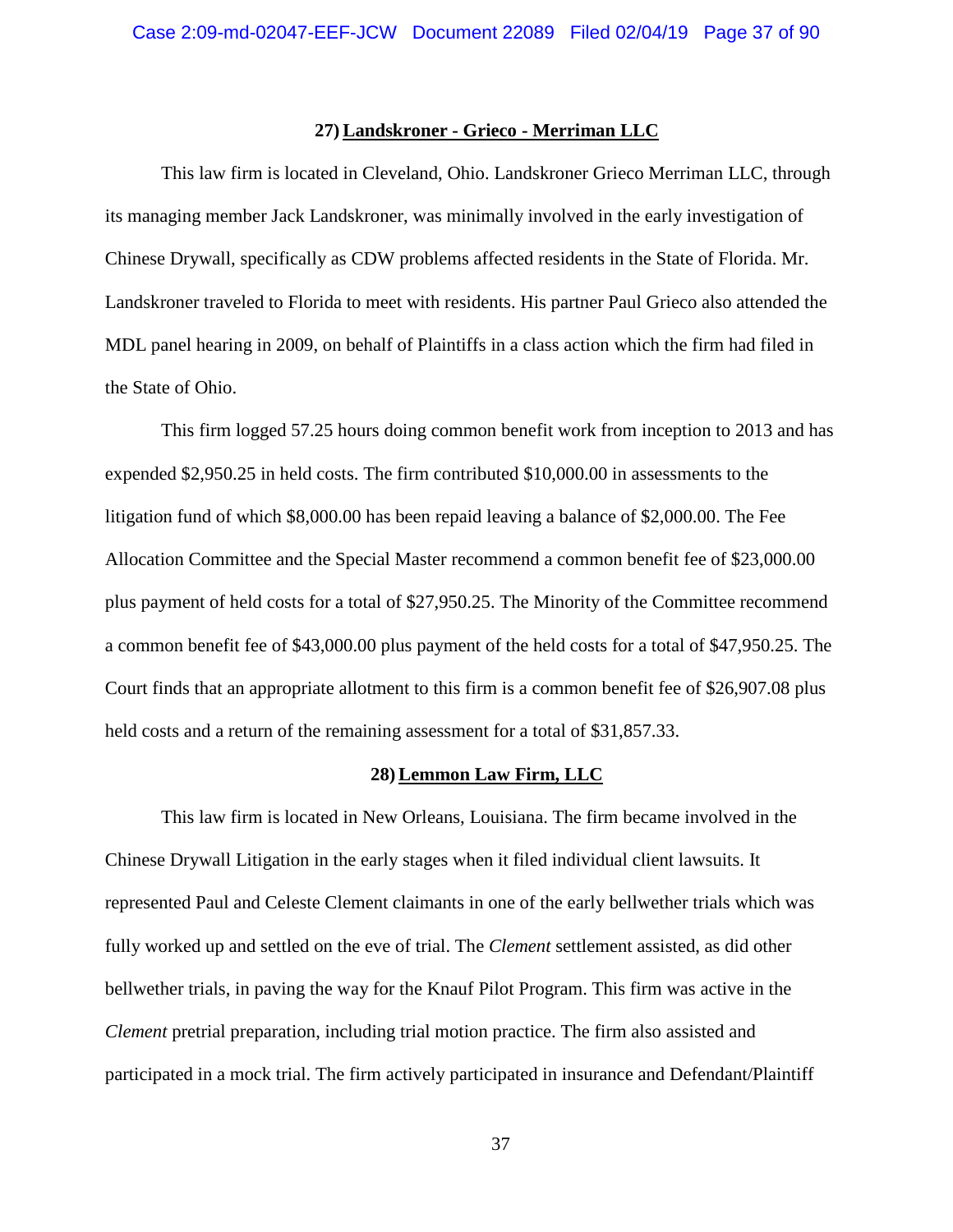### Case 2:09-md-02047-EEF-JCW Document 22089 Filed 02/04/19 Page 38 of 90

Profile Form assignments and worked with the Plaintiffs' depository and its staffing. It oversaw a large project which involved charting insurance coverages, exclusions and other relevant information that was ultimately integrated into an overall database that contained Plaintiff and Defendant data. The firm assisted the PSC with town hall meetings and reviewing documents during discovery in connection with personal jurisdiction motions. Andrew Lemmon became "Of Counsel" to the PSC and the firm's common benefit contributions were often utilized.

From inception of this MDL until 2013 this firm logged 4,695.25 hours doing common benefit work and incurred \$12,103.96 in held costs. The firm contributed \$150,000.00 in assessments to the litigation of which \$120,000.00 has been paid leaving a balance of \$30,000.00. The Fee Allocation Committee recommends a common benefit fee of \$450,000.00 plus payment of the held costs and return of the remaining assessment for a total of \$492,103.96. The minority recommends a common benefit fee of \$750,000.00 plus held costs and the remaining assessment for a total of \$792,103.96. The Special Master recommends a common benefit fee of \$800,000.00 plus held costs and a return of remaining assessment for a total of \$842,103.96. The large majority of this firm's logged time was spent on discovery and trial preparation. The Court finds an appropriate allotment to this firm is a common benefit fee of \$774,025.86 plus held costs and a return of the remaining assessment for a total of \$816,129.82.

## **29) Leopold Kuvin, P.A. & Mrachek, Fitzgerald**

The Leopold Firm is located in Palm Beach Gardens, Florida and the Mrachek firm is located in West Palm Beach, Florida. The firms jointly became involved in Chinese Drywall early in the litigation. The majority of their time focused on individual client matters involving the Villa Lago at Renaissance Commons, a claimant within the MDL. The firms handled the Villa Lago claim and participated, with the assistance of the PSC, in the settlement negotiations and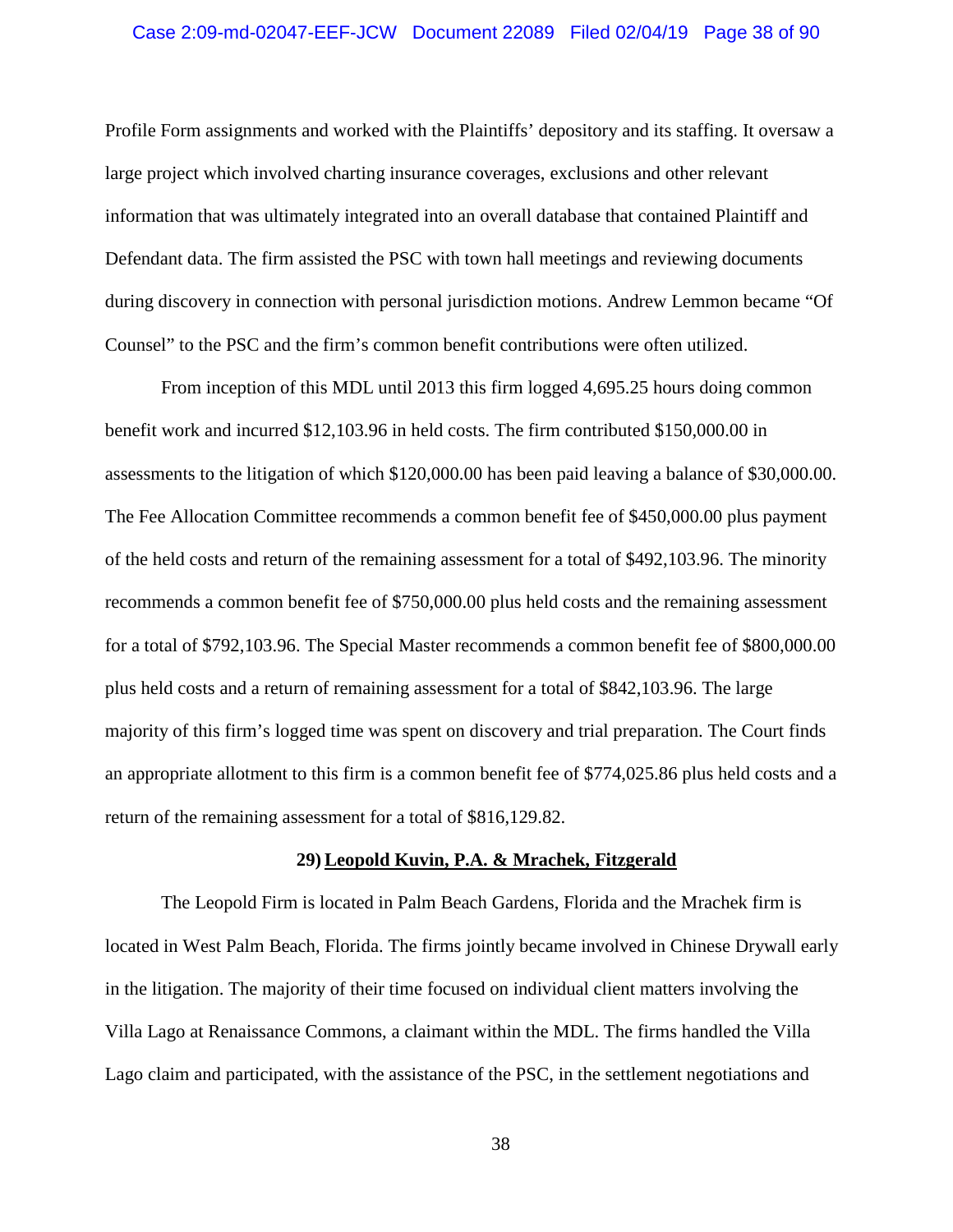### Case 2:09-md-02047-EEF-JCW Document 22089 Filed 02/04/19 Page 39 of 90

finalization of settlement documents including approval and motions related to the administration of the Villa Lago settlement (including the appointment of a receiver).

This firm has logged 832.75 common benefit from inception through 2013 and incurred \$32,789.34 in held costs. The firm contributed \$10,000.00 in assessments to the litigation of which \$8,000.00 has been repaid leaving a balance of \$2,000.00. The Fee Allocation Committee and the Special Master recommend a common benefit fee of \$47,000.00 plus held costs and a return of the remaining assessment for a total of \$81,789.34. The Minority recommends a common benefit fee of \$67,000.00 plus held costs and remaining assessment for a total of \$101,789.34. The Court finds an appropriate allotment to this firm is a common benefit fee of \$53,811.46 plus held costs and the remaining balance of assessment for a total of \$88,600.80.

## **30) Levin Papantonio Law**

This law firm is located in Pensacola, Florida. Ben Gordon was appointed to the PSC and served as co-chair of the Science Committee and Expert Committee, Trial Committee and IT Committee. Levin Papantonio participated in the early stages of the MDL in the development of the initial inspection program of impacted properties and was a member of the *Germano* trial team. Mr. Gordon was a co-chair of the Science Committee and Expert Committee, who helped early on to secure and develop a number of expert witnesses and the firm assisted in the preparation of expert reports and working with experts who were considered for the *Germano* and *Hernandez* trials. The firm also assisted in administering and compiling Plaintiff Profile Forms.

This firm logged 4,136.90 common benefit hours from inception through 2013 and incurred held costs of \$80,991.39. The firm contributed \$700,000.00 in assessments to the litigation of which \$560,000.00 has been returned leaving a balance of \$132,857.14. The Fee Allocation Committee and the Special Master recommend a common benefit fee of \$750,000.00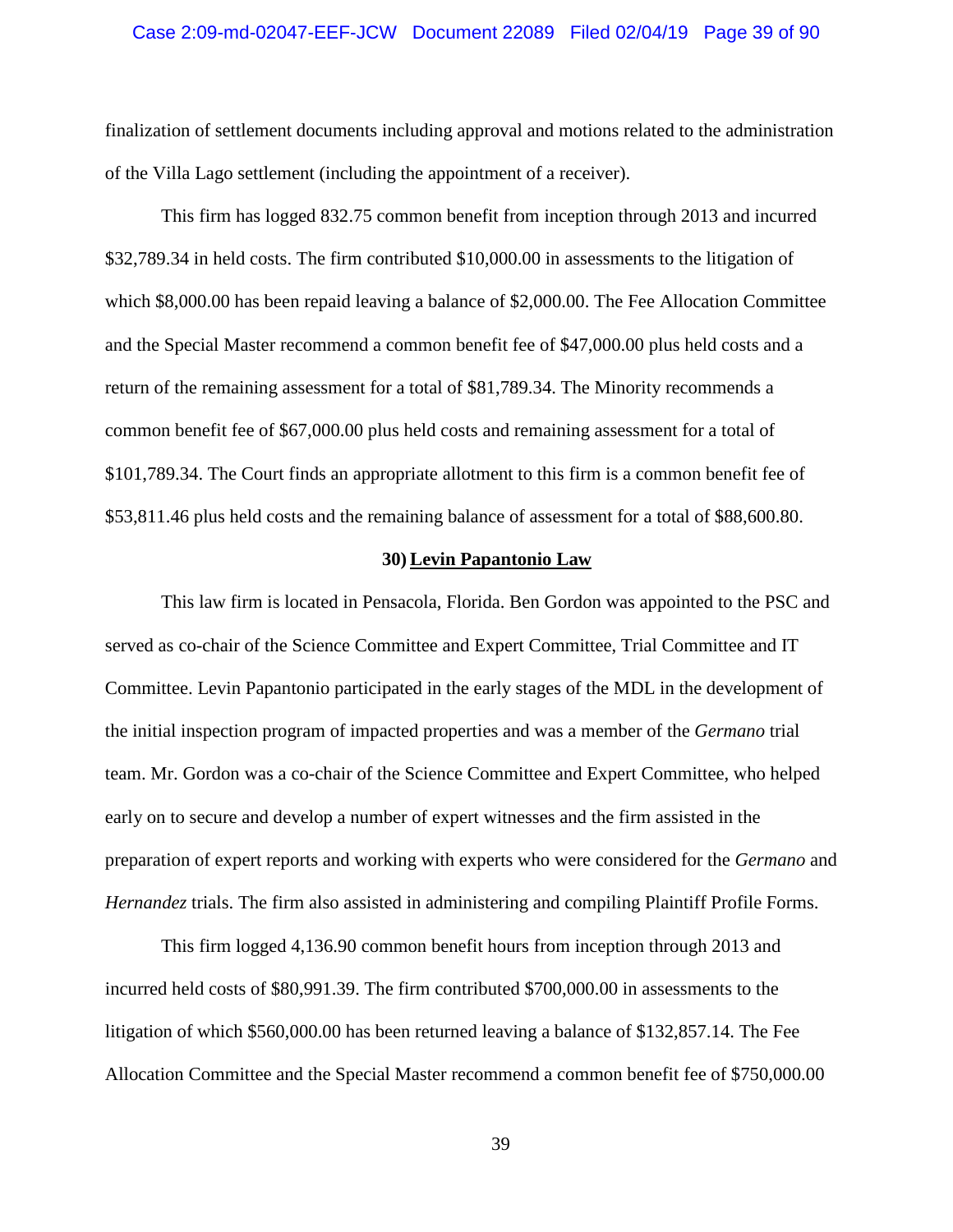plus held costs and remaining assessment for a total of \$963,848.53. The Minority recommends a common benefit fee of \$2,150,000.00 plus held costs and the remaining assessment for a total of \$2,263,848.53. The Court finds that an appropriate allotment to this firm is a common benefit fee of \$1,301,484.06 plus held costs and the remaining assessment for a total of \$1,515,332.59.

## **31) Levin Sedran & Berman, LLP**

LSB is located in Philadelphia, Pennsylvania. The firm became involved in the *Chinese Drywall* litigation at its inception, with the March 2009 filing of the principal class action complaint against the major Defendants in *Vickers v. Knauf GIPS KG, et al.*, No. 09-20510-CIV (S.D. Fla.), and the perfection of foreign service therein pursuant to The Hague Convention. Thereafter, Senior Partner Arnold Levin presented the consolidation motion before the Judicial Panel on Multidistrict Litigation in Louisville, KY. After the JPML ordered *Vickers* and other cases transferred to this Court on June 15, 2009,<sup>3</sup> Mr. Levin was appointed, pursuant to Pre-Trial Order No. 8, as Lead Counsel of the Plaintiffs' Steering Committee ("PSC"). Since then, Mr. Levin has worked virtually full-time on this case for more than nine years. LSB has committed significant additional resources to the litigation, including the full-time contributions of Senior Partner Frederick Longer and Of Counsel Sandra Duggan, who have worked on all aspects of the litigation, including preparation of Omni Complaints, pleadings, discovery, major briefing, bellwether trials, settlement, and appeals. Significantly, as evidenced by Mr. Garrett's reports, other LSB partners, associates, paralegals, and technical support have also provided important contributions to this case.

Together with Plaintiffs' Liaison Counsel, Russ Herman, and his firm (HHK), LSB has taken responsibility for spearheading and overseeing the prosecution of all Chinese Drywall

 $\overline{a}$ 

<sup>3</sup> *In re Chinese-Manufactured Prod. Liab. Litig.*, 626 F. Supp. 2d 1346 (J.P.M.L. 2009).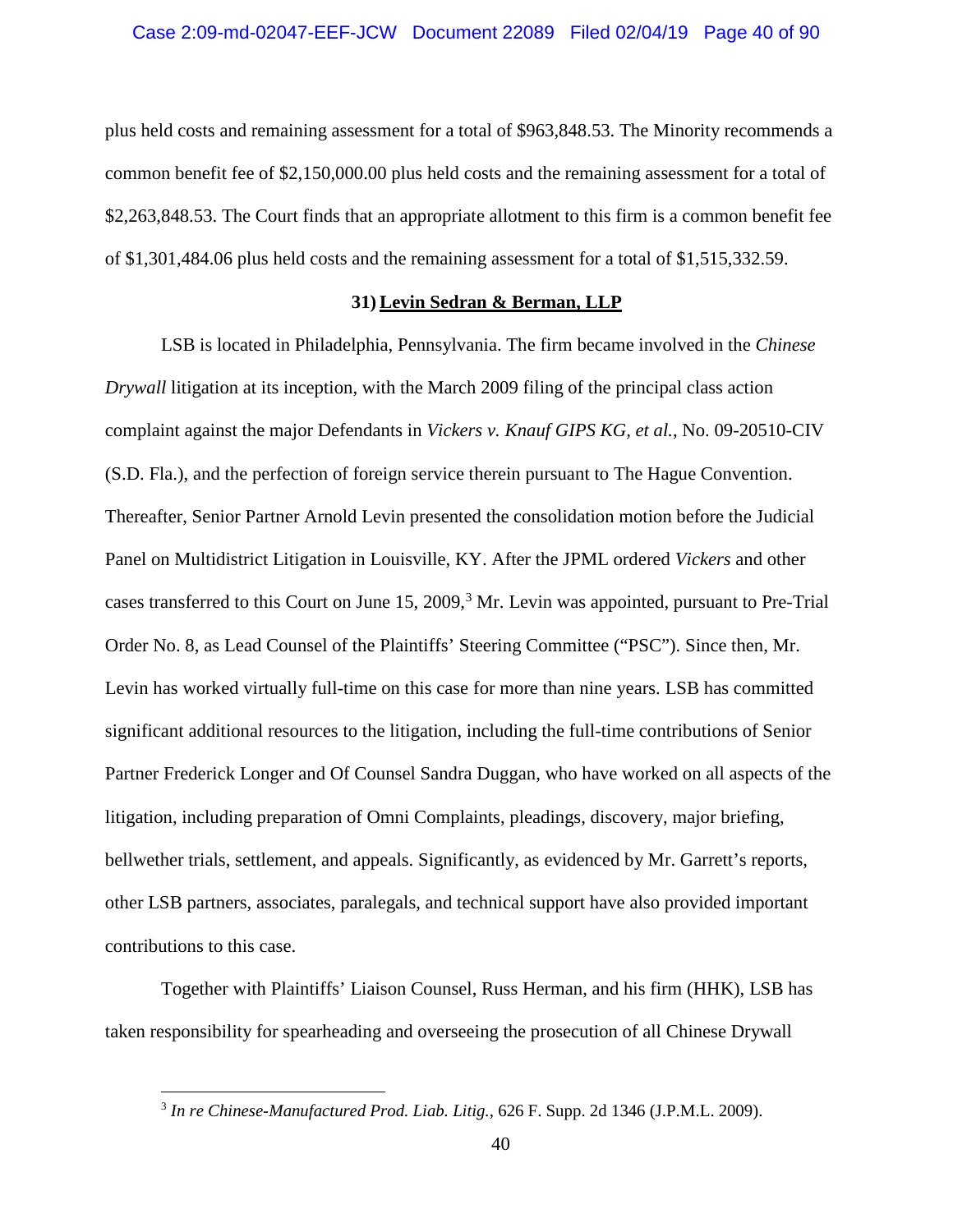### Case 2:09-md-02047-EEF-JCW Document 22089 Filed 02/04/19 Page 41 of 90

claims in the MDL, as well as coordinating with state law claimants to coordinate and pursue litigation against more than 1,650 Defendants, including the manufacturers, their parents and affiliates, exporters/importers, brokers, distributors, suppliers, retailers, builders, installers, and insurers.

LSB regularly interfaced with the Court, communicated with and assisted individual Plaintiffs' counsel and *Pro Se* litigants, and coordinated with defense liaison counsel, as necessary. LSB attended and participated in all of the Court's monthly status conferences and hearings, all major motions, jurisdictional hearings, and Settlement Fairness Hearings, and LSB continues to perform these services. LSB further helped coordinate and monitor state court litigation in both Florida and Virginia and appeared regularly (once a month during the active phase of the Knauf litigation) before State Court Judges, including Judge Farina and Judge Hall, to provide status reports of the MDL litigation and/or to argue dispositive motions, including issues such as the economic loss rule and pollution exclusion.

LSB assisted the Court in implementing numerous pretrial orders and minute entries and other orders covering a variety of topics such as administration procedures, scheduling deadlines, service requirements, preservation of evidence, the Court-approved Threshold Inspection Program (TIP), Profile Forms, identification of the numerous Chinese Drywall manufacturers, Privilege Logs, Confidentiality, Already Remediated Properties, and other issues regarding guidelines for common benefit timekeeping and cost reimbursement and claims administration.

LSB also assisted in developing a comprehensive, multi-pronged discovery strategy that involved: (a) creation of various profile forms for all parties to complete; (b) preparation and service of extensive written interrogatories, requests for admission, letters rogatory, FOIA requests, subpoenas, and/or requests for production of documents on all Defendants and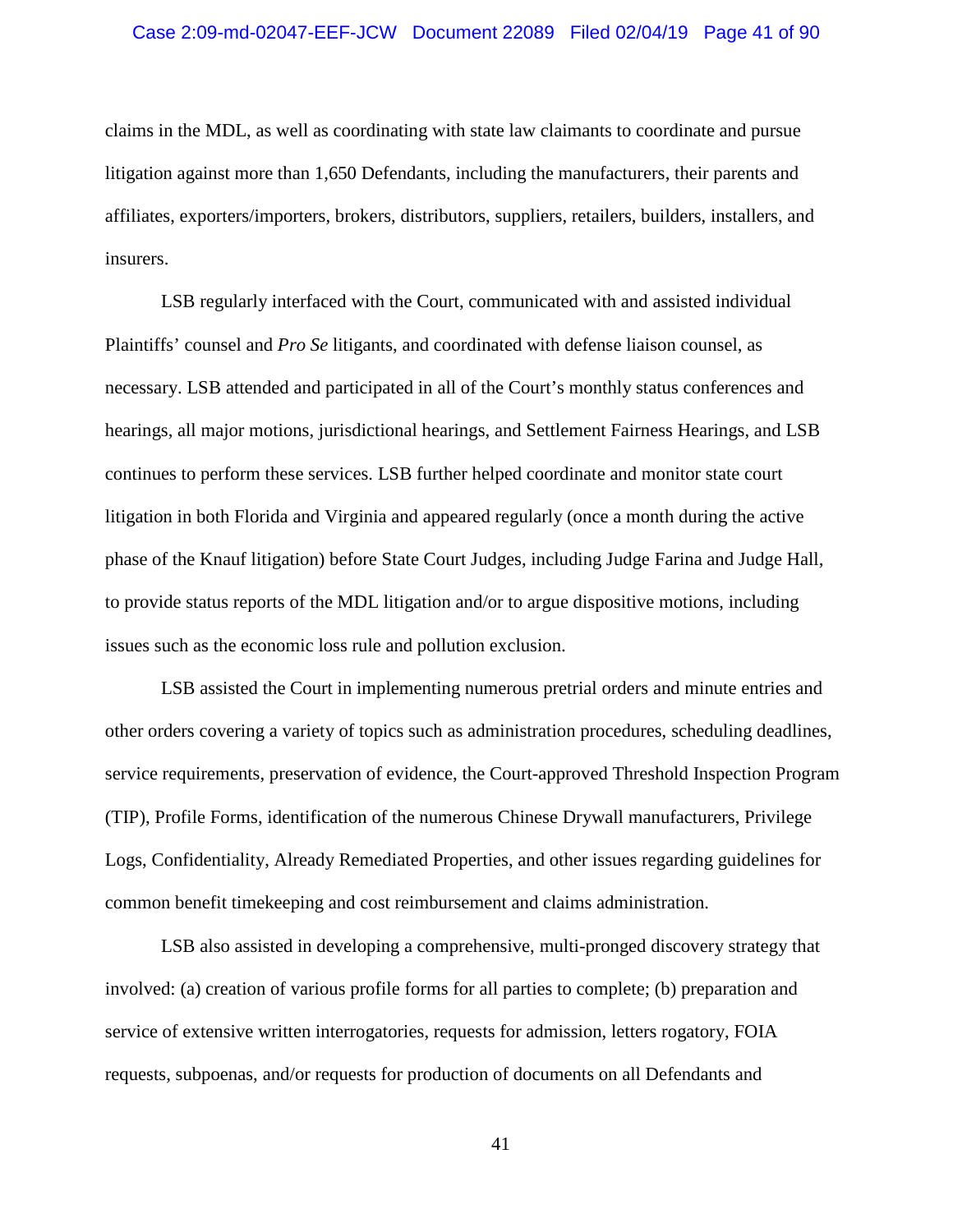numerous third parties; (c) preparation of motions to compel and responses to motions for protective orders and motions to quash; (d) preparation of a deposition protocol and template for summarizing depositions; and (e) depositions of all important manufacturers, importers, suppliers, distributors, builders, and installers. LSB helped establish and maintain a document depository, and assigned teams to analyze over 1,000,000 pages of documents produced by Defendants and third parties, and also created timelines and casts of characters for use in the litigation. LSB participated as first or second chair in numerous depositions, including those of key employees of manufacturers, which were instrumental in leading the way to proving that the Court has jurisdiction over Taishan in Virginia and other forums in the U.S. It was LSB's ideation to have a demonstrative "showcase" trial in the MDL, using the *Germano* action as a vehicle to obtain a judgment applicable to Taishan, but in which the Knauf Defendants could participate and attempt to demonstrate what few defenses they had available against the overwhelming proofs of liability that were generated at the direction of Lead Counsel. Mr. Longer second-chaired the Venture Supply and Porter-Blaine deposition of Sam Porter, which created the roadmap for achieving the four Virginia Settlements. Mr. Levin and Mr. Longer took the key depositions of the Knauf Defendants in New York, Germany and Hong Kong (*i.e.*, Baldwin Knauf (Germany), Isabel Knauf (Germany), Hans Peter Ingenillem (Germany), Martin Halbach (Germany), Hans Ulrich Hummel (New York), and Mark Norris (Hong Kong)), which directly led to the creation of the KPT Pilot Program and ultimately to the Knauf Settlement and the L&W Settlement. LSB also participated in other key depositions, including those of North River's principal witness, Agnes Reiss, and others. In addition, LSB devoted substantial time to reviewing relevant documents, preparing for, conducting, and/or participating in key depositions of witnesses in Germany and Hong Kong, and others in the Chinese Drywall supply chain, third parties and insurance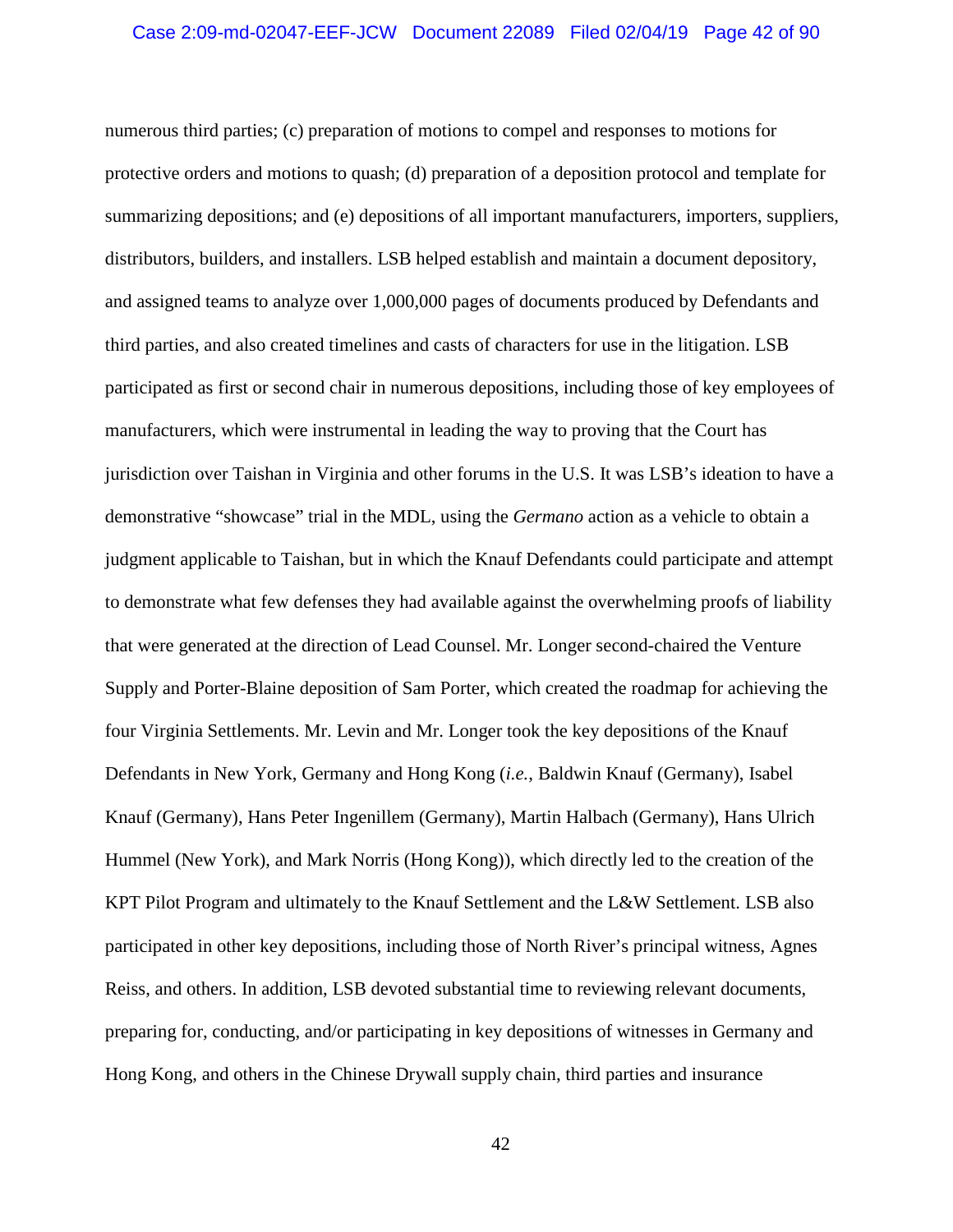### Case 2:09-md-02047-EEF-JCW Document 22089 Filed 02/04/19 Page 43 of 90

companies. In particular, LSB Senior Associate Matthew Gaughan engaged in a number of depositions (*i.e.*, Vicki Lingafelter, Victoria Lundquist, Dale Raymond Montgomery, David Montgomery, Peggy Sargent and Steve Vassil) as part of the PSC's effort to prosecute direct claims against insurance companies and to ward off pollution exclusion defenses. LSB's efforts to pursue the insurers of the Defendants were instrumental in achieving the Global Settlement with more than 700 Builders, Suppliers, Installers, and Insurers.

LSB oversaw and was instrumental in the preparation of all briefing in the MDL. LSB prepared and oversaw the preparation of, and/or participated in every major common benefit motion, memorandum of law, proposed order, and responsive brief. In addition to numerous motions to compel, motions for sanctions, responses to motions to quash and motions for protective orders, LSB filed hundreds of significant and dispositive motions and/or briefs, or responses to same, in the MDL, on appeal to the Courts of Appeals for the Fourth Circuit (*Travco*), Fifth Circuit (*Southern Homes and Cataphora*), and Ninth Circuit (*Cataphora*), and in Virginia state court (*Travco*) and Florida state court (working with Ervin Gonzalez, whose efforts were instrumental) on a wide variety of topics, including: default judgments; personal jurisdiction; motions to disqualify counsel; economic loss doctrine; exclusions under homeowners insurance policies; service of process; class settlement certification and approval, objections to settlement and class notice; All Writs Act authority of the Court; dismissal of Defendants; and establishment of a litigation fee and expense fund. LSB also handled the response briefing and assisted in presenting oral argument to the Court on these motions.

LSB participated in forming trial teams and oversaw all trial strategy and trial work in this litigation for the *Germano*, *Hernandez*, and *North River* bellwether trials, and LSB also oversaw the intense preparation for the *Clement* and *Campbell* cases that settled on the eve of trial. These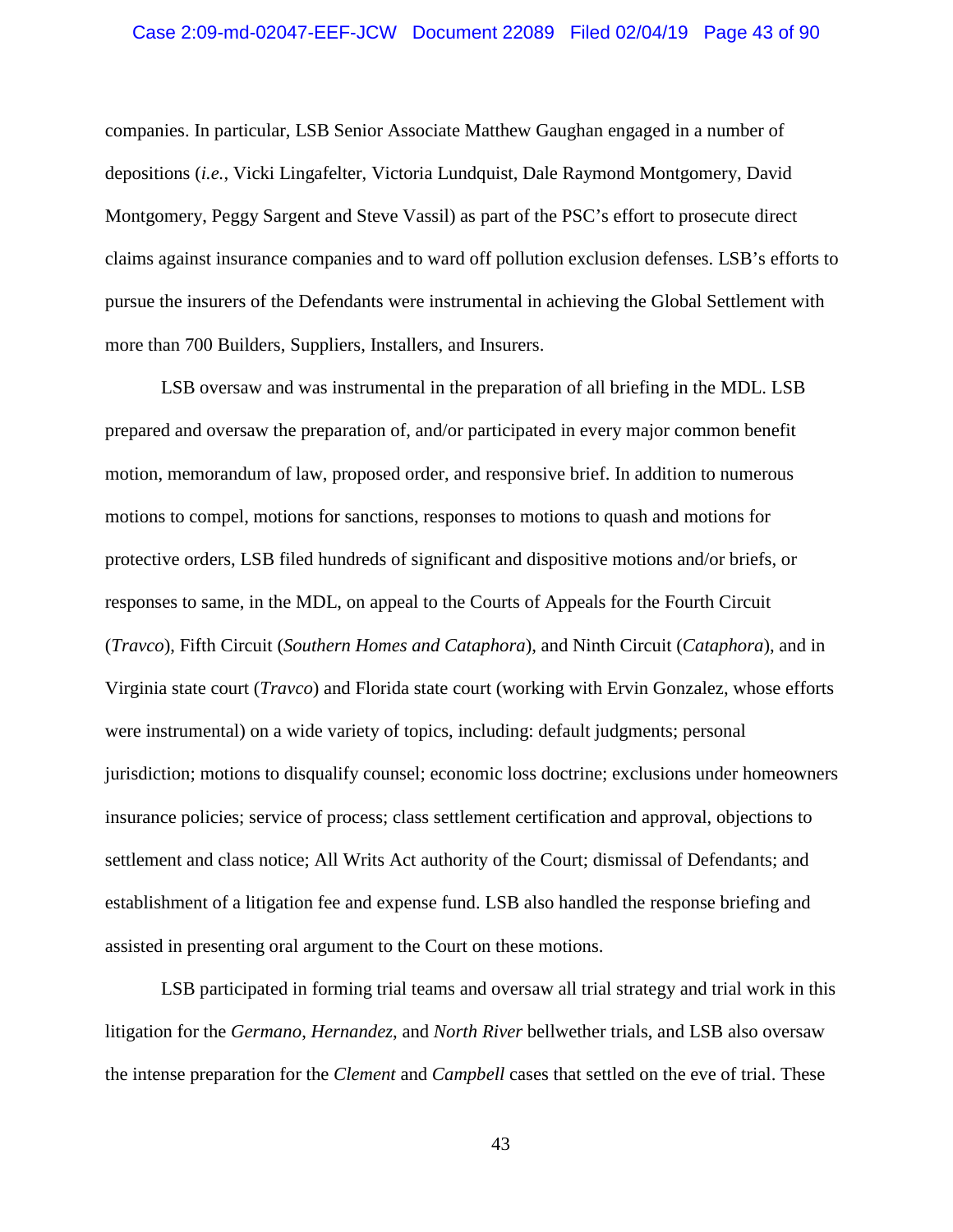#### Case 2:09-md-02047-EEF-JCW Document 22089 Filed 02/04/19 Page 44 of 90

common benefit efforts entailed the selection and preparation of appropriate Plaintiff representatives, multiple inspections of their properties and a complete assessment of individual damages, retention of scientific, technical and damages experts, development of trial themes and illustrative trial exhibits, creation of a comprehensive remediation protocol, organization of focus groups, preparation of witnesses and experts, filing and responding to *Daubert* motions and numerous *in limine* motions, and preparation of opening and closing statements, lines of direct and cross-examination testimony, jury charges, verdict forms, and proposed Findings of Fact and Conclusions of Law.

LSB worked tirelessly to bring the Knauf Defendants, Banner, InEx, L&W, and more than 700 suppliers, installers, and insurers to the table for settlement talks and negotiations, resulting in the KPT Pilot Program, InEx Settlement, Banner Settlement, Knauf Settlement, Global Settlement, and L&W Settlement, as well as the four Virginia class settlements. In addition, LSB oversaw the Major Homebuilders Settlement Agreement which laid the groundwork for the resolution of all Homebuilder's participation in the various settlements. Later, LSB negotiated and resolved various Homebuilder's entitlement to a refund of certain common benefit attorneys' fees set aside from the Banner and Global settlement through a Memorandum of Understanding (Rec.Doc. 20641). All of these settlements were centered and based on the principal Knauf Settlement, which created an uncapped Remediation Fund, to which certain funds from the other settlements were added. LSB prepared or supervised the preparation, execution, and integration of each of the nine detailed and complex class settlement agreements, which provided comprehensive benefits to all class members. LSB also handled the Fairness Hearings and implemented each of the class settlements. This required extensive efforts to confront and overcome objections from professional objectors, including Christopher A. Bandas.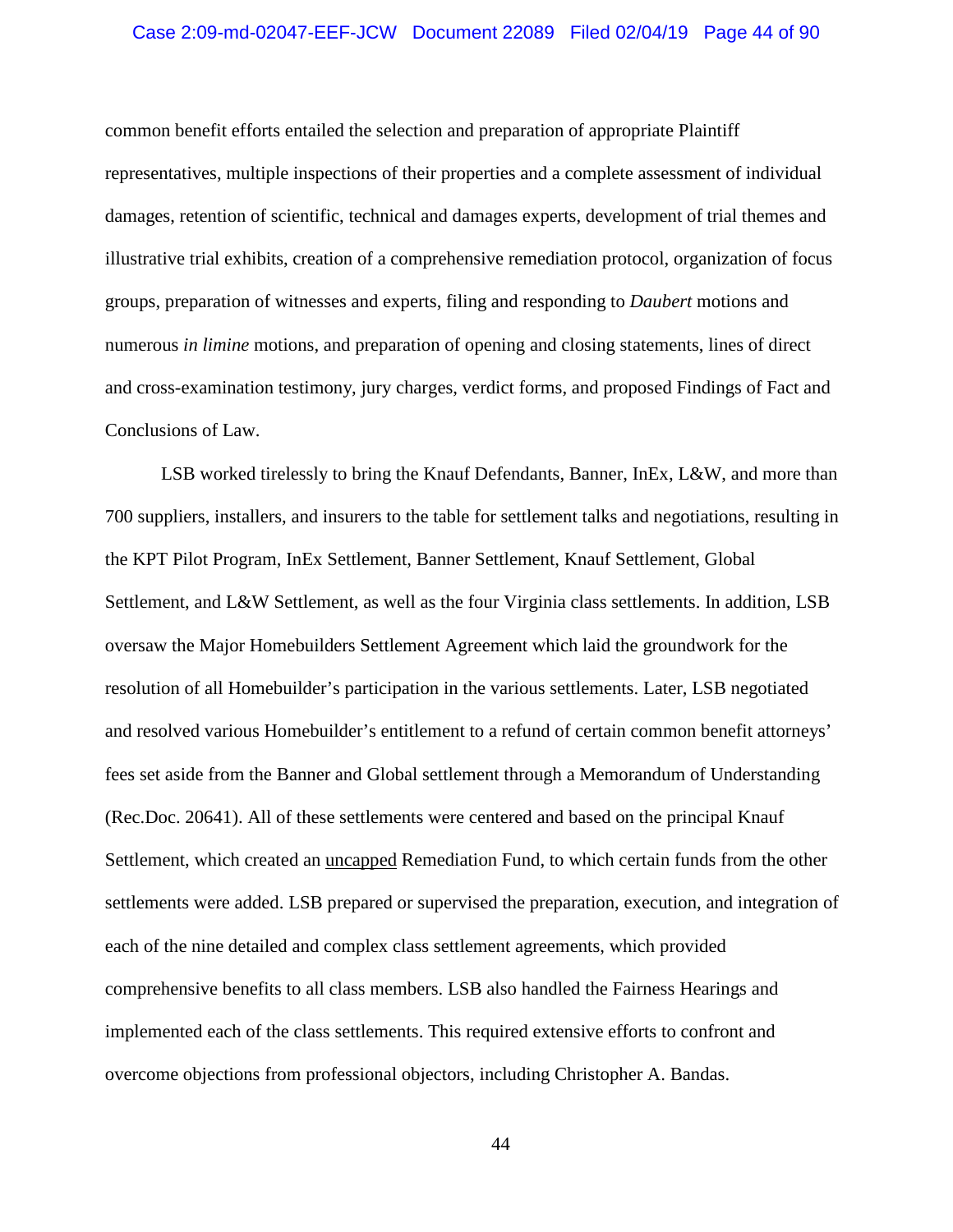On behalf of class members, LSB analyzed Mr. Bandas' trail of meritless objections designed to achieve a payoff for him to disappear. Rather than engaging in that conduct, LSB successfully deposed Mr. Bandas' clients and had his objections overruled by the Court. In so doing, LSB dispatched Mr. Longer and Mr. Gaughan on repeated occasions to Corpus Christi, Texas to depose and expose the specious objections of Mr. Bandas' clients, Saul Soto and Ernest Vitella, after motions practice resulted in an order from the Southern District of Texas denying Mr. Bandas' motion to quash subpoenas. Earlier, LSB's discovery effort exposed that another objector of Mr. Bandas was his personal secretary, whose identity, once discovered, ignominiously withdrew her objection, along with two other purported clients of Mr. Bandas. LSB also litigated objections lodged by Mr. Mark Milstein and Mr. David Durkee on behalf of their client, Mr. Wayne Kaplan, who was an attorney. Mr. Longer deposed Mr. Kaplan, whose objection to the Banner Settlement was withdrawn following his deposition. LSB coordinated with the Special Master, Claims Administrators, Court-appointed Ombudsman, and Courtappointed Curator for the fair and adequate claims administration processes. LSB was frequently engaged to develop and draft the several Claims Administrator Procedures (or "CAPs") that were necessary to ensure the fair administration of the interrelated settlements, *e.g.*, CAP No. 1; CAP No. 2; CAP No. 3; CAP No. 4; CAP No. 5; and CAP No. 6.

This firm logged 43,663.75 common benefit hours from inception through 2013 and incurred held costs of \$1,083,786.21. The firm contributed \$700,000.00 in assessments to the litigation of which \$560,000.00 has been returned leaving a balance of \$132,857.14. The Fee Allocation Committee recommends a common benefit fee of \$26,524,849.78 plus held costs and remaining assessment for a total of \$27,741,493.13, and the Special Master recommends a common benefit fee of \$22,588,599.78 plus held costs and remaining assessment for a total of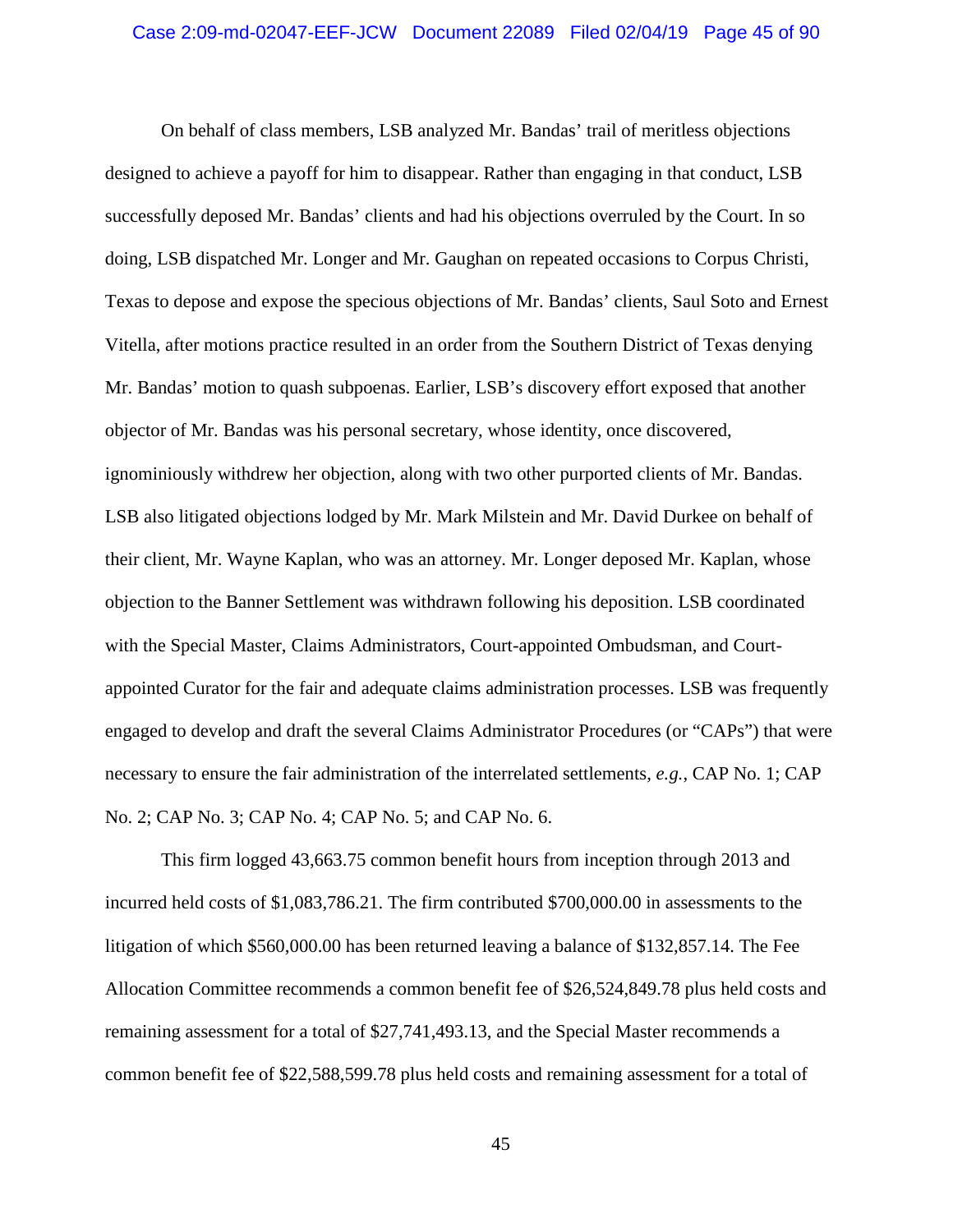\$23,805,243.13. The Minority recommends a common benefit fee of \$17,000,000.00 plus held costs and the remaining assessment for a total of \$18,216.643.35. The Court notes this firm along with HHK made the most significant contributions to this litigation, which brought about the result in this phase of the case. The firm played a leading role in expert location, preparation, and trial. The firm made a major contribution in designing and negotiating a very complicated settlement. The Court finds that an appropriate common benefit fee for this firm is \$22,018,233.18 plus held costs and the remaining assessment for a total of \$23,234,876.53.

## **32) Lockridge Grindal Nauen P.L.L.P**

This law firm is located in Minneapolis, Minnesota. The firm initially became involved in the Chinese Drywall Litigation when it filed suit on behalf of Plaintiffs who alleged damages in Louisiana, Ohio and Florida. A partner in the law firm served on the written Discovery Committee, Experts Committee and Inspections Committee. The firm participated on one of the PSC committee telephone conference calls and assisted in preparing a timeline to identify third parties for subpoenas.

This firm logged 142.50 common benefit hours from inception through 2013 and incurred held costs of \$1,425.20. The firm contributed \$10,000.00 in assessments to the litigation of which \$8,000.00 has been returned leaving a balance of \$2,000.00. The Fee Allocation Committee and the Special Master recommend a common benefit fee of \$23,000.00 plus held costs and remaining assessment for a total of \$26,425.20. The Minority recommends a common benefit fee of \$43,000.00 plus held costs and the remaining assessment for a total of \$46.425.20. The Court finds that an appropriate allocation to this firm is a common benefit fee of \$27,337.27 plus held costs and the remaining assessment for a total of \$30,762.47.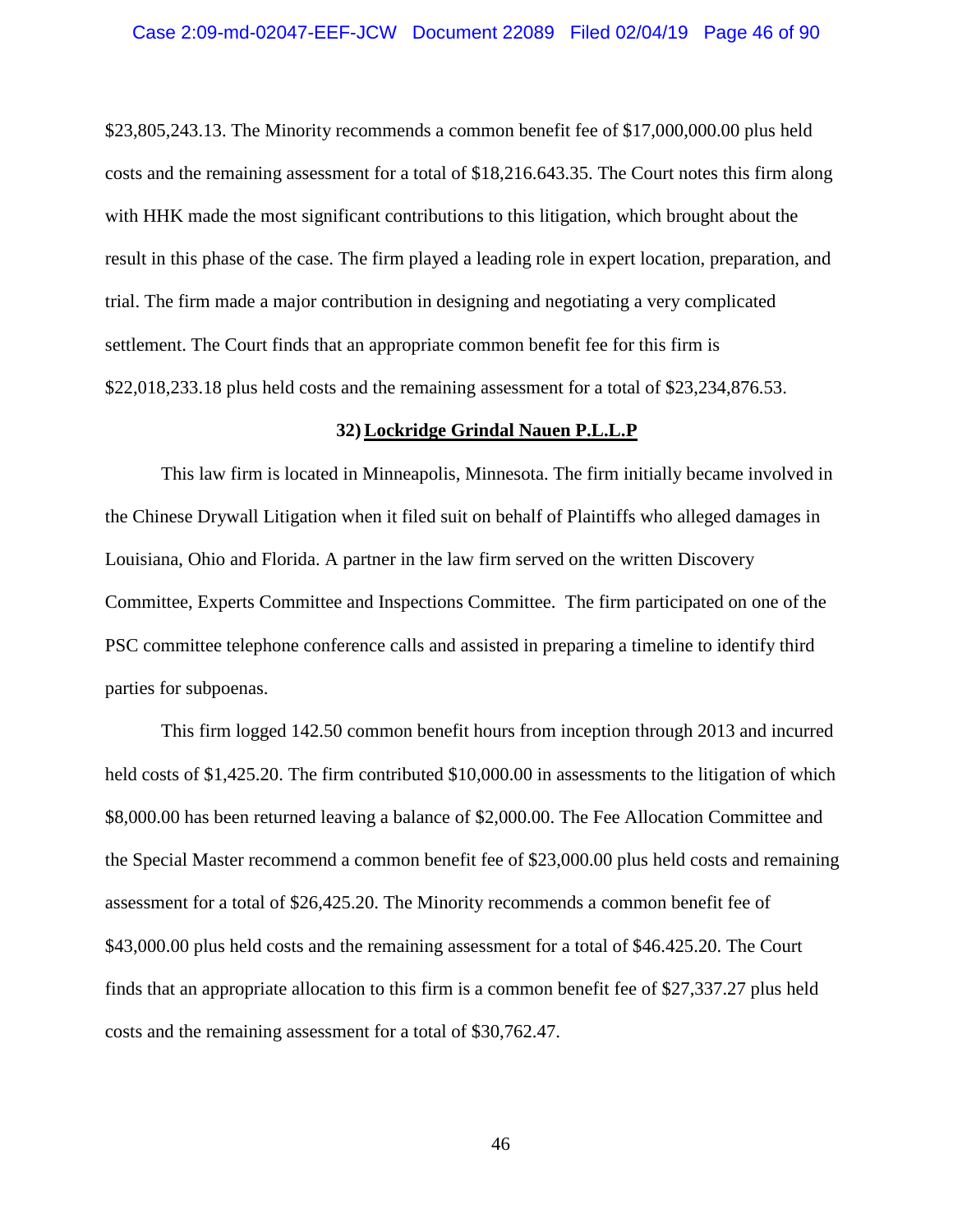#### **33) Luckey & Mullins, PLLC**

This law firm is located in Ocean Springs, Mississippi. The firm assisted PSC member Dan Bryson by reviewing shipping invoices and bills of lading early in the litigation, as well as documents to identify manufacturers, suppliers and installers and helped locate builders and homeowners with Chinese drywall. The firm also performed some research on insurance issues involving the pollution exclusion.

This firm logged 47.75 common benefit hours from inception through 2013 and incurred no held costs. The firm contributed \$10,000.00 in assessments to the litigation of which \$8,000.00 has been returned leaving a balance of \$2,000.00. The Fee Allocation Committee and the Special Master recommend a common benefit fee of \$14,000.00 plus held costs and remaining assessment for a total of \$16,000.00. The Minority recommends a common benefit fee of \$34,000.00 plus held costs and the remaining assessment for a total of \$36,000.00. The Court notes that all but ten hours of the common benefit time logged by this firm was spent monitoring e-mails. The reminder was either logged pursuant to discovery matters or evaluating settlement. The Court finds that the appropriate allotment to this firm is a common benefit fee of \$16,142.63 plus a return of the remaining assessment for a total of \$18,142.63.

### **34) Martzell Bickford**

This law firm is located in New Orleans, Louisiana. The firm initially became involved in the Chinese Drywall Litigation when it retained experts to review and develop methods for identifying contaminated drywall. It worked with members of the PSC to provide assistance for the various meetings with government and elected officials and assisted in limited document discovery review.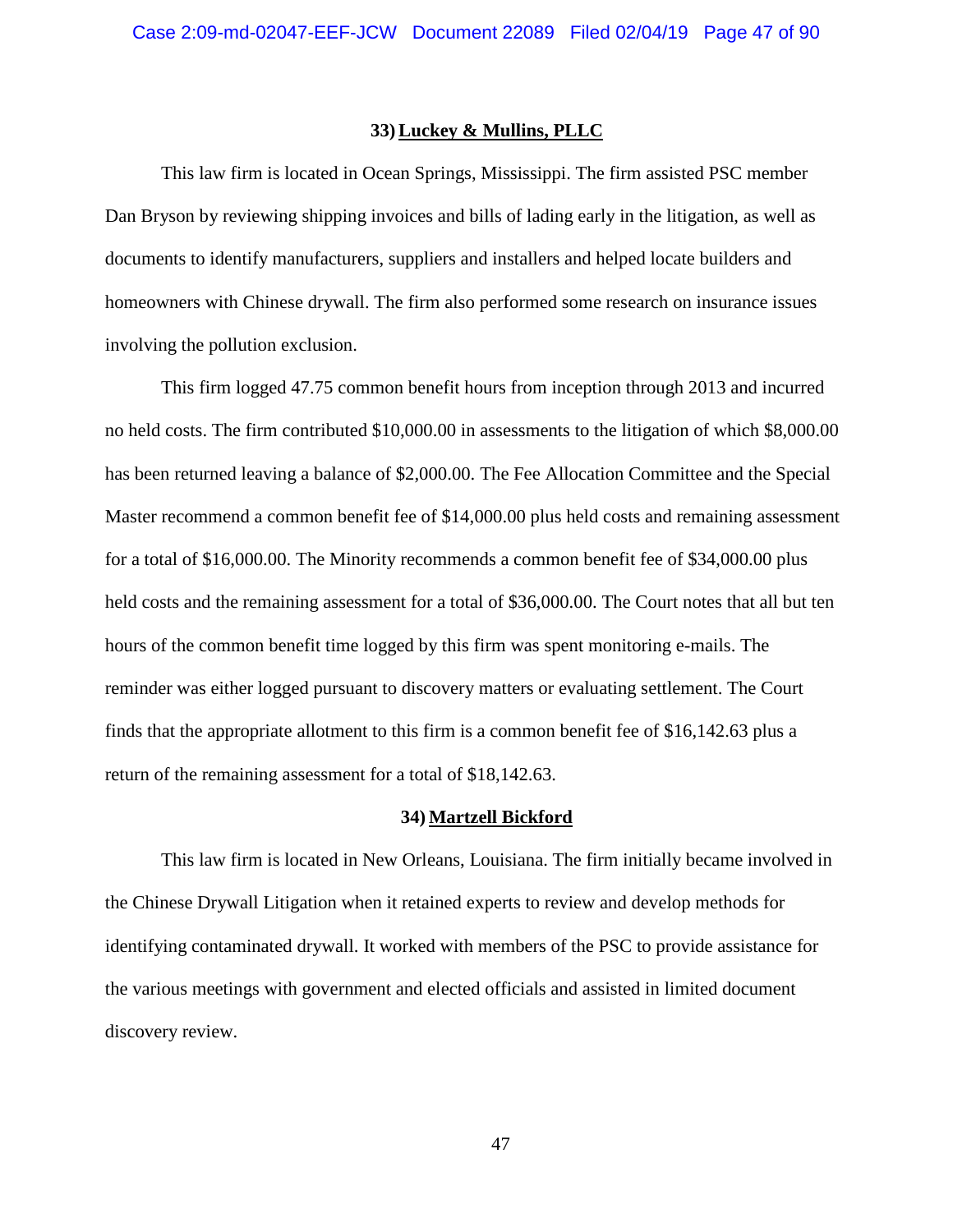### Case 2:09-md-02047-EEF-JCW Document 22089 Filed 02/04/19 Page 48 of 90

This firm logged 155.75 common benefit hours from inception through 2013 and incurred held costs of \$15,542.32. The firm contributed \$10,000.00 in assessments to the litigation of which \$8,000.00 has been returned leaving a balance of \$2,000.00. The Fee Allocation Committee recommends a common benefit fee of \$23,000.00 plus held costs and remaining assessment for a total of \$40,542.32. The Special Master recommends a common benefit fee of \$30,000.00 plus held costs and remaining assessment for a total of \$47,542.32. The Minority recommends a common benefit fee of \$43,000.00 plus held costs and the remaining assessment for a total of \$60,542.32. The Court notes that over one half of the common benefit hours logged by this firm (99.26 hours) was spent monitoring e-mails, and the remaining common benefit hours were on logged pursuant to discovery issues and pre-trial preparation. The Court finds the appropriate allotment to this firm is a common benefit fee of \$37,668.83 plus held costs and the remainder of the assessment for a total of \$55,211.15.

#### **35) Mason LLP**

This law firm is located in Washington, DC. The firm made contributions in connection with insurance-related matters as Gary Mason was co-chair of the Insurance Committee. However, Mr. Mason focused his efforts on his individual client, Villa Lago, and worked with the PSC in connection with settlement negotiations and finalization of settlement documents, including approval and motions related to the administration of the Villa Lago Settlement.

This firm logged 226.70 common benefit hours from inception through 2013 and incurred held costs of \$9,625.50. This firm reports it made important common benefit contributions by making a presentation on the Economic Loss Rule; writing articles on the Economic Loss Rule; participating in litigating the lead Economic Loss Rule case in Maryland; and participating in organizational meetings. The firm contributed \$50,000.00 in assessments to the litigation of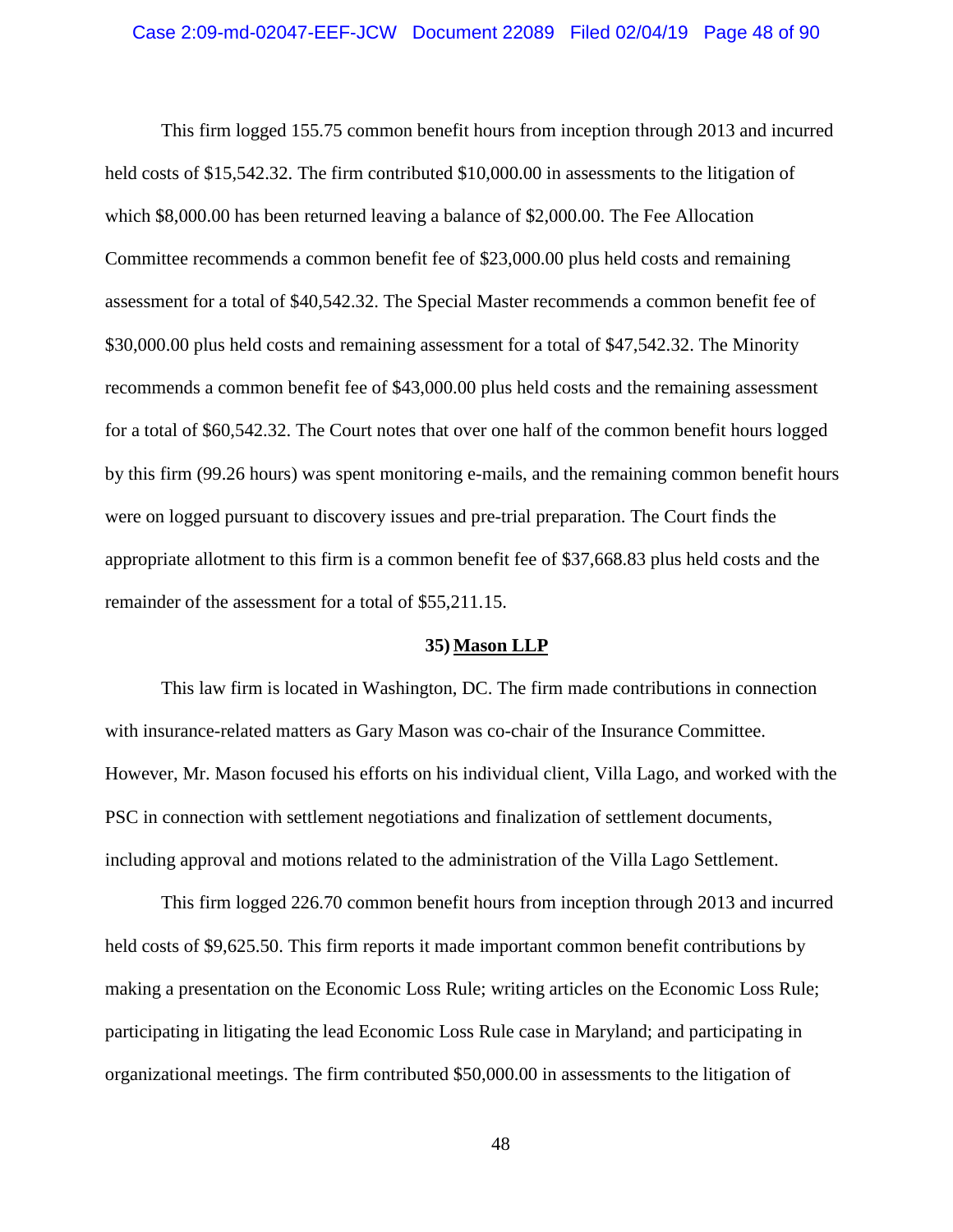### Case 2:09-md-02047-EEF-JCW Document 22089 Filed 02/04/19 Page 49 of 90

which \$40,000.00 has been returned leaving a balance of \$10,000.00. The Fee Allocation Committee recommends a common benefit fee of \$70,000.00 plus held costs and remaining assessment for a total of \$89,625.50. The Special Master recommends a common benefit fee of \$80,000.00 plus held costs and remaining assessment for a total of \$99,625.50. The Minority recommends a common benefit fee of \$170,000.00 plus held costs and the remaining assessment for a total of \$189,625.50. The Court notes that over one half of the firm's logged common benefit time (166 hours) were spent in monitoring e-mails and most of the remainder of its time was spent in pre-trial preparation. The Court finds the appropriate allotment to this firm is a common benefit fee of \$91,480.29 plus held costs and the remaining assessment for a total of \$111,105.79.

## **36) Morgan & Morgan**

This law firm is located in Orlando, Florida. This firm filed the first federal court class action case involving Chinese drywall (*Allen v. Knauf*) in January 2009. Lawyers in the firm participated in various aspects of the litigation and Scott Weinstein was appointed as a member of the Plaintiffs' Steering Committee. Michael Goetz of the firm actively participated in discovery and town hall meetings and Pete Albanis of the firm interviewed experts, participated in inspections, discovery and helped with legal research. Members of the firm assisted with the organization of Florida counsel for preparation of Omni complaints and profile forms and also helped organize profile forms. Further, the firm participated in town hall meetings, contacted government affiliates in Florida, and the Consumer Product Safety Commission. The firm also assisted in various state court and MDL trials.

This firm logged 2,969.00 common benefit hours from inception through 2013 and incurred held costs of \$140,581.27. The firm contributed \$700,000.00 in assessments to the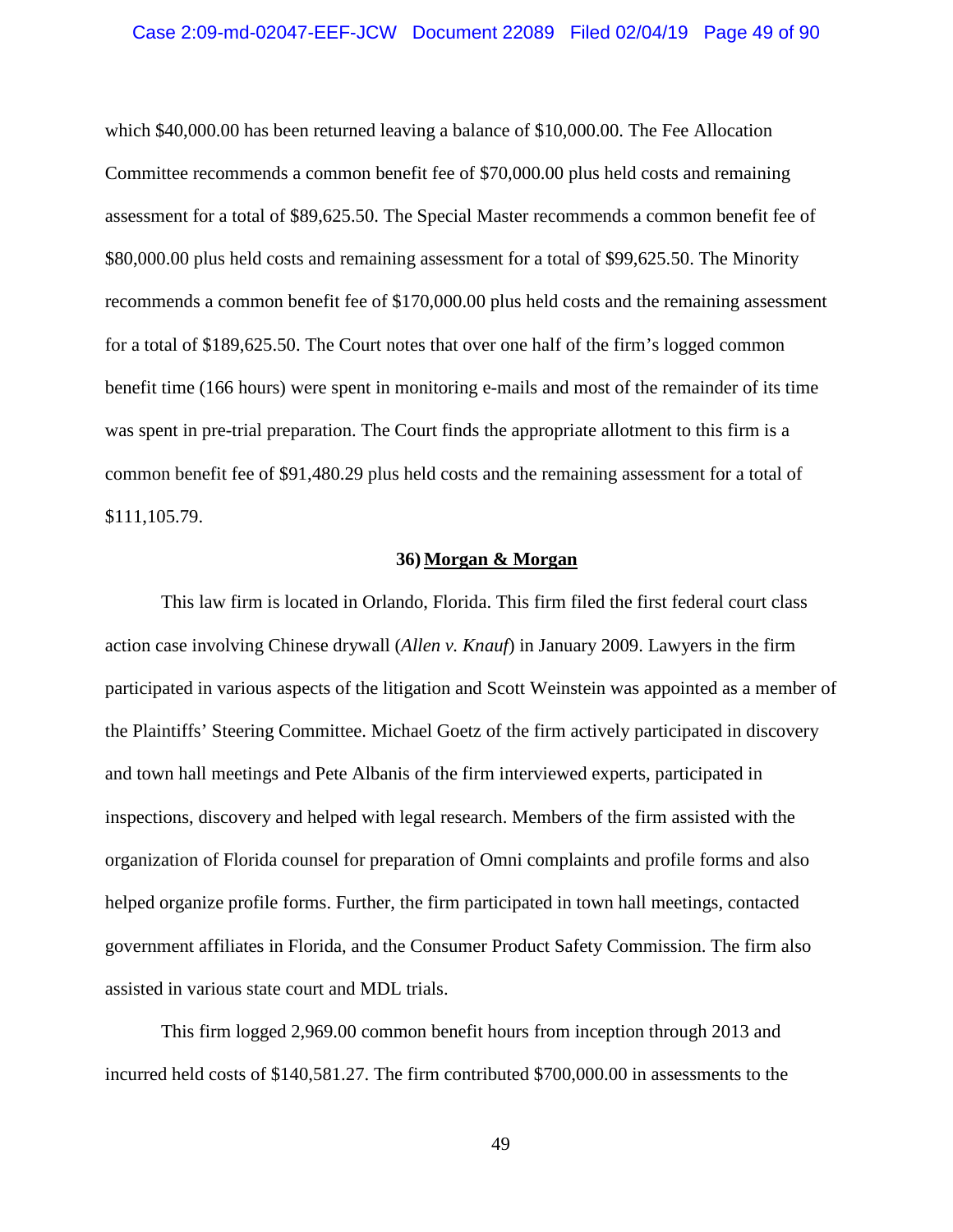### Case 2:09-md-02047-EEF-JCW Document 22089 Filed 02/04/19 Page 50 of 90

litigation of which \$560,000.00 has been returned leaving a balance of \$132,857.14. The Fee Allocation Committee recommends a common benefit fee of \$1,000,000.00 plus held costs and remaining assessment for a total of \$1,273,438.41. The Special Master recommends a common benefit fee of \$1,250,000.00 plus held costs and remaining assessment for a total of \$1,523,438.41. The Minority recommends a common benefit fee of \$2,400,000.00 plus held costs and the remaining assessment for a total of \$2,673,438.41. The Court finds that an appropriate allotment for this firm is \$1,947,221.54 for a common benefit fee plus held costs and the remaining assessments for a total of \$2,220,659.95.

## **37) Morris Bart, L.L.C**

This law firm is located in New Orleans, Louisiana. The firm became involved in the Chinese Drywall Litigation in 2009 when it filed individual client lawsuits. Thereafter, the majority of the firm's hours involved clients' home inspections and common benefit activities in connection with participating in the Pilot Program. Young attorneys in the firm assisted in discovery and preparing its clients Cheryl and David Gross for their deposition testimony in connection with the Interior Exterior bellwether trial. Additionally, the firm participated in document review and helped create a public service announcement utilized to inform affected property owners of Chinese Drywall issues.

This firm logged 1,734.66 common benefit hours from inception through 2013 and incurred held costs of \$7,439.42. The firm contributed \$10,000.00 in assessments to the litigation of which \$8,000.00 has been returned leaving a balance of \$2,000.00. The Fee Allocation Committee recommends a common benefit fee of \$350,000.00 plus held costs and remaining assessment for a total of \$359,439.42. The Special Master recommends a common benefit fee of \$500,000.00 plus held costs and remaining assessment for a total of \$509,439.42. The Minority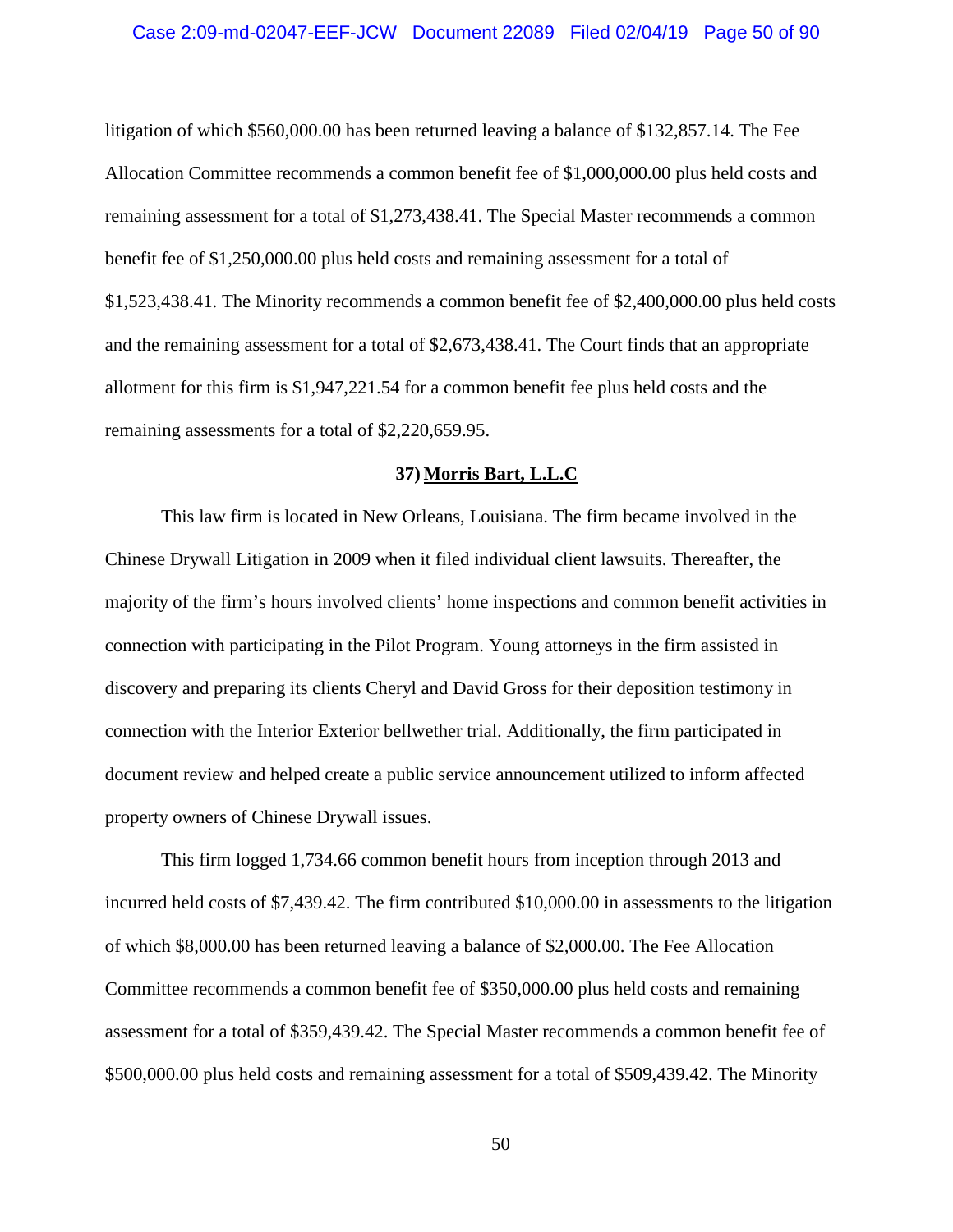recommends a common benefit fee of \$370,000.00 plus held costs and the remaining assessment for a total of \$379,439.42. The Court notes that over 80% of the firm's common benefit time was spent in monitoring e-mails. Most of its remaining time was for work in discovery and pre-trial preparation. The Court concludes the appropriate allotment for this firm is \$376,680.20 plus held costs and a return of the remaining assessment for a total of \$386,119.62.

#### **38) Nast Law LLC**

This law firm is located in Philadelphia, Pennsylvania. Nast Law LLC has 222.60 common benefit hours from inception through 2013, and \$2,928.93 in held costs through 2014. The firm did not submit either an Initial Affidavit or a Second Affidavit and did not make a presentation before the Fee Committee. The firm contributed \$10,000.00 in assessments to the litigation through 2013, of which \$8,000.00 was reimbursed, R. Doc. 16829, and \$2,000.00 is outstanding.

The Fee Allocation Committee and the Special Master recommend a common benefit fee of \$0.00 plus held costs and remaining assessment for a total of \$4,928.93. The Minority recommends a common benefit fee of \$20,000.00 plus held costs and the remaining assessment for a total of \$24,928.93. The Court finds that an appropriate allotment for this firm fee to this firm is \$4,928.93.

#### **39) Parker Waichman LLP**

This law firm is located in Bonita Springs, Florida. The firm became involved in the *Chinese Drywall* litigation in 2009 when it filed the first federal class action complaint regarding Chinese Drywall entitled *Allen v. Plasterboard Tianjin Co., Ltd., et al*, No. 09-00054, Florida Middle District, Fort Myers Division. Jerrold Parker was appointed to the PSC. The firm represents a substantial number of individual clients. The firm was involved in the creation and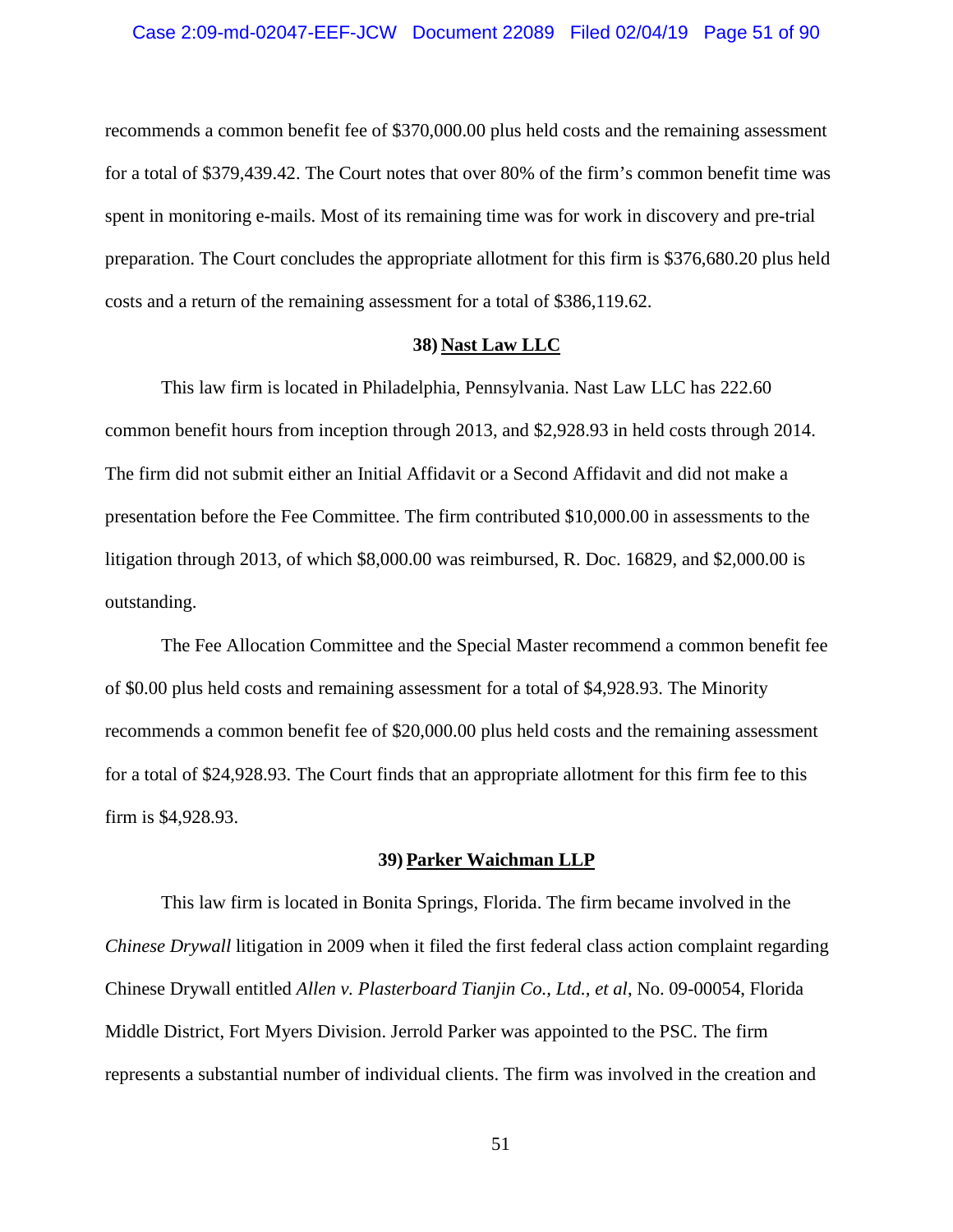setup of a Plaintiffs' Depository, initially maintained and updated a PSC website that housed Profile Forms and other information regarding affected properties and assisted in inputting information from Plaintiff Profile Forms as well as homeowner's insurance information, into the website database. The firm also participated in town hall meetings and various meetings with government and elected officials to address the circumstances suffered by Plaintiffs and assisted in creating a public service announcement utilized to inform affected property owners of Chinese drywall issues. The firm also worked with the Becnel firm to investigate the nature and extent of potential bodily injury claims. Apart from the firm's initial contributions, it has not been active in the litigation and on June 28, 2018, Mr. Parker moved to withdraw his appointment as a member of the PSC, which the Court granted on June 29, 2018. R. Doc. 21440. The firm reports that it made the following common benefit contributions: researching legal issues particular to Florida; coordinating discovery with builders and drafting related motions to compel; receiving and analyzing remediation offers made by builders to homeowners; organizing and participating in town hall meetings for property owners; handling information concerning bodily injury claims; handling intake of homeowners; handling information concerning defendants insurance and evaluating cases for bellwether trials.

This firm logged 8,905.75 common benefit hours from inception through 2013 and incurred held costs of \$146,300.95. The firm contributed \$700,000.00 in assessments to the litigation of which \$560,000.00 has been returned leaving a balance of \$132,857.14. The Fee Allocation Committee recommends a common benefit fee of \$650,000.00 plus held costs and remaining assessment for a total of \$929,158.09. The Special Master recommends a common benefit fee of \$2,900,000.00 plus held costs and remaining assessment for a total of \$3,179,158.09. The Minority recommends a common benefit fee of 2,050,000.00 plus held costs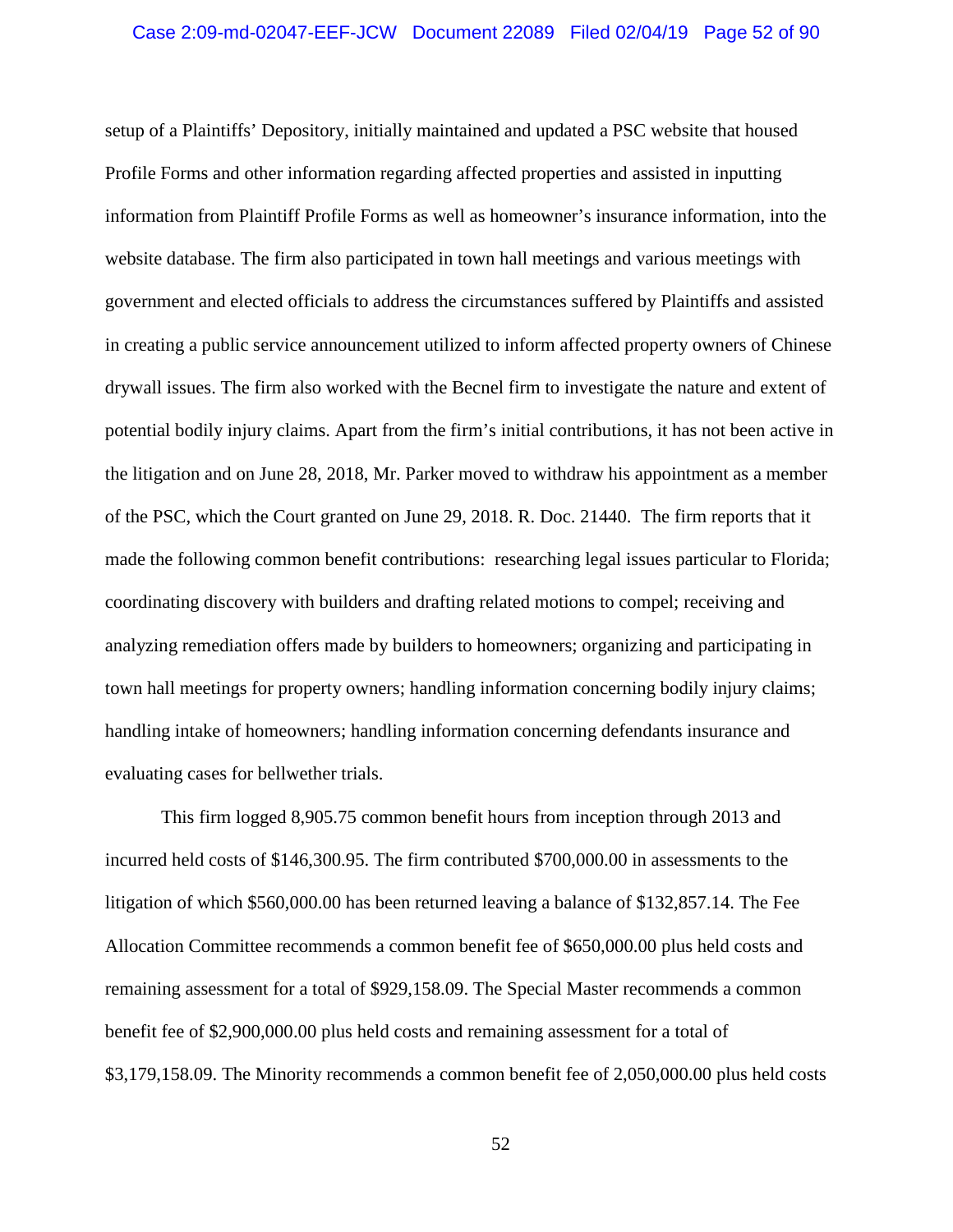and the remaining assessment for a total of \$2,329,158.09. The Court notes that nearly one half of the firm's common benefit time was spent on case assessment, and most of that time was logged by paralegals. The majority of its remaining common benefit time was spent on discovery and pre-trial preparation. The Court concludes the appropriate allotment for this firm is a common benefit fee of \$2,037,038.98 plus held costs and the remaining assessment for a total of \$2,316,197.07.

# **40) Paul A. Lea, Jr., APLC**

This law firm is located in Covington, Louisiana. Paul A. Lea, Jr. did not submit any common benefit hours or held costs to the Court-appointed CPA pursuant to PTO 9. The firm submitted an Initial Affidavit and indicated that it incurred \$16,749.47 in expenses in connection with Chinese Drywall Litigation. Though the affidavit states that a detail of the expenses is contained in the Case Cost Management System maintained by Philip Garrett, the information does not appear in Mr. Garrett's reporting. The firm did not submit a Second Affidavit and did not make a presentation before the Fee Committee.

The Fee Allocation Committee, the Special Master, and the Minority recommend a common benefit fee of \$0.00 plus held costs and remaining assessment for a total of \$0.00. The Court finds that an appropriate allotment to this firm is \$0.00.

# **41) Pender & Coward, PC**

This law firm is located in Virginia Beach, Virginia. It filed the first Chinese Drywall case in Virginia Circuit Court in 2009 on behalf of its clients, Dr. Benjamin and Holly Proto. The firm also handled the defense of two (2) Chinese Drywall cases in Virginia. In connection with the *Proto* matter, the firm was paid attorney fees for handling the case and the firm presently seeks to recover common benefit fees, as well as held costs, in order to reimburse the client for some of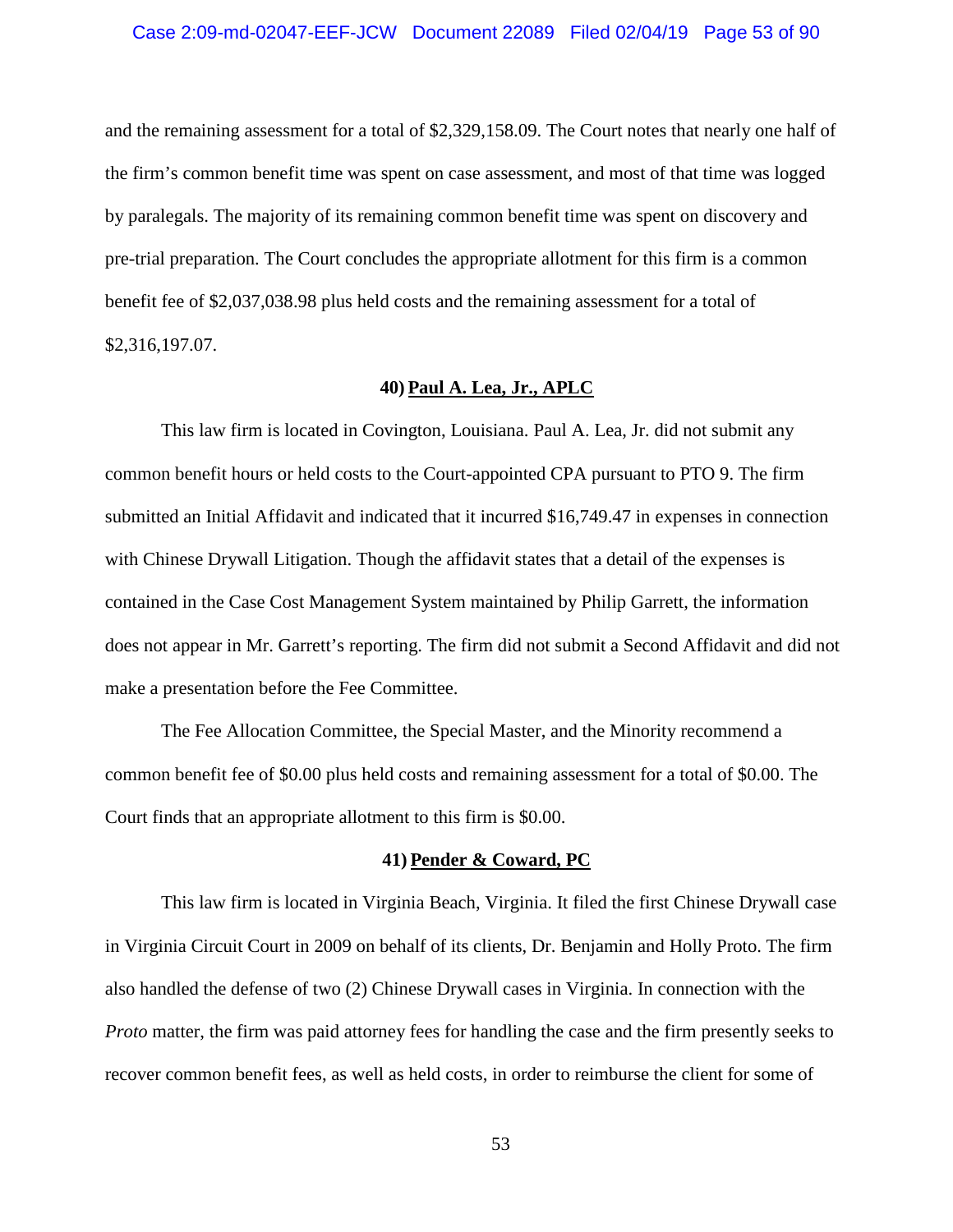### Case 2:09-md-02047-EEF-JCW Document 22089 Filed 02/04/19 Page 54 of 90

the prior paid attorney fees and costs. This payment was considered by the FC as others have received no compensation over the nine-year span of this protracted litigation. The firm worked with Virginia Class Counsel in connection with the *Proto* case to conduct discovery, work with experts and develop testing protocols and repair protocols to create repair cost estimates for remediation work used in the *Proto* case. The firm also assisted with briefing and defending dispositive motions in the *Proto* case.

This firm logged 702.15 common benefit hours from inception through 2013 and incurred held costs of \$17,697.26. The firm did not make any contributions in assessments to the litigation. The Fee Allocation Committee, the Special Master, and the Minority recommend a common benefit fee of \$23,000.00 plus held costs and remaining assessment for a total of \$40,697.26. The Court finds that an appropriate allotment to this firm is a common benefit fee of \$24,752.03 plus held cost for a total of \$42,449.29.

# **42) Pendley Baudin & Coffin, LLP**

This law firm is located in Plaquemine, Louisiana. This firm first became involved in July 2009 and primarily assisted in reviewing documents in connection with the L&W production, analyzing insurance documents and helped work up initial Knauf cases. The firm performed work on behalf of its individual clients, Hobbie/Renaissance/Villa Lago, together with several other law firms. One of the firm's clients was initially selected into the discovery pool for bellwether cases and the firm worked with the PSC to inspect and investigate the extent of Chinese drywall in the property. The firm assisted in reviewing documents for two of the initial Knauf corporate depositions as well as assisted in briefing regarding some insurance matters. The firm also was an active participant and counsel of record in the competing Lowe's drywall lawsuit filed in Georgia,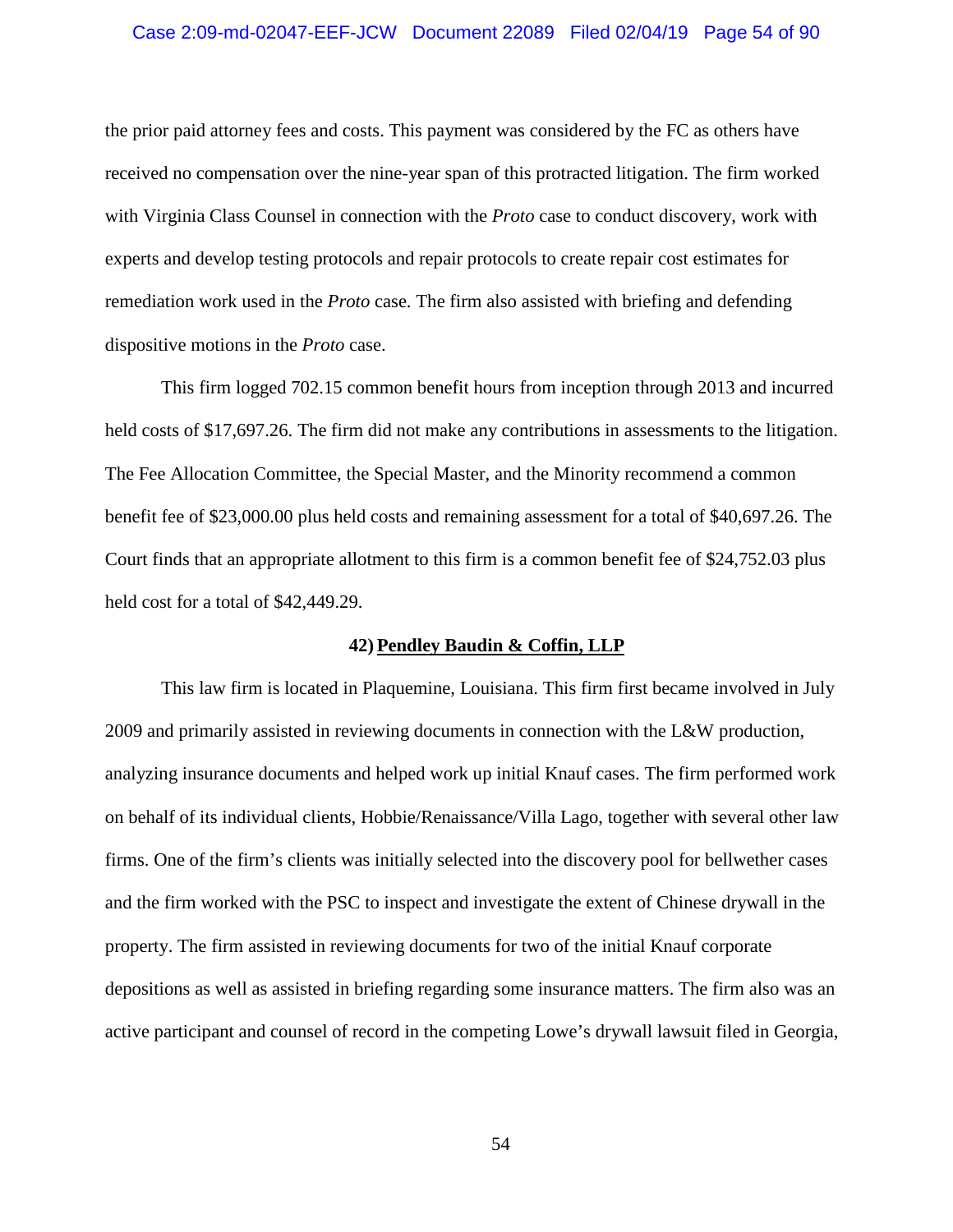### Case 2:09-md-02047-EEF-JCW Document 22089 Filed 02/04/19 Page 55 of 90

which required extensive involvement by the PSC to resolve overlapping claims occurring there, as well as in the MDL.

This firm logged 717.45 common benefit hours from inception through 2013 and incurred held costs of \$9,877.46. The firm contributed \$10,000.00 in assessments to the litigation of which \$8,000.00 has been returned leaving a balance of \$2,000.00. The Fee Allocation Committee recommends a common benefit fee of \$47,000.00 plus held costs and remaining assessment for a total of \$58,877.46. The Special Master recommends a common benefit fee of \$150,000.00 plus held costs and remaining assessment for a total of \$161,877.46. The Minority recommends a common benefit fee of \$67,000.00 plus held costs and the remaining assessment for a total of \$78,877.46. The Court notes that over 75% of the time reported as common benefit was spent monitoring e-mails, and one half of that time was done by a paralegal. The majority of the remaining time recorded by the firm was for work done in discovery and pre-trial preparation. The Court finds the appropriate allotment for this firm is a common benefit fee of \$53,811.46 plus held costs and the remaining balance of the assessment for a total of \$65,688.92.

# **43) Podhurst Orseck, P.A**

This law firm is located in Miami, Florida. Then-Partner Victor Diaz was appointed to the PSC pursuant to PTO 8 and remained on the PSC until January/February 2011, when he left the firm, and Robert Josefsberg was appointed to the PSC, who was later replaced by Peter Prieto. The law firm was actively involved in early 2009 and filed the *Harrell* case, which resulted in one of the first individual fee recoveries of a Chinese drywall matter. The firm also filed the Morris-Chin case which was the first Chinese drywall case that achieved service of process through the Hague Convention. Members of the firm participated actively in the discovery phase of the *Harrell* matter, which, together with the *Seifart* case in Florida, revealed important documents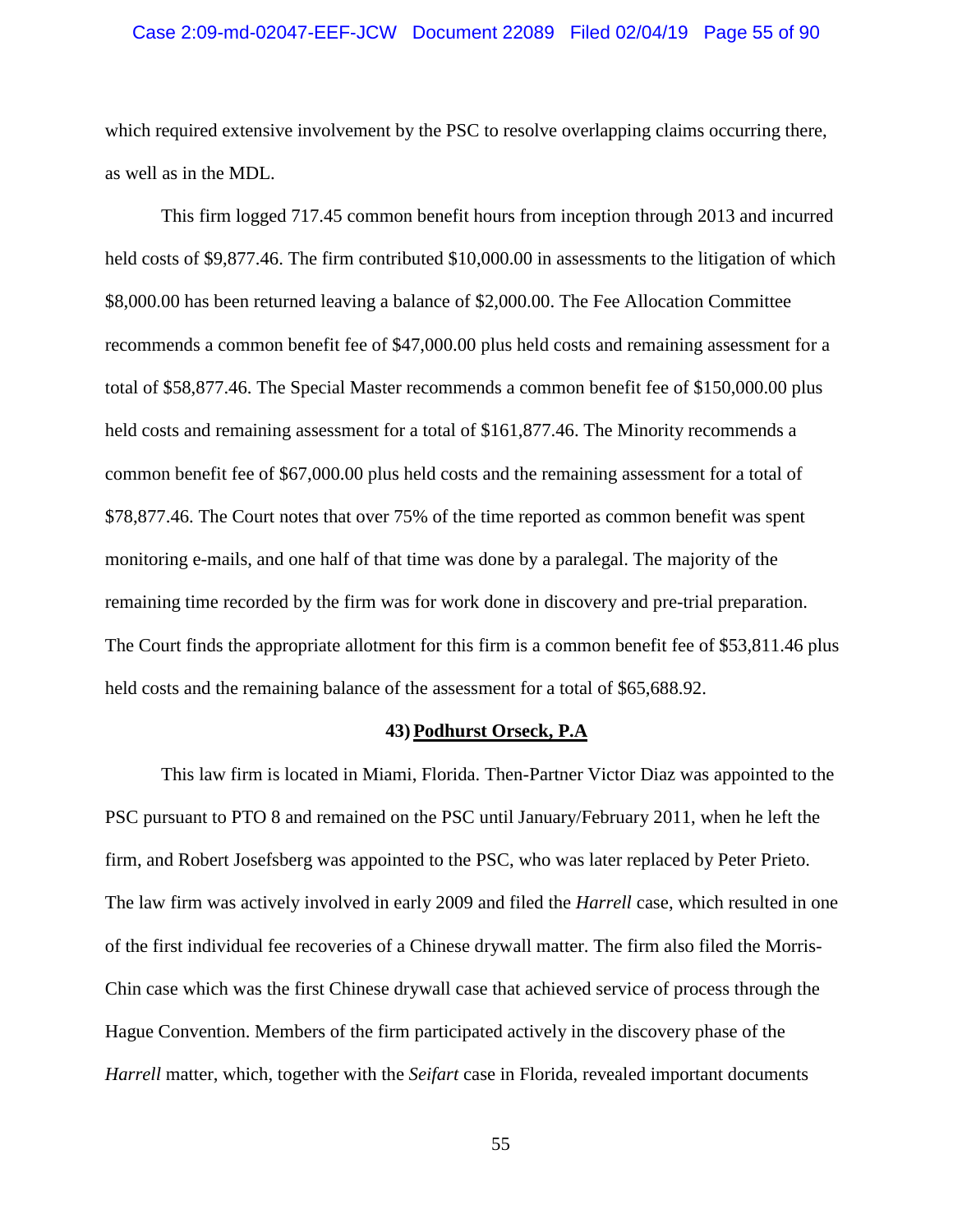### Case 2:09-md-02047-EEF-JCW Document 22089 Filed 02/04/19 Page 56 of 90

leading to the Banner settlement. Further, members of the firm actively participating in preparing and taking a number of Knauf Defendant key employee depositions. Members of the firm also were involved in briefing both federal and state court matters involving issues pertaining to the Economic Loss Doctrine, the Hague Convention, and further assisted in working with experts and expert reports. The firm also gathered materials from the Consumer Product Safety Commission, Florida Health and made FOIA requests and worked on government relations and public relation matters. This firm had representation on the following committees: Science Committee, Government Relations Committee, Public Relations/Public Affairs Committee, Personal Injury Committee and Trial Committee.

This firm logged 5,483.25 common benefit hours from inception through 2013 and incurred held costs of \$173,657.23. The firm contributed \$700,000.00 in assessments to the litigation of which \$560,000.00 has been returned leaving a balance of \$132,857.14. The Fee Allocation Committee recommends a common benefit fee of \$1,000,000.00 plus held costs and remaining assessment for a total of \$1,306,514.37. The Special Master recommends a common benefit fee of \$2,000,000.00 plus held costs and remaining assessment for a total of \$2,306,514.37. The Minority recommends a common benefit fee of \$2,400,000.00 plus held costs and the remaining assessment for a total of \$2,706,514.37. The Court finds that an appropriate allotment to this firm is \$2,162,467.36 in common benefit fee plus held costs and the remaining assessment for a total of \$2,468,981.73.

# **44) Reeves & Mestayer, PLLC (f/k/a Lumpkin & Reeves PLLC)**

This law firm is located in Biloxi, Mississippi. The firm became involved in the Chinese Drywall Litigation early on when it filed individual client lawsuits and Jim Reeves was appointed to the Plaintiffs' Steering Committee. Members of the firm served on the following committees: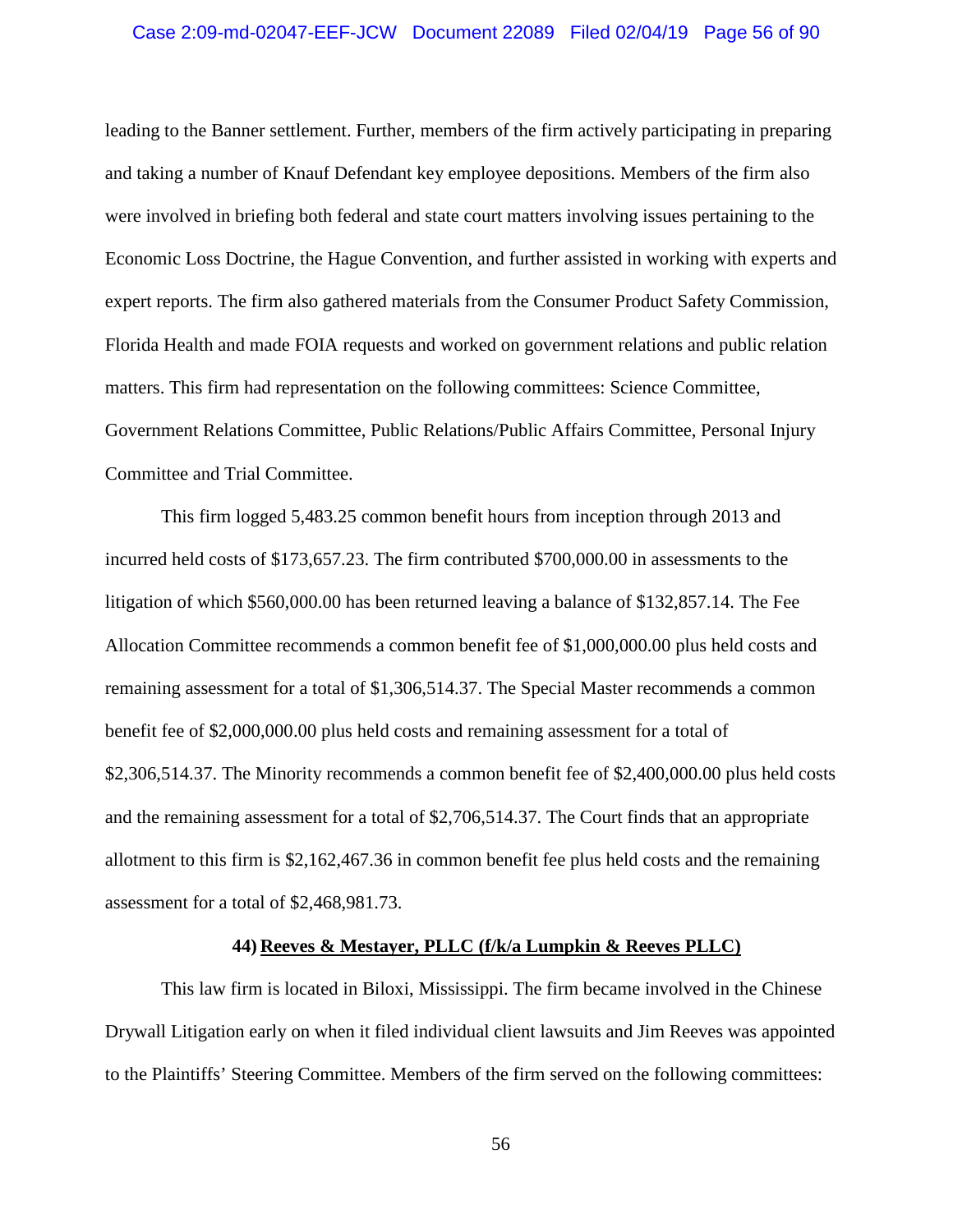## Case 2:09-md-02047-EEF-JCW Document 22089 Filed 02/04/19 Page 57 of 90

Witness Development Committee, Governmental Relations Committee, Inspections Committee, Insurance Committee, State and Federal Committee, Discovery Deposition Committee and Trial and Trial Package Committee. The firm was very active in cases from Alabama and Mississippi. It participated in discovery matters including document review, preparation of written discovery and depositions. Members of the firm traveled and participated in depositions outside of the United States involving Knauf management. The firm assisted in discovery and preparation of the Interior Exterior bellwether trial. It was an active participant in document selection and the vetting of experts for use at the InEx trial. It also provided legal research specific to Alabama and Louisiana law that was utilized by the PSC. The firm also assisted with town hall meetings.

This firm logged 9,364.71 common benefit hours from inception through 2013 and incurred held costs of \$76,878.62. The firm contributed \$650,000.00 in assessments to the litigation of which \$520,000.00 has been returned leaving a balance of \$122,857.14. The Fee Allocation Committee recommends a common benefit fee of \$600,000.00 plus held costs and remaining assessment for a total of \$799,735.76. The Special Master recommends a common benefit fee of \$2,250,000.00 plus held costs and remaining assessment for a total of \$2,449,735.76. The Minority recommends a common benefit fee of \$2,000,000.00 plus held costs and the remaining assessment for a total of \$2,199,735.76. The Court concludes the appropriate allotment to this firm is a common benefit fee of \$2,152,458.27 plus held costs and a return of the remaining assessment for a total of \$2,352,194.03.

# **45) Reich & Binstock, LLP**

This law firm is located in Houston, Texas. Reich & Binstock, LLP did not have any common benefit hours from inception through 2013, or any held costs through 2014. The firm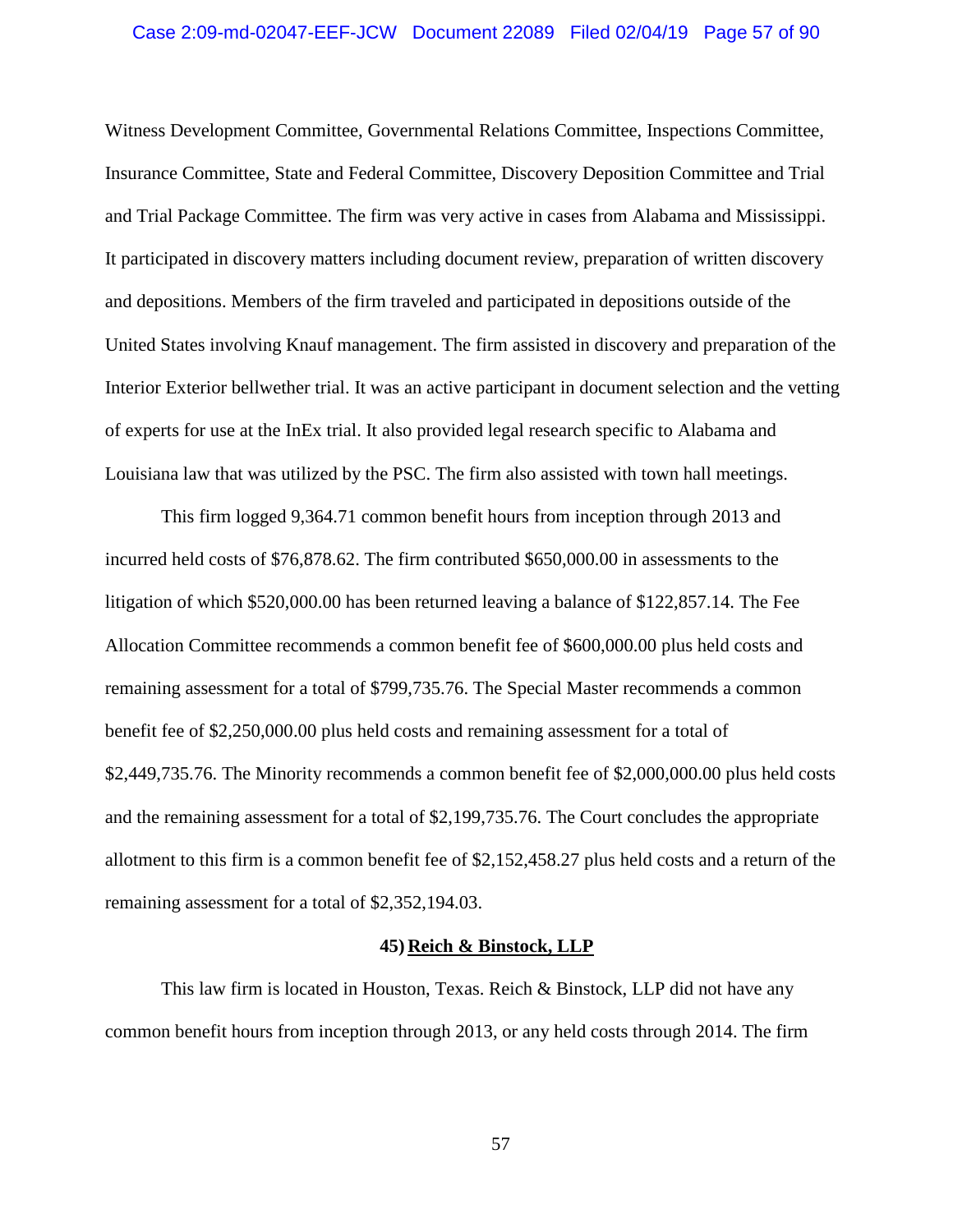contributed \$50,000.00 in assessments to the litigation through 2013, of which \$40,000.00 was reimbursed R. Doc. 16829, and \$10,000.00 is outstanding.

The Fee Allocation Committee and the Special Master recommend a common benefit fee of \$0.00 plus held costs and remaining assessment for a total of \$10,000.00. The Minority recommends a common benefit fee of \$100,000.00 plus held costs and the remaining assessment for a total of \$110,000.00. The Court finds that an appropriate allotment to this firm is \$10,000.00.

## **46) Rhine Law Firm, P.C.**

This law firm is located in Wilmington, North Carolina. The firm provided preliminary research on insurance coverage matters before turning exclusively towards handling its individual client, the Villa Lago claim.

This firm logged 417.75 common benefit hours from inception through 2013 and incurred held costs of \$11,109.28. The firm contributed \$10,000.00 in assessments to the litigation of which \$8,000.00 has been returned leaving a balance of \$2,000.00. The Fee Allocation Committee recommends a common benefit fee of \$47,000.00 plus held costs and remaining assessment for a total of \$60,109.28. The Special Master recommends a common benefit fee of \$65,000.00 plus held costs and remaining assessment for a total of \$78,109.28. The Minority recommends a common benefit fee of \$67,000.00 plus held costs and the remaining assessment for a total of \$80,109.28. The Court notes that 40% of the common benefit time logged by this firm was spent in monitoring e-mails. The majority of the remaining common benefit time recorded by this firm was spent on pre-trial matters and discovery. The Court concludes an appropriate allotment to this firm is a common benefit fee of \$66,474.01 plus held costs and a return of the balance of the assessment for a total of \$79,583.29.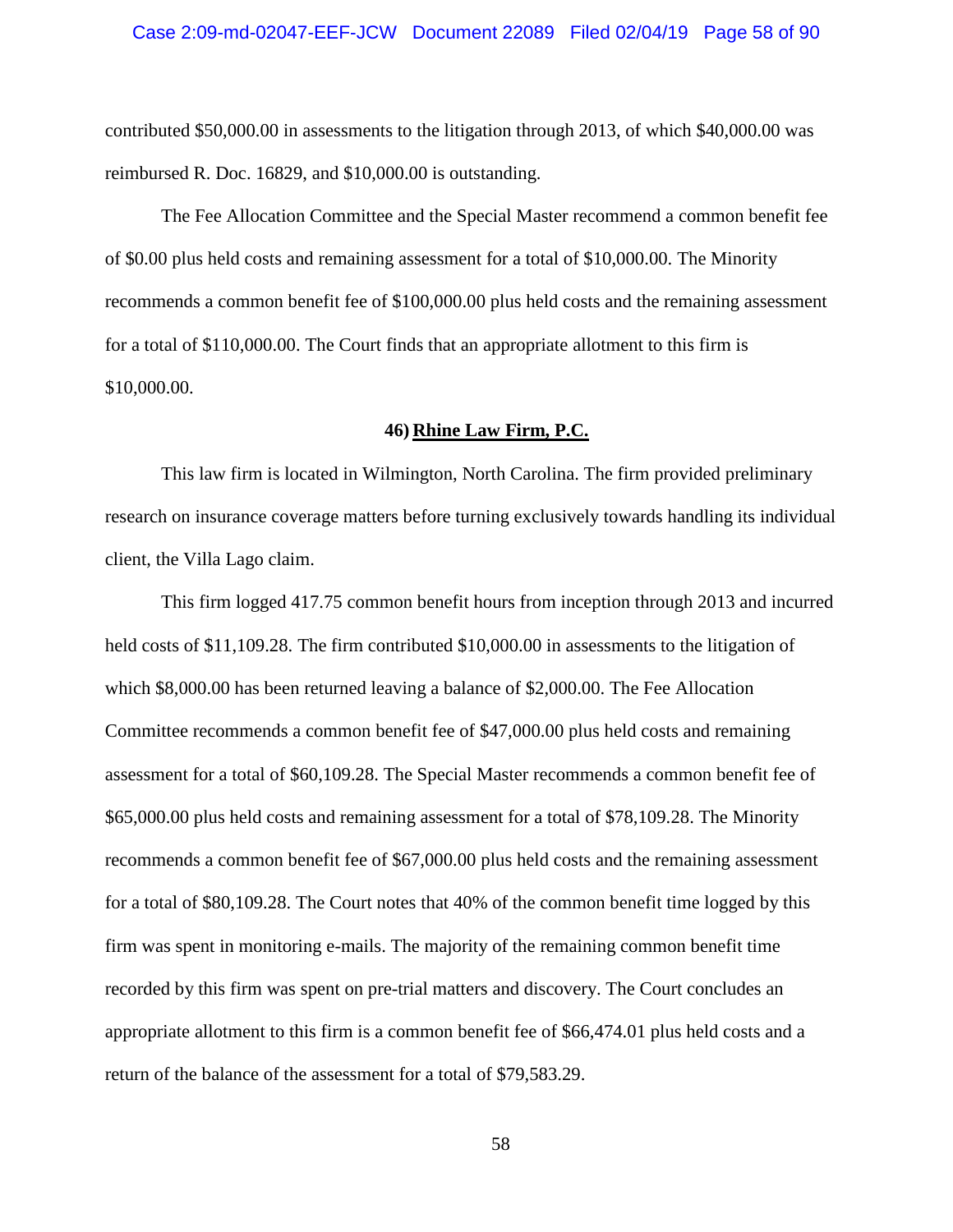## **47) Richard J. Serpe, P.C.**

This law firm is located in Norfolk, Virginia, and was an early leader among Plaintiffs' counsel in developing the concepts and the evidence necessary to support both the liability and damage claims of Plaintiffs in the *Chinese Drywall* litigation. Mr. Serpe was appointed to the PSC. As counsel representing the intervening Plaintiffs in the first bellwether (*Germano*) trial, he was not only an active but a lead member of that trial team. Mr. Serpe was also primarily responsible for advancing the Chinese Drywall claims of Plaintiffs in the parallel Virginia state court litigation, a substantial responsibility which precluded his handling of other legal business for his firm. The Virginia state court litigation involved extensive discovery, multiple trial settings against non-manufacturer Defendants, and four separately-negotiated and judicially-approved class settlements. These settlements served to enhance the global settlement efforts in the MDL.

Mr. Serpe continues to assist in pursuing the non-settling Taishan Defendants, principally Taishan Gypsum Co., Ltd., Taian Taishan Plasterboard, their parents CNBM and BNBM, and related entities and to achieve a judgment for class-wide damages for Plaintiffs with Taishanmanufactured Chinese Drywall. To this end, he has successfully negotiated a settlement with Taishan to compensate the Porter-Blaine/Venture Supply class for claims they were assigned by the Porter-Blaine/Venture Supply Defendants in one of the Virginia class settlements. Mr. Serpe attended monthly Virginia status conferences, set scores of cases for trial against builders and installers not covered by the four Virginia class settlements, and obtained millions of additional dollars in settlements for the Venture victims. Further, Mr. Serpe spent hundreds of hours reviewing Taishan document productions focused on distribution networks and he took three major importer depositions before traveling to Hong Kong during the first round of depositions abroad.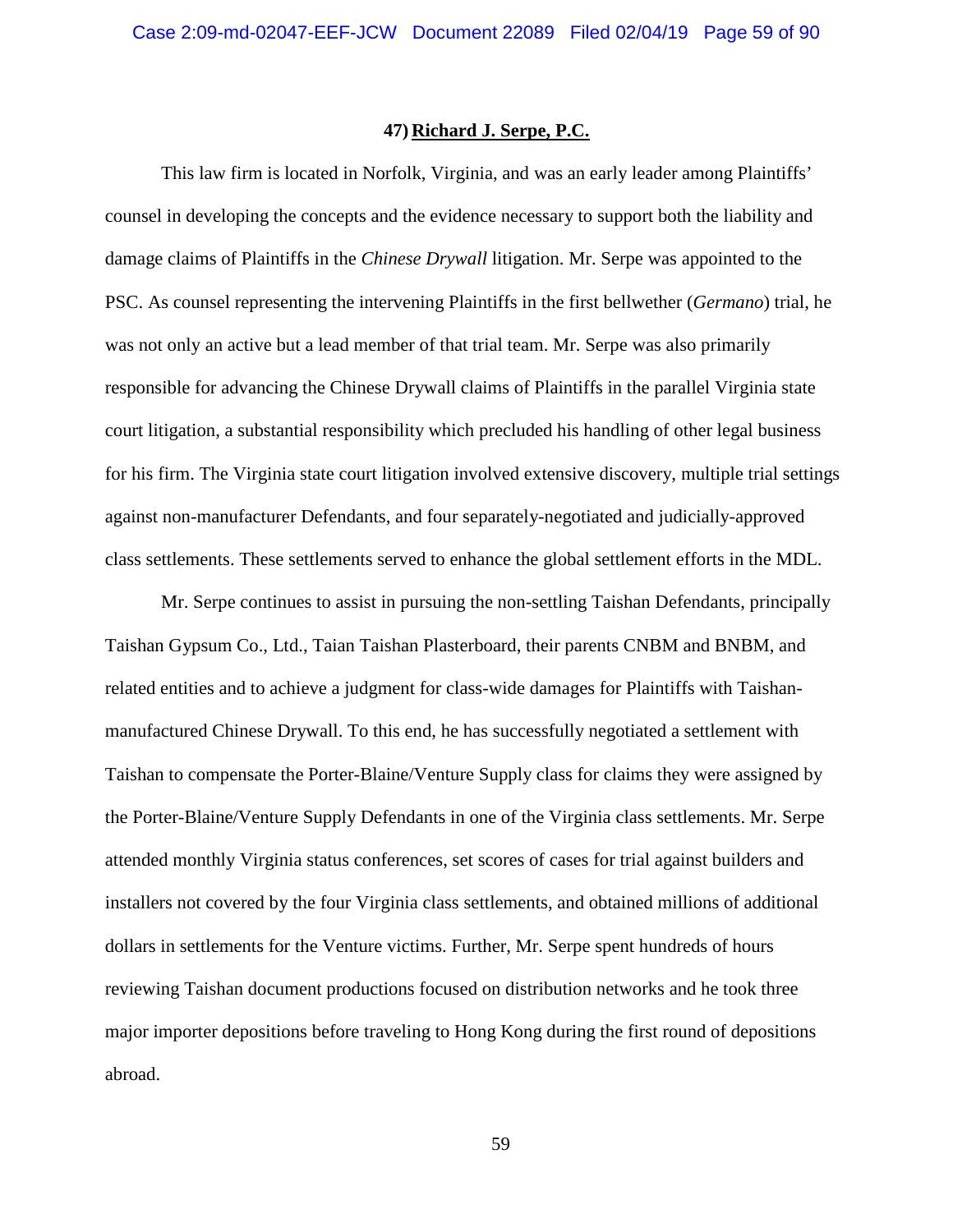This firm logged 13,413.08 common benefit hours from inception through 2013 and incurred held costs of \$76,064.30. The firm contributed \$375,000.00 in assessments to the litigation of which \$300,000.00 has been returned leaving a balance of \$75,000.00. The Fee Allocation Committee and the Minority recommend a common benefit fee of \$3,650,000.00 plus held costs and remaining assessment for a total of \$3,801,064.30. The Special Master recommends a common benefit fee of \$3,500,000.00 plus held costs and the remaining assessment for a total of \$3,651,064.30. The Court finds that an appropriate allotment to this firm is a common benefit fee of \$4,252,075.33 plus held costs and the remaining assessment for a total of \$4,403,139.63.

## **48) Law Offices of Robert M. Becnel**

This law firm is located in LaPlace, Louisiana. The firm became involved in the Chinese Drywall Litigation early on in the MDL. With leadership approval, it assisted in inspecting homes and helped create some of the protocols for the inspection of homes. The firm also participated in efforts with elected officials to address the circumstances suffered by Plaintiffs.

This firm logged 819.00 common benefit hours from inception through 2013 and incurred held costs of \$6,216.99. The firm contributed \$75,000.00 in assessments to the litigation of which \$60,000.00 has been returned leaving a balance of \$15,000.00. The Fee Allocation Committee recommends a common benefit fee of \$4,500.00 plus held costs and remaining assessment for a total of \$25,716.99. The Special Master recommends a common benefit fee of \$100,000.00 plus held costs and remaining assessment for a total of \$121,216.99. The Minority recommends a common benefit fee of \$154,500.00 plus held costs and the remaining assessment for a total of \$175,716.99. The Court notes that 30% of the common benefit time logged by this firm was spent monitoring e-mails. The majority of the remaining time reported by this firm was spent on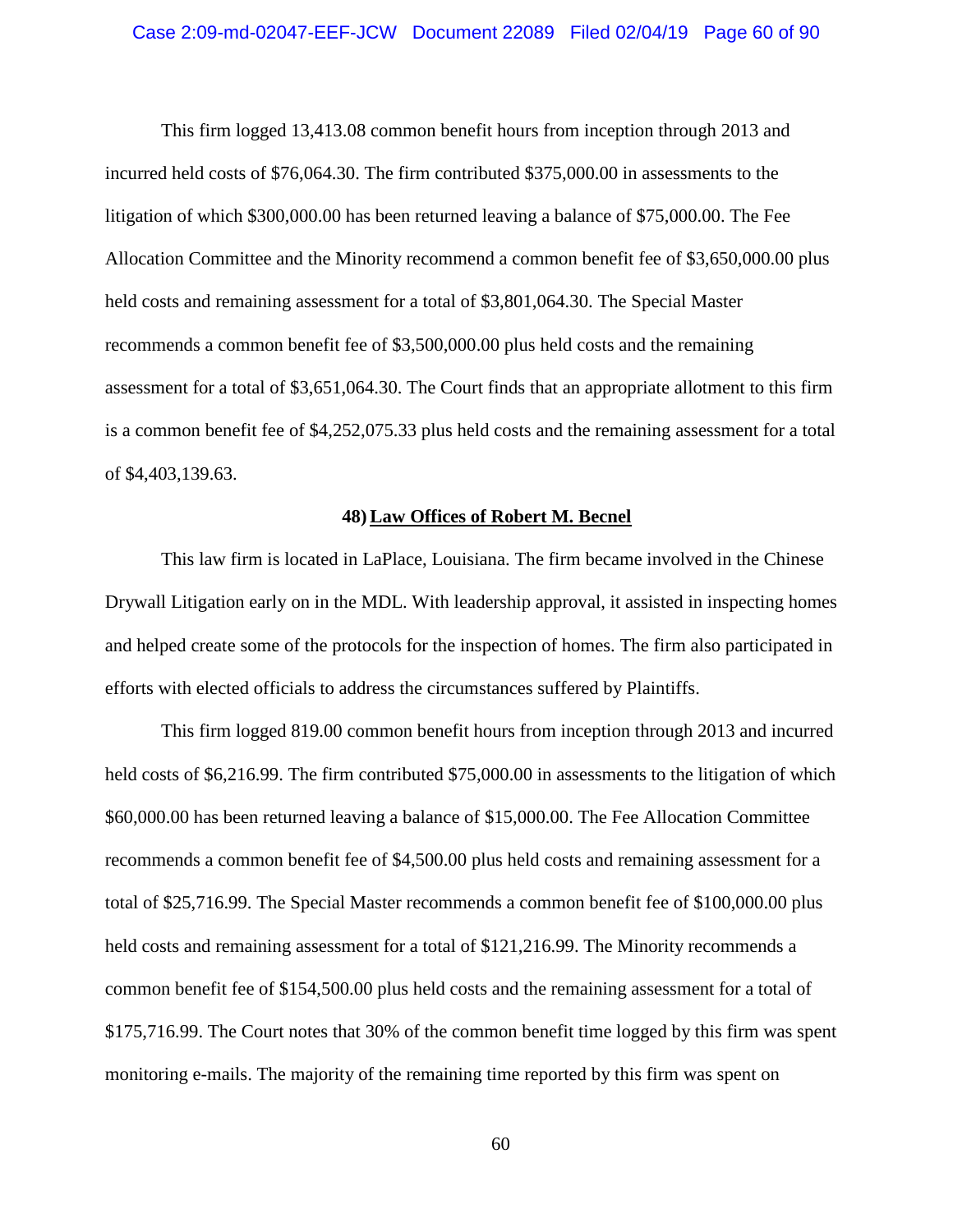discovery. The Court concludes that the appropriate allotment to this firm is a common benefit fee of \$81,861.86 plus held costs and a return of the remaining assessment for a total of \$103,078.85.

#### **49) Roberts & Durkee, PA & Milstein Adelman, LLP**

The Durkee firm is located in Coral Gables, Florida. The Milstein firm is located in Santa Monica, California. These firms worked closely together, and began activities involving Chinese drywall in late 2008 in the State of Florida. Durkee was Plaintiffs' Liaison Counsel in West Palm Beach and was on the Plaintiffs' Steering Committee in the Miami-Dade and Broward County litigation. Mr. Durkee participated in briefing Florida legal issues and was involved in the Banner mediations. The firm worked on political matters, which included meetings with a State Senator and addressing tax relief for victims. On November 29, 2012, an Agreement was reached with the Plaintiffs' Steering Committee in the MDL that allowed the Milstein and Durkee to submit their time and expenses for common benefit consideration.

This firm logged 3,722.50 common benefit hours from inception through 2013 and incurred held costs of \$155,928.82. The firms did not make any contributions in assessments to the litigation. The Fee Allocation Committee, the Special Master, and the Minority recommend a common benefit fee of \$450,000.00 plus held costs and remaining assessment for a total of \$605,928.82. The Court finds that an appropriate allotment is a common benefit fee of \$484,303.11 for a total of \$640,231.93.

## **50) Seeger Weiss LLP**

This law firm is located in New Jersey. Chris Seeger was appointed to the PSC. Seeger Weiss committed significant resources to the MDL to establish the science that would drive the claims and discovery in this litigation and to conduct key bellwether trials that would serve as a basis for establishing liability against the manufacturing Defendants and the scope of remediation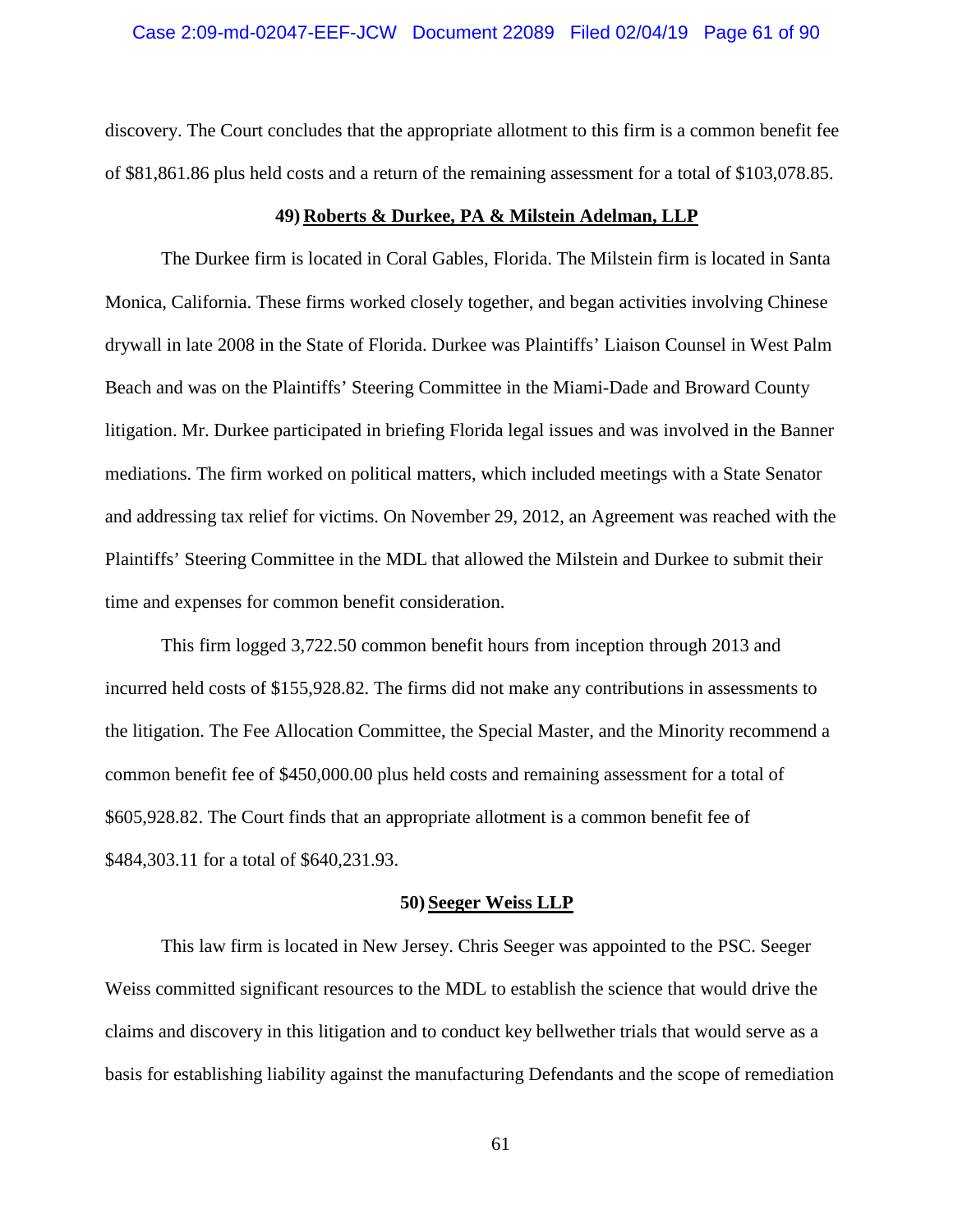### Case 2:09-md-02047-EEF-JCW Document 22089 Filed 02/04/19 Page 62 of 90

damages for all Plaintiffs. The results achieved from the back-to-back *Germano* trial against Taishan Gypsum Co. in February 2010 and the *Hernandez* trial against the Knauf Defendants in March 2010, in which Seeger Weiss acted as lead trial counsel, helped lead to the settlement ultimately reached with distributor, supplier, and installer Defendants and their insurers.

Seeger Weiss, as one of the leaders of the MDL trial teams, provided significant expertise and insight to counsel overseeing state court trials around the country, including the *Harrell* trial against Banner in Florida. In addition, Seeger Weiss assisted in document review, preparation of time lines, and development of profile forms, inspection protocols, electronic discovery protocols involving matters such as search terms, etc. Seeger Weiss also prepared numerous pretrial motions related to discovery, particularly motions to compel. Seeger Weiss took and defended most of the expert depositions, prepared *Daubert* motions and other *in limine* motions, and successfully argued several motions concerning the scope of discovery and the lack of validity of Defendants' proffered scientific expert opinions. Further, Seeger Weiss prepared the Plaintiffs for trial, identified witnesses, conducted focus groups, developed trial themes and theories of liability and damages, created illustrative trial exhibits, and otherwise oversaw and participated in every aspect of the *Germano*, *Hernandez*, and *North River* trials and the preparation for the *Clement* and *Campbell* trials, which settled on the eve of trial. These responsibilities required substantial attention from Seeger Weiss, including key members of the firm for intensive periods during the litigation. Seeger Weiss's efforts resulted in verdicts for Plaintiffs that ultimately established the Court's remediation protocol.

Members of the Seeger Weiss firm were active in the preparation and taking depositions of the Knauf Defendants in Germany, as well as Banner and InEx depositions. Mr. Seeger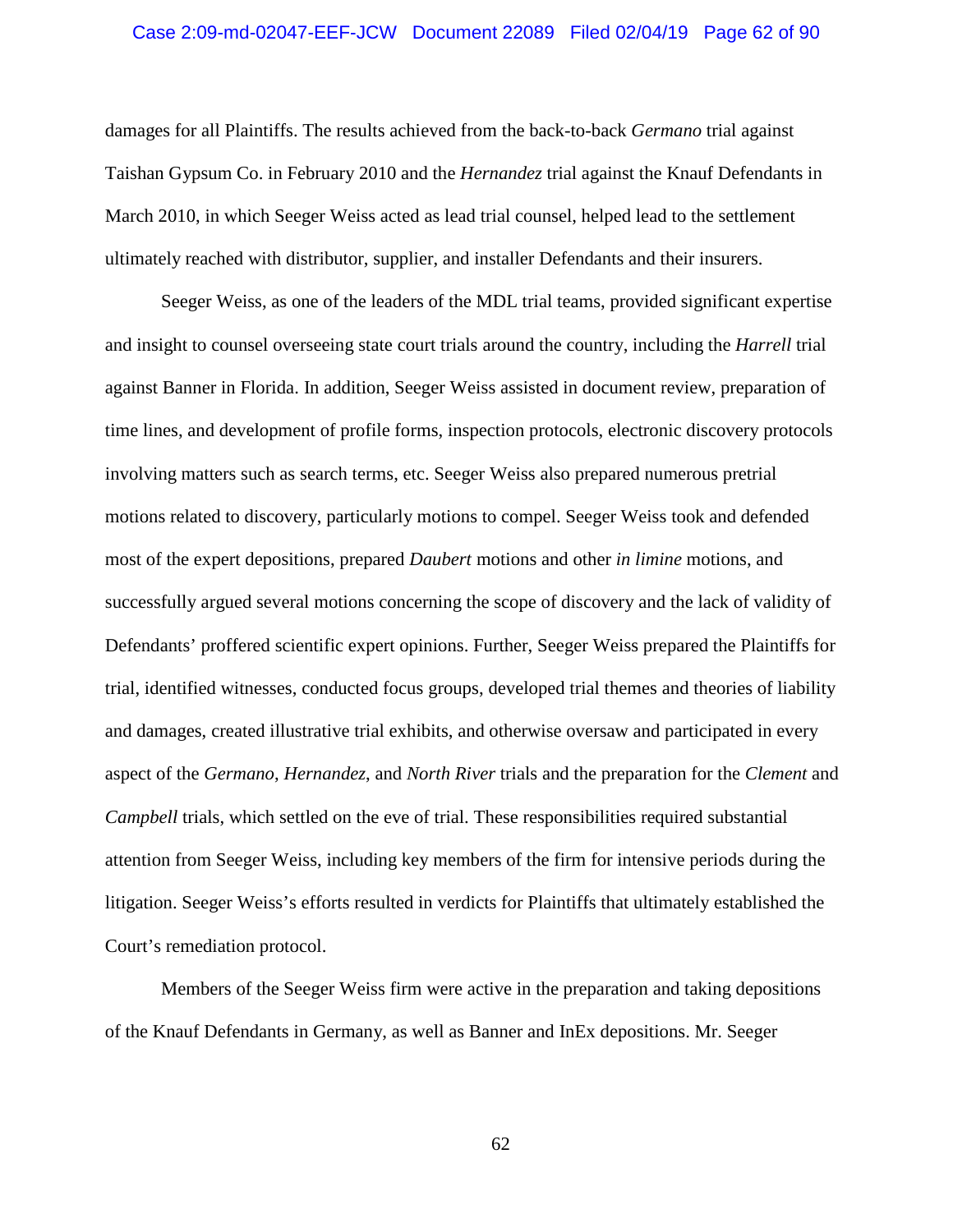### Case 2:09-md-02047-EEF-JCW Document 22089 Filed 02/04/19 Page 63 of 90

participated in and took many of the depositions in both of the initial rounds of depositions that took place in Hong Kong.

This firm logged 14,380.35 common benefit hours from inception through 2013 and incurred held costs of \$399,123.84. The firm contributed \$700,000.00 in assessments to the litigation of which \$560,000.00 has been returned. Of the \$140,000.00 remaining after partial reimbursement of assessments, the firm voluntarily donated \$7,142.82 to the American Association for Justice, leaving a balance of \$132,857.18. The Fee Allocation Committee and the Minority recommend a common benefit fee of \$8,600,000.00 plus held costs and remaining assessment for a total of \$9,131,981.02. The Special Master recommends a common benefit fee of \$8,500,000.00 plus held costs and remaining assessment for a total of \$9,031,981.02. The Court finds an appropriate allotment to this firm is a common benefit fee of \$9,675,323.21 plus held costs and a return of the remaining assessment in the total amount of \$10,207,304.23.

#### **51) Law Offices of Sidney Torres, III**

This law firm is located in Chalmette, Louisiana. Law Offices of Sidney Torres, III did not submit any common benefit hours or held costs to the Court-appointed CPA pursuant to PTO 9. The firm contributed \$10,000.00 in assessments to the litigation through 2013, of which \$8,000.00 was reimbursed R. Doc. 16829, and \$2,000.00 is outstanding. The Fee Allocation Committee and the Special Master recommend a common benefit fee of \$0.00 plus held costs and remaining assessment for a total of \$2,000.00. The Minority recommends a common benefit fee of \$20,000.00 plus held costs and the remaining assessment for a total of \$22,000.00. The Court finds that an appropriate allotment to this firm is \$2,000.00.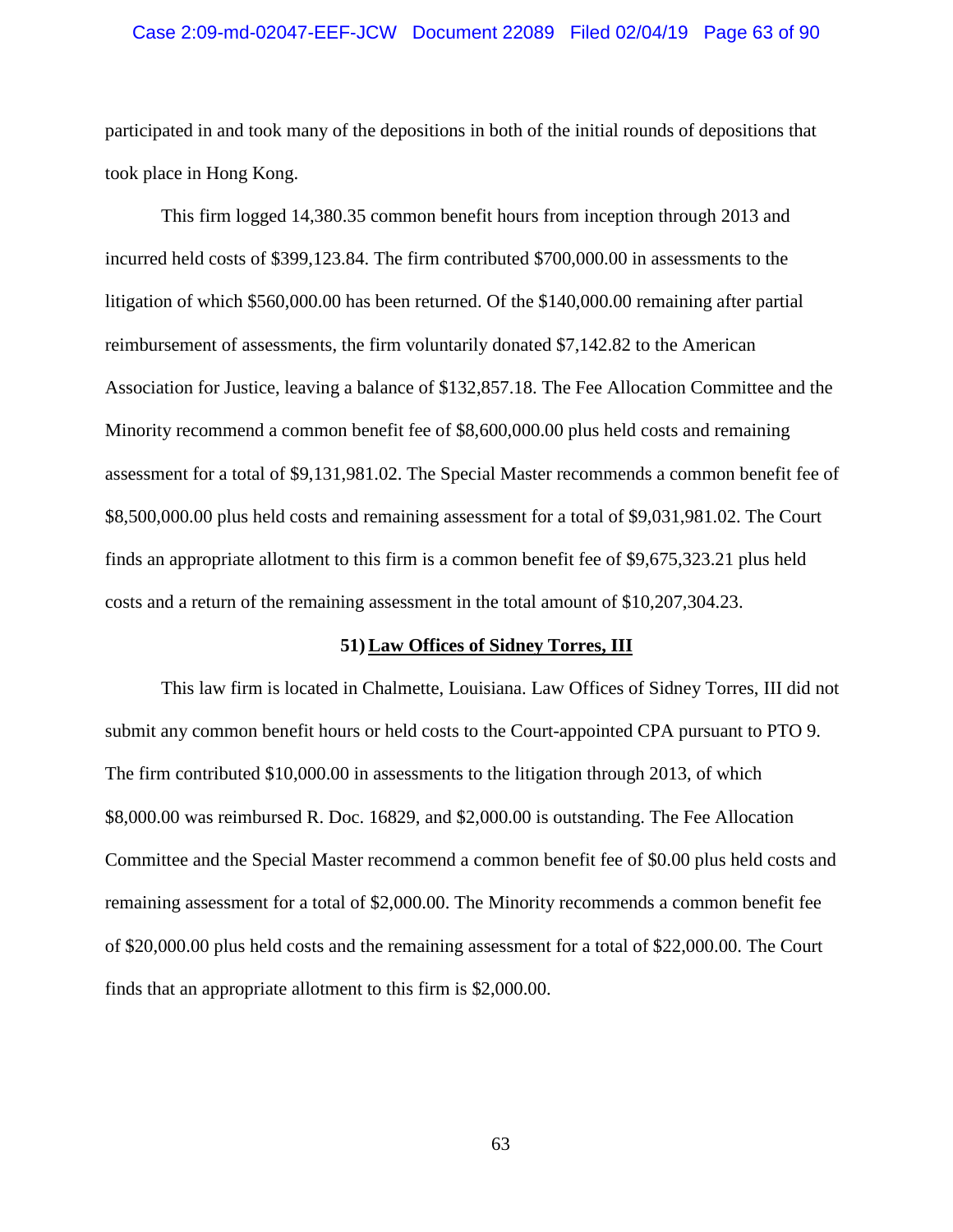#### **52) Singleton Law Firm**

This law firm is located in Shreveport, Louisiana. The firm performed minimal common benefit work, much of which was simply review of emails and attending conferences. The firm seeks compensation for visiting a number of homes that contained Chinese drywall and had some generalized discussions with Mr. and Mrs. Hernandez.

This firm logged 339.00 common benefit hours from inception through 2013 and incurred held costs of \$9,862.94. The firm contributed \$50,000.00 in assessments to the litigation of which \$40,000.00 has been returned leaving a balance of \$10,000.00. The Fee Allocation Committee and the Special Master recommend a common benefit fee of \$18,000.00 plus held costs and remaining assessment for a total of \$37,862.94. The Minority recommends a common benefit fee of \$118,000.00 plus held costs and the remaining assessment for a total of \$137,862.94. The Court notes that 33% of the common benefit time logged by this firm was spent monitoring emails. There is a reference to 155 hours logged at trial, but there is no record of the firm's handling any trial, so the Court assumes the reference is for assistance in trial preparation. The Court concludes the appropriate allotment to this firm is a common benefit fee of \$21,469.43 plus held costs and a return of the remaining assessment for a total of \$41,332.37.

# **53) Strom Law Firm, LLC**

This law firm is located in Columbia, South Carolina. Strom Law Firm, LLC has 69.25 common benefit hours from inception through 2013, and \$3,356.21 in held costs through 2014. The firm did not submit either an Initial Affidavit or a Second Affidavit and did not make a presentation before the Fee Committee. The firm contributed \$10,000.00 in assessments to the litigation through 2013, of which \$8,000.00 was reimbursed R. Doc. 16829, and \$2,000.00 is outstanding.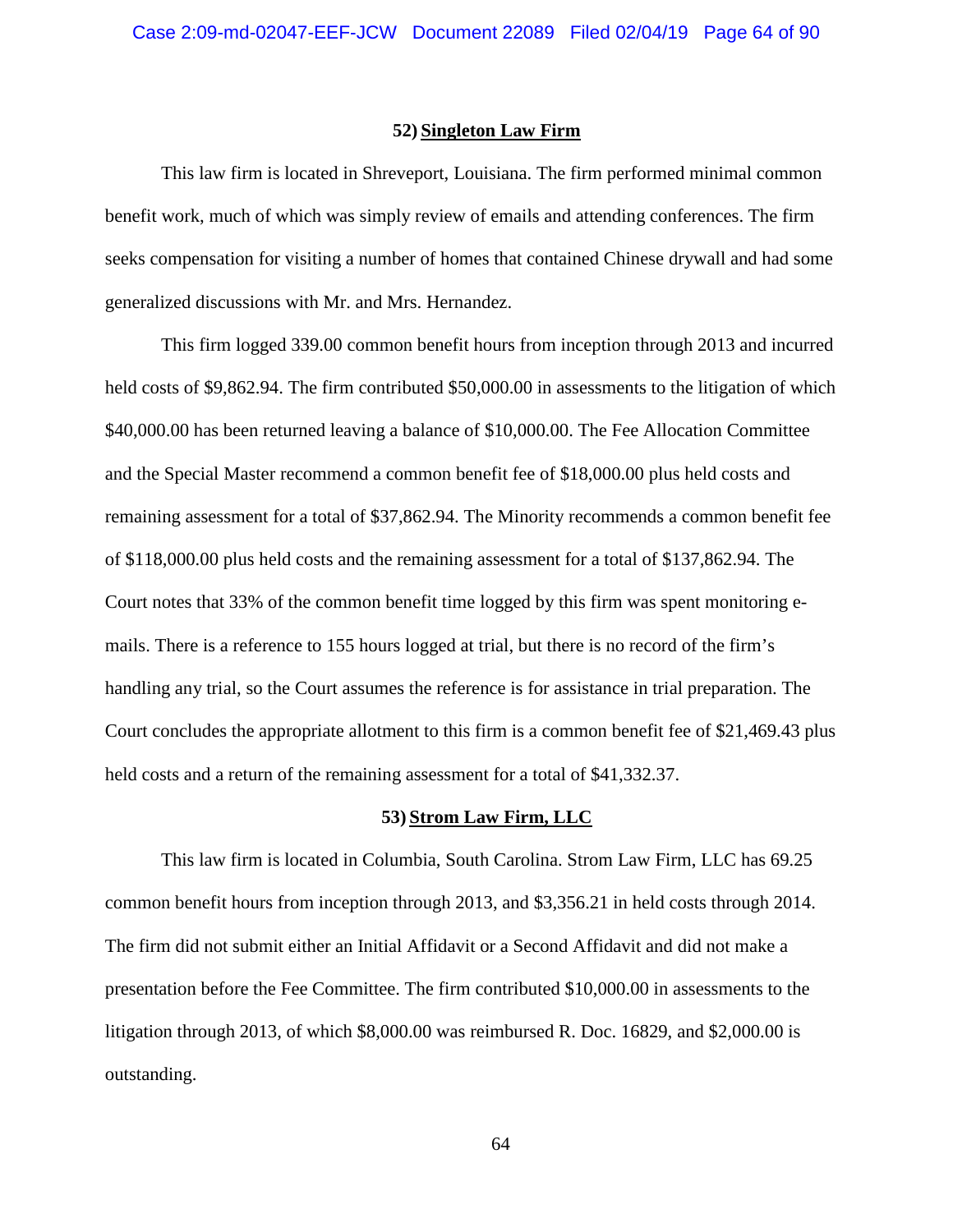The Fee Allocation Committee and the Special Master recommend a common benefit fee of \$0.00 plus held costs and remaining assessment for a total of \$5,356.21. The Minority recommends a common benefit fee of \$20,000.00 plus held costs and the remaining assessment for a total of \$25,356.21. The Court finds that the appropriate allotment to this firm is a total of \$5,356.21.

# **54) Taylor Martino, PC**

This law firm is located in Mobile, Alabama. Taylor Martino actively participated in the Prichard McCall settlement, in which Lead counsel contributed, and which served to initiate later settlements in the litigation.

This firm logged 471.00 common benefit hours from inception through 2013 and incurred held costs of \$0.00. The firm did not make any contributions in assessments to the litigation. The Fee Allocation Committee, the Special Master, and the Minority recommend a common benefit fee of \$175,000.00 plus held costs and remaining assessment for a total of \$175,000.00. The Court finds that an appropriate allotment to the firm is \$188,341.46.

# **55) The Lambert Firm**

This law firm is located in New Orleans, Louisiana. The Lambert Firm (previously Lambert & Nelson), through its founder and owner Hugh Lambert, was actively involved in this MDL from its earliest stages. Mr. Lambert was appointed to the PSC. The firm participated in the development of inspection and preservation-of-evidence protocols and procedures. Mr. Lambert also assisted the PSC trial teams in the MDL bellwether trials, *i.e.*, *Germano*, *Hernandez* and *Campbell/Clement*. Mr. Lambert and his firm also rendered assistance to the PSC trial team in the trial against InEx and North River Insurance. As Chair of the Insurance Committee of the PSC, Mr. Lambert participated in the organization and analysis of global homeowner insurance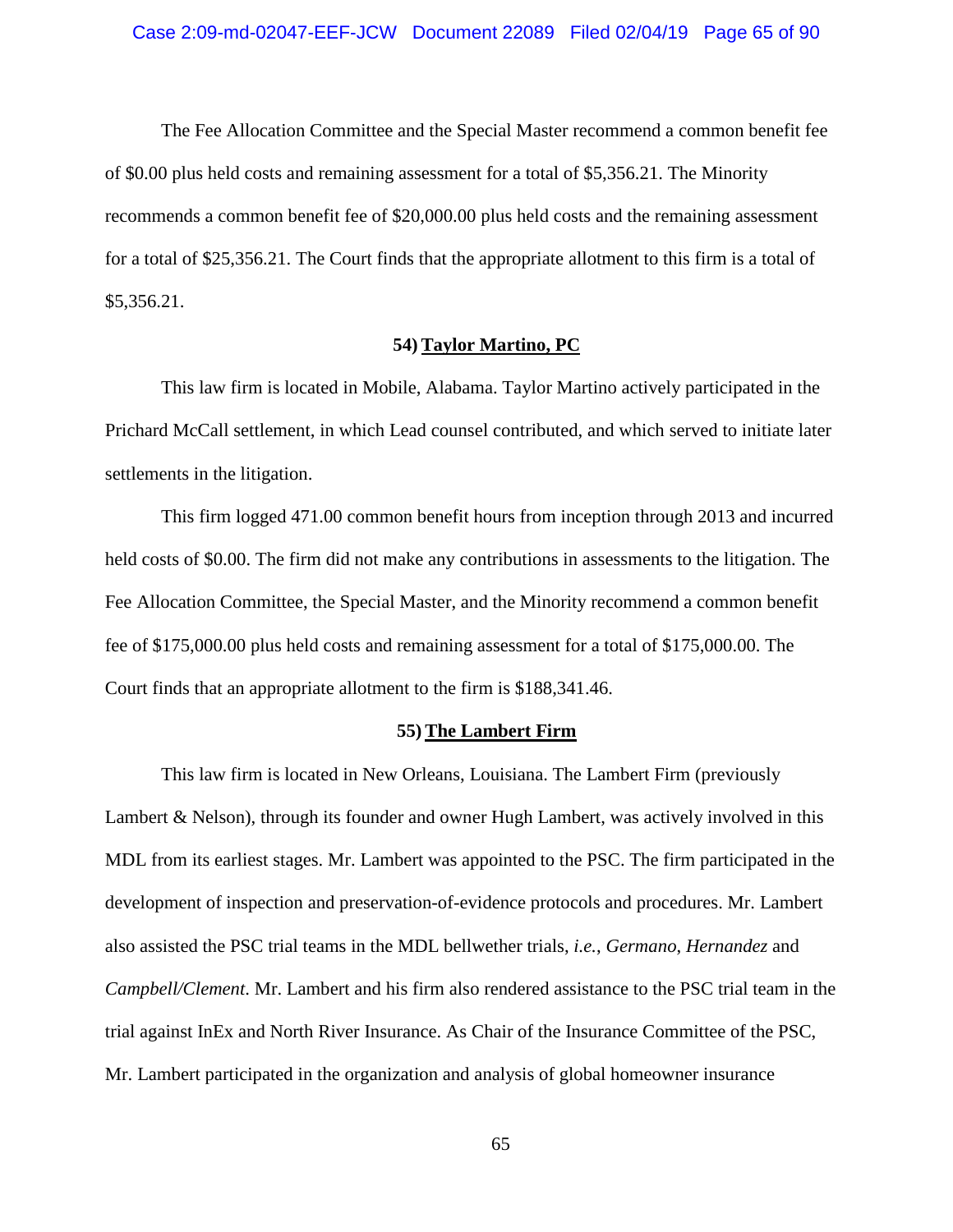### Case 2:09-md-02047-EEF-JCW Document 22089 Filed 02/04/19 Page 66 of 90

information and coverage issues. This firm reports that it made the following additional common benefit contributions: serving Rule 30(b)(6) notices and subpoenas duces tecum; compelling production of documents; organizing and analyzing produced documents; deposing witnesses; advising the PSC concerning the briefing of legal issues; researching and briefing various motions and developing inspections protocols

This firm logged 4,750.00 common benefit hours from inception through 2013 and incurred held costs of \$63,448.31. The firm contributed \$700,000.00 in assessments to the litigation of which \$560,000.00 has been returned leaving a balance of \$132,857.14. The Fee Allocation Committee recommends a common benefit fee of \$1,400,000.00 plus held costs and remaining assessment for a total of \$1,596,305.45. The Special Master recommends a common benefit fee of \$1,500,000.00 plus held costs and remaining assessment for a total of \$1,696,305.45. The Minority recommends a common benefit fee of \$2,800,000.00 plus held costs and the remaining assessment for a total of \$2,996,305.45. The Court notes that, of the 4,750 common benefit hours this firm logged in this case, 3,274 (69%) were spent in case assessment. However, since its lead counsel was on the PSC, it was necessary that he keep abreast of the developments in the case to help guide the litigation. But, to be fair, it has to be conceded that this time should not be valued at the same level as his time in pre-trial, discovery, trial, and settlement negotiations. The Court concludes the appropriate common benefit for this firm is \$2,793,078.43 plus held costs and a return of the remaining assessment for a total of \$2,989,383.88.

# **56) The Steckler Law Firm / Baron & Budd**

These law firms are located in Dallas, Texas. Bruce Steckler was appointed to the PSC at the inception of this matter, and at that time was a shareholder at Baron & Budd, PC. In the course of the litigation, Mr. Steckler left Baron & Budd and became a partner in Steckler LLP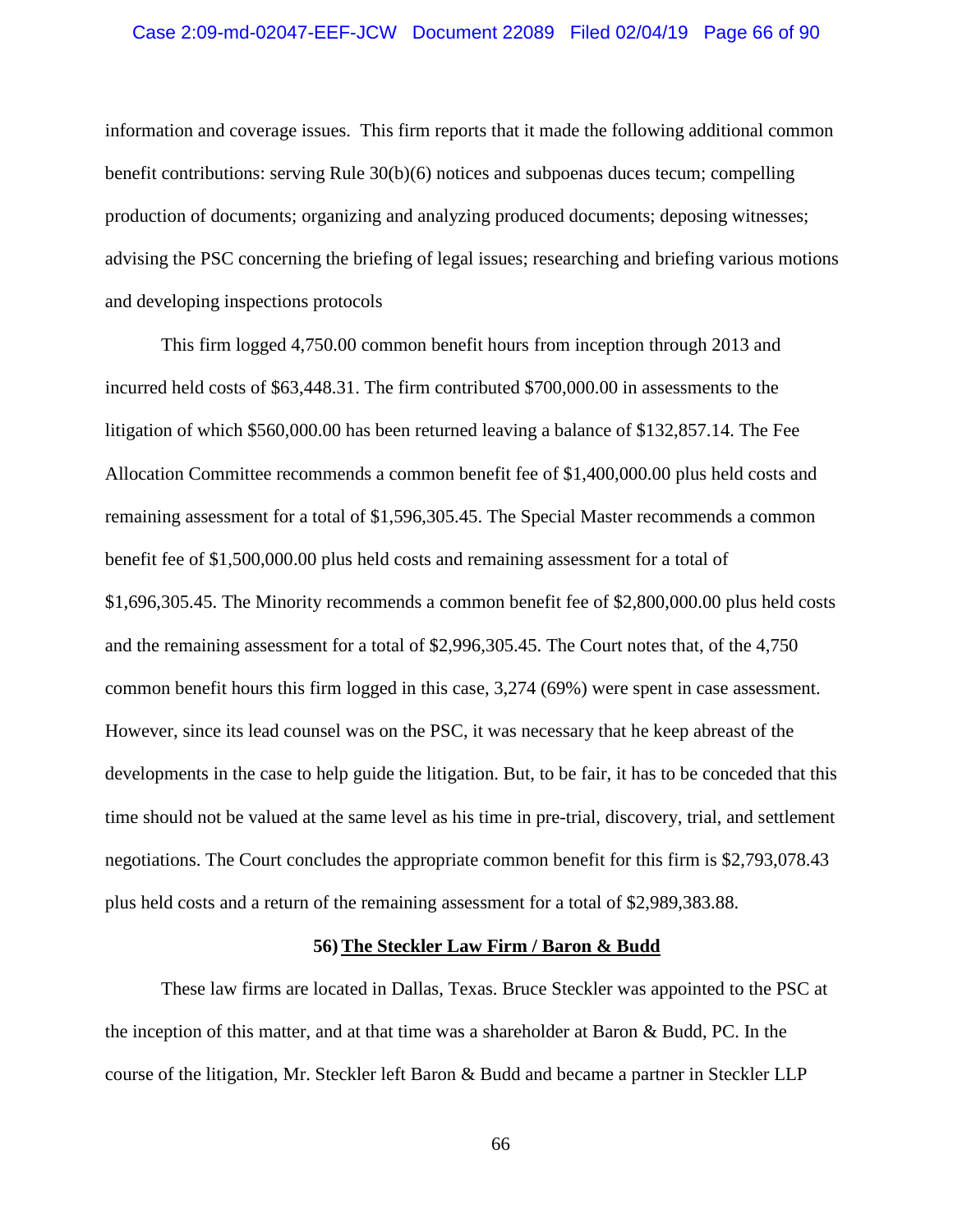### Case 2:09-md-02047-EEF-JCW Document 22089 Filed 02/04/19 Page 67 of 90

a/k/a The Steckler Law Firm. However, a single, common benefit fee application is submitted by the two entities, with the understanding that one allocation of a share of the common benefit fee fund will be deemed as recognizing the combined common benefit contribution of both entities, and in particular, the continuing contributions of Mr. Steckler over the course of his association with both entities. At the PSC's request, Mr. Steckler took a lead role for Plaintiffs in the MDL on all bankruptcy issues. He also shared a lead role on insurance matters in the MDL, and coverage issues in particular (both for CGL and homeowner policies). Mr. Steckler actively worked in resolving demands on commercial carriers, including those carriers named in the *Pate* action being prosecuted by Robert Horkovich and Anderson Kill on behalf of WCI. Mr. Steckler also participated in settlement discussions with Knauf and certain homebuilders.

This firm logged 6,870.32 common benefit hours from inception through 2013 and incurred held costs of \$180,679.34. The firm contributed \$700,000.00 in assessments to the litigation of which \$560,000.00 has been returned. Of the \$140,000.00 remaining after partial reimbursement of assessments, the firm voluntarily donated \$7,142.86 to the American Association for Justice, leaving a balance of \$132,857.14. The Fee Allocation Committee recommends a common benefit fee of \$1,800,000.00 plus held costs and remaining assessment for a total of \$2,113,536.48. The Special Master recommends a common benefit fee of \$2,500,000.00 plus held costs and remaining assessment for a total of \$2,813,536.48. The Minority recommends a common benefit fee of \$3,200,000.00 plus held costs and the remaining assessment for a total of \$3,513,536.48. The Court notes that, of the 6870 common benefit hours logged by these firms, 3735 (54%) were spent in case assessment. However, since the main partner was a member of the PSC, it was necessary for him to keep abreast of the cases' developments, so he could assist in chartering the litigation's direction. But, as previously noted,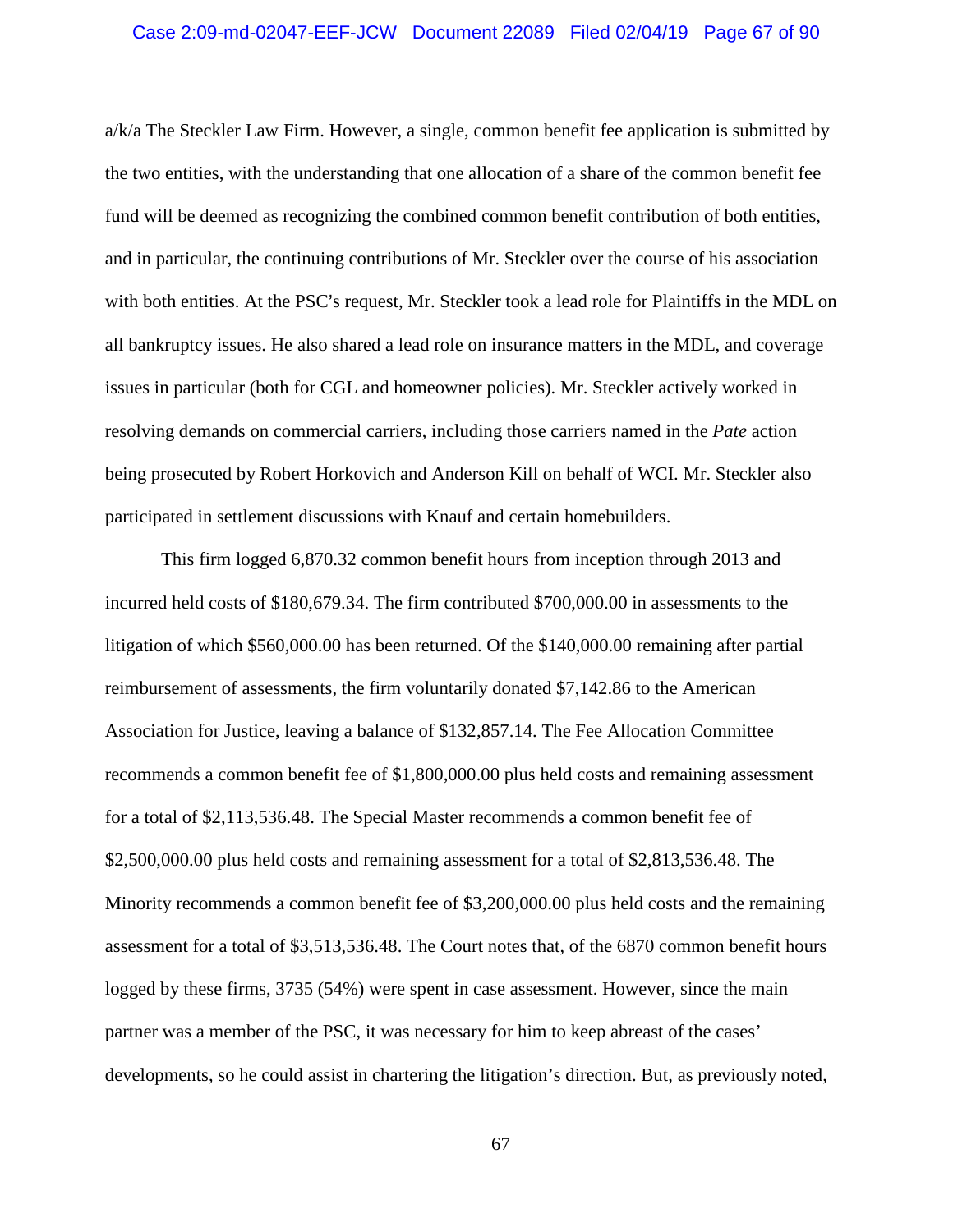### Case 2:09-md-02047-EEF-JCW Document 22089 Filed 02/04/19 Page 68 of 90

it must be conceded that this time is not entitled to the same value as his time in discovery, pretrial, and trial. The Court finds an appropriate allotment to these firms is a common benefit fee of \$2,902,596.96 plus held costs and the return of the remaining assessment for a total of \$3,216,133.44.

## **57) Thornhill Law Firm**

This law firm is located in Slidell, Louisiana. Members of Thornhill Law Firm, APLC assisted in discovery aspects related to its client, Kelly and Steven Teal, who were chosen by the Knauf entities as potential bellwether Plaintiffs and later in the litigation selected by Interior Exterior Building Supply and North River Insurance Company as potential bellwether Plaintiffs. The activities performed by the firm in these matters included inspection of the Teal's property and assisting with their deposition. Furthermore, the firm provided input with respect to insurance matters.

This firm logged 115.75 common benefit hours from inception through 2013 and incurred held costs of \$1,607.49. The firm contributed \$10,000.00 in assessments to the litigation of which \$8,000.00 has been returned leaving a balance of \$2,000.00. The Fee Allocation Committee and the Special Master recommend a common benefit fee of \$18,000.00 plus held costs and remaining assessment for a total of \$21,607.49. The Minority recommends a common benefit fee of \$38,000.00 plus held costs and the remaining assessment for a total of \$41,607.49. The Court finds the appropriate allotment to this firm is a common benefit fee of \$26,877.24 plus held costs and a return of the remaining assessment for a total of \$30,484.73.

### **58) Vaughn Bowden & Wooten, PA**

This law firm is located in Gulfport, Mississippi. The firm assisted in addressing a singular issue involved in the Rule 30(b)(6) deposition of InEx, which was limited to ASTM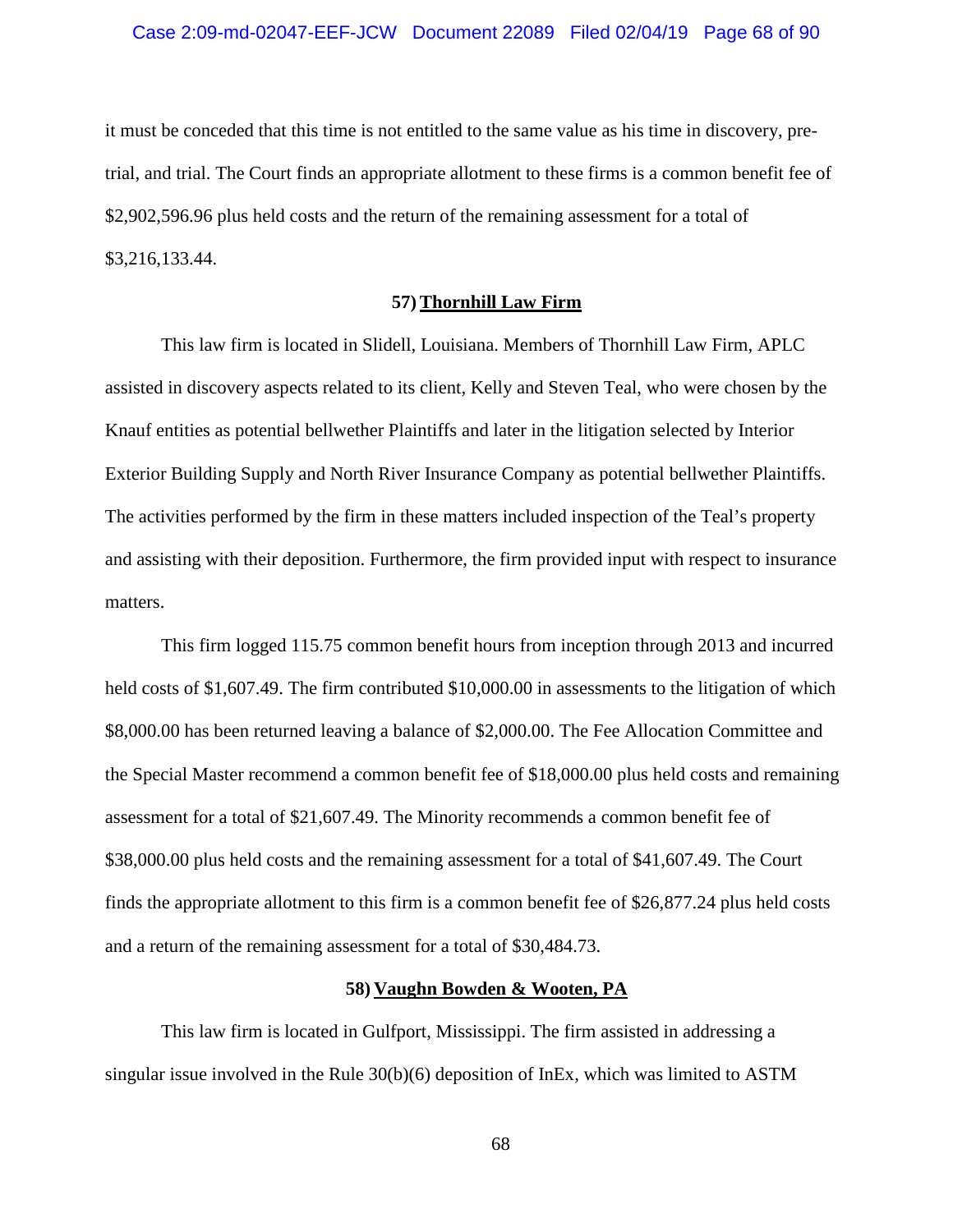### Case 2:09-md-02047-EEF-JCW Document 22089 Filed 02/04/19 Page 69 of 90

standards, agreements between InEx and local drywall retailers and the manner in which retailers sold drywall to consumers, installers and contractors. In connection with this, the firm interviewed an individual chemist, who was one of the authors of the ASTM C36 and ASTM 1396 Standards for Gypsum Drywall, and the firm also reviewed purchase orders and delivery tickets from InEx.

This firm logged 100.50 common benefit hours from inception through 2013 and incurred held costs of \$0.00. The firm did not make any contributions in assessments to the litigation. The Fee Allocation Committee, the Special Master, and the Minority recommend a common benefit fee of \$4,500.00 plus held costs and remaining assessment for a total of \$4,500.00. The Court finds that an appropriate allotment to this firm is \$4,844.13.

## **59) VM Diaz and Partners, LLC**

This law firm is located in Miami, Florida. Partner, Victor Diaz, previously was a partner in the Podhurst Orseck. PA law firm up until January/February 2011. Though Mr. Diaz was not on the PSC as of January/February 2011, he was reappointed to the PSC in March 2012 in Pre-Trial Order No. 8(B). Victor Diaz was active in the *Synalovski* and *Harrell* cases and worked with PSC leadership to resolve and administer the *Harrell* matter. Further, Mr. Diaz attended Knauf witness depositions in New York and Germany and took discovery in his capacity as counsel for individual clients.

This firm logged 2,070.00 common benefit hours from inception through 2013 and incurred held costs of \$16,414.31. The firm did not make any contributions in assessments to the litigation. The Fee Allocation Committee and the Minority recommend a common benefit fee of \$500,000.00 plus held costs and remaining assessment for a total of \$516,414.31. The Special Master recommends a common benefit fee of \$600,000.00 plus held costs and the remaining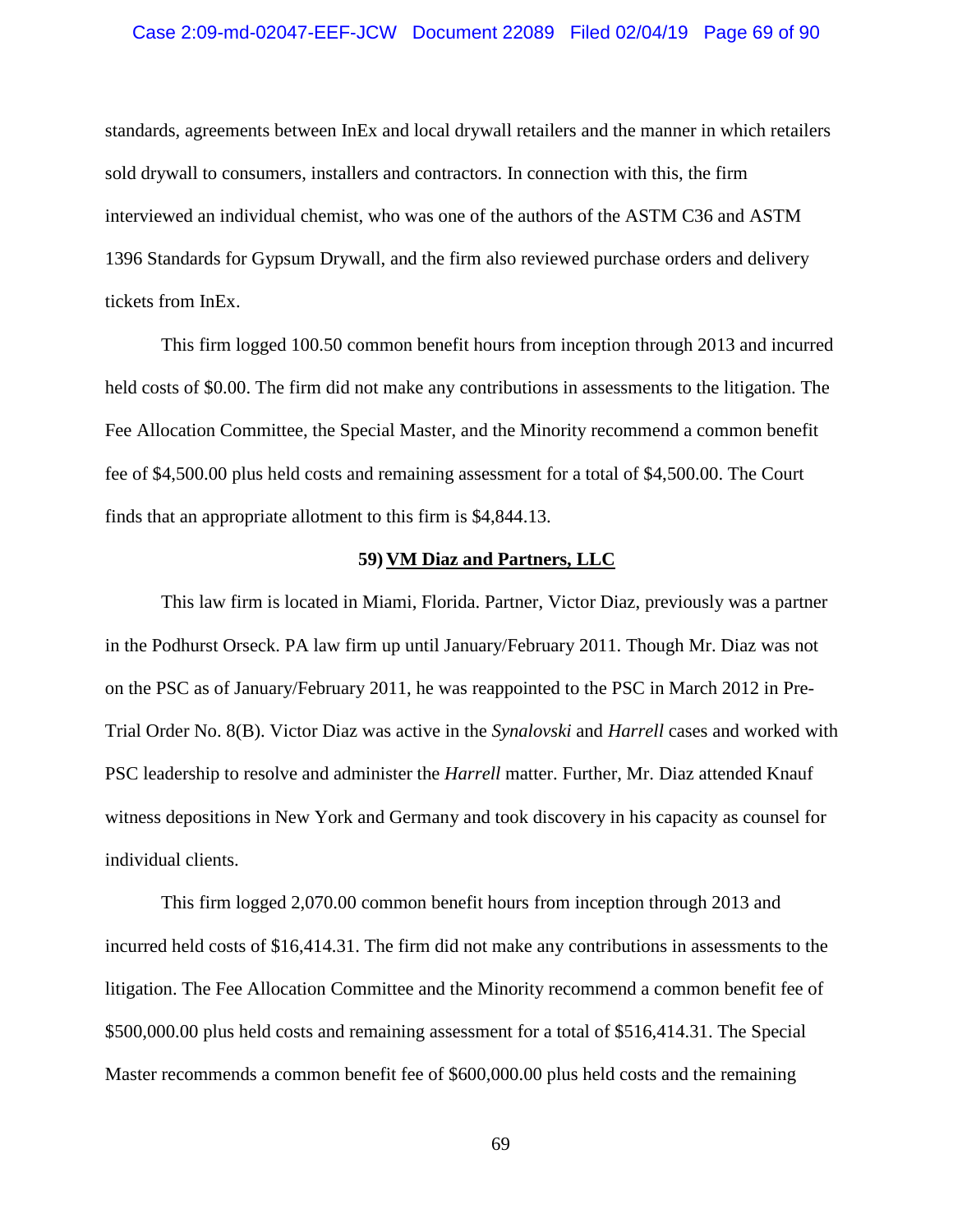assessment for a total of \$616,414.31. The Court notes that, of the 2,070 common benefit hours logged by this firm, 1,564 (75%) were spent on case assessment. For a period, the lead counsel was a member of the PSC and needed to keep current on the developments in the case to allow him to properly assist in directing the course of the litigation, so the time spent in case assessment is justified. However, this time was limited and is not entitled to the same value as time this counsel spent on discovery, trial, and settlement. The Court concludes the appropriate allotment to this firm is a common benefit fee of \$538,114.54 plus held costs and the remaining assessment for a total of \$554,528.85.

## **60) Webb & Scarmozzino, P.A.**

This law firm is located in Fort Myers, Florida. Webb & Scarmozzino, P.A. has 47.00 common benefit hours from inception through 2013, and \$4,119.34 in held costs through 2014. The firm did not submit either an Initial Affidavit or a Second Affidavit and did not make a presentation before the Fee Committee. The firm contributed \$10,000.00 in assessments to the litigation through 2013, of which \$8,000.00 was reimbursed R. Doc. 16829, and \$2,000.00 is outstanding.

The Fee Allocation Committee and the Special Master recommend a common benefit fee of \$0.00 plus held costs and remaining assessment for a total of \$6,119.34. The Minority recommends a common benefit fee of \$20,000.00 plus held costs and the remaining assessment for a total of \$26,119.34. The Court notes that the total common benefit time recorded by this firm was spent on case assessment and the firm was not on the PSC so there was, in fact, no common benefit rendered by this firm. The Court concludes that the appropriate allotment to this firm is \$6,119.34.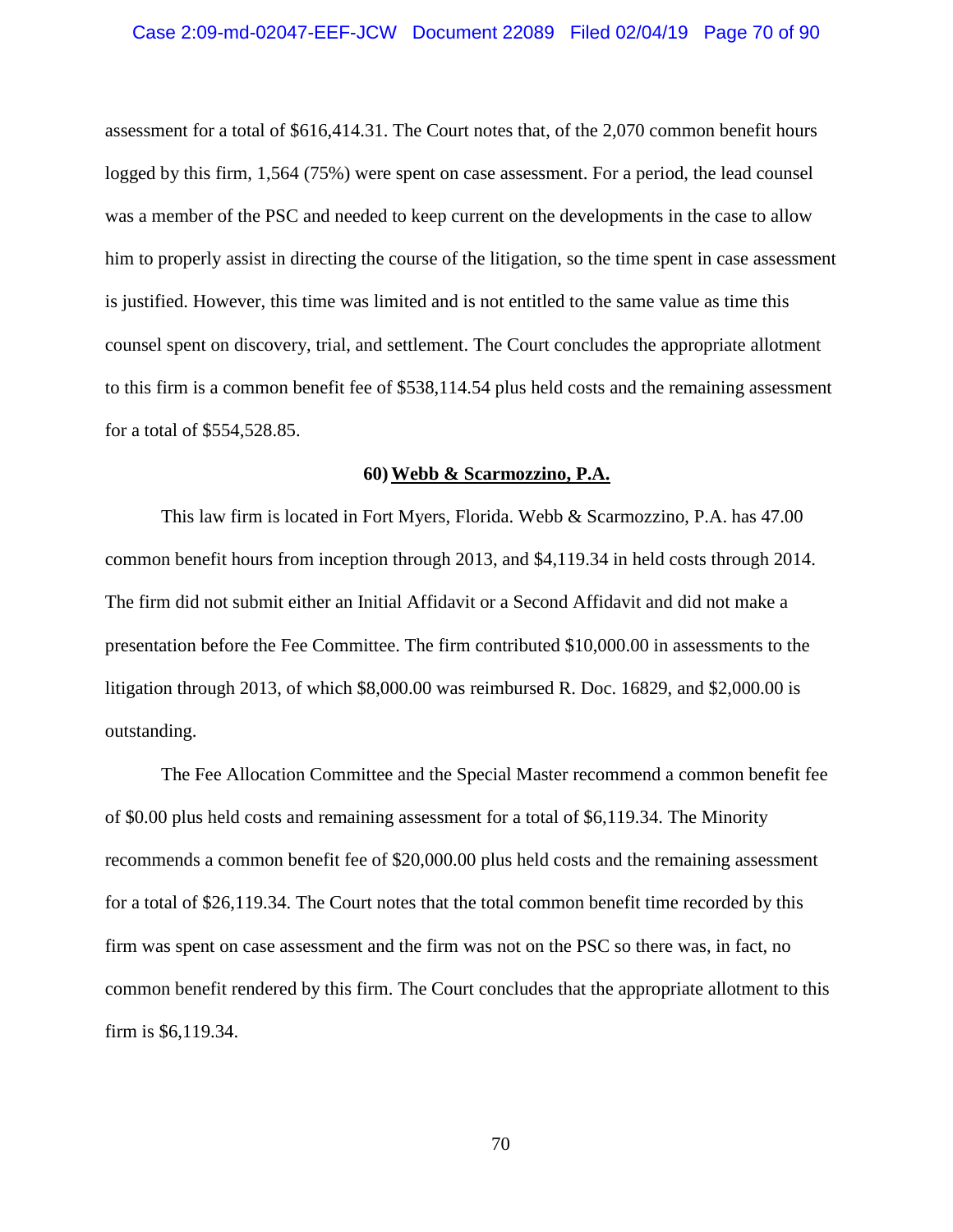#### **61) Whitfield, Bryson & Mason (Lewis & Roberts PLLC)**

This law firm is located in Raleigh, North Carolina. The firm became involved in the *Chinese Drywall* Litigation early in the MDL. Partner Dan Bryson was appointed to the PSC. The firm assisted in reviewing documents produced during the course of the MDL and helped prepare discovery. Mr. Bryson was appointed co-chair of the Science and Expert Committee and actively worked with experts that were utilized at trial in the *Germano* and *Hernandez* cases, as well as trials in Florida state court. WBM also assisted in taking many of the expert depositions and prepared responses to *Daubert* motions and motions *in limine*. The firm also helped draft Proposed Findings of Fact and Conclusions of Law and worked with the trial team for bellwether trials. The firm also helped review shipping invoices and bills of lading to identify manufacturers, suppliers and installers of Chinese Drywall. WBM has worked with a consortium of other firms to handle many individual clients. Apart from its initial intensive trial work of 2009–2010, and support of state trial work in Florida, WBM has not been particularly active in MDL common benefit work, and devoted itself to individual client projects, e.g. Villa Lago.

This firm logged 7,864.35 common benefit hours from inception through 2013 and incurred held costs of \$149,666.16. The firm contributed \$400,000.00 in assessments to the litigation through 2013, of which \$320,000.00 was reimbursed, R. Doc. 16829, and \$80,000.00 is outstanding.

The Fee Allocation Committee recommends a common benefit fee of \$3,000,000.00 plus held costs and remaining assessment for a total of \$3,229,666.16. The Special Master recommends a common benefit fee of \$3,100,000.00 plus held costs and remaining assessment for a total of \$3,329,666.16. The Minority recommends a common benefit fee of \$3,800,000.00 plus held costs and remaining assessment for a total of \$4,029,666.16. The Court finds the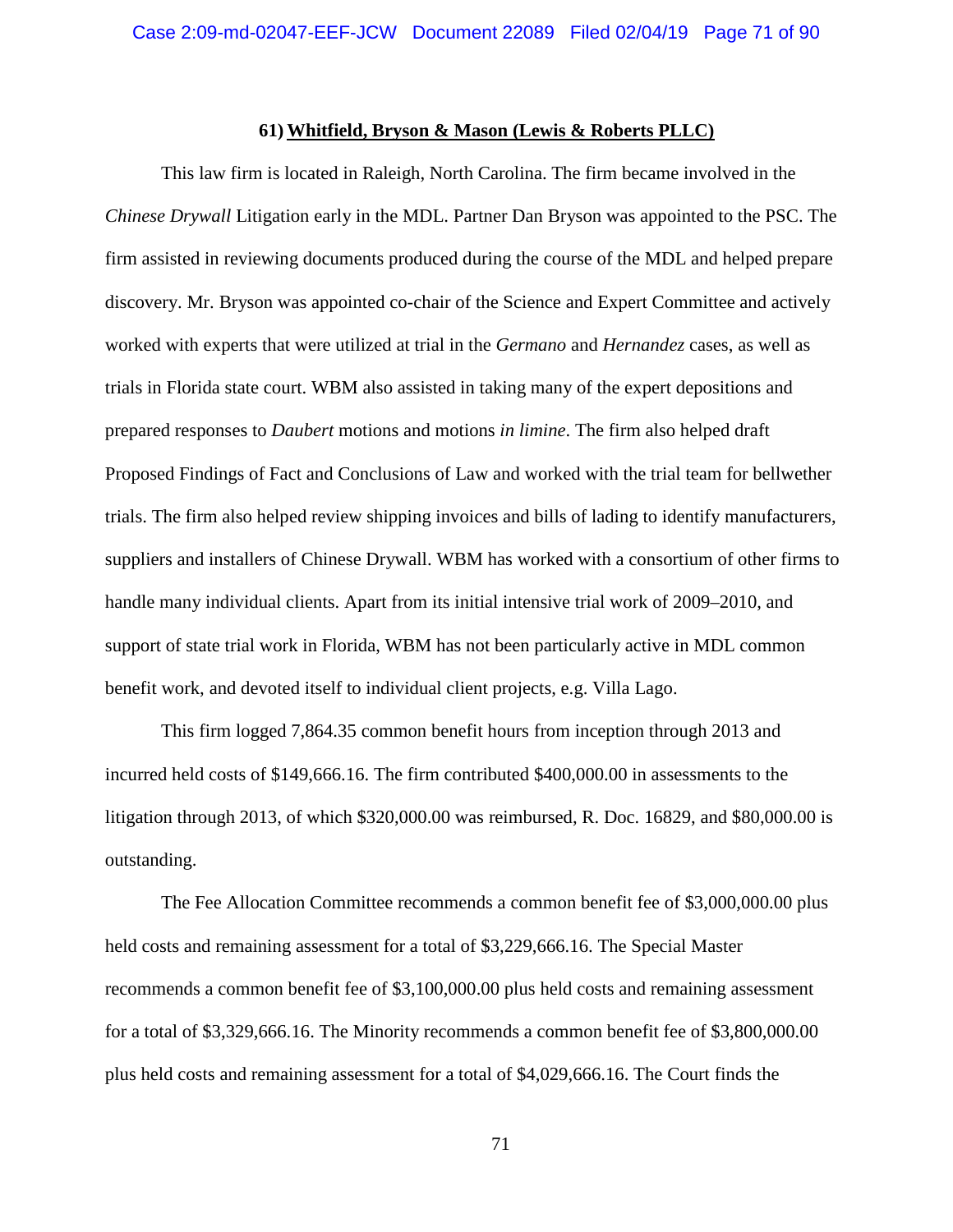appropriate allotment to this firm is a common benefit fee of \$3,766,804.67 plus held costs and the remaining assessment for a total of \$3,996,470.83.

Accordingly; for the foregoing reasons,

**IT IS ORDERED** that the common benefit fund shall be allocated to the following firms in the following amounts, plus any interest accumulated over this amount:

| \$29,059.44    |
|----------------|
| \$187,577.00   |
| \$132,016.48   |
| \$2,000.00     |
| \$9,199.03     |
| \$2,000.00     |
| \$3,105,907.06 |
| \$1,237,297.61 |
| \$2,000.00     |
| \$2,968.82     |
| \$51,268.74    |
| \$17,704.36    |
| \$2,000.00     |
| \$5,361,624.16 |
| \$27,518.03    |
|                |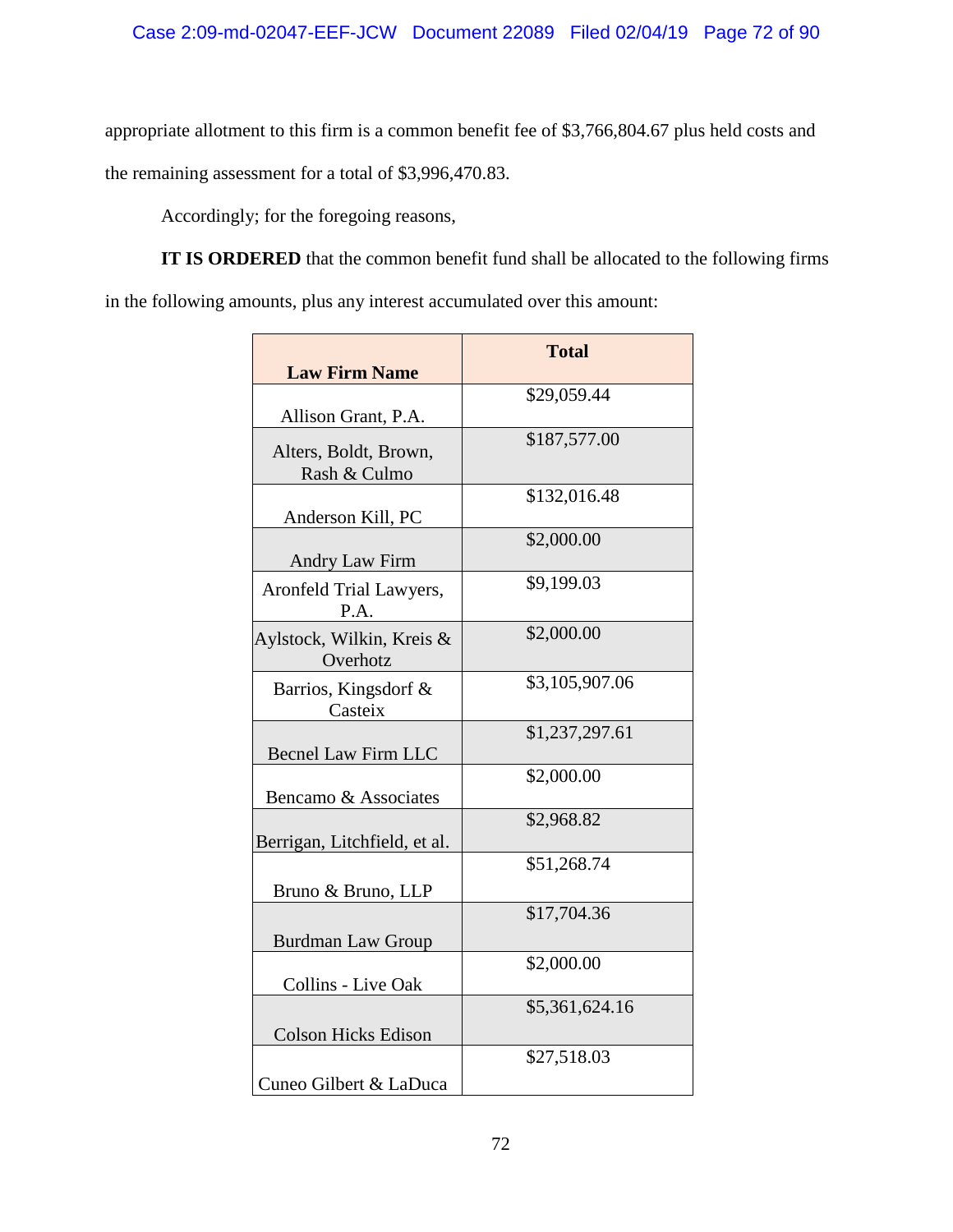| Davis & Duncan                               | 0.00            |
|----------------------------------------------|-----------------|
| Gainsburgh, Benjamin, et<br>al               | \$9,432,924.95  |
|                                              | \$81,584.91     |
| Gary, Naegele & Theado                       |                 |
| Glago Law Firm                               | \$2,000.00      |
| Hausfeld LLP                                 | \$3,652,095.49  |
| Hawkins Stracener &<br>Gibson                | \$2,000.00      |
| <b>HHK</b>                                   | \$22,342,192.59 |
|                                              | \$2,000.00      |
| Ingram & Associates                          |                 |
| Irpino Law Firm                              | \$2,923,500.71  |
| Kanner & Whiteley,<br>L.L.C.                 | \$78,275.56     |
|                                              | \$464,729.49    |
| Krupnick, Campbell, etc                      | \$31,857.33     |
| Landskroner, Grieco &<br>Merriman, LLC       |                 |
| Lemmon Law Firm                              | \$816,129.82    |
|                                              | \$88,600.80     |
| Leopold Kuvin, P.A. &<br>Mrachek, Fitzgerald |                 |
| Levin Papantonio Law                         | \$1,515,332.59  |
|                                              | \$23,234,876.53 |
| Levin, Sedran & Berman                       |                 |
|                                              | \$30,762.47     |
| Lockridge, Grindal, Nauen                    | \$18,142.63     |
| Luckey & Mullins, PLLC                       |                 |
|                                              | \$55,211.15     |
| Martzell Bickford                            |                 |
| Mason LLP                                    | \$111,105.79    |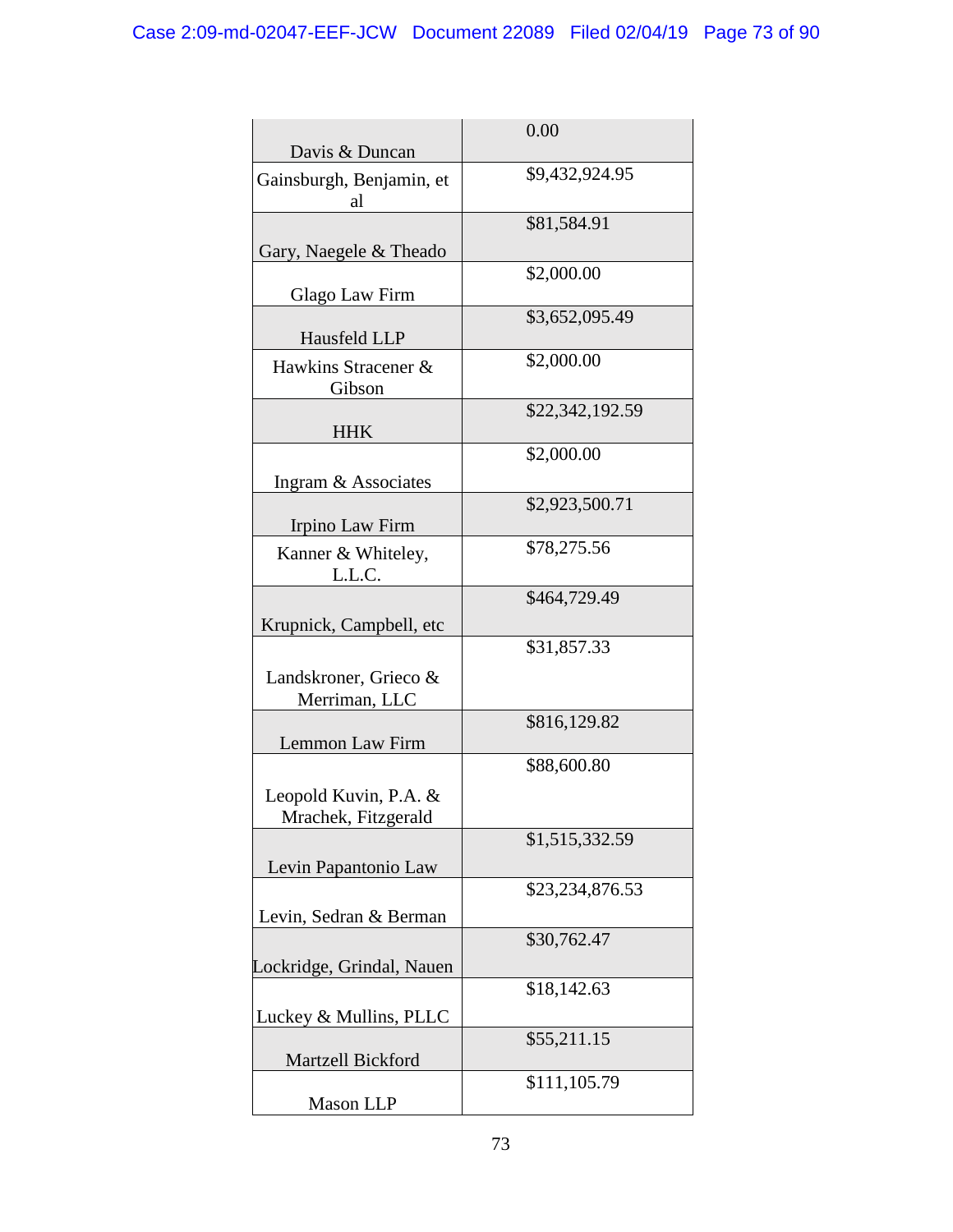| Morgan & Morgan         | \$2,220,659.95  |
|-------------------------|-----------------|
|                         | \$386,119.62    |
| Morris Bart, L.L.C      |                 |
| Nast Law Firm           | \$4,928.93      |
|                         | \$2,316,197.07  |
| Parker Waichman LLP     |                 |
|                         | \$0.00          |
| Paul A. Lea, Jr., APLC  |                 |
|                         | \$42,449.29     |
| Pender & Coward, PC     |                 |
|                         | \$65,688.92     |
| Pendley Baudin & Coffin |                 |
|                         | \$2,468,981.73  |
|                         |                 |
| Podhurst Orseck, P.A    | \$2,352,194.03  |
|                         |                 |
| Reeves & Mestayer       |                 |
|                         | \$10,000.00     |
| Reich & Binstock, LLP   |                 |
|                         | \$79,583.29     |
| Rhine Law Firm, P.C.    |                 |
|                         | \$4,403,139.63  |
| Richard J. Serpe, P.C.  |                 |
|                         | \$103,078.85    |
| Robert M. Becnel        |                 |
|                         | \$640,231.93    |
| Roberts & Durkee        |                 |
| PA/Milstein Adelman     |                 |
|                         | \$10,207,304.23 |
| Seeger Weiss LLP        |                 |
|                         | \$2,000.00      |
| Sidney Torres, III      |                 |
|                         | \$41,332.37     |
| Singleton Law Firm      |                 |
|                         | \$5,356.21      |
| <b>Strom Law Firm</b>   |                 |
|                         | \$188,341.46    |
| Taylor Martino, PC      | \$2,989,383.88  |
| The Lambert Firm        |                 |
|                         |                 |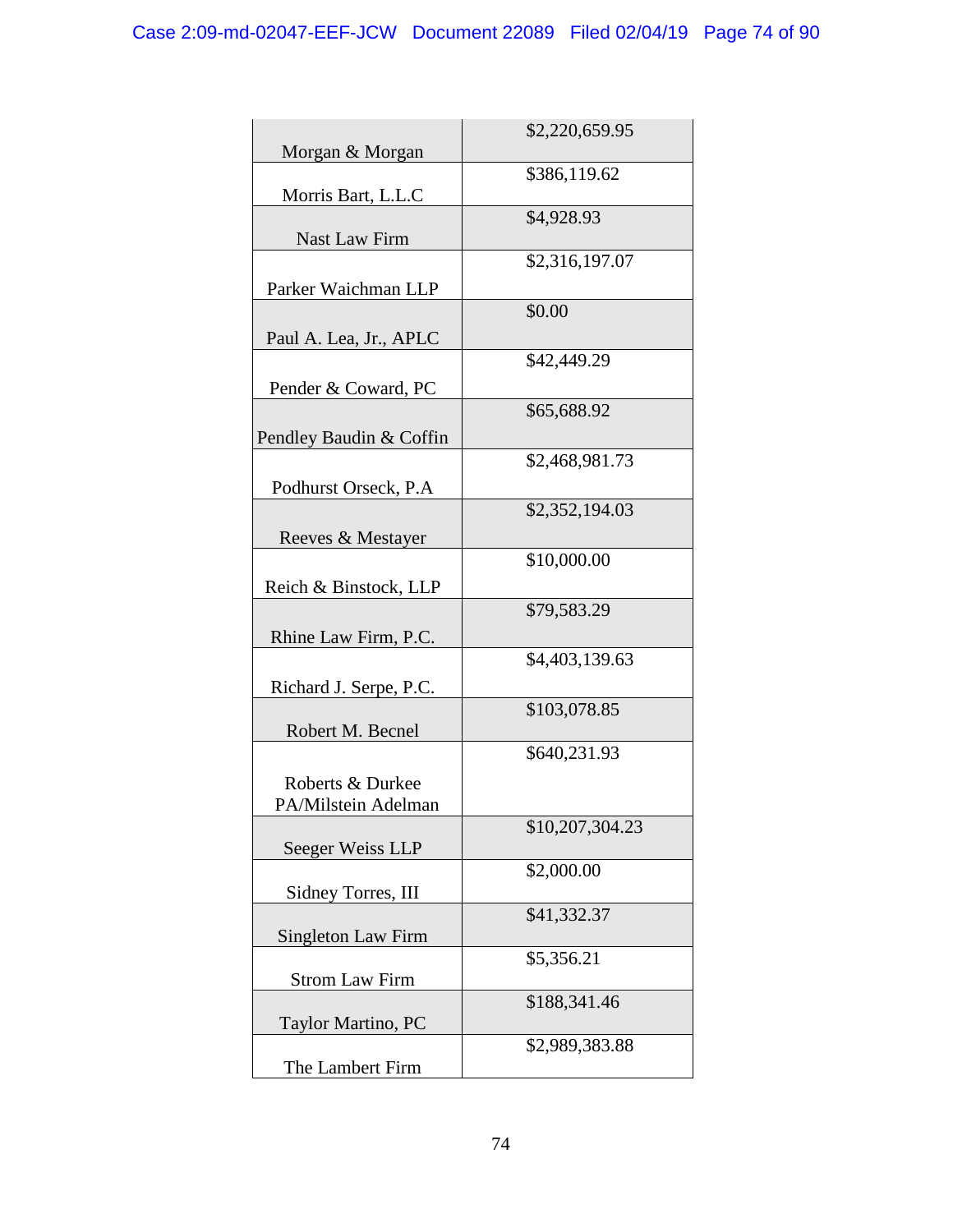|                             | \$3,216,133.44   |
|-----------------------------|------------------|
| The Steckler Law Firm       |                  |
|                             | \$30,484.73      |
| Thornhill Law Firm          |                  |
| Vaughn, Bowden &            | \$4,844.13       |
| Wooten, P.A.                |                  |
|                             | \$554,528.85     |
| <b>VM Diaz and Partners</b> |                  |
| Webb & Scarmozzino,         | \$6,119.34       |
| P.A.                        |                  |
|                             | \$3,996,470.83   |
| Whitfield Bryson Mason      |                  |
|                             | \$111,389,016.26 |
| <b>Totals</b>               |                  |

New Orleans, Louisiana on this 4th day of February, 2019.

 $\sim$   $\sim$   $\sim$   $\sim$   $\sim$   $\sim$   $\sim$   $\sim$ 

Eldon E. Fallon U.S. District Court Judge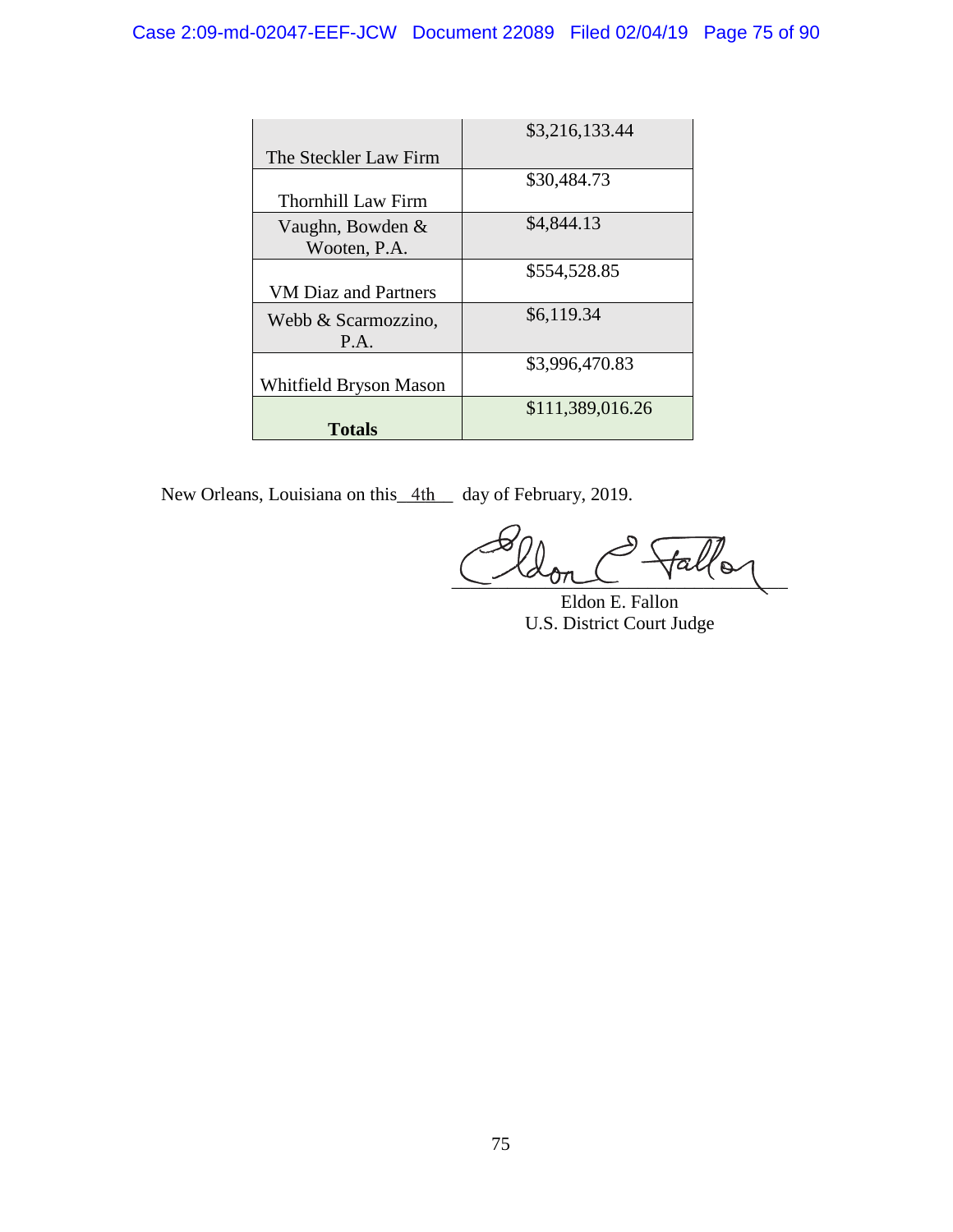## **Case 2:09-md-02047-EEF-JCW Document 22089 Filed 02/04/19 Page 76 of 90**<br>**Appendix I - Time Totals by Firm**

| Firm                                               | <b>Employee</b>              | <b>Class</b> | <b>Case Assessment</b> | <b>Pre Trial</b> | <b>Discovery</b> | <b>Trial</b>     | Appeal           | <b>Settlement</b> | <b>Grand Total</b> |
|----------------------------------------------------|------------------------------|--------------|------------------------|------------------|------------------|------------------|------------------|-------------------|--------------------|
| Allison Grant, P.A.                                | Grant, Allison               | Attorney     | 26.75                  | 7.75             | 9.75             | $\boldsymbol{0}$ | $\overline{0}$   | 40.75             | 85                 |
| <b>Allison Grant, P.A.Total</b>                    |                              |              | 26.75                  | 7.75             | 9.75             | $\bf{0}$         | $\bf{0}$         | 40.75             | 85                 |
| Alters, Boldt, Brown, Rash, &<br>Culmo             | Alters, Jeremy               | Attorney     | 165                    | 124.25           | 30.25            | 11.5             | $\overline{0}$   | $\boldsymbol{0}$  | 331                |
| Alters, Boldt, Brown, Rash, &<br>Culmo             | Brown, Bob                   | Attorney     | 56                     | 86.75            | 48.75            | 4.25             | $\mathbf{0}$     | $\boldsymbol{0}$  | 195.75             |
| Alters, Boldt, Brown, Rash, &<br>Culmo             | Crenshaw, Andre              | Attorney     | 40                     | 37               | 1.25             | $\overline{0}$   | $\boldsymbol{0}$ | $\boldsymbol{0}$  | 78.25              |
| Alters, Boldt, Brown, Rash, &<br>Culmo             | Gilbert, Bobby               | Attorney     | $\mathfrak{2}$         | $\mathbf{0}$     | $\mathbf{0}$     | $\mathbf{0}$     | $\overline{0}$   | $\overline{0}$    | $\overline{2}$     |
| Alters, Boldt, Brown, Rash, &<br>Culmo             | Rogow, Bruce                 | Attorney     | $\Omega$               | 16               | $\mathbf{0}$     | $\mathbf{0}$     | $\overline{0}$   | $\overline{0}$    | 16                 |
| Alters, Boldt, Brown, Rash, &<br>Culmo             | Feurtado-Pedron,<br>Annette  | Paralegal    | 25.25                  | $\boldsymbol{0}$ | $\boldsymbol{0}$ | $\boldsymbol{0}$ | $\mathbf{0}$     | $\boldsymbol{0}$  | 25.25              |
| Alters, Boldt, Brown, Rash, &<br>Culmo             | Moore, Matthew               | Law Clerk    | $\boldsymbol{0}$       | 9.25             | $\boldsymbol{0}$ | $\boldsymbol{0}$ | $\mathbf{0}$     | $\boldsymbol{0}$  | 9.25               |
| Alters, Boldt, Brown, Rash, &<br><b>CulmoTotal</b> |                              |              | 288.25                 | 273.25           | 80.25            | 15.75            | $\bf{0}$         | $\bf{0}$          | 657.5              |
| Anderson Kill, PC                                  | CONNOLLY,<br><b>KEVIN</b>    | Attorney     | $\boldsymbol{0}$       | $\mathbf{0}$     | 0.25             | $\overline{0}$   | $\overline{0}$   | $\boldsymbol{0}$  | 0.25               |
| Anderson Kill, PC                                  | DICANIO,<br><b>CARRIE</b>    | Attorney     | 8.5                    | $\overline{0}$   | $\boldsymbol{0}$ | $\overline{0}$   | $\overline{0}$   | $\overline{0}$    | 8.5                |
| Anderson Kill, PC                                  | HERTZOG,<br><b>RENE</b>      | Attorney     | 3                      | 72.5             | $\mathbf{0}$     | $\mathbf{0}$     | $\mathbf{0}$     | $\overline{0}$    | 75.5               |
| Anderson Kill, PC                                  | HORKOVICH,<br><b>ROBERT</b>  | Attorney     | 7.25                   | 64.25            | 26.25            | 15.75            | $\overline{0}$   | 88.25             | 201.75             |
| Anderson Kill, PC                                  | LADD, MARK                   | Attorney     | 1.25                   | 518.25           | $\overline{3}$   | $\overline{0}$   | $\theta$         | $\overline{0}$    | 522.5              |
| Anderson Kill, PC                                  | MASCIA,<br><b>RAYMOND</b>    | Attorney     | 18                     | $\boldsymbol{0}$ | $\boldsymbol{0}$ | $\overline{0}$   | $\mathbf{0}$     | $\boldsymbol{0}$  | 18                 |
| Anderson Kill, PC                                  | PIAZZA, ANNA                 | Attorney     | 95.75                  | 732.75           | 220              | 14.25            | $\mathbf{0}$     | 57.75             | 1,120.50           |
| Anderson Kill, PC                                  | GERSHMAN,<br><b>HARRIS</b>   | Paralegal    | 710.28                 | 14.25            | 2.5              | $\mathbf{0}$     | $\mathbf{0}$     | 10.7              | 737.73             |
| Anderson Kill, PC                                  | ILIE, CLAUDIA                | Paralegal    | 47.5                   | 60.25            | 39.5             | $\overline{0}$   | $\boldsymbol{0}$ | $\overline{0}$    | 147.25             |
| Anderson Kill, PC                                  | <b>MOLINA, ANNA</b>          | Paralegal    | 2.5                    | $\mathbf{0}$     | $\mathbf{0}$     | $\mathbf{0}$     | $\overline{0}$   | $\mathbf{0}$      | 2.5                |
| Anderson Kill, PC                                  | STANOMIR,<br><b>MICHAELA</b> | Paralegal    | $\mathfrak{Z}$         | $\boldsymbol{0}$ | 54.75            | $\mathbf{0}$     | $\boldsymbol{0}$ | $\boldsymbol{0}$  | 57.75              |
| Anderson Kill, PC                                  | TALABACU,<br><b>VICTORIA</b> | Paralegal    | 64                     | 35               | 60               | $\mathbf{0}$     | $\overline{0}$   | $\boldsymbol{0}$  | 159                |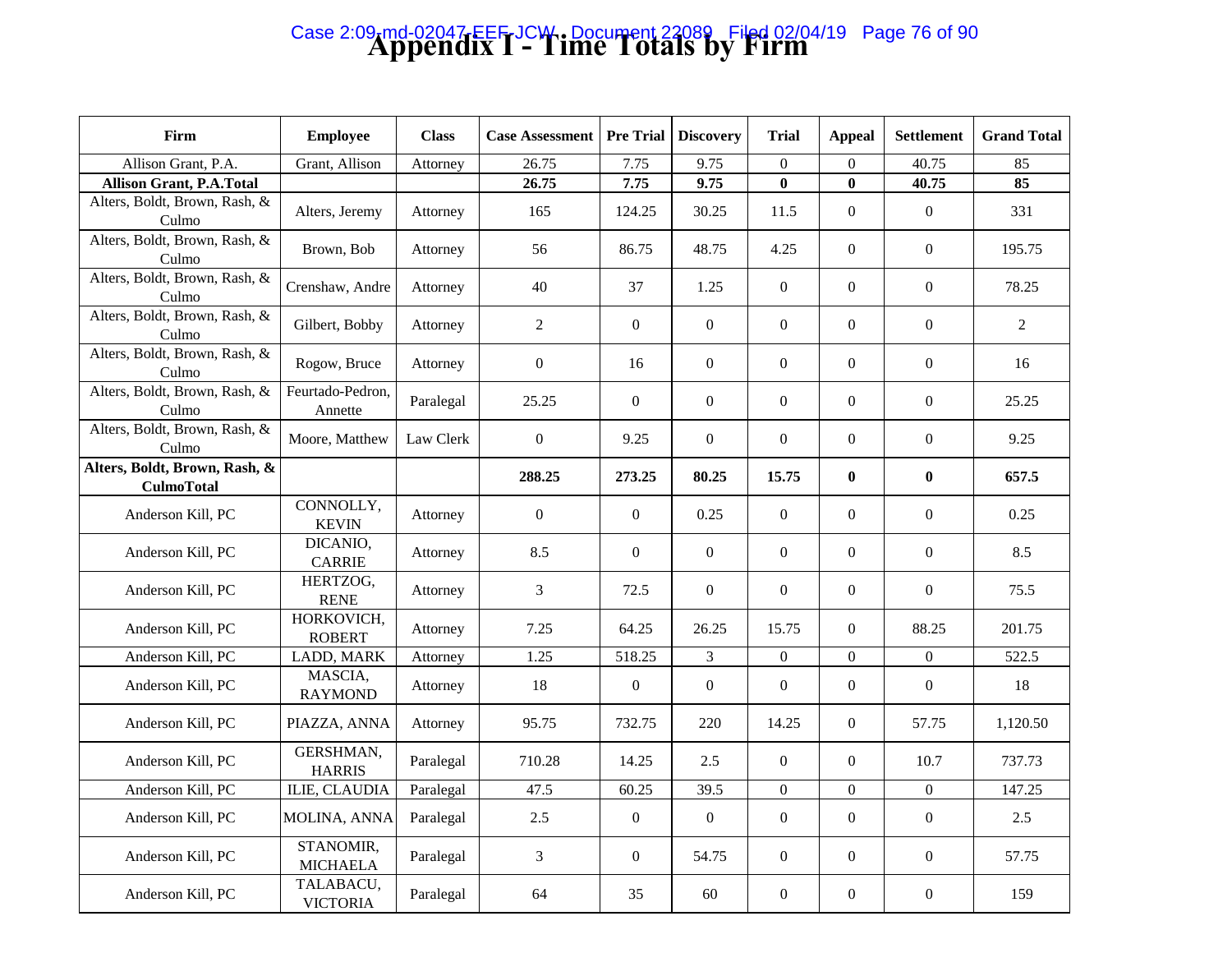| Firm                                        | <b>Employee</b>           | <b>Class</b> | Case 2:09-md-02047-EEF-JCW Document 22089 Filed 02/04/19 Page 77 of 90<br><b>Case Assessment</b> |                  | <b>Pre Trial   Discovery</b> | <b>Trial</b>     | Appeal           | Settlement       | <b>Grand Total</b> |
|---------------------------------------------|---------------------------|--------------|--------------------------------------------------------------------------------------------------|------------------|------------------------------|------------------|------------------|------------------|--------------------|
|                                             | FELDGREBER,               |              |                                                                                                  |                  |                              |                  |                  |                  |                    |
| Anderson Kill, PC                           | <b>IZAK</b>               | Other        | 404.25                                                                                           | 8.75             | $\mathbf{0}$                 | $\theta$         | $\overline{0}$   | $\mathbf{0}$     | 413                |
| Anderson Kill, PC                           | FIELDS, GLENN             | Other        | 675.35                                                                                           | 12.5             | $\mathbf{0}$                 | $\mathbf{0}$     | $\overline{0}$   | $\boldsymbol{0}$ | 687.85             |
| Anderson Kill, PC                           | FLYNN,<br><b>DONALD</b>   | Other        | $\Omega$                                                                                         | $\overline{0}$   | 5                            | $\theta$         | $\overline{0}$   | $\boldsymbol{0}$ | 5                  |
| Anderson Kill, PC                           | LYEW, DARYL               | Other        | $\overline{0}$                                                                                   | $\boldsymbol{0}$ | 13.75                        | $\overline{0}$   | $\overline{0}$   | $\boldsymbol{0}$ | 13.75              |
| Anderson Kill, PC                           | NATSU,<br><b>CORINA</b>   | Other        | $\boldsymbol{0}$                                                                                 | 1                | $\boldsymbol{0}$             | $\boldsymbol{0}$ | $\boldsymbol{0}$ | $\boldsymbol{0}$ | $\mathbf{1}$       |
| Anderson Kill, PC                           | QUILES,<br><b>ESTHER</b>  | Other        | 5.25                                                                                             | 0.25             | $\mathbf{0}$                 | $\boldsymbol{0}$ | $\boldsymbol{0}$ | $\boldsymbol{0}$ | 5.5                |
| Anderson Kill, PC                           | SAMET,<br><b>KATHLEEN</b> | Other        | $\overline{0}$                                                                                   | $\boldsymbol{0}$ | 3.5                          | $\theta$         | $\boldsymbol{0}$ | $\boldsymbol{0}$ | 3.5                |
| <b>Anderson Kill, PCTotal</b>               |                           |              | 2,045.88                                                                                         | 1,519.75         | 428.5                        | 30               | $\bf{0}$         | 156.7            | 4,180.83           |
| Aronfeld Trial Lawyers, P.A.                | Aronfeld, Spencer<br>M.   | Attorney     | 54.48                                                                                            | $\boldsymbol{0}$ | 1                            | $\boldsymbol{0}$ | $\boldsymbol{0}$ | $\boldsymbol{0}$ | 55.48              |
| Aronfeld Trial Lawyers, P.A.                | Kraus, E. Lennon          | Attorney     | 28.8                                                                                             | $\overline{0}$   | $\mathbf{1}$                 | $\overline{0}$   | $\mathbf{0}$     | $\boldsymbol{0}$ | 29.8               |
| Aronfeld Trial Lawyers, P.A.                | Ramirez,<br>Elizabeth     | Paralegal    | 7.9                                                                                              | $\boldsymbol{0}$ | $\mathbf{0}$                 | $\boldsymbol{0}$ | $\boldsymbol{0}$ | $\boldsymbol{0}$ | 7.9                |
| Aronfeld Trial Lawyers, P.A.                | Lindsay, Mayra            | Other        | 18.77                                                                                            | $\overline{0}$   | $\mathbf{1}$                 | $\overline{0}$   | $\boldsymbol{0}$ | $\boldsymbol{0}$ | 19.77              |
| <b>Aronfeld Trial Lawyers,</b><br>P.A.Total |                           |              | 109.95                                                                                           | $\bf{0}$         | 3                            | $\bf{0}$         | $\bf{0}$         | $\boldsymbol{0}$ | 112.95             |
| Barrios, Kingsdorf & Casteix                | Barrios, Dawn             | Attorney     | 685.75                                                                                           | 612              | 353                          | 1,792.00         | 18.25            | 105.25           | 3,566.25           |
| Barrios, Kingsdorf & Casteix                | Boling, Jeremiah          | Attorney     | $\overline{0}$                                                                                   | $\boldsymbol{0}$ | 64                           | $\overline{4}$   | $\boldsymbol{0}$ | $\boldsymbol{0}$ | 68                 |
| Barrios, Kingsdorf & Casteix                | Casteix, Barbara          | Attorney     | 0.75                                                                                             | $\overline{0}$   | $\mathbf{0}$                 | $\theta$         | $\boldsymbol{0}$ | $\boldsymbol{0}$ | 0.75               |
| Barrios, Kingsdorf & Casteix                | Kingsdorf, Bruce          | Attorney     | 42.25                                                                                            | 115.25           | 117                          | 441.5            | 17               | 1.5              | 734.5              |
| Barrios, Kingsdorf & Casteix                | Wool, Zachary             | Attorney     | 64.25                                                                                            | 154.75           | 96                           | 557              | $\boldsymbol{0}$ | 54               | 926                |
| Barrios, Kingsdorf & Casteix                | Bell, Phyllis             | Paralegal    | $\overline{0}$                                                                                   | 0                | $\mathbf{0}$                 | 3.25             | $\boldsymbol{0}$ | $\boldsymbol{0}$ | 3.25               |
| Barrios, Kingsdorf & Casteix                | Butler, Maxwell           | Paralegal    | 24.25                                                                                            | $\overline{0}$   | $\Omega$                     | $\theta$         | $\overline{0}$   | $\boldsymbol{0}$ | 24.25              |
| Barrios, Kingsdorf & Casteix                | Casselberry, Jill         | Paralegal    | 304.8                                                                                            | 11.5             | 32.25                        | 38.25            | $\boldsymbol{0}$ | 13               | 399.8              |
| Barrios, Kingsdorf & Casteix                | Folts, Dena               | Paralegal    | 353.75                                                                                           | 95.5             | 184.75                       | 568.25           | $\boldsymbol{0}$ | 31.75            | 1,234.00           |
| Barrios, Kingsdorf & Casteix                | Kingsdorf, Emma           | Paralegal    | 188                                                                                              | 11.25            | 35.5                         | 16.5             | $\boldsymbol{0}$ | 1.25             | 252.5              |
| Barrios, Kingsdorf & Casteix                | Lootens, Anne             | Paralegal    | 5                                                                                                | $\boldsymbol{0}$ | $\overline{2}$               | $\mathbf{1}$     | $\boldsymbol{0}$ | $\boldsymbol{0}$ | 8                  |
| Barrios, Kingsdorf & Casteix                | Osburn, Marva             | Paralegal    | $\boldsymbol{0}$                                                                                 | $\boldsymbol{0}$ | 1.75                         | 14.5             | $\boldsymbol{0}$ | $\boldsymbol{0}$ | 16.25              |
| Barrios, Kingsdorf & Casteix                | Para, Para                | Paralegal    | $\overline{0}$                                                                                   | $\boldsymbol{0}$ | $\overline{4}$               | $\mathbf{0}$     | $\boldsymbol{0}$ | $\boldsymbol{0}$ | $\overline{4}$     |
| Barrios, Kingsdorf & Casteix                | Robein, Lane              | Paralegal    | 167.75                                                                                           | 49.75            | 140.5                        | 282.25           | $\Omega$         | $\Omega$         | 640.25             |
| Barrios, Kingsdorf & Casteix                | Wool, Spencer             | Law Clerk    | 86.5                                                                                             | $\overline{0}$   | $\overline{0}$               | $\overline{0}$   | $\boldsymbol{0}$ | $\overline{0}$   | 86.5               |
| Barrios, Kingsdorf &<br><b>CasteixTotal</b> |                           |              | 1,923.05                                                                                         | 1,050.00         | 1,030.75                     | 3,718.50         | 35.25            | 206.75           | 7,964.30           |
| Becnel Law Firm LLC                         | Becnel, Daniel            | Attorney     | 134.25                                                                                           | 39.25            | 600.5                        | 96.75            | $\overline{0}$   | $\overline{0}$   | 870.75             |
| Becnel Law Firm LLC                         | Becnel, Darryl            | Attorney     | $\overline{0}$                                                                                   | $\overline{0}$   | 34.25                        | $\overline{0}$   | $\overline{0}$   | $\boldsymbol{0}$ | 34.25              |
| <b>Becnel Law Firm LLC</b>                  | Becnel, Devon             | Attorney     | 322                                                                                              | 46.25            | 295.25                       | $\boldsymbol{0}$ | $\boldsymbol{0}$ | $\boldsymbol{0}$ | 663.5              |
| Becnel Law Firm LLC                         | Becnel, Toni              | Attorney     | 146                                                                                              | 3.5              | 79.5                         | $\boldsymbol{0}$ | $\boldsymbol{0}$ | $\boldsymbol{0}$ | 229                |
| Becnel Law Firm LLC                         | Christina,<br>Salvadore   | Attorney     | 113.5                                                                                            | 26.75            | 196.85                       | $\boldsymbol{0}$ | $\boldsymbol{0}$ | 9.5              | 346.6              |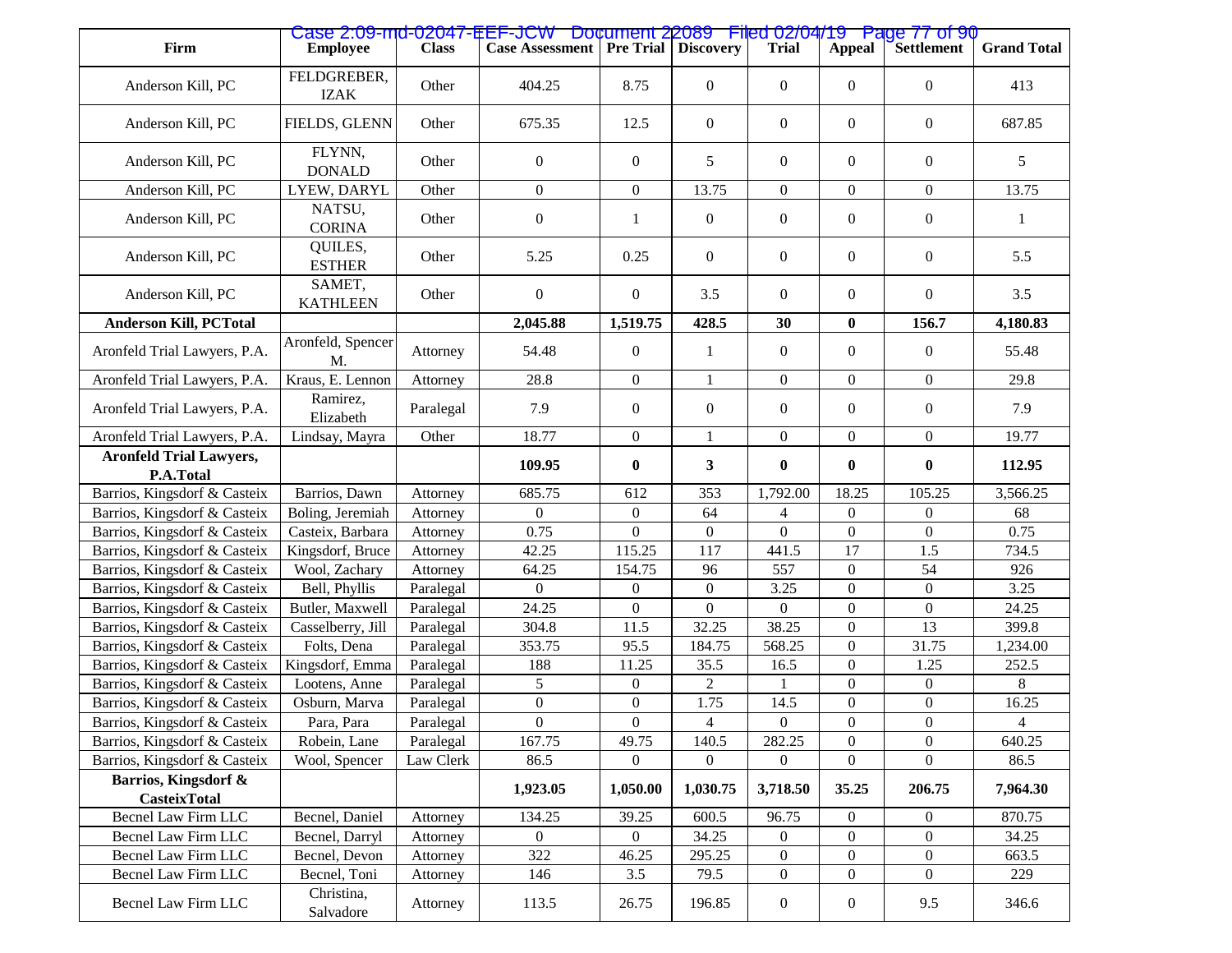| Firm                                                                   | <b>Employee</b>          | <b>Class</b> | Case 2:09-md-02047-EEF-JCW Document 22089 Filed 02/04/19 Page 78 of 90<br><b>Case Assessment</b> |                  | <b>Pre Trial   Discovery</b> | <b>Trial</b>     | Appeal           | Settlement       | <b>Grand Total</b> |
|------------------------------------------------------------------------|--------------------------|--------------|--------------------------------------------------------------------------------------------------|------------------|------------------------------|------------------|------------------|------------------|--------------------|
| <b>Becnel Law Firm LLC</b>                                             | Crose, Jennifer          | Attorney     | 47.5                                                                                             | $\Omega$         | 194.75                       | $\overline{0}$   | $\overline{0}$   | 0                | 242.25             |
| Becnel Law Firm LLC                                                    | Moreland,<br>Matthew     | Attorney     | 14.75                                                                                            | 39.5             | 372.25                       | $\theta$         | $\overline{0}$   | $\overline{0}$   | 426.5              |
| Becnel Law Firm LLC                                                    | Percy, Will              | Attorney     | $\Omega$                                                                                         | $\Omega$         | 22                           | $\Omega$         | $\boldsymbol{0}$ | $\overline{0}$   | 22                 |
| <b>Becnel Law Firm LLCTotal</b>                                        |                          |              | 778                                                                                              | 155.25           | 1,795.35                     | 96.75            | $\bf{0}$         | 9.5              | 2,834.85           |
| Berrigan, Litchfield, Schonekas,<br>Mann & Traina, LLC                 | Chenevert.<br>Matthew P. | Attorney     | 9.25                                                                                             | $\overline{0}$   | $\boldsymbol{0}$             | $\boldsymbol{0}$ | $\boldsymbol{0}$ | $\mathbf{0}$     | 9.25               |
| Berrigan, Litchfield, Schonekas,<br>Mann & Traina, LLC                 | Daste, Carey B.          | Attorney     | 1.25                                                                                             | $\overline{0}$   | $\mathbf{0}$                 | $\theta$         | $\boldsymbol{0}$ | $\mathbf{0}$     | 1.25               |
| Berrigan, Litchfield, Schonekas,<br>Mann & Traina, LLC                 | Litchfield, E.<br>John   | Attorney     | $\overline{c}$                                                                                   | $\overline{0}$   | $\boldsymbol{0}$             | $\boldsymbol{0}$ | $\boldsymbol{0}$ | $\mathbf{0}$     | $\overline{c}$     |
| Berrigan, Litchfield, Schonekas,<br>Mann & Traina, LLC                 | Torregano, Kathy<br>Lee  | Attorney     | 4.75                                                                                             | $\overline{0}$   | $\boldsymbol{0}$             | $\boldsymbol{0}$ | $\boldsymbol{0}$ | $\boldsymbol{0}$ | 4.75               |
| Berrigan, Litchfield,<br>Schonekas, Mann & Traina,<br><b>LLCT</b> otal |                          |              | 17.25                                                                                            | $\bf{0}$         | $\bf{0}$                     | $\boldsymbol{0}$ | $\bf{0}$         | $\bf{0}$         | 17.25              |
| Bruno & Bruno, LLP                                                     | Bruno, Joseph            | Attorney     | 15.25                                                                                            | 273              | 99.75                        | 61.75            | $\overline{0}$   | $\boldsymbol{0}$ | 449.75             |
| Bruno & Bruno, LLP                                                     | Debarbieris,<br>Melissa  | Attorney     | 8                                                                                                | $\overline{0}$   | $\overline{0}$               | $\boldsymbol{0}$ | $\overline{0}$   | $\boldsymbol{0}$ | 8                  |
| Bruno & Bruno, LLP                                                     | Hatcher, Chris M.        | Attorney     | 0.25                                                                                             | 0.25             | 0.25                         | $\overline{0}$   | $\overline{0}$   | $\overline{0}$   | 0.75               |
| Bruno & Bruno, LLP                                                     | Joanen, L. Scott         | Attorney     | $\overline{0}$                                                                                   | $\overline{0}$   | 0.1                          | $\overline{0}$   | $\boldsymbol{0}$ | $\boldsymbol{0}$ | 0.1                |
| Bruno & Bruno, LLPTotal                                                |                          |              | 23.5                                                                                             | 273.25           | 100.1                        | 61.75            | $\bf{0}$         | $\bf{0}$         | 458.6              |
| <b>Burdman Law Group</b>                                               | O'Leary, Pieter          | Attorney     | 41                                                                                               | $\boldsymbol{0}$ | 9.5                          | $\boldsymbol{0}$ | $\mathbf{0}$     | $\boldsymbol{0}$ | 50.5               |
| <b>Burdman Law GroupTotal</b>                                          |                          |              | 41                                                                                               | $\bf{0}$         | 9.5                          | $\bf{0}$         | $\bf{0}$         | $\bf{0}$         | 50.5               |
| Colson - Hicks Edison PA                                               | Drury, Chris             | Attorney     | $\Omega$                                                                                         | $\Omega$         | 6.75                         | $\theta$         | $\Omega$         | $\boldsymbol{0}$ | 6.75               |
| Colson - Hicks Edison PA                                               | Gonzalez, Ervin          | Attorney     | 4,135.95                                                                                         | 751.75           | 1,178.50                     | 121              | 145.75           | $\boldsymbol{0}$ | 6,332.95           |
| Colson - Hicks Edison PA                                               | Keiser, Jeff             | Attorney     | 174                                                                                              | 42.75            | 76.25                        | 103.5            | 9.25             | $\mathbf{0}$     | 405.75             |
| Colson - Hicks Edison PA                                               | Lefebvre,<br>Maureen     | Attorney     | 77                                                                                               | 42               | $\overline{0}$               | $\boldsymbol{0}$ | $\overline{0}$   | $\mathbf{0}$     | 119                |
| Colson - Hicks Edison PA                                               | Montoya, Patrick         | Attorney     | 493.5                                                                                            | 1,099.00         | 1,649.35                     | 445              | 79.75            | $\mathbf{0}$     | 3,766.60           |
| Colson - Hicks Edison PA                                               | Rico, Natalie            | Attorney     | 591.25                                                                                           | 354.25           | 401.5                        | 317.5            | 98               | $\mathbf{0}$     | 1,762.50           |
| Colson - Hicks Edison PA                                               | Tuchman, Jaimie          | Attorney     | 78.25                                                                                            | 25.75            | 1,051.00                     | 0                | $\overline{0}$   | $\mathbf{0}$     | 1,155.00           |
| Colson - Hicks Edison PA                                               | Ferrer, Belkis           | Paralegal    | 1.5                                                                                              | 137.25           | 348.75                       | $\overline{0}$   | $\boldsymbol{0}$ | $\boldsymbol{0}$ | 487.5              |
| Colson - Hicks Edison PA                                               | Yunis, Bernardita        | Paralegal    | 44.5                                                                                             | $\overline{0}$   | $\overline{0}$               | $\overline{0}$   | $\boldsymbol{0}$ | $\boldsymbol{0}$ | 44.5               |
| <b>Colson - Hicks Edison</b><br><b>PATotal</b>                         |                          |              | 5,595.95                                                                                         | 2,452.75         | 4,712.10                     | 987              | 332.75           | $\bf{0}$         | 14,080.55          |
| Cuneo Gilbert & LaDuca                                                 | Anderson,<br>William     | Attorney     | 28.75                                                                                            | 50.25            | $\overline{0}$               | $\mathbf{0}$     | $\overline{0}$   | $\boldsymbol{0}$ | 79                 |
| Cuneo Gilbert & LaDuca                                                 | Cohen, Daniel            | Attorney     | 17                                                                                               | $\overline{0}$   | $\mathbf{0}$                 | $\boldsymbol{0}$ | $\mathbf{0}$     | $\boldsymbol{0}$ | 17                 |
| Cuneo Gilbert & LaDuca                                                 | Gilbert, Pamela          | Attorney     | $\overline{4}$                                                                                   | $\boldsymbol{0}$ | $\boldsymbol{0}$             | $\boldsymbol{0}$ | $\boldsymbol{0}$ | $\boldsymbol{0}$ | $\overline{4}$     |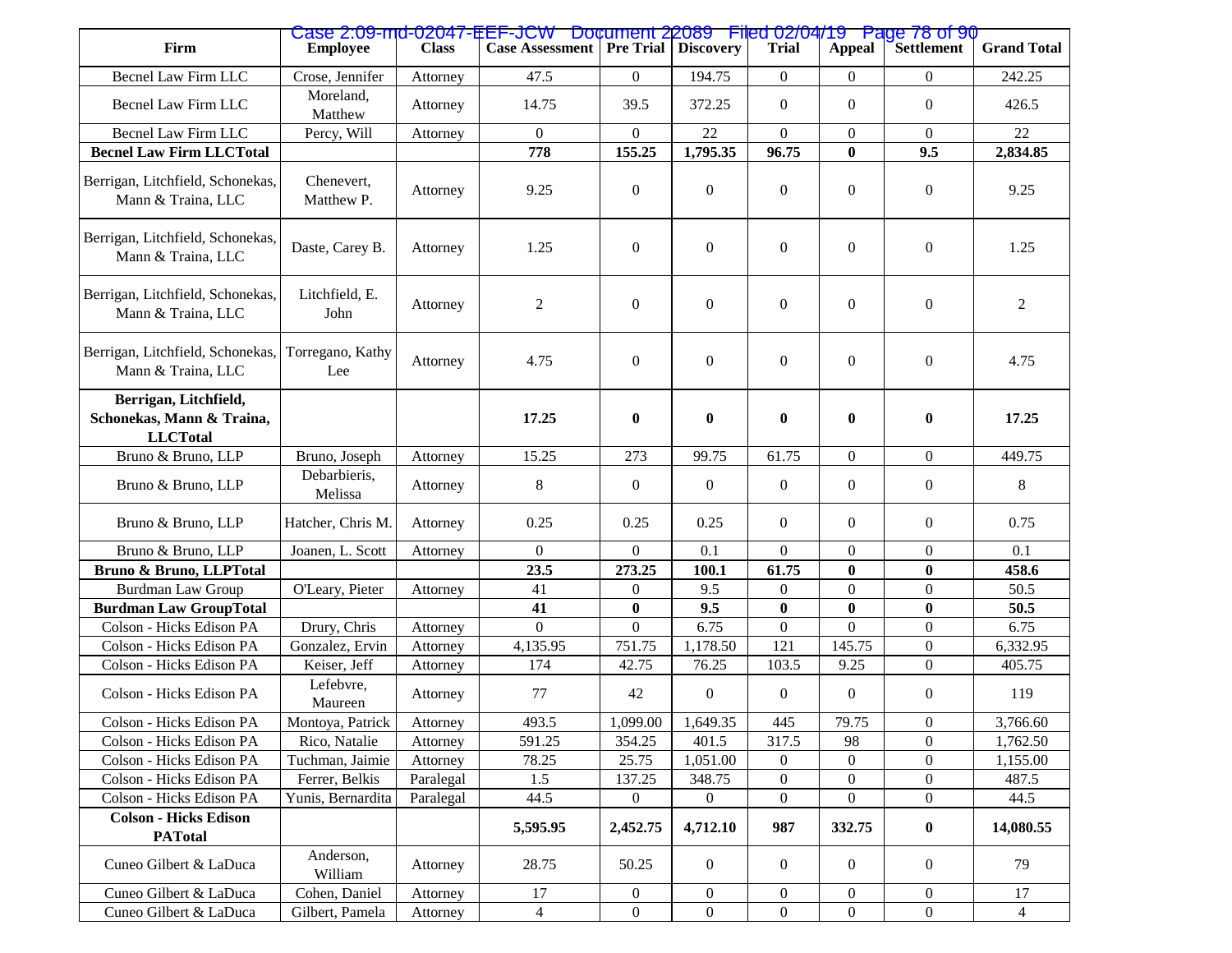| Firm                                        | <b>Employee</b>         | <b>Class</b> | Case 2:09-md-02047-EEF-JCW Document 22089 Filed 02/04/19 Page 79 of 90<br><b>Case Assessment</b> |                  | <b>Pre Trial   Discovery</b> | <b>Trial</b>     | Appeal           | <b>Settlement</b> | <b>Grand Total</b> |
|---------------------------------------------|-------------------------|--------------|--------------------------------------------------------------------------------------------------|------------------|------------------------------|------------------|------------------|-------------------|--------------------|
| Cuneo Gilbert & LaDuca                      | LaDuca, Charles         | Attorney     | $\Omega$                                                                                         | 25.25            | $\Omega$                     | $\overline{0}$   | $\overline{0}$   | $\Omega$          | 25.25              |
| Cuneo Gilbert & LaDuca                      | Cheek, Laura            | Paralegal    | 1.5                                                                                              | $\Omega$         | $\overline{0}$               | $\overline{0}$   | $\overline{0}$   | $\overline{0}$    | 1.5                |
| Cuneo Gilbert & LaDucaTotal                 |                         |              | 51.25                                                                                            | 75.5             | $\bf{0}$                     | $\bf{0}$         | $\bf{0}$         | $\boldsymbol{0}$  | 126.75             |
| Davis & Duncan, LLC                         | Mark, Duncan            | Attorney     | 2.9                                                                                              | $\overline{0}$   | $\overline{0}$               | $\overline{0}$   | $\overline{0}$   | $\overline{0}$    | 2.9                |
| Davis & Duncan, LLCTotal                    |                         |              | 2.9                                                                                              | $\mathbf{0}$     | $\bf{0}$                     | $\bf{0}$         | $\bf{0}$         | $\bf{0}$          | 2.9                |
| Gainsburgh, Benjamin, et al                 | Ecuyer, Michael         | Attorney     | 140.5                                                                                            | 7.75             | 19                           | 1,118.75         | 67.5             | 43                | 1,396.50           |
| Gainsburgh, Benjamin, et al                 | Ervin-Knott,<br>Nakisha | Attorney     | 31.5                                                                                             | $\overline{0}$   | 3.25                         | 16.5             | $\boldsymbol{0}$ | $\boldsymbol{0}$  | 51.25              |
| Gainsburgh, Benjamin, et al                 | Gilbreath, Tara         | Attorney     | $\Omega$                                                                                         | $\overline{0}$   | 3                            | 3.25             | $\mathbf{0}$     | $\overline{0}$    | 6.25               |
| Gainsburgh, Benjamin, et al                 | Lambert, Palmer         | Attorney     | $\Omega$                                                                                         | $\overline{0}$   | $\overline{0}$               | 3.4              | $\boldsymbol{0}$ | $\boldsymbol{0}$  | 3.4                |
| Gainsburgh, Benjamin, et al                 | Meaher, Helen           | Attorney     | 0.5                                                                                              | 8.5              | $\boldsymbol{0}$             | 43.75            | $\overline{7}$   | $\overline{0}$    | 59.75              |
| Gainsburgh, Benjamin, et al                 | Meunier, Gerald         | Attorney     | 92.75                                                                                            | 204              | 27                           | 4,706.25         | 23.5             | 24.75             | 5,078.25           |
| Gainsburgh, Benjamin, et al                 | Warshauer, Irving       | Attorney     | 75.5                                                                                             | $\overline{0}$   | $\boldsymbol{0}$             | 121.25           | $\boldsymbol{0}$ | $\boldsymbol{0}$  | 196.75             |
| Gainsburgh, Benjamin, et al                 | Martin, Denise          | Paralegal    | $\boldsymbol{0}$                                                                                 | $\boldsymbol{0}$ | $\boldsymbol{0}$             | 113              | $\boldsymbol{0}$ | $\boldsymbol{0}$  | 113                |
| Gainsburgh, Benjamin, et al                 | McClure, Monica         | Paralegal    | 3.5                                                                                              | $\overline{0}$   | 13.75                        | 95               | $\overline{0}$   | $\mathbf{0}$      | 112.25             |
| Gainsburgh, Benjamin, et al                 | Plonsky, Kim            | Paralegal    | 159.8                                                                                            | $\boldsymbol{0}$ | 33.25                        | 521.85           | $\boldsymbol{0}$ | 64                | 778.9              |
| Gainsburgh, Benjamin, et al                 | Shumaker,<br>Meghan     | Paralegal    | 137                                                                                              | $\overline{0}$   | 21.25                        | $\boldsymbol{0}$ | $\overline{0}$   | $\overline{0}$    | 158.25             |
| Gainsburgh, Benjamin, et al                 | Harrell, Katelyn        | Law Clerk    | $\overline{0}$                                                                                   | $\boldsymbol{0}$ | $\mathbf{0}$                 | 9                | $\boldsymbol{0}$ | $\boldsymbol{0}$  | 9                  |
| Gainsburgh, Benjamin, et<br>alTotal         |                         |              | 641.05                                                                                           | 220.25           | 120.5                        | 6,752.00         | 98               | 131.75            | 7,963.55           |
| Gary, Naegele & Theado, LLC                 | Jori Bloom,<br>Naegele  | Attorney     | 6.25                                                                                             | 32.25            | $\boldsymbol{0}$             | $\boldsymbol{0}$ | $\boldsymbol{0}$ | $\boldsymbol{0}$  | 38.5               |
| Gary, Naegele & Theado, LLC                 | Robert D., Gary         | Attorney     | 367.45                                                                                           | 0.75             | $\boldsymbol{0}$             | $\boldsymbol{0}$ | $\boldsymbol{0}$ | $\boldsymbol{0}$  | 368.2              |
| Gary, Naegele & Theado, LLC                 | Comstock, Tracy         | Paralegal    | 69.5                                                                                             | $\overline{0}$   | $\boldsymbol{0}$             | $\boldsymbol{0}$ | $\boldsymbol{0}$ | $\boldsymbol{0}$  | 69.5               |
| Gary, Naegele & Theado,<br><b>LLCT</b> otal |                         |              | 443.2                                                                                            | 33               | $\bf{0}$                     | $\bf{0}$         | $\boldsymbol{0}$ | $\bf{0}$          | 476.2              |
| Glago Law Firm LLC                          | Glago, Mark P           | Attorney     | 124.15                                                                                           | 20.5             | 0.75                         | 0.75             | $\overline{0}$   | $\overline{0}$    | 146.15             |
| Glago Law Firm LLC                          | Gremillion,<br>Wendy    | Attorney     | $\mathfrak{Z}$                                                                                   | $\boldsymbol{0}$ | $\boldsymbol{0}$             | $\boldsymbol{0}$ | $\boldsymbol{0}$ | $\boldsymbol{0}$  | 3                  |
| <b>Glago Law Firm LLCTotal</b>              |                         |              | 127.15                                                                                           | 20.5             | 0.75                         | 0.75             | $\bf{0}$         | $\bf{0}$          | 149.15             |
| Hausfeld LLP                                | Ghareeb, Faris          | Attorney     | 196.65                                                                                           | 95.5             | 35.25                        | 9.5              | $\overline{0}$   | $\overline{0}$    | 336.9              |
| Hausfeld LLP                                | Giddings,<br>Nathaniel  | Attorney     | 7.5                                                                                              | $\boldsymbol{0}$ | $\boldsymbol{0}$             | $\overline{0}$   | $\boldsymbol{0}$ | $\boldsymbol{0}$  | 7.5                |
| Hausfeld LLP                                | Kenney, Jeannine        | Attorney     | $\overline{0}$                                                                                   | $\overline{0}$   | $\overline{0}$               | 5.5              | $\boldsymbol{0}$ | $\boldsymbol{0}$  | 5.5                |
| Hausfeld LLP                                | Landau, Brent           | Attorney     | $\overline{0}$                                                                                   | $\overline{0}$   | 0.5                          | $\Omega$         | $\boldsymbol{0}$ | $\overline{0}$    | 0.5                |
| Hausfeld LLP                                | Lewis, Richard          | Attorney     | 322                                                                                              | 637.5            | 182                          | 1,394.00         | 5                | 322               | 2,862.50           |
| Hausfeld LLP                                | Pizzirusso, James       | Attorney     | 34.5                                                                                             | 71.6             | $2.5\,$                      | 17.5             | 4.5              | $\overline{0}$    | 130.6              |
| Hausfeld LLP                                | Ward, Kristen           | Attorney     | 222.75                                                                                           | 284              | $0.5\,$                      | 128.5            | $\overline{4}$   | 273.85            | 913.6              |
| Hausfeld LLP                                | Lucas, Brian            | Paralegal    | 212                                                                                              | 82.5             | 41                           | 183.5            | $\boldsymbol{0}$ | $\boldsymbol{0}$  | 519                |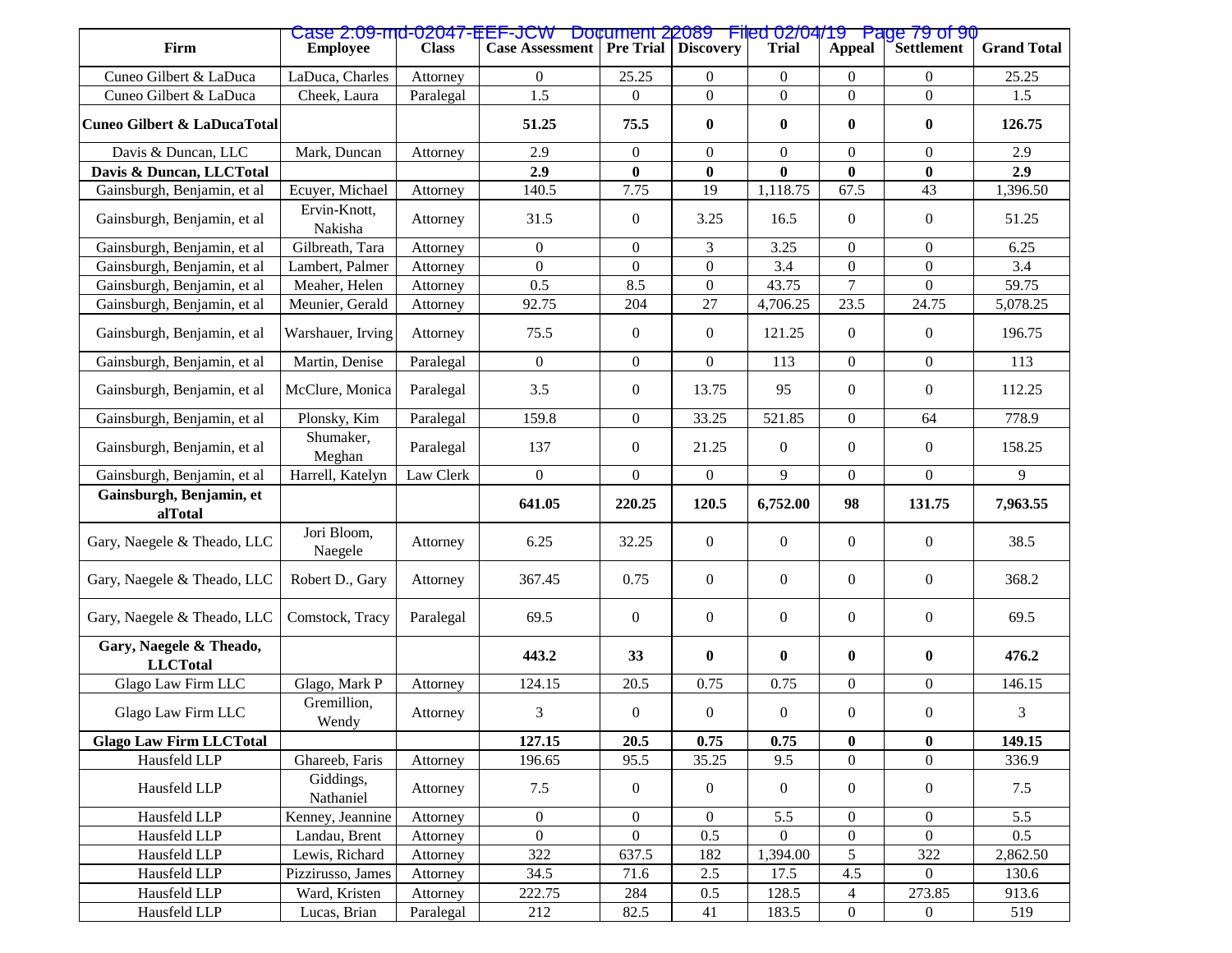| Firm                     | <b>Employee</b>        | <b>Class</b> | Case 2:09-md-02047-EEF-JCW Document 22089 Filed 02/04/19 Page 80 of 90<br><b>Case Assessment Pre Trial Discovery</b> |                  |                  | <b>Trial</b>     | <b>Appeal</b>    | Settlement       | <b>Grand Total</b> |
|--------------------------|------------------------|--------------|----------------------------------------------------------------------------------------------------------------------|------------------|------------------|------------------|------------------|------------------|--------------------|
| Hausfeld LLP             | Lucina, William        | Paralegal    | $\Omega$                                                                                                             | 22.5             | $\Omega$         | $\Omega$         | $\overline{0}$   | $\Omega$         | 22.5               |
| Hausfeld LLP             | McDonald, Fiona        | Paralegal    | $\overline{2}$                                                                                                       | $\overline{0}$   | $\Omega$         | $\Omega$         | $\overline{0}$   | $\overline{0}$   | $\overline{2}$     |
| Hausfeld LLP             | Pegram, Chris          | Paralegal    | 5                                                                                                                    | $\boldsymbol{0}$ | $\overline{0}$   | $\boldsymbol{0}$ | $\boldsymbol{0}$ | $\overline{0}$   | 5                  |
| Hausfeld LLP             | Robinson, Elliot       | Paralegal    | $\overline{0}$                                                                                                       | $\overline{0}$   | $\mathbf{0}$     | 7.5              | $\overline{0}$   | 6.5              | 14                 |
| Hausfeld LLP             | Sandberg,<br>Amanda    | Paralegal    | 57                                                                                                                   | 10.1             | $\mathbf{1}$     | $\overline{0}$   | $\overline{0}$   | $\overline{0}$   | 68.1               |
| Hausfeld LLP             | Stubbs, Kristina       | Paralegal    | 8.5                                                                                                                  | 5                | $\mathbf{0}$     | 0.25             | $\overline{0}$   | $\overline{0}$   | 13.75              |
| Hausfeld LLP             | Armstrong,<br>Robert   | Law Clerk    | 16.75                                                                                                                | 22.85            | $\mathbf{0}$     | 7.25             | $\overline{0}$   | $\boldsymbol{0}$ | 46.85              |
| Hausfeld LLP             | Jenkins, Spencer       | Law Clerk    | 13                                                                                                                   | 68.45            | $\overline{0}$   | $\boldsymbol{0}$ | $\overline{0}$   | $\boldsymbol{0}$ | 81.45              |
| Hausfeld LLP             | Rovinsky, Jeremy       | Law Clerk    | $\Omega$                                                                                                             | $\boldsymbol{0}$ | $\theta$         | $\overline{0}$   | 61.25            | $\boldsymbol{0}$ | 61.25              |
| Hausfeld LLP             | Singerman, Joel        | Law Clerk    | $\Omega$                                                                                                             | $\Omega$         | 15.5             | $\Omega$         | $\mathbf{0}$     | $\Omega$         | 15.5               |
| <b>Hausfeld LLPTotal</b> |                        |              | 1,097.65                                                                                                             | 1,300.00         | 278.25           | 1,753.50         | 74.75            | 602.35           | 5,106.50           |
| <b>HHK</b>               | Ahlquist, Aaron        | Attorney     | 4                                                                                                                    | $\overline{0}$   | $\mathbf{0}$     | $\boldsymbol{0}$ | $\overline{0}$   | $\mathbf{0}$     | 4                  |
| <b>HHK</b>               | Cain, Joseph           | Attorney     |                                                                                                                      | $\overline{0}$   | $\overline{0}$   | 3                | $\overline{0}$   | $\boldsymbol{0}$ | $\overline{4}$     |
| <b>HHK</b>               | Creevy, John           | Attorney     | $\overline{0}$                                                                                                       | $\overline{0}$   | 5.5              | 37.75            | $\overline{0}$   | $\overline{0}$   | 43.25              |
| <b>HHK</b>               | Davis, Leonard         | Attorney     | 1,958.00                                                                                                             | 3,794.75         | 1,471.25         | 924.75           | 135.25           | 1,934.00         | 10,218.00          |
| <b>HHK</b>               | Epstein, Jeremy        | Attorney     | 1,215.25                                                                                                             | 583.75           | 165              | 467.75           | 14.25            | 1,662.00         | 4,108.00           |
| <b>HHK</b>               | Gisleson, Soren        | Attorney     | 9                                                                                                                    | 35               | 0.5              | 5.75             | $\overline{0}$   | $\mathbf{0}$     | 50.25              |
| <b>HHK</b>               | Herman, Russ           | Attorney     | 2,078.00                                                                                                             | 2,381.00         | 1,216.50         | 902.75           | 236.25           | 2,100.75         | 8,915.25           |
| <b>HHK</b>               | Herman, Stephen        | Attorney     | 303.25                                                                                                               | 173.25           | 248.75           | 696.75           | 3.25             | 13.75            | 1,439.00           |
| <b>HHK</b>               | Klick, James           | Attorney     | 3                                                                                                                    | $\boldsymbol{0}$ | $\Omega$         | $\overline{0}$   | $\overline{0}$   | $\overline{0}$   | 3                  |
| <b>HHK</b>               | Knoll, Edmond          | Attorney     | 28.25                                                                                                                | $\overline{0}$   | 7.25             | 39.5             | $\boldsymbol{0}$ | 17.5             | 92.5               |
| <b>HHK</b>               | Lane, Steven           | Attorney     | 2.25                                                                                                                 | 3.25             | $\mathbf{0}$     | $\overline{0}$   | $\boldsymbol{0}$ | $\boldsymbol{0}$ | 5.5                |
| <b>HHK</b>               | Robinson, Craig        | Attorney     | 2.75                                                                                                                 | $\Omega$         | $\Omega$         | $\Omega$         | $\overline{0}$   | $\theta$         | 2.75               |
| <b>HHK</b>               | Blisard, Brandy        | Paralegal    | 2,213.75                                                                                                             | 2,009.50         | 1,316.25         | 107              | $\overline{2}$   | 435.25           | 6,083.75           |
| <b>HHK</b>               | Bolden, Nina           | Paralegal    | 402                                                                                                                  | 108              | 56.75            | 69.5             | $\mathbf{0}$     | $\overline{0}$   | 636.25             |
| <b>HHK</b>               | Catalanotto, Amy       | Paralegal    | 539.5                                                                                                                | 70               | 95.75            | 72.5             | $\overline{0}$   | $\overline{0}$   | 777.75             |
| <b>HHK</b>               | Dean, Crystal          | Paralegal    | 19.5                                                                                                                 | $\boldsymbol{0}$ | $\theta$         | 8                | $\boldsymbol{0}$ | $\boldsymbol{0}$ | 27.5               |
| <b>HHK</b>               | Ferbos, Krystle        | Paralegal    | 11                                                                                                                   | $\overline{0}$   | $\mathbf{0}$     | 7.5              | $\boldsymbol{0}$ | $\boldsymbol{0}$ | 18.5               |
| <b>HHK</b>               | Ingram, Om             | Paralegal    | 68                                                                                                                   | 3.75             | 6.5              | $\mathbf{1}$     | $\overline{0}$   | $\boldsymbol{0}$ | 79.25              |
| <b>HHK</b>               | Laborde, Heather       | Paralegal    | 47.75                                                                                                                | 19.5             | 12.5             | $\mathbf{1}$     | $\overline{0}$   | $\mathbf{0}$     | 80.75              |
| <b>HHK</b>               | Lanassa, Carroll       | Paralegal    | 56.25                                                                                                                | 9.5              | $\boldsymbol{0}$ | 7.5              | $\boldsymbol{0}$ | $\boldsymbol{0}$ | 73.25              |
| <b>HHK</b>               | Lory, Vickie           | Paralegal    | 38.5                                                                                                                 | 54.75            | 48.75            | 34               | $\overline{9}$   | 43.75            | 228.75             |
| $\rm HHK$                | Robein, Lane           | Paralegal    | 299.25                                                                                                               | 1,119.25         | 2,780.00         | 783              | $\overline{0}$   | 968              | 5,949.50           |
| $\rm HHK$                | Rodriguez,<br>Fernando | Paralegal    | $\overline{\mathbf{4}}$                                                                                              | $\boldsymbol{0}$ | 4.75             | 8.75             | $\boldsymbol{0}$ | $\boldsymbol{0}$ | 17.5               |
| $\rm HHK$                | Valenti, Regina        | Paralegal    | 55.75                                                                                                                | 6                | 24.75            | 86               | $\boldsymbol{0}$ | 82.75            | 255.25             |
| $\rm HHK$                | Barone, Kristin        | Law Clerk    | 1.5                                                                                                                  |                  | 3.5              | $0.5\,$          | $\boldsymbol{0}$ | $3.5\,$          | 10                 |
| $\rm HHK$                | Bolton, Lindsey        | Law Clerk    | 13                                                                                                                   | 3.25             | 1.5              | $\boldsymbol{0}$ | 4.75             | $\boldsymbol{0}$ | 22.5               |
| $\rm HHK$                | Connick, Brendan       | Law Clerk    | $\boldsymbol{0}$                                                                                                     | $\overline{4}$   | $\boldsymbol{2}$ | $\boldsymbol{0}$ | $\boldsymbol{0}$ | $\boldsymbol{0}$ | 6                  |
| <b>HHK</b>               | Fetzer, Campbell       | Law Clerk    | 4                                                                                                                    | 8                | $\boldsymbol{0}$ | $\boldsymbol{0}$ | $\overline{4}$   | $\boldsymbol{0}$ | 16                 |
| $\rm HHK$                | Komins, Benton         | Law Clerk    | 13                                                                                                                   | $\boldsymbol{0}$ | $\boldsymbol{0}$ | $\boldsymbol{0}$ | $\boldsymbol{0}$ | 5.75             | 18.75              |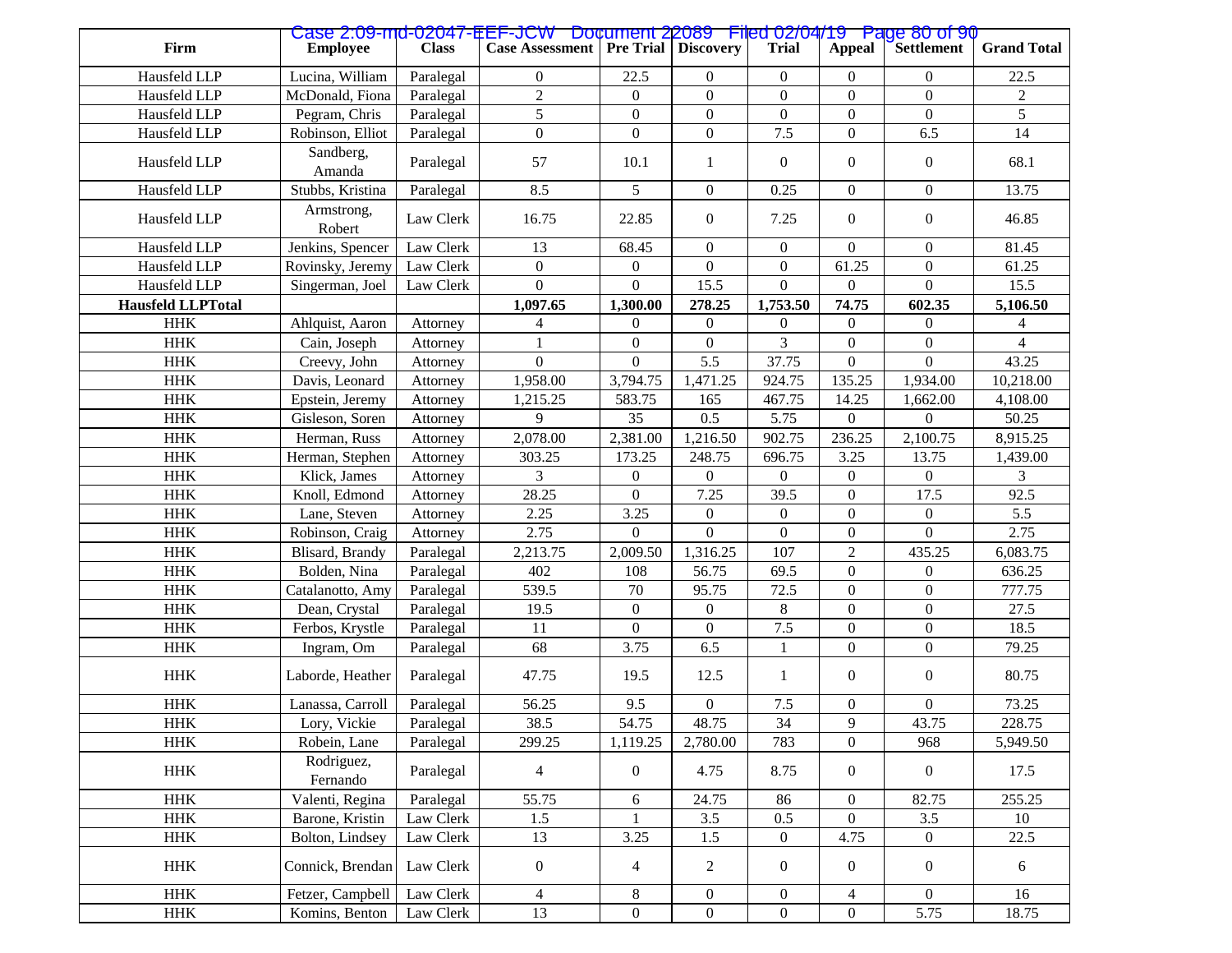| Firm                                                                                       | <b>Employee</b>                             | <b>Class</b> | Case 2:09-md-02047-EEF-JCW Document 22089 Filed 02/04/19 Page 81 of 90<br><b>Case Assessment</b> |                  | <b>Pre Trial   Discovery</b> | <b>Trial</b>     | Appeal           | Settlement       | <b>Grand Total</b> |
|--------------------------------------------------------------------------------------------|---------------------------------------------|--------------|--------------------------------------------------------------------------------------------------|------------------|------------------------------|------------------|------------------|------------------|--------------------|
| <b>HHK</b>                                                                                 | Mau, Donald                                 | Law Clerk    | $\Omega$                                                                                         | 5                | $\Omega$                     | $\Omega$         | $\theta$         | $\Omega$         | 5                  |
| <b>HHK</b>                                                                                 | Pierre, Sonya                               | Law Clerk    | 30                                                                                               | $\overline{0}$   | $\Omega$                     | $\overline{0}$   | $\overline{0}$   | $\overline{0}$   | 30                 |
| <b>HHK</b>                                                                                 | Simpson, Ben                                | Law Clerk    | 11.75                                                                                            | $\overline{0}$   | 6.5                          | $\overline{4}$   | $\overline{0}$   | $\boldsymbol{0}$ | 22.25              |
|                                                                                            |                                             |              |                                                                                                  |                  |                              |                  |                  |                  |                    |
| <b>HHK</b>                                                                                 | Weintraub, Adam                             | Law Clerk    | 24.5                                                                                             | 3.5              | 92.5                         | 0.5              | $\overline{0}$   | 1.5              | 122.5              |
| <b>HHK</b>                                                                                 | Woods, III, Carl                            | Law Clerk    | 9                                                                                                | 1.5              | 1                            | $\overline{0}$   | $\boldsymbol{0}$ | $\overline{0}$   | 11.5               |
| <b>HHK</b>                                                                                 | Comfort, Kelly                              | Other        | 0.5                                                                                              | $\mathbf{0}$     | $\boldsymbol{0}$             | $\overline{0}$   | $\mathbf{0}$     | $\overline{0}$   | 0.5                |
| <b>HHK</b>                                                                                 | Curcio, Nicholas                            | Other        | $\Omega$                                                                                         | $\overline{0}$   | $\overline{0}$               | $\overline{0}$   | $\mathbf{0}$     | 7.5              | 7.5                |
| <b>HHK</b>                                                                                 | Dean, Victoria                              | Other        | 103                                                                                              | 8                | $\boldsymbol{0}$             | $\boldsymbol{0}$ | $\overline{0}$   | $\overline{0}$   | 111                |
| <b>HHK</b>                                                                                 | LeBlanc, Pamela                             | Other        | 44.75                                                                                            | $\overline{0}$   | $\overline{0}$               | $\overline{0}$   | $\mathbf{0}$     | $\overline{0}$   | 44.75              |
| <b>HHK</b>                                                                                 | Longoria, Sofia                             | Other        | 0.5                                                                                              | $\overline{0}$   | $\overline{0}$               | $\overline{0}$   | $\boldsymbol{0}$ | $\overline{0}$   | $\overline{0.5}$   |
| <b>HHK</b>                                                                                 | Robinson, Kate                              | Other        | 281                                                                                              | 1.25             | $\boldsymbol{0}$             | $\boldsymbol{0}$ | $\mathbf{0}$     | $\overline{0}$   | 282.25             |
| <b>HHK</b>                                                                                 | Verges, Sarah                               | Other        | 525.5                                                                                            | $\overline{0}$   | $\theta$                     | $\boldsymbol{0}$ | $\mathbf{0}$     | $\overline{0}$   | 525.5              |
| <b>HHKTotal</b>                                                                            |                                             |              | 10,422.00                                                                                        | 10,406.75        | 7,567.75                     | 4,268.75         | 408.75           | 7,276.00         | 40,350.00          |
| Irpino Law Firm                                                                            | Irpino, Anthony                             | Attorney     | 1,082.25                                                                                         | 1,352.10         | 2,642.25                     | 1,027.75         | 91               | 138              | 6,333.35           |
| Irpino Law Firm                                                                            | Pichon, Jeremy                              | Attorney     | $\overline{0}$                                                                                   | $\boldsymbol{0}$ | $\boldsymbol{0}$             | 0                | $\overline{0}$   | 8                | 8                  |
| Irpino Law Firm                                                                            | Robertson, Pearl                            | Attorney     | $\overline{0}$                                                                                   | 5                | 13                           | $\boldsymbol{0}$ | 658.75           | $\boldsymbol{0}$ | 676.75             |
| Irpino Law Firm                                                                            | Zayas, Brandy                               | Paralegal    | $\overline{0}$                                                                                   | $\boldsymbol{0}$ | 5                            | 40               | $\boldsymbol{0}$ | $\boldsymbol{0}$ | 45                 |
| Irpino Law Firm                                                                            | Irpino, Jonathon                            | Law Clerk    | $\overline{0}$                                                                                   | $\boldsymbol{0}$ | $\boldsymbol{0}$             | 254              | $\overline{0}$   | $\boldsymbol{0}$ | 254                |
| Irpino Law Firm                                                                            | Reese, Justin                               | Law Clerk    | 16.75                                                                                            | $\mathbf{0}$     | 34.75                        | 318.5            | $\mathbf{0}$     | $\overline{0}$   | 370                |
| <b>Irpino Law FirmTotal</b>                                                                |                                             |              | 1,099.00                                                                                         | 1,357.10         | 2,695.00                     | 1,640.25         | 749.75           | 146              | 7,687.10           |
| Kanner & Whiteley, L.L.C.                                                                  | Fuselier, Melissa                           | Attorney     | 41.25                                                                                            | 46               | $\Omega$                     | $\overline{0}$   | $\boldsymbol{0}$ | $\boldsymbol{0}$ | 87.25              |
| Kanner & Whiteley, L.L.C.                                                                  | Kanner, Allan                               | Attorney     | 182.5                                                                                            | 74.25            | 11.25                        | 0.75             | $\overline{0}$   | $\overline{0}$   | 268.75             |
| Kanner & Whiteley, L.L.C.                                                                  | Petersen,<br>Elizabeth                      | Attorney     | 0.25                                                                                             | $\boldsymbol{0}$ | $\boldsymbol{0}$             | $\boldsymbol{0}$ | $\boldsymbol{0}$ | $\boldsymbol{0}$ | 0.25               |
| Kanner & Whiteley, L.L.C.                                                                  | St. Amant,<br>Cynthia                       | Attorney     | 106.7                                                                                            | 141.5            | 1.75                         | 4.25             | $\boldsymbol{0}$ | $\boldsymbol{0}$ | 254.2              |
| Kanner & Whiteley, L.L.C.                                                                  | Fuselier, Melissa<br>paralegal duties       | Paralegal    | $\overline{0}$                                                                                   | $\boldsymbol{0}$ | 2.5                          | $\boldsymbol{0}$ | $\boldsymbol{0}$ | $\boldsymbol{0}$ | 2.5                |
| Kanner & Whiteley, L.L.C.                                                                  | Miller, Elizabeth                           | Paralegal    | $7.5$                                                                                            | $\boldsymbol{0}$ | $\overline{0}$               | $\boldsymbol{0}$ | $\boldsymbol{0}$ | $\boldsymbol{0}$ | 7.5                |
| Kanner & Whiteley, L.L.C.                                                                  | Rhoden, Judith                              | Paralegal    | 2.5                                                                                              | $\overline{0}$   | 0.25                         | $\overline{0}$   | $\Omega$         | $\overline{0}$   | 2.75               |
| Kanner & Whiteley, L.L.C.                                                                  | St. Amant,<br>Cynthia -<br>paralegal duties | Paralegal    | $0.5\,$                                                                                          | 0.5              | 0.75                         | $\boldsymbol{0}$ | $\boldsymbol{0}$ | $\boldsymbol{0}$ | 1.75               |
| Kanner & Whiteley,                                                                         |                                             |              | 341.2                                                                                            | 262.25           | 16.5                         | 5                | $\bf{0}$         | $\bf{0}$         | 624.95             |
| L.L.C.Total                                                                                |                                             |              |                                                                                                  |                  |                              |                  |                  |                  |                    |
| Krupnick, Campbell, Malone,                                                                |                                             |              |                                                                                                  |                  |                              |                  |                  |                  |                    |
| Buser, Slama, Hancock,                                                                     | Ryan, Michael                               | Attorney     | 191.25                                                                                           | 159.3            | 99.5                         | 36.75            | 3                | 210              | 699.8              |
| Liberman, & McKee, PA                                                                      |                                             |              |                                                                                                  |                  |                              |                  |                  |                  |                    |
| Krupnick, Campbell, Malone,<br><b>Buser, Slama, Hancock,</b><br>Liberman, & McKee, PATotal |                                             |              | 191.25                                                                                           | 159.3            | 99.5                         | 36.75            | $\mathbf{3}$     | 210              | 699.8              |
| Landskroner - Grieco - Madden<br>${\rm LLC}$                                               | Grieco, Paul                                | Attorney     | $\mathfrak{Z}$                                                                                   | 9                | $\boldsymbol{0}$             | $\boldsymbol{0}$ | $\boldsymbol{0}$ | $\boldsymbol{0}$ | 12                 |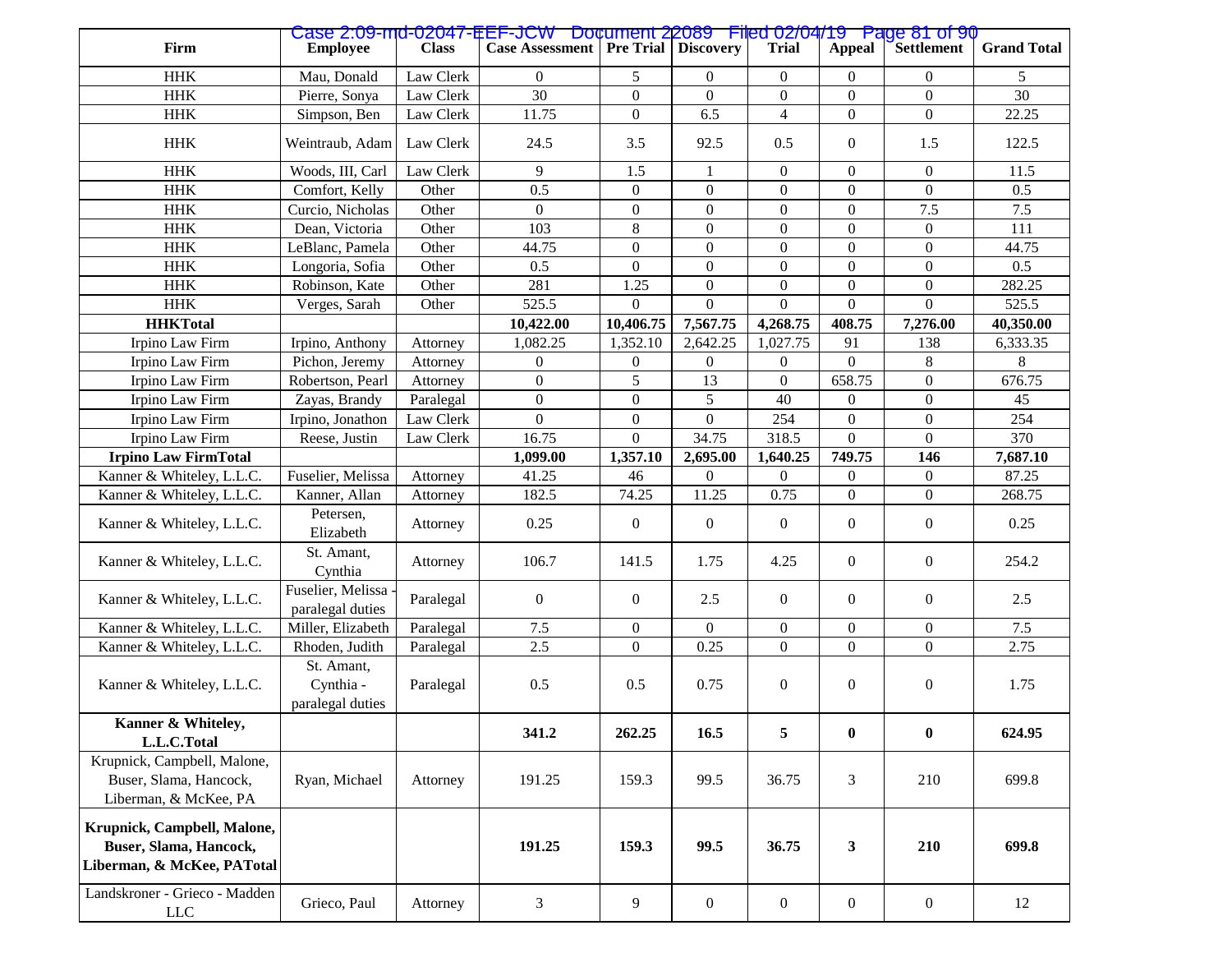| Firm<br><b>Case Assessment   Pre Trial   Discovery</b><br><b>Class</b><br><b>Trial</b><br>Settlement<br><b>Employee</b><br>Appeal                                           | <b>Grand Total</b> |
|-----------------------------------------------------------------------------------------------------------------------------------------------------------------------------|--------------------|
| Landskroner - Grieco - Madden<br>Landskroner, Jack<br>$\overline{0}$<br>$\boldsymbol{0}$<br>2.75<br>26.25<br>4.75<br>$\overline{0}$<br>Attorney<br><b>LLC</b>               | 33.75              |
| Landskroner - Grieco - Madden<br>Legando, Drew<br>$\overline{0}$<br>$\overline{0}$<br>$\overline{0}$<br>$\overline{0}$<br>10.75<br>$\overline{0}$<br>Attorney<br><b>LLC</b> | 10.75              |
| Landskroner - Grieco - Madden<br>$\overline{0}$<br>Mazzi, Alicia<br>$\overline{0}$<br>$\mathbf{0}$<br>0.75<br>$\overline{0}$<br>$\overline{0}$<br>Attorney<br><b>LLC</b>    | 0.75               |
| Landskroner - Grieco -<br>5.75<br>35.25<br>16.25<br>$\bf{0}$<br>$\bf{0}$<br>$\bf{0}$<br><b>Madden LLCTotal</b>                                                              | 57.25              |
| Law Offices of Robert M.<br>$\mathbf{0}$<br>397.5<br>$\overline{0}$<br>Becnel, Robert<br>267.25<br>154.25<br>$\overline{0}$<br>Attorney<br>Becnel                           | 819                |
| Law Offices of Robert M.<br>$\mathbf{0}$<br>$\overline{0}$<br>$\mathbf{0}$<br>$\overline{0}$<br>$\overline{0}$<br>$\overline{0}$<br>Zink, Diane<br>Attorney<br>Becnel       | $\overline{0}$     |
| Law Offices of Robert M.<br>397.5<br>$\bf{0}$<br>267.25<br>$\bf{0}$<br>154.25<br>$\bf{0}$<br><b>BecnelTotal</b>                                                             | 819                |
| Lemmon Law Firm, LLC<br>91<br>283<br>607<br>457<br>$\overline{0}$<br>98<br>Lemmon, Andrew<br>Attorney                                                                       | 1,536.00           |
| 3<br>Lemmon Law Firm, LLC<br>13.75<br>11<br>$\overline{0}$<br>0.5<br>Matheny, Megan<br>8.75<br>Attorney                                                                     | 37                 |
| 9<br>$\tau$<br>3.25<br>$\Omega$<br>$\overline{0}$<br>Lemmon Law Firm, LLC<br>Netting, Irma L.<br>$\mathbf{0}$<br>Attorney                                                   | 19.25              |
| $\overline{0}$<br>$\boldsymbol{0}$<br>0.25<br>14.5<br>129.25<br>$\boldsymbol{0}$<br>Lemmon Law Firm, LLC<br>Torres, Eric<br>Attorney                                        | 144                |
| $\overline{0}$<br>$\mathbf{0}$<br>$\boldsymbol{0}$<br>Lemmon Law Firm, LLC<br>Crotwell, Christy<br>$\boldsymbol{0}$<br>Paralegal<br>6<br>$\Omega$                           | 6                  |
| $\mathbf{0}$<br>$\boldsymbol{0}$<br>$\boldsymbol{0}$<br>Lemmon Law Firm, LLC<br>Field, Kathleen<br>1,182.25<br>19.5<br>$\overline{0}$<br>Paralegal                          | 1,201.75           |
| 28<br>50.25<br>Lemmon Law Firm, LLC<br>34.25<br>636<br>$\overline{0}$<br>1.25<br>Kuiper, Tiffany<br>Paralegal                                                               | 749.75             |
| 7.75<br>Lemmon Law Firm, LLC<br>Planchet, Joni<br>$\overline{0}$<br>$\overline{0}$<br>$\overline{0}$<br>Paralegal<br>$\boldsymbol{0}$<br>$\mathbf{0}$                       | 7.75               |
| Lemmon Law Firm, LLC<br>$\boldsymbol{0}$<br>$\boldsymbol{0}$<br>$\boldsymbol{0}$<br>$\boldsymbol{0}$<br>Robbins, Andrea<br>465.25<br>$\mathbf{0}$<br>Paralegal              | 465.25             |
| $\boldsymbol{0}$<br>2.5<br>47<br>$\boldsymbol{0}$<br>$\boldsymbol{0}$<br>$\overline{c}$<br>Lemmon Law Firm, LLC<br>Sauzer, Gregory<br>Law Clerk                             | 51.5               |
| Caropino,<br>$\overline{2}$<br>$\overline{2}$<br>$\boldsymbol{0}$<br>$\overline{0}$<br>$\boldsymbol{0}$<br>Lemmon Law Firm, LLC<br>$\mathbf{0}$<br>Other<br>Jennifer        | $\overline{4}$     |
| Champagne,<br>Lemmon Law Firm, LLC<br>Other<br>10.5<br>$\overline{0}$<br>173<br>$\overline{0}$<br>$\overline{0}$<br>$\mathbf{0}$<br>Tammy                                   | 183.5              |
| $\overline{3}$<br>Lemmon Law Firm, LLC<br>Cheramie, Hillary<br>Other<br>14.25<br>$\overline{0}$<br>$\boldsymbol{0}$<br>$\overline{0}$<br>272.25                             | 289.5              |
| 152.75<br>360.5<br>601.5<br>$\bf{0}$<br>99.75<br><b>Lemmon Law Firm, LLCTotal</b><br>3,480.75                                                                               | 4,695.25           |
| $\overline{2}$<br>2.35<br>8<br>12.7<br>$\boldsymbol{0}$<br>$\overline{0}$<br>Leopold Kuvin, P.A.<br>Langino, Adam<br>Attorney                                               | 25.05              |
| Leopold,<br>22<br>86.85<br>$\boldsymbol{0}$<br>37<br>0.5<br>$\mathbf{0}$<br>Leopold Kuvin, P.A.<br>Attorney<br>Theodore                                                     | 146.35             |
| $\mathbf{0}$<br>$\boldsymbol{0}$<br>$\boldsymbol{0}$<br>$\boldsymbol{0}$<br>$\overline{0}$<br>17.5<br>Leopold Kuvin, P.A.<br>Martin, Diana<br>Attorney                      | 17.5               |
| Leopold Kuvin, P.A.<br>94.9<br>33.5<br>39.75<br>135<br>$\boldsymbol{0}$<br>110.8<br>Weiss, Gregory<br>Attorney                                                              | 413.95             |
| Leopold Kuvin, P.A.<br>$\overline{c}$<br>$\boldsymbol{0}$<br>Fine, Tim<br>$\mathbf{0}$<br>15<br>$\overline{0}$<br>Paralegal<br>$\overline{0}$                               | 17                 |
| $\overline{c}$<br>$\boldsymbol{0}$<br>$\boldsymbol{0}$<br>$\boldsymbol{0}$<br>Leopold Kuvin, P.A.<br>$\boldsymbol{0}$<br>$\boldsymbol{0}$<br>Gelder, Julie<br>Paralegal     | $\overline{c}$     |
| 1.5<br>$\overline{0}$<br>$\boldsymbol{0}$<br>$\boldsymbol{0}$<br>$\boldsymbol{0}$<br>Leopold Kuvin, P.A.<br>$\boldsymbol{0}$<br>Hartnett, Meg<br>Paralegal                  | 1.5                |
| $\overline{0}$<br>$\boldsymbol{0}$<br>$\boldsymbol{0}$<br>Leopold Kuvin, P.A.<br>8.65<br>6.4<br>$\boldsymbol{0}$<br>Johnson, Debby<br>Paralegal                             | 15.05              |
| $\boldsymbol{0}$<br>$\boldsymbol{0}$<br>$\overline{0}$<br>Leopold Kuvin, P.A.<br>Marks, Lori<br>16.5<br>Paralegal<br>0.25<br>56.75                                          | 73.5               |
| $\overline{0}$<br>$\mathbf{0}$<br>$\boldsymbol{0}$<br>Leopold Kuvin, P.A.<br>Whiddon, Tatum<br>120.85<br>Paralegal<br>$\overline{0}$<br>$\overline{0}$                      | 120.85             |
| <b>Leopold Kuvin, P.A.Total</b><br>268.75<br>42.25<br>$\bf{0}$<br>204.45<br>206.5<br>110.8                                                                                  | 832.75             |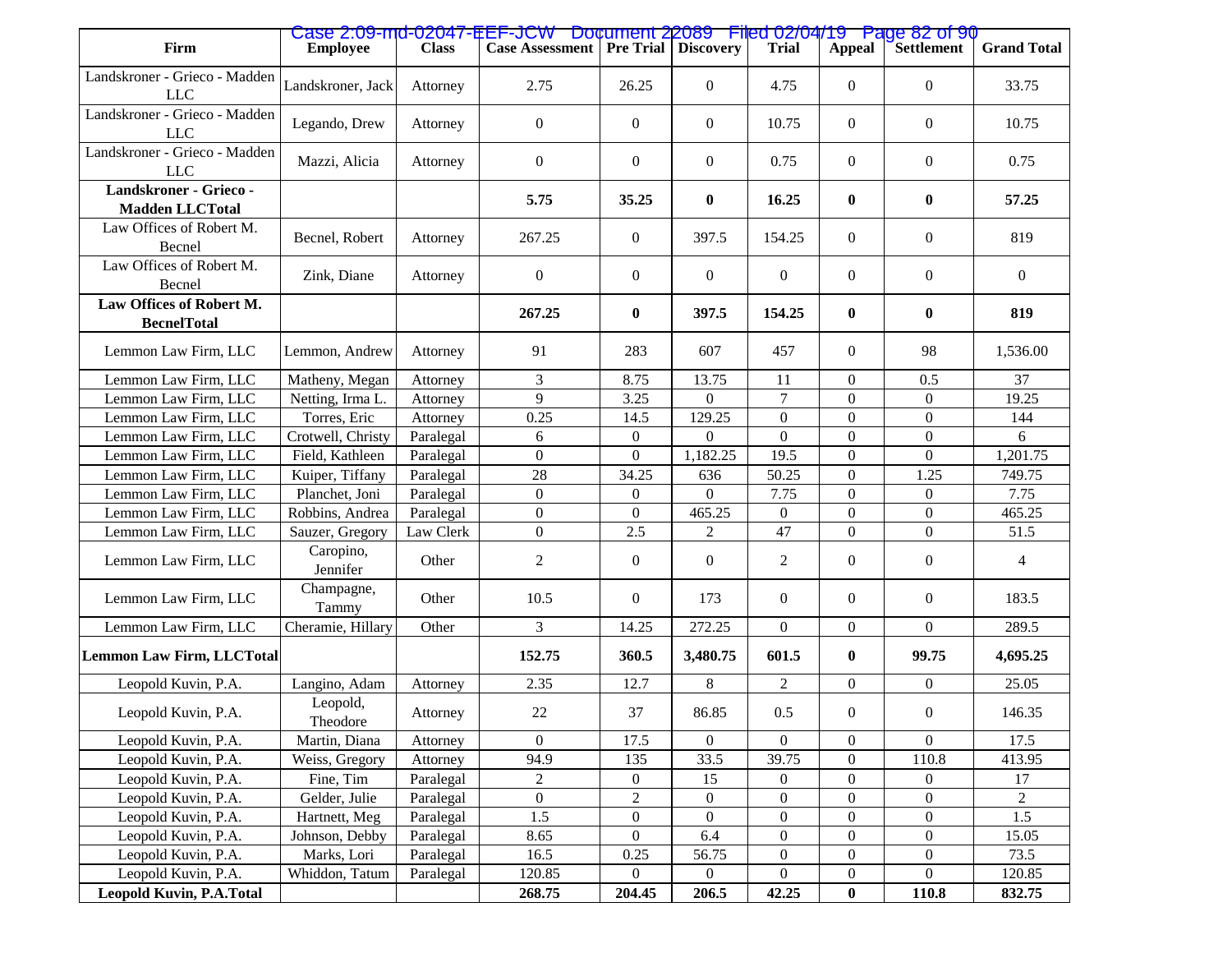|                           |                        |              | Case 2:09-md-02047-EEF-JCW Document 22089 Filed 02/04/19 Page 83 of 90 |                  |                  |                  |                  |                  |                    |
|---------------------------|------------------------|--------------|------------------------------------------------------------------------|------------------|------------------|------------------|------------------|------------------|--------------------|
| Firm                      | <b>Employee</b>        | <b>Class</b> | <b>Case Assessment   Pre Trial   Discovery</b>                         |                  |                  | <b>Trial</b>     | Appeal           | Settlement       | <b>Grand Total</b> |
| Levin Papantonio Law      | Blanchard, Robert      | Attorney     | 21.75                                                                  | $\overline{0}$   | $\overline{0}$   | $\overline{0}$   | $\overline{0}$   | $\mathbf{0}$     | 21.75              |
| Levin Papantonio Law      | Cash, William          | Attorney     | 259.5                                                                  | 33.25            | 1.25             | 200.5            | $\overline{0}$   | $\boldsymbol{0}$ | 494.5              |
| Levin Papantonio Law      | Gordon, Ben            | Attorney     | $\overline{1,776.45}$                                                  | 459.85           | 36.6             | 852.05           | $\boldsymbol{0}$ | 9.7              | 3,134.65           |
| Levin Papantonio Law      | Morris, Larry          | Attorney     | 110.5                                                                  | 0                | $\overline{0}$   | $\boldsymbol{0}$ | $\boldsymbol{0}$ | 0                | 110.5              |
| Levin Papantonio Law      | Morris, Lea            | Attorney     | 8.5                                                                    | $\overline{0}$   | $\boldsymbol{0}$ | $\overline{0}$   | $\overline{0}$   | $\boldsymbol{0}$ | 8.5                |
| Levin Papantonio Law      | Paulos,<br>Christopher | Attorney     | 41.5                                                                   | $\overline{0}$   | $\mathbf{0}$     | $\boldsymbol{0}$ | $\boldsymbol{0}$ | $\boldsymbol{0}$ | 41.5               |
| Levin Papantonio Law      | Charles, Charisse      | Paralegal    | $-8.75$                                                                | 5.75             | 3                | $\boldsymbol{0}$ | $\overline{0}$   | $\boldsymbol{0}$ | $\Omega$           |
| Levin Papantonio Law      | Lambert, Taxie         | Paralegal    | 31.5                                                                   | $\overline{0}$   | $\boldsymbol{0}$ | $\overline{0}$   | $\boldsymbol{0}$ | $\boldsymbol{0}$ | 31.5               |
| Levin Papantonio Law      | Bell, Alice            | Other        | 14.5                                                                   | $\boldsymbol{0}$ | $\boldsymbol{0}$ | $\boldsymbol{0}$ | $\boldsymbol{0}$ | $\boldsymbol{0}$ | 14.5               |
| Levin Papantonio Law      | Gardiner, Stacey       | Other        | 11                                                                     | $\boldsymbol{0}$ | $\boldsymbol{0}$ | $\overline{0}$   | $\boldsymbol{0}$ | $\boldsymbol{0}$ | 11                 |
| Levin Papantonio Law      | Johnson, Crystal       | Other        | 123                                                                    | $\boldsymbol{0}$ | $\overline{0}$   | 4.25             | $\mathbf{0}$     | $\mathbf{0}$     | 127.25             |
| Levin Papantonio Law      | Johnson, Pamela        | Other        | 29                                                                     | $\boldsymbol{0}$ | $\boldsymbol{0}$ | $\boldsymbol{0}$ | $\boldsymbol{0}$ | $\boldsymbol{0}$ | 29                 |
| Levin Papantonio Law      | Killam, Luke           | Other        | 29                                                                     | $\boldsymbol{0}$ | $\boldsymbol{0}$ | $\boldsymbol{0}$ | $\boldsymbol{0}$ | $\boldsymbol{0}$ | 29                 |
| Levin Papantonio Law      | Lovings, Delecia       | Other        | 30                                                                     | $\overline{0}$   | $\overline{0}$   | $\overline{0}$   | $\overline{0}$   | $\boldsymbol{0}$ | $\overline{30}$    |
| Levin Papantonio Law      | McKenney, Lakia        | Other        | 7.25                                                                   | $\overline{0}$   | $\mathbf{0}$     | $\overline{0}$   | $\overline{0}$   | $\boldsymbol{0}$ | 7.25               |
| Levin Papantonio Law      | Murphy, Erin           | Other        | 9                                                                      | $\overline{0}$   | $\boldsymbol{0}$ | $\boldsymbol{0}$ | $\overline{0}$   | $\boldsymbol{0}$ | 9                  |
| Levin Papantonio Law      | Thompson, Chris        | Other        | 37                                                                     | $\overline{0}$   | $\boldsymbol{0}$ | $\overline{0}$   | $\overline{0}$   | $\boldsymbol{0}$ | 37                 |
| Levin Papantonio LawTotal |                        |              | 2,530.70                                                               | 498.85           | 40.85            | 1,056.80         | $\boldsymbol{0}$ | 9.7              | 4,136.90           |
| Levin, Sedran & Berman    | Berman, Laurence       | Attorney     | 2.5                                                                    | 3.25             | 3                | 23               | 3                | 17               | 51.75              |
| Levin, Sedran & Berman    | Duggan, Sandra         | Attorney     | 459.75                                                                 | 1,994.75         | 158.75           | 205.75           | 1,768.50         | 2,698.25         | 7,285.75           |
| Levin, Sedran & Berman    | Fishbein, Michael      | Attorney     | $\boldsymbol{0}$                                                       | 36.5             | $\mathbf{0}$     | $\boldsymbol{0}$ | 150.75           | 0                | 187.25             |
| Levin, Sedran & Berman    | Fox, Brian             | Attorney     | $\mathbf{0}$                                                           | 16.25            | $\mathbf{0}$     | 7.25             | $\boldsymbol{0}$ | $\overline{0}$   | 23.5               |
| Levin, Sedran & Berman    | Gaughan,<br>Matthew    | Attorney     | 78.25                                                                  | 4,188.00         | 690              | 89.25            | 448.25           | 490.75           | 5,984.50           |
| Levin, Sedran & Berman    | Levin, Arnold          | Attorney     | 603.75                                                                 | 2,757.75         | 1,263.25         | 740.5            | 339.5            | 3,088.00         | 8,792.75           |
| Levin, Sedran & Berman    | Levin, Daniel          | Attorney     | $\Omega$                                                               | 450.75           | 21.75            | $\overline{4}$   | $\boldsymbol{0}$ | $\Omega$         | 476.5              |
| Levin, Sedran & Berman    | Longer, Fred           | Attorney     | 1,026.25                                                               | 2,777.50         | 1,017.50         | 711.25           | 467              | 2,557.75         | 8,557.25           |
| Levin, Sedran & Berman    | Schaffer, Charles      | Attorney     | $\overline{0}$                                                         | 10.5             | 81               | 444.25           | $\overline{0}$   | $\overline{0}$   | 535.75             |
| Levin, Sedran & Berman    | D'Andrea,<br>Patricia  | Paralegal    | $\boldsymbol{0}$                                                       | 18.75            | $\mathbf{0}$     | $\boldsymbol{0}$ | $\boldsymbol{0}$ | 0                | 18.75              |
| Levin, Sedran & Berman    | Hesson, Cheryl         | Paralegal    | $\mathbf{0}$                                                           | 1,657.00         | 420              | $\boldsymbol{0}$ | $\boldsymbol{0}$ | 671.5            | 2,748.50           |
| Levin, Sedran & Berman    | Hutson, Marion         | Paralegal    | $\overline{0}$                                                         | 358.5            | 37.5             | $\overline{0}$   | 9                | 95               | 500                |
| Levin, Sedran & Berman    | Klick, Laura           | Paralegal    | $\boldsymbol{0}$                                                       | 11.25            | 120.75           | $\boldsymbol{0}$ | $\overline{0}$   | 0                | 132                |
| Levin, Sedran & Berman    | Lascio, Jennifer       | Paralegal    | $\boldsymbol{0}$                                                       | 182.25           | 71               | $\boldsymbol{0}$ | $\boldsymbol{0}$ | $\boldsymbol{0}$ | 253.25             |
| Levin, Sedran & Berman    | Lord, Monica           | Paralegal    | $\boldsymbol{0}$                                                       | 2,561.25         | 5                | 12               | $\boldsymbol{0}$ | $\boldsymbol{0}$ | 2,578.25           |
| Levin, Sedran & Berman    | Murphy, Debbie         | Paralegal    | 3                                                                      | 1,935.00         | 16               | 12               | $\mathbf{0}$     | $\boldsymbol{0}$ | 1,966.00           |
| Levin, Sedran & Berman    | Rapone, James          | Paralegal    | $\boldsymbol{0}$                                                       | 4                | $\overline{0}$   | $\boldsymbol{0}$ | $\overline{0}$   | $\boldsymbol{0}$ | 4                  |
| Levin, Sedran & Berman    | Sentyz, Kylie          | Paralegal    | $\boldsymbol{0}$                                                       | 124              | 257              | $\boldsymbol{0}$ | $\boldsymbol{0}$ | $\boldsymbol{0}$ | 381                |
| Levin, Sedran & Berman    | Smith, Tom             | Paralegal    | 14                                                                     | 206              | 1,806.50         | 212              | 79               | $\boldsymbol{0}$ | 2,317.50           |
| Levin, Sedran & Berman    | Sweeney, Anne<br>Marie | Paralegal    | $\boldsymbol{0}$                                                       | $\boldsymbol{0}$ | 13               | $\boldsymbol{0}$ | $\boldsymbol{0}$ | $\boldsymbol{0}$ | 13                 |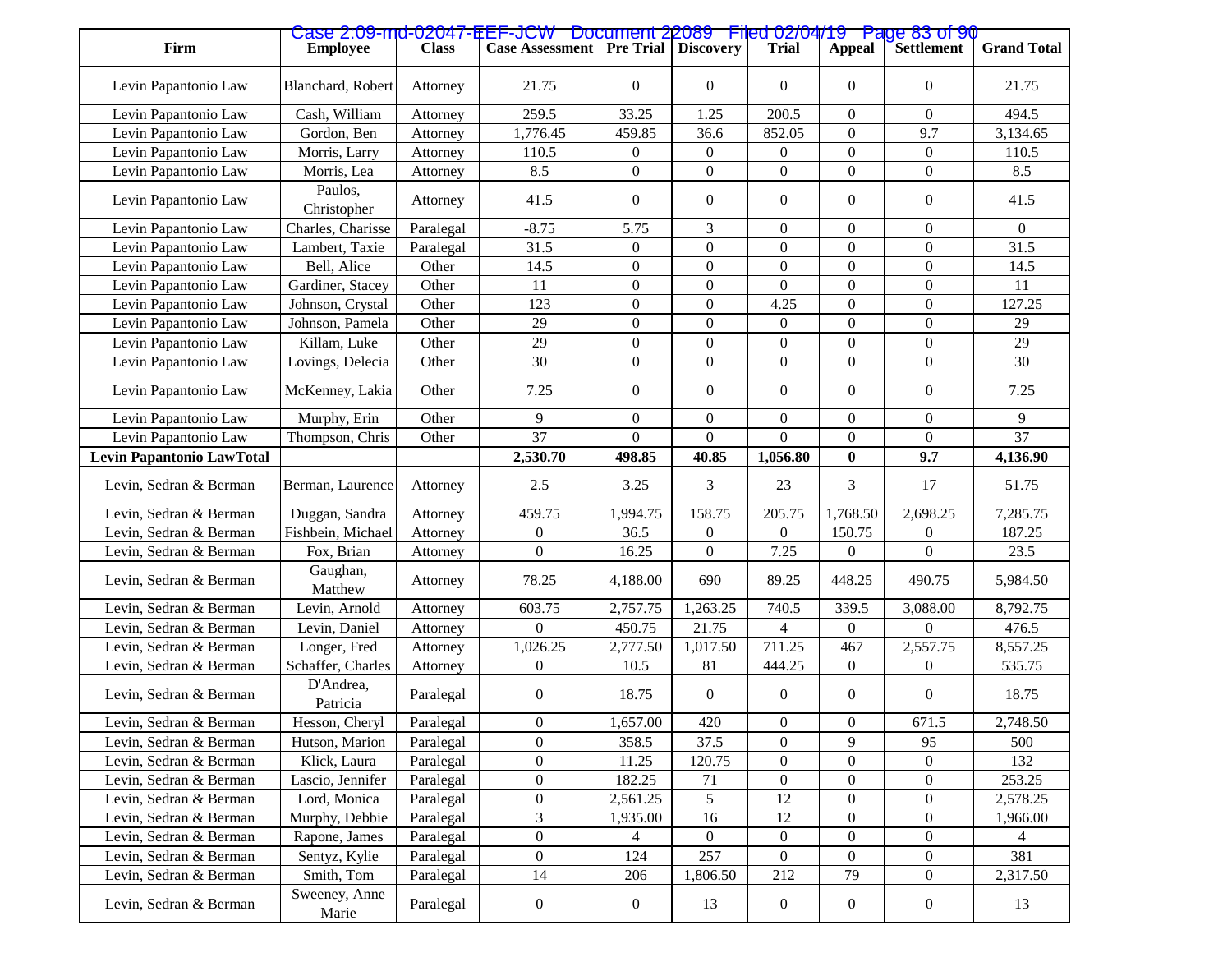| Firm                                             | <b>Employee</b>                     | <b>Class</b>           | Case 2:09-md-02047-EEF-JCW Document 22089 Filed 02/04/19 Page 84 of 90<br><b>Case Assessment</b> |                  | <b>Pre Trial   Discovery</b> | <b>Trial</b>     | Appeal                     | <b>Settlement</b> | <b>Grand Total</b> |
|--------------------------------------------------|-------------------------------------|------------------------|--------------------------------------------------------------------------------------------------|------------------|------------------------------|------------------|----------------------------|-------------------|--------------------|
|                                                  |                                     |                        | $\overline{0}$                                                                                   | 7.5              | 49.5                         | $\overline{0}$   |                            | $\Omega$          | 57                 |
| Levin, Sedran & Berman<br>Levin, Sedran & Berman | Toolanen, Sophie<br>Worrell, Nicole | Paralegal<br>Paralegal | $\overline{0}$                                                                                   | 2.5              | 16.5                         | $\mathbf{0}$     | $\overline{0}$<br>$\theta$ | $\mathbf{0}$      | 19                 |
| Levin, Sedran & Berman                           | Roda, Joseph                        | Law Clerk              | $\overline{0}$                                                                                   | 22               | $\Omega$                     | $\overline{0}$   | $\boldsymbol{0}$           | $\Omega$          | 22                 |
| Levin, Sedran & Berman                           | Shrack, Thomas                      | Other                  | 36                                                                                               | 164.75           | 444.75                       | 5.75             | $\boldsymbol{0}$           | 107.25            | 758.5              |
|                                                  |                                     |                        |                                                                                                  |                  |                              |                  |                            |                   |                    |
| Levin, Sedran & BermanTotal                      |                                     |                        | 2,223.50                                                                                         | 19,490.00        | 6,492.75                     | 2,467.00         | 3,265.00                   | 9,725.50          | 43,663.75          |
| Lockridge Grindal Nauen<br>P.L.L.P               | Davis, Craig                        | Attorney               | 2.75                                                                                             | $\boldsymbol{0}$ | 24.5                         | $\mathbf{0}$     | $\boldsymbol{0}$           | $\boldsymbol{0}$  | 27.25              |
| Lockridge Grindal Nauen<br>P.L.L.P               | Flaherty, Yvonne                    | Attorney               | 0.25                                                                                             | $\boldsymbol{0}$ | $\mathbf{0}$                 | $\boldsymbol{0}$ | $\theta$                   | $\boldsymbol{0}$  | 0.25               |
| Lockridge Grindal Nauen<br>P.L.L.P               | Hartel, Constance                   | Attorney               | $\boldsymbol{0}$                                                                                 | $\boldsymbol{0}$ | 49                           | $\boldsymbol{0}$ | $\boldsymbol{0}$           | $\boldsymbol{0}$  | 49                 |
| Lockridge Grindal Nauen<br>P.L.L.P               | Johnson, Matthew                    | Attorney               | $\boldsymbol{0}$                                                                                 | $\boldsymbol{0}$ | 41                           | $\boldsymbol{0}$ | $\boldsymbol{0}$           | $\boldsymbol{0}$  | 41                 |
| Lockridge Grindal Nauen<br>P.L.L.P               | Shelquist, Robert                   | Attorney               | 18.75                                                                                            | 1.75             | 1.5                          | 0.25             | $\boldsymbol{0}$           | $\boldsymbol{0}$  | 22.25              |
| Lockridge Grindal Nauen<br>P.L.L.P               | LeRoy, Kelly                        | Paralegal              | 1                                                                                                | $\mathbf{1}$     | 0.25                         | $\boldsymbol{0}$ | $\boldsymbol{0}$           | $\boldsymbol{0}$  | 2.25               |
| Lockridge Grindal Nauen<br>P.L.L.P               | Kelly, Kathleen                     | Other                  | $\mathbf{0}$                                                                                     | $\boldsymbol{0}$ | 0.5                          | $\boldsymbol{0}$ | $\boldsymbol{0}$           | $\boldsymbol{0}$  | 0.5                |
| <b>Lockridge Grindal Nauen</b><br>P.L.L.PTotal   |                                     |                        | 22.75                                                                                            | 2.75             | 116.75                       | 0.25             | $\pmb{0}$                  | $\bf{0}$          | 142.5              |
| Luckey & Mullins, PLLC                           | Arnedo-Zayed,<br>Marina             | Attorney               | $\mathbf{0}$                                                                                     | $\mathbf{0}$     | $\mathbf{0}$                 | $\boldsymbol{0}$ | $\mathbf{0}$               | $\boldsymbol{0}$  | $\boldsymbol{0}$   |
| Luckey & Mullins, PLLC                           | Mullins, Stephen                    | Attorney               | 38.75                                                                                            | $\overline{c}$   | $\mathbf{0}$                 | $\boldsymbol{0}$ | $\mathbf{0}$               | $\tau$            | 47.75              |
| Luckey & Mullins, PLLC                           | Craft, Rebecca                      | Paralegal              | $\mathbf{0}$                                                                                     | $\boldsymbol{0}$ | $\boldsymbol{0}$             | $\mathbf{0}$     | $\boldsymbol{0}$           | $\boldsymbol{0}$  | $\boldsymbol{0}$   |
| Luckey & Mullins, PLLC                           | Pendleton, Kelly                    | Paralegal              | $\theta$                                                                                         | $\boldsymbol{0}$ | $\mathbf{0}$                 | $\mathbf{0}$     | $\theta$                   | $\boldsymbol{0}$  | $\Omega$           |
| Luckey & Mullins,<br><b>PLLCTotal</b>            |                                     |                        | 38.75                                                                                            | 2                | $\bf{0}$                     | $\boldsymbol{0}$ | $\boldsymbol{0}$           | 7                 | 47.75              |
| Martzell Bickford                                | Bickford, Scott                     | Attorney               | 10.75                                                                                            | $\overline{0}$   | 1.75                         | 0.25             | $\boldsymbol{0}$           | $\boldsymbol{0}$  | 12.75              |
| Martzell Bickford                                | Centola III, Larry                  | Attorney               | 78.5                                                                                             | 17.75            | 23                           | 0.25             | $\theta$                   | $\overline{3}$    | 122.5              |
| Martzell Bickford                                | Donahue,<br>Roshawn                 | Attorney               | $\overline{c}$                                                                                   | $\boldsymbol{0}$ | $\mathbf{0}$                 | 3.75             | $\boldsymbol{0}$           | $\boldsymbol{0}$  | 5.75               |
| Martzell Bickford                                | Doody, Spencer                      | Attorney               | $\overline{0}$                                                                                   | $\boldsymbol{0}$ | $\boldsymbol{0}$             | $\boldsymbol{0}$ | $\boldsymbol{0}$           | $\boldsymbol{0}$  | $\boldsymbol{0}$   |
| Martzell Bickford                                | Landry, Jason                       | Attorney               | $\boldsymbol{0}$                                                                                 | $\boldsymbol{0}$ | $\boldsymbol{0}$             | $\boldsymbol{0}$ | $\boldsymbol{0}$           | $\boldsymbol{0}$  | $\boldsymbol{0}$   |
| Martzell Bickford                                | Nazareth, Neil                      | Attorney               | $\overline{0}$                                                                                   | $\overline{0}$   | $\Omega$                     | $\Omega$         | $\Omega$                   | $\Omega$          | $\boldsymbol{0}$   |
| Martzell Bickford                                | Moore, Bud                          | Paralegal              | 8                                                                                                | $\boldsymbol{0}$ | $\mathbf{0}$                 | $\mathbf{0}$     | $\boldsymbol{0}$           | $\boldsymbol{0}$  | 8                  |
| Martzell Bickford                                | Rodriguez, Carlos                   | Paralegal              | $\boldsymbol{0}$                                                                                 | $\boldsymbol{0}$ | $\mathbf{0}$                 | $\boldsymbol{0}$ | $\boldsymbol{0}$           | $\boldsymbol{0}$  | $\boldsymbol{0}$   |
| Martzell Bickford                                | Thomas, Adam                        | Paralegal              | $\mathbf{0}$                                                                                     | 2.5              | 0.75                         | 3.5              | $\boldsymbol{0}$           | $\boldsymbol{0}$  | 6.75               |
| Martzell Bickford                                | Valaske, Carla                      | Paralegal              | $\Omega$                                                                                         | $\overline{0}$   | $\overline{0}$               | $\overline{0}$   | $\boldsymbol{0}$           | $\boldsymbol{0}$  | $\overline{0}$     |
| <b>Martzell BickfordTotal</b>                    |                                     |                        | 99.25                                                                                            | 20.25            | 25.5                         | 7.75             | $\boldsymbol{0}$           | $\mathbf{3}$      | 155.75             |
| Mason LLP                                        | Bansal, Monica                      | Attorney               | $\overline{0}$                                                                                   | 8.25             | $\boldsymbol{0}$             | $\overline{0}$   | $\boldsymbol{0}$           | $\boldsymbol{0}$  | 8.25               |
| Mason LLP                                        | Desai, Khushi                       | Attorney               | 33                                                                                               | $\boldsymbol{0}$ | $\boldsymbol{0}$             | $\boldsymbol{0}$ | $\boldsymbol{0}$           | $\boldsymbol{0}$  | 33                 |
| Mason LLP                                        | Mason, Gary                         | Attorney               | 123.75                                                                                           | 13               | 19                           | $\mathfrak{Z}$   | $\boldsymbol{0}$           | 10                | 168.75             |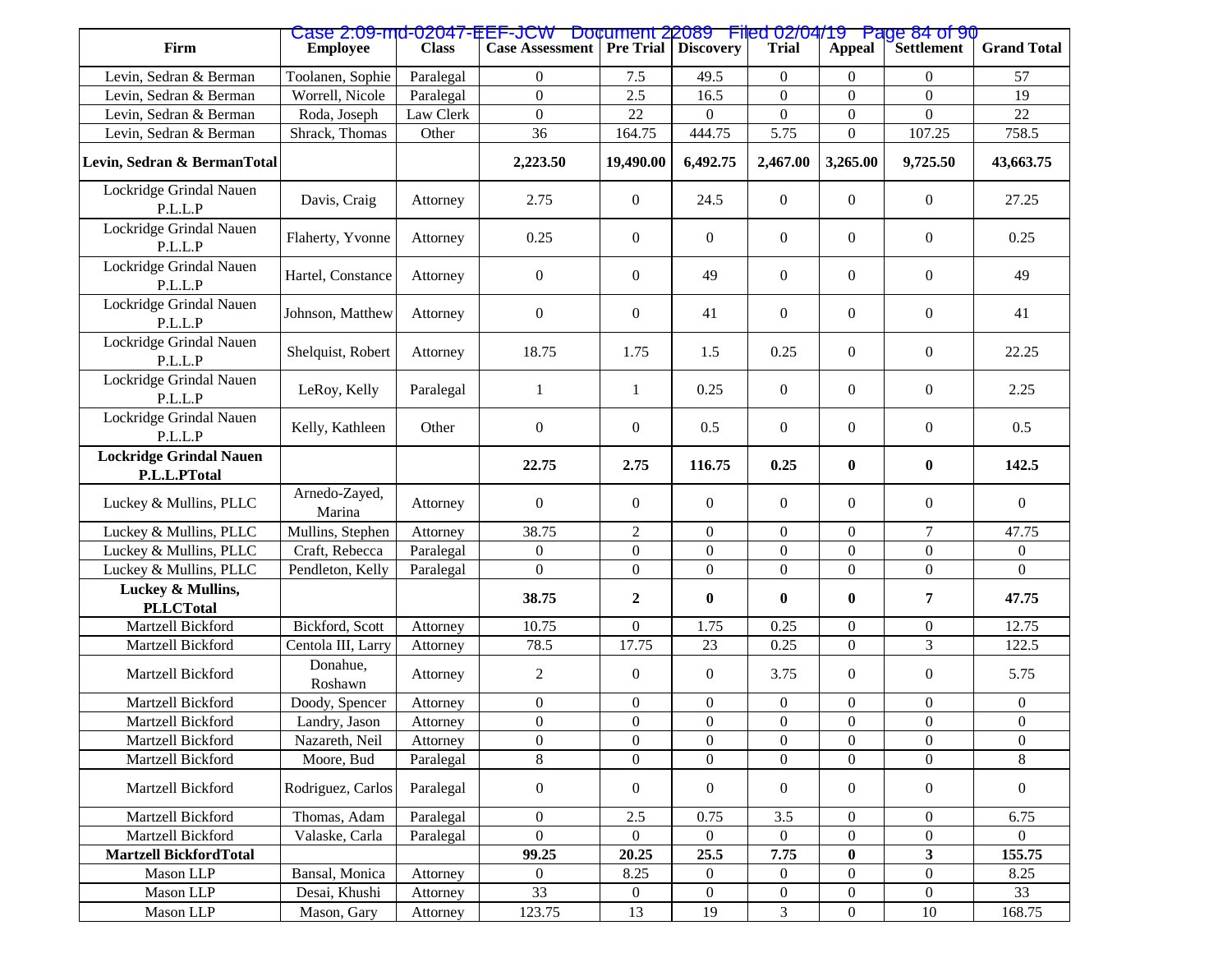| Firm                       | <b>Employee</b>               | <b>Class</b> | Case 2:09-md-02047-EEF-JCW Document 22089 Filed 02/04/19 Page 85 of 90<br><b>Case Assessment   Pre Trial   Discovery</b> |                  |                  | <b>Trial</b>            | Appeal           | Settlement       | <b>Grand Total</b> |
|----------------------------|-------------------------------|--------------|--------------------------------------------------------------------------------------------------------------------------|------------------|------------------|-------------------------|------------------|------------------|--------------------|
| Mason LLP                  | Solen, Donna                  | Attorney     | 0.25                                                                                                                     | 0.75             | $\Omega$         | $\overline{0}$          | $\overline{0}$   | $\Omega$         |                    |
| Mason LLP                  | DiCocco, Monica               | Paralegal    | 8                                                                                                                        | 6.5              | $\Omega$         | $\overline{0}$          | $\overline{0}$   | $\overline{0}$   | 14.5               |
| Mason LLP                  | Santillo, Keith               | Paralegal    | 1.2                                                                                                                      | $\Omega$         | $\Omega$         | $\overline{0}$          | $\overline{0}$   | $\overline{0}$   | 1.2                |
| <b>Mason LLPTotal</b>      |                               |              | 166.2                                                                                                                    | 28.5             | 19               | $\overline{\mathbf{3}}$ | $\bf{0}$         | 10               | 226.7              |
| Milstein Adelman, LLP      | Durkee, David                 | Attorney     | 192.75                                                                                                                   | 371.75           | 56.75            | $\Omega$                | $\overline{0}$   | $\theta$         | 621.25             |
| Milstein Adelman, LLP      | Milstein, Mark                | Attorney     | 159.5                                                                                                                    | 269.75           | $\overline{0}$   | $\boldsymbol{0}$        | $\overline{0}$   | 202.5            | 631.75             |
| Milstein Adelman, LLP      | Stevens, Paul                 | Attorney     | 105.5                                                                                                                    | $\overline{4}$   | 19.25            | $\overline{0}$          | $\overline{0}$   | 132              | 260.75             |
| Milstein Adelman, LLP      | Suarez, Carolina              | Attorney     | 115.75                                                                                                                   | 262              | 4.25             | $\overline{0}$          | $\mathbf{0}$     | $\Omega$         | 382                |
| Milstein Adelman, LLP      | Willett, Allison              | Attorney     | 296.25                                                                                                                   | 915              | 59.5             | $\overline{0}$          | $\overline{0}$   | 556              | 1,826.75           |
| Milstein Adelman, LLPTotal |                               |              | 869.75                                                                                                                   | 1,822.50         | 139.75           | $\boldsymbol{0}$        | $\bf{0}$         | 890.5            | 3,722.50           |
| Morgan & Morgan            | Albanis, Pete                 | Attorney     | 307.25                                                                                                                   | 126.75           | 295.25           | $\Omega$                | $\overline{0}$   | 61.5             | 790.75             |
| Morgan & Morgan            | Givens, Tamra                 | Attorney     | $\overline{0}$                                                                                                           | 20.5             | 27.75            | $\boldsymbol{0}$        | $\boldsymbol{0}$ | $\overline{0}$   | 48.25              |
| Morgan & Morgan            | Goetz, Michael                | Attorney     | 221.25                                                                                                                   | 170.75           | 2.5              | $\overline{0}$          | $\boldsymbol{0}$ | 2.25             | 396.75             |
| Morgan & Morgan            | Meyer, J Andrew               | Attorney     | 0.5                                                                                                                      | 96               | $\theta$         | $\overline{0}$          | $\mathbf{0}$     | $\overline{0}$   | 96.5               |
| Morgan & Morgan            | Mirabole, Angela              | Attorney     | $\theta$                                                                                                                 | $\overline{0}$   | 27.5             | $\boldsymbol{0}$        | $\overline{0}$   | $\boldsymbol{0}$ | 27.5               |
| Morgan & Morgan            | Petosa, Frank                 | Attorney     | 89.75                                                                                                                    | 25.75            | 334.5            | 113.75                  | $\boldsymbol{0}$ | $\boldsymbol{0}$ | 563.75             |
| Morgan & Morgan            | Soffin, Rachel                | Attorney     | $\overline{0}$                                                                                                           | 50.5             | 86               | $\boldsymbol{0}$        | $\boldsymbol{0}$ | $\overline{0}$   | 136.5              |
| Morgan & Morgan            | Weinstein, Scott<br>Wm        | Attorney     | 578.75                                                                                                                   | 171.75           | 82               | $\overline{0}$          | $\overline{0}$   | 19.25            | 851.75             |
| Morgan & Morgan            | Jacobs, Jolene                | Paralegal    | $\overline{0}$                                                                                                           | $\boldsymbol{0}$ | 0.5              | $\boldsymbol{0}$        | $\overline{0}$   | $\boldsymbol{0}$ | 0.5                |
| Morgan & Morgan            | Szilagyi-Rigsby,<br>Elizabeth | Paralegal    | 24                                                                                                                       | 4.75             | 18               | $\boldsymbol{0}$        | $\overline{0}$   | 10               | 56.75              |
| Morgan & MorganTotal       |                               |              | 1,221.50                                                                                                                 | 666.75           | 874              | 113.75                  | $\bf{0}$         | 93               | 2,969.00           |
| Morris Bart, L.L.C         | Alvarez, Mekel                | Attorney     | 4.5                                                                                                                      | 2.5              | $\overline{0}$   | 57.41                   | $\boldsymbol{0}$ | $\boldsymbol{0}$ | 64.41              |
| Morris Bart, L.L.C         | Bart, Morris                  | Attorney     | 90                                                                                                                       | 22.5             | $\boldsymbol{0}$ | $\boldsymbol{0}$        | $\boldsymbol{0}$ | $\boldsymbol{0}$ | 112.5              |
| Morris Bart, L.L.C         | Bowman, Reed                  | Attorney     | 346.25                                                                                                                   | 18.75            | $\theta$         | $\boldsymbol{0}$        | $\boldsymbol{0}$ | $\boldsymbol{0}$ | 365                |
| Morris Bart, L.L.C         | Keiser, Jeff                  | Attorney     | 1,103.00                                                                                                                 | 23.5             | 49.25            | $\boldsymbol{0}$        | $\overline{0}$   | $\boldsymbol{0}$ | 1,175.75           |
| Morris Bart, L.L.C         | Beck, James                   | Other        | 12                                                                                                                       | $\overline{0}$   | $\overline{0}$   | $\boldsymbol{0}$        | $\overline{0}$   | $\boldsymbol{0}$ | 12                 |
| Morris Bart, L.L.C         | Erato, Rae                    | Other        | $\Omega$                                                                                                                 | $\Omega$         | $\Omega$         | 5                       | $\overline{0}$   | $\overline{0}$   | 5                  |
| Morris Bart, L.L.CTotal    |                               |              | 1,555.75                                                                                                                 | 67.25            | 49.25            | 62.41                   | $\bf{0}$         | $\bf{0}$         | 1,734.66           |
| Nast Law LLC               | Burkholder,<br>Michele        | Attorney     | $\boldsymbol{0}$                                                                                                         | 0.35             | $\overline{0}$   | $\boldsymbol{0}$        | $\overline{0}$   | $\overline{0}$   | 0.35               |
| Nast Law LLC               | Burns, Erin                   | Attorney     | $1.5\,$                                                                                                                  | 39.6             | 0.25             | $\boldsymbol{0}$        | $\boldsymbol{0}$ | 0.25             | 41.6               |
| Nast Law LLC               | Gallucci, Daniel              | Attorney     | $\Omega$                                                                                                                 | 6.75             | $\Omega$         | $\theta$                | $\Omega$         | $\Omega$         | 6.75               |
| Nast Law LLC               | Nast, Dianne                  | Attorney     | 9.75                                                                                                                     | 81.5             | 2.25             | $\boldsymbol{0}$        | $\boldsymbol{0}$ | 2.25             | 95.75              |
| Nast Law LLC               | Roda, Joseph                  | Attorney     | $\boldsymbol{0}$                                                                                                         | 1.25             | $\mathbf{0}$     | $\boldsymbol{0}$        | $\boldsymbol{0}$ | 0                | 1.25               |
| Nast Law LLC               | Snyder, Jennifer              | Attorney     | $\boldsymbol{0}$                                                                                                         | 0.25             | $\Omega$         | $\boldsymbol{0}$        | $\boldsymbol{0}$ | $\boldsymbol{0}$ | 0.25               |
| Nast Law LLC               | Berrier, Meredith             | Paralegal    | $\boldsymbol{0}$                                                                                                         | 25.4             | 0.75             | $\boldsymbol{0}$        | $\boldsymbol{0}$ | $\boldsymbol{0}$ | 26.15              |
| Nast Law LLC               | Halsted, Amber                | Paralegal    | $\boldsymbol{0}$                                                                                                         | 13.5             | 0.75             | $\boldsymbol{0}$        | $\boldsymbol{0}$ | $\boldsymbol{0}$ | 14.25              |
| Nast Law LLC               | McVey, Kristina               | Paralegal    | $\boldsymbol{0}$                                                                                                         | 6.25             | $\bf{0}$         | $\boldsymbol{0}$        | $\boldsymbol{0}$ | $\boldsymbol{0}$ | 6.25               |
| Nast Law LLC               | Roberts, Cathryn              | Paralegal    | 6.75                                                                                                                     | 15               | 0.5              | $\boldsymbol{0}$        | $\overline{0}$   | 5                | 27.25              |
| Nast Law LLC               | Stephenson,<br>Sheila         | Paralegal    | $\boldsymbol{0}$                                                                                                         | 2.75             | $\boldsymbol{0}$ | $\boldsymbol{0}$        | $\boldsymbol{0}$ | $\boldsymbol{0}$ | 2.75               |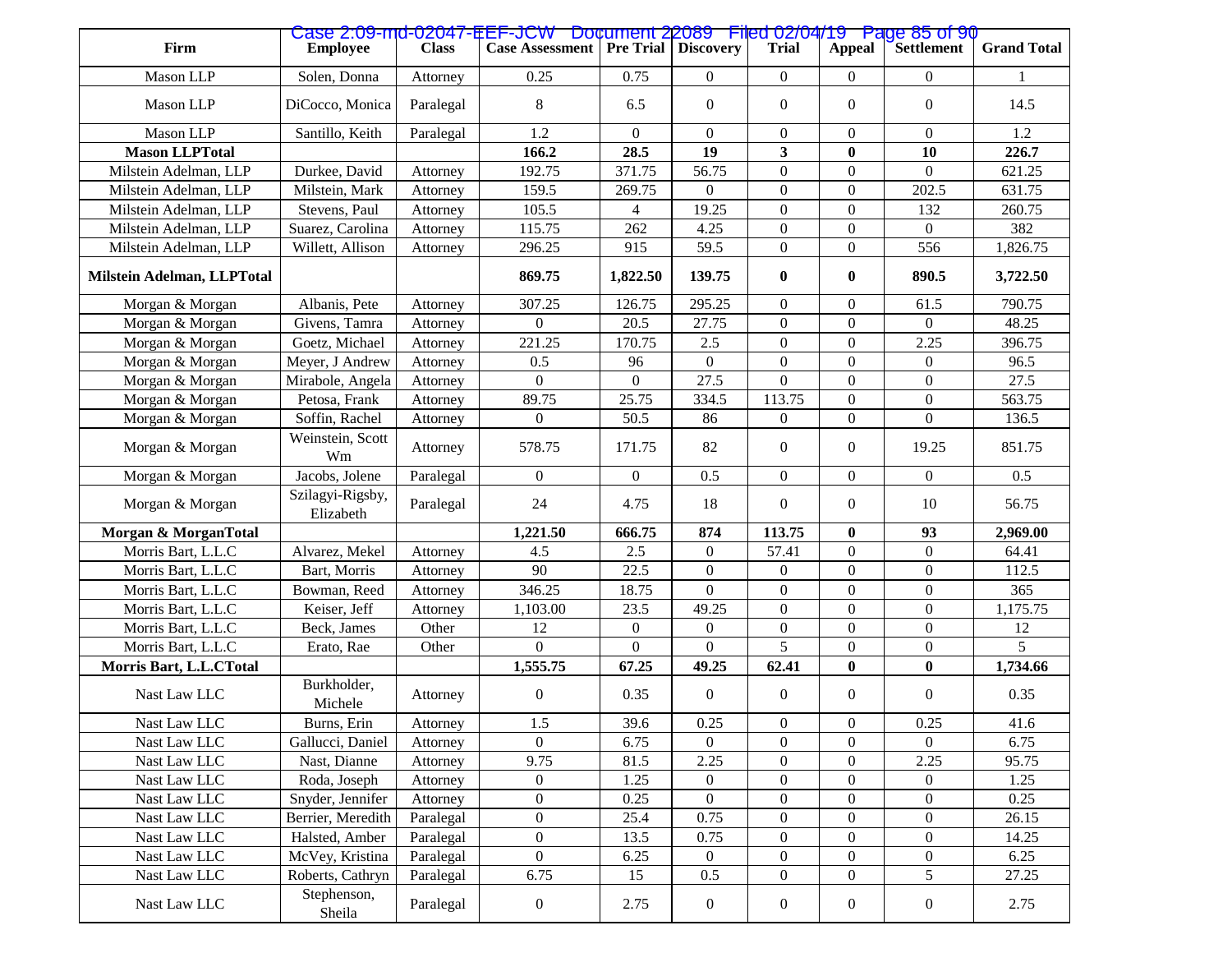| Firm                            | <b>Employee</b>       | <b>Class</b> | Case 2:09-md-02047-EEF-JCW Document 22089 Filed 02/04/19 Page 86 of 90<br><b>Case Assessment</b> |                  | <b>Pre Trial   Discovery</b> | <b>Trial</b>     | Appeal           | Settlement       | <b>Grand Total</b> |
|---------------------------------|-----------------------|--------------|--------------------------------------------------------------------------------------------------|------------------|------------------------------|------------------|------------------|------------------|--------------------|
| <b>Nast Law LLCTotal</b>        |                       |              | 18                                                                                               | 192.6            | 4.5                          | $\bf{0}$         | $\bf{0}$         | 7.5              | 222.6              |
| Parker Waichman LLP             | Breakstone, Jay       | Attorney     | 8.75                                                                                             | 40               | $\Omega$                     | 1.5              | $\Omega$         | $\Omega$         | 50.25              |
| Parker Waichman LLP             | Cambs, Peter          | Attorney     | $\Omega$                                                                                         | $\Omega$         | 173.75                       | 67.25            | $\overline{0}$   | $\Omega$         | 241                |
| Parker Waichman LLP             | Chaikin, Jordan       | Attorney     | 438.75                                                                                           | 1,036.00         | 578                          | 8                | $\overline{0}$   | 11.5             | 2,072.25           |
| Parker Waichman LLP             | Charnas, Scott        | Attorney     | $\overline{0}$                                                                                   | 64.25            | 8                            | $\overline{0}$   | $\overline{0}$   | $\overline{0}$   | 72.25              |
| Parker Waichman LLP             | Falkowitz, Gary       | Attorney     | $\Omega$                                                                                         | $\overline{0}$   | 59.25                        | 1.5              | $\mathbf{0}$     | $\overline{0}$   | 60.75              |
| Parker Waichman LLP             | Goodwin, April        | Attorney     | 219.5                                                                                            | $\mathbf{0}$     | 241.25                       | 15.25            | $\overline{0}$   | 17.25            | 493.25             |
| Parker Waichman LLP             | Krangle, David        | Attorney     | 48                                                                                               | $\overline{0}$   | $\overline{0}$               | $\overline{0}$   | $\mathbf{0}$     | $\overline{0}$   | 48                 |
| Parker Waichman LLP             | Kravitz, Ronni        | Attorney     | $\Omega$                                                                                         | $\overline{0}$   | 21                           | $\overline{0}$   | $\boldsymbol{0}$ | $\overline{0}$   | 21                 |
| Parker Waichman LLP             | Lau, Yatfai           | Attorney     | $\Omega$                                                                                         | $\overline{0}$   | 78                           | $\overline{0}$   | $\mathbf{0}$     | $\overline{0}$   | $\overline{78}$    |
| Parker Waichman LLP             | Muhlstock,<br>Melanie | Attorney     | $\overline{0}$                                                                                   | $\overline{0}$   | 19                           | $\overline{0}$   | $\overline{0}$   | $\overline{0}$   | 19                 |
| Parker Waichman LLP             | Parker, Jerrold       | Attorney     | 1,142.50                                                                                         | 783.75           | 414.25                       | 239.25           | $\overline{0}$   | $\boldsymbol{0}$ | 2,579.75           |
| Parker Waichman LLP             | Cussen, Catherine     | Paralegal    | 161                                                                                              | $\boldsymbol{0}$ | $\overline{0}$               | $\boldsymbol{0}$ | $\boldsymbol{0}$ | $\boldsymbol{0}$ | 161                |
| Parker Waichman LLP             | George,<br>Annmarie   | Paralegal    | 3.75                                                                                             | $\overline{0}$   | $\Omega$                     | $\overline{0}$   | $\overline{0}$   | $\overline{0}$   | 3.75               |
| Parker Waichman LLP             | Goldman, Aliza        | Paralegal    | 128                                                                                              | $\boldsymbol{0}$ | $\overline{0}$               | $\overline{0}$   | $\overline{0}$   | $\boldsymbol{0}$ | 128                |
| Parker Waichman LLP             | Hayat, Shafi          | Paralegal    | 169                                                                                              | $\mathbf{0}$     | $\boldsymbol{0}$             | $\boldsymbol{0}$ | $\overline{0}$   | $\overline{0}$   | 169                |
| Parker Waichman LLP             | Hoehn,<br>Rosemarie   | Paralegal    | 229                                                                                              | $\boldsymbol{0}$ | $\overline{0}$               | $\overline{0}$   | $\overline{0}$   | $\overline{0}$   | 229                |
| Parker Waichman LLP             | Marenghi, Joann       | Paralegal    | $\overline{0}$                                                                                   | $\overline{0}$   | 48                           | $\overline{0}$   | $\overline{0}$   | $\overline{0}$   | 48                 |
| Parker Waichman LLP             | Olayo, Jeanette       | Paralegal    | 172                                                                                              | $\boldsymbol{0}$ | $\theta$                     | $\boldsymbol{0}$ | $\overline{0}$   | $\overline{0}$   | 172                |
| Parker Waichman LLP             | Parker, Sean          | Paralegal    | $\theta$                                                                                         | $\boldsymbol{0}$ | 456.25                       | $\overline{0}$   | $\boldsymbol{0}$ | $\boldsymbol{0}$ | 456.25             |
| Parker Waichman LLP             | Schmitt, Lauren       | Paralegal    | 62.5                                                                                             | $\boldsymbol{0}$ | 47                           | $\overline{0}$   | $\overline{0}$   | $\overline{0}$   | 109.5              |
| Parker Waichman LLP             | Schnall, Deborah      | Paralegal    | 160                                                                                              | $\overline{0}$   | $\boldsymbol{0}$             | $\boldsymbol{0}$ | $\overline{0}$   | $\overline{0}$   | 160                |
| Parker Waichman LLP             | Spiteri, Jennifer     | Paralegal    | 140                                                                                              | $\overline{0}$   | $\overline{0}$               | $\boldsymbol{0}$ | $\overline{0}$   | $\boldsymbol{0}$ | 140                |
| Parker Waichman LLP             | Trivino, Dana         | Paralegal    | 201                                                                                              | $\overline{0}$   | $\Omega$                     | $\Omega$         | $\overline{0}$   | $\overline{0}$   | 201                |
| Parker Waichman LLP             | Tsiskakis, Loretta    | Paralegal    | $\overline{0}$                                                                                   | $\boldsymbol{0}$ | 51                           | $\overline{0}$   | $\overline{0}$   | $\boldsymbol{0}$ | 51                 |
| Parker Waichman LLP             | Whelan, Jeanetta      | Paralegal    | 10                                                                                               | $\Omega$         | $\Omega$                     | $\Omega$         | $\overline{0}$   | $\overline{0}$   | 10                 |
| Parker Waichman LLP             | Cronin, Roy           | Other        | 374.75                                                                                           | 2.25             | 94.75                        | 25.25            | $\overline{0}$   | $\overline{0}$   | 497                |
| Parker Waichman LLP             | Goldstein, Jeff       | Other        | 406                                                                                              | $\Omega$         | 5                            | $\overline{0}$   | $\mathbf{0}$     | $\overline{0}$   | 411                |
| Parker Waichman LLP             | Huynh, Linh           | Other        | 5                                                                                                | $\boldsymbol{0}$ | $\boldsymbol{0}$             | $\boldsymbol{0}$ | $\boldsymbol{0}$ | $\boldsymbol{0}$ | 5                  |
| Parker Waichman LLP             | Laraia, Robert        | Other        | 92.5                                                                                             | $\boldsymbol{0}$ | $\boldsymbol{0}$             | $\boldsymbol{0}$ | $\boldsymbol{0}$ | $\boldsymbol{0}$ | 92.5               |
| Parker Waichman LLP             | Rao, Deepak           | Other        | 126.25                                                                                           | $\Omega$         | $\Omega$                     | $\overline{0}$   | $\Omega$         | $\overline{0}$   | 126.25             |
| <b>Parker Waichman LLPTotal</b> |                       |              | 4,298.25                                                                                         | 1,926.25         | 2,294.50                     | 358              | $\bf{0}$         | 28.75            | 8,905.75           |
| Pender & Coward, PC             | Fulkerson, Alysha     | Attorney     | 9.9                                                                                              | 16.1             | 4.85                         | $\boldsymbol{0}$ | $\boldsymbol{0}$ | $\boldsymbol{0}$ | 30.85              |
| Pender & Coward, PC             | Green, Ross           | Attorney     | $\overline{0}$                                                                                   | 6.2              | $\overline{0}$               | $\boldsymbol{0}$ | $\boldsymbol{0}$ | $\overline{0}$   | 6.2                |
| Pender & Coward, PC             | Holcomb, Wayne        | Attorney     | 5.4                                                                                              | 7.4              | $\mathbf{0}$                 | $\boldsymbol{0}$ | $\overline{0}$   | $\boldsymbol{0}$ | 12.8               |
| Pender & Coward, PC             | Hunn, Jeffery         | Attorney     | 14.8                                                                                             | 84.5             | $\boldsymbol{0}$             | $2.5\,$          | $\boldsymbol{0}$ | 1.7              | 103.5              |
| Pender & Coward, PC             | Johnson, Alex         | Attorney     | 5.9                                                                                              | $\overline{0}$   | $\boldsymbol{0}$             | $\overline{0}$   | $\boldsymbol{0}$ | $\overline{0}$   | 5.9                |
| Pender & Coward, PC             | Kubovcik,<br>Andrew   | Attorney     | 0.3                                                                                              | $\boldsymbol{0}$ | $\boldsymbol{0}$             | $\boldsymbol{0}$ | $\boldsymbol{0}$ | $\boldsymbol{0}$ | 0.3                |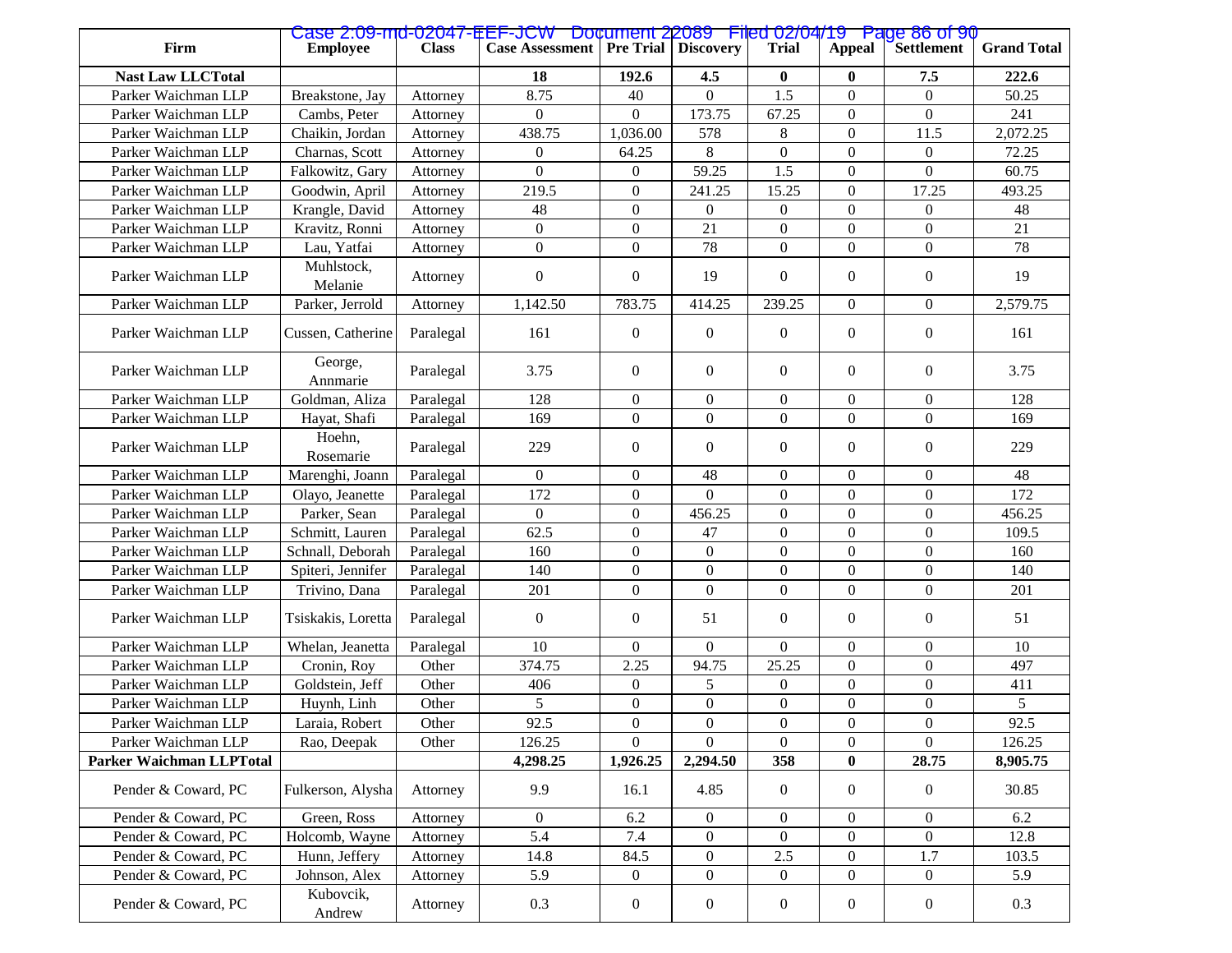| Firm                                       | <b>Employee</b>             | <b>Class</b>         | Case 2:09-md-02047-EEF-JCW Document 22089 Filed 02/04/19 Page 87 of 90<br><b>Case Assessment</b> |                  | <b>Pre Trial   Discovery</b> | <b>Trial</b>     | Appeal                     | Settlement       | <b>Grand Total</b> |
|--------------------------------------------|-----------------------------|----------------------|--------------------------------------------------------------------------------------------------|------------------|------------------------------|------------------|----------------------------|------------------|--------------------|
|                                            |                             |                      |                                                                                                  |                  |                              | $\Omega$         |                            | 0                |                    |
| Pender & Coward, PC<br>Pender & Coward, PC | Lahren, Anne<br>Lang, James | Attorney<br>Attorney | 1.5<br>3.4                                                                                       | 4<br>9.2         | $\Omega$<br>$\Omega$         | 0.7              | $\theta$<br>$\overline{0}$ | $\Omega$         | 5.5<br>13.3        |
| Pender & Coward, PC                        | Lascara, Wiiliam            | Attorney             | 113.6                                                                                            | 193.8            | 62.4                         | 15               | $\overline{0}$             | 9.6              | 394.4              |
| Pender & Coward, PC                        | Scheible, Daniel            | Attorney             | 0.3                                                                                              | $\Omega$         | $\theta$                     | $\mathbf{0}$     | $\overline{0}$             | $\overline{0}$   | 0.3                |
| Pender & Coward, PC                        | Eisel, Teresa               | Paralegal            | 68.6                                                                                             | 39.2             | 20.2                         | 1.1              | $\mathbf{0}$               | $\Omega$         | 129.1              |
| Pender & Coward, PCTotal                   |                             |                      | 223.7                                                                                            | 360.4            | 87.45                        | 19.3             | $\bf{0}$                   | 11.3             | 702.15             |
| Pendley Baudin & Coffin, LLP               | Baudin, Pamela              | Attorney             | 1.75                                                                                             | $\overline{0}$   | $\mathbf{0}$                 | $\mathbf{0}$     | $\overline{0}$             | $\overline{0}$   | 1.75               |
| Pendley Baudin & Coffin, LLP               | Baudin, Stanley             | Attorney             | 0.75                                                                                             | $\overline{0}$   | $\Omega$                     | $\Omega$         | $\overline{0}$             | $\overline{0}$   | 0.75               |
| Pendley Baudin & Coffin, LLP               | Coffin,<br>Christopher      | Attorney             | 90.75                                                                                            | 48               | 37.25                        | 21.5             | $\overline{0}$             | $\overline{0}$   | 197.5              |
| Pendley Baudin & Coffin, LLP               | Edwards, Allen              | Attorney             |                                                                                                  | $\overline{0}$   | 39.5                         | $\overline{0}$   | $\overline{0}$             | $\overline{0}$   | 40.5               |
| Pendley Baudin & Coffin, LLP               | Pendley, Patrick            | Attorney             | 15.25                                                                                            | 1.25             | $\mathbf{0}$                 | 0.75             | $\overline{0}$             | $\overline{0}$   | 17.25              |
| Pendley Baudin & Coffin, LLP               | Rockforte,<br>Nicholas      | Attorney             | 87.75                                                                                            | 13.75            | 10                           | 27.5             | $\overline{0}$             | 4.5              | 143.5              |
| Pendley Baudin & Coffin, LLP               | Dupont, Shayna              | Paralegal            | 5                                                                                                | $\overline{0}$   | 4.5                          | $\boldsymbol{0}$ | $\boldsymbol{0}$           | $\overline{0}$   | 9.5                |
| Pendley Baudin & Coffin, LLP               | Edwards, Renee              | Paralegal            | 292.95                                                                                           | $\overline{0}$   | 13.75                        | $\Omega$         | $\overline{0}$             | $\overline{0}$   | 306.7              |
| Pendley Baudin & Coffin,                   |                             |                      | 495.2                                                                                            | 63               | 105                          | 49.75            | $\bf{0}$                   | 4.5              | 717.45             |
| <b>LLPTotal</b>                            |                             |                      |                                                                                                  |                  |                              |                  |                            |                  |                    |
| Podhurst Orseck, P.A.                      | Diaz, Jr., Victor           | Attorney             | 972.5                                                                                            | 140.5            | 2                            | $\overline{0}$   | $\overline{0}$             | $\overline{0}$   | 1,115.00           |
| Podhurst Orseck, P.A                       | Eaton, Joel                 | Attorney             | 11.5                                                                                             | 9.25             | $\boldsymbol{0}$             | $\overline{0}$   | $\boldsymbol{0}$           | $\overline{0}$   | 20.75              |
| Podhurst Orseck, P.A.                      | Ezell, Katherine            | Attorney             | 0.75                                                                                             | $\overline{0}$   | $\mathbf{0}$                 | $\Omega$         | $\boldsymbol{0}$           | $\Omega$         | 0.75               |
| Podhurst Orseck, P.A.                      | Gravante, John              | Attorney             | 61.25                                                                                            | 7.75             | $\mathbf{0}$                 | 15.5             | $\overline{0}$             | 69.5             | 154                |
| Podhurst Orseck, P.A                       | Josefsberg,<br>Robert       | Attorney             | 652.5                                                                                            | 46.75            | $\boldsymbol{0}$             | 17               | $\overline{0}$             | $\overline{0}$   | 716.25             |
| Podhurst Orseck, P.A                       | Prieto, Peter               | Attorney             | 99                                                                                               | 35               | $\boldsymbol{0}$             | 64.25            | $\boldsymbol{0}$           | $\overline{0}$   | 198.25             |
| Podhurst Orseck, P.A                       | Rosenthal,<br>Stephen       | Attorney             | 14.25                                                                                            | 4.5              | $\overline{0}$               | $\boldsymbol{0}$ | $\boldsymbol{0}$           | $\overline{0}$   | 18.75              |
| Podhurst Orseck, P.A                       | Rundlet,<br>Alexander       | Attorney             | 156                                                                                              | 142.5            | 0.5                          | $\overline{0}$   | $\overline{0}$             | $\overline{0}$   | 299                |
| Podhurst Orseck, P.A.                      | Weinshall,<br>Matthew P.    | Attorney             | 14.75                                                                                            | $\overline{0}$   | $\mathbf{0}$                 | $\overline{0}$   | $\boldsymbol{0}$           | $\overline{0}$   | 14.75              |
| Podhurst Orseck, P.A.                      | Enriquez, Ramon             | Paralegal            | 354.5                                                                                            | 22.5             | 38.25                        | $\overline{0}$   | $\overline{0}$             | $\overline{0}$   | 415.25             |
| Podhurst Orseck, P.A.                      | Lawson, Michelle            | Paralegal            | 0.5                                                                                              | $\overline{0}$   | $\overline{0}$               | $\overline{0}$   | $\mathbf{0}$               | $\overline{0}$   | 0.5                |
| Podhurst Orseck, P.A                       | Popowski, Ailyn             | Paralegal            | 21.25                                                                                            | $\boldsymbol{0}$ | $\boldsymbol{0}$             | $\boldsymbol{0}$ | $\boldsymbol{0}$           | $\boldsymbol{0}$ | 21.25              |
| Podhurst Orseck, P.A                       | Doddo, Jimmy   Law Clerk    |                      | 27.25                                                                                            | 4.5              | $\mathbf{0}$                 | $\boldsymbol{0}$ | $\boldsymbol{0}$           | $\boldsymbol{0}$ | 31.75              |
| Podhurst Orseck, P.A.                      | Donner, Jeffrey             | Law Clerk            | 717.25                                                                                           | 337              | 120.25                       | 12               | $\Omega$                   | $\Omega$         | 1.186.50           |
| Podhurst Orseck, P.A                       | Handelson, Erika            | Law Clerk            | 4.25                                                                                             | 7.25             | $\overline{0}$               | $\overline{0}$   | $\overline{0}$             | $\overline{0}$   | 11.5               |
| Podhurst Orseck, P.A                       | Harrigan, Thamar            | Law Clerk            | 979.75                                                                                           | $\overline{0}$   | $\mathbf{0}$                 | $\overline{0}$   | $\overline{0}$             | $\overline{0}$   | 979.75             |
| Podhurst Orseck, P.A                       | Kerr, Mark                  | Law Clerk            | 3                                                                                                | 6.5              | $\mathbf{0}$                 | $\overline{0}$   | $\boldsymbol{0}$           | $\overline{0}$   | 9.5                |
| Podhurst Orseck, P.A                       | Lorenzo, Jorge              | Law Clerk            | 3                                                                                                | $\overline{0}$   | $\mathbf{0}$                 | 1.25             | $\overline{0}$             | $\overline{0}$   | 4.25               |
| Podhurst Orseck, P.A.                      | Thornton, Clayton           | Law Clerk            | 33                                                                                               | $\overline{0}$   | $\overline{0}$               | $\overline{0}$   | $\overline{0}$             | $\mathbf{0}$     | 33                 |
| Podhurst Orseck, P.A                       | Olmos, Felix                | Other                | 101                                                                                              | $\overline{4}$   | $\mathbf{0}$                 | 1                | $\overline{0}$             | $\overline{0}$   | 106                |
| Podhurst Orseck, P.A                       | Patton, Bert                | Other                | 19.75                                                                                            | $\overline{0}$   | $\boldsymbol{0}$             | $\overline{0}$   | $\overline{0}$             | $\overline{0}$   | 19.75              |
| Podhurst Orseck, P.A                       | Valledor, Mary              | Other                | 126.75                                                                                           | $\mathbf{0}$     | $\boldsymbol{0}$             | $\boldsymbol{0}$ | $\boldsymbol{0}$           | $\boldsymbol{0}$ | 126.75             |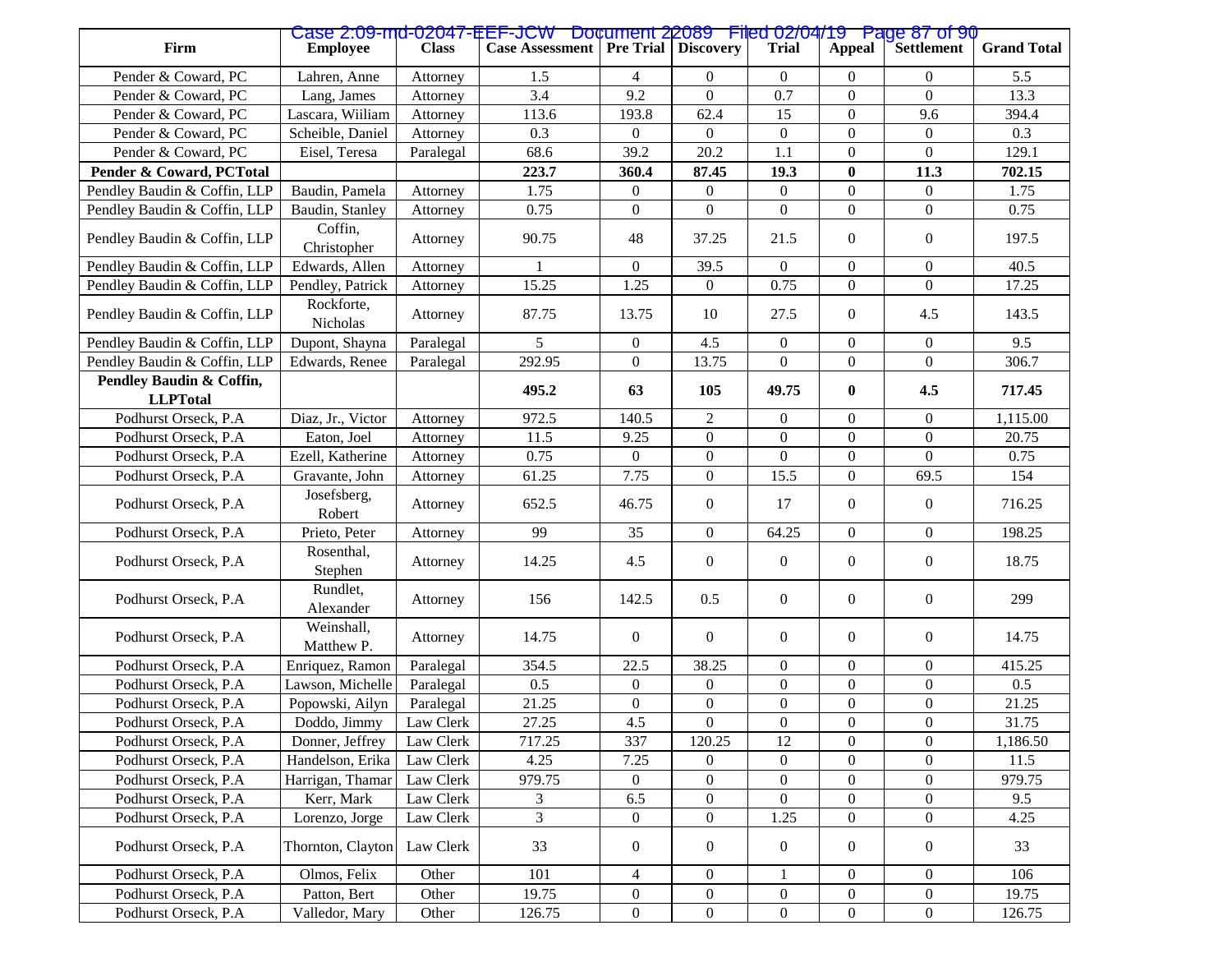| Firm                                   | <b>Employee</b>         | <b>Class</b> | Case 2:09-md-02047-EEF-JCW Document 22089 Filed 02/04/19 Page 88 of 90<br><b>Case Assessment   Pre Trial   Discovery</b> |                  |                  | <b>Trial</b>     | Appeal               | <b>Settlement</b> | <b>Grand Total</b> |
|----------------------------------------|-------------------------|--------------|--------------------------------------------------------------------------------------------------------------------------|------------------|------------------|------------------|----------------------|-------------------|--------------------|
|                                        |                         |              |                                                                                                                          |                  |                  |                  |                      |                   |                    |
| <b>Podhurst Orseck, P.ATotal</b>       |                         |              | 4,373.75<br>Q                                                                                                            | 768<br>$\Omega$  | 161<br>$\Omega$  | 111<br>$\Omega$  | $\bf{0}$<br>$\Omega$ | 69.5              | 5,483.25<br>9      |
| Reeves & Mestayer, PLLC                | Burkes, Jennifer        | Attorney     |                                                                                                                          |                  |                  |                  |                      | $\Omega$          |                    |
| Reeves & Mestayer, PLLC                | Busby, Tom              | Attorney     | 1,818.80                                                                                                                 | 698.22           | 1,435.25         | 294.5            | 8.25                 | 19                | 4,274.02           |
| Reeves & Mestayer, PLLC                | Lumpkin, Mark           | Attorney     | 265.9                                                                                                                    | 147.89           | 145.49           | 140.64           | $\overline{4}$       | 6                 | 709.92             |
| Reeves & Mestayer, PLLC                | Reeves, Jim             | Attorney     | 2,064.80                                                                                                                 | 653.47           | 1,267.25         | 319.25           | 7.25                 | 13.75             | 4,325.77           |
| Reeves & Mestayer, PLLC                | Parkinson, Paula        | Paralegal    | 13                                                                                                                       | $\boldsymbol{0}$ | $\theta$         | 33               | $\overline{0}$       | $\overline{0}$    | 46                 |
| Reeves & Mestayer,<br><b>PLLCTotal</b> |                         |              | 4,171.50                                                                                                                 | 1,499.58         | 2,847.99         | 787.39           | 19.5                 | 38.75             | 9,364.71           |
| Rhine Law Firm, P.C.                   | Rhine, Joel             | Attorney     | 164                                                                                                                      | 191              | 22.5             | 5.5              | $\boldsymbol{0}$     | $\mathbf{0}$      | 383                |
| Rhine Law Firm, P.C.                   | Wagner,<br>Katherine    | Attorney     | $\overline{0}$                                                                                                           | 8.25             | $\overline{0}$   | $\overline{0}$   | $\overline{0}$       | $\mathbf{0}$      | 8.25               |
| Rhine Law Firm, P.C.                   | Kelley, Shannon         | Paralegal    | 4.75                                                                                                                     | $\overline{0}$   | 21.25            | $\mathbf{0}$     | $\overline{0}$       | $\overline{0}$    | 26                 |
| Rhine Law Firm, P.C.                   | Schomp, Cristi          | Paralegal    | 0.5                                                                                                                      | $\Omega$         | $\Omega$         | $\mathbf{0}$     | $\overline{0}$       | $\overline{0}$    | 0.5                |
| <b>Rhine Law Firm, P.C.Total</b>       |                         |              | 169.25                                                                                                                   | 199.25           | 43.75            | 5.5              | $\bf{0}$             | $\bf{0}$          | 417.75             |
| Richard J. Serpe, P.C.                 | Biagioni, Joseph        | Attorney     | 491.75                                                                                                                   | 25               | 12               | 344.5            | $\boldsymbol{0}$     | $\overline{0}$    | 873.25             |
| Richard J. Serpe, P.C.                 | Breit, Jeffrey          | Attorney     | 233                                                                                                                      | 94               | 28.25            | 92               | 11.5                 | 39                | 497.75             |
| Richard J. Serpe, P.C.                 | Brown, Joan             | Attorney     | $\overline{0}$                                                                                                           | 21               | $\boldsymbol{0}$ | $\boldsymbol{0}$ | $\boldsymbol{0}$     | $\boldsymbol{0}$  | 21                 |
| Richard J. Serpe, P.C.                 | Drescher, John          | Attorney     | 119                                                                                                                      | 242              | 93.5             | 75.55            | 41.5                 | 0.5               | 572.05             |
| Richard J. Serpe, P.C.                 | Gilbert, Oscar          | Attorney     | $\overline{0}$                                                                                                           | 7.5              | 6.5              | 42               | $\overline{0}$       | $\overline{0}$    | 56                 |
| Richard J. Serpe, P.C.                 | Imprevento,<br>Michael  | Attorney     | 157                                                                                                                      | 473              | 24               | 252              | 83                   | 31                | 1,020.00           |
| Richard J. Serpe, P.C.                 | Leeth, Billie           | Attorney     | $\theta$                                                                                                                 | 26               | $\overline{0}$   | 57               | $\boldsymbol{0}$     | $\overline{0}$    | 83                 |
| Richard J. Serpe, P.C.                 | Serpe, Richard          | Attorney     | 527.73                                                                                                                   | 296.5            | 128              | 1,315.05         | 0.5                  | 30.25             | 2,298.03           |
| Richard J. Serpe, P.C.                 | Serpe-2, Richard        | Attorney     | 210                                                                                                                      | 431.75           | 402.5            | 535              | 46.25                | 501.25            | 2,126.75           |
| Richard J. Serpe, P.C.                 | Baker, Terry            | Paralegal    | $\overline{0}$                                                                                                           | $\overline{0}$   | 8                | $\boldsymbol{0}$ | $\boldsymbol{0}$     | $\overline{0}$    | 8                  |
| Richard J. Serpe, P.C.                 | Biagioni - 2,<br>Joseph | Paralegal    | 7.25                                                                                                                     | 9.25             | $\boldsymbol{0}$ | $\boldsymbol{0}$ | $\boldsymbol{0}$     | $\mathbf{0}$      | 16.5               |
| Richard J. Serpe, P.C.                 | Campbell, Bridget       | Paralegal    | 23                                                                                                                       | $\mathbf{0}$     | $\overline{0}$   | 13.5             | $\boldsymbol{0}$     | $\boldsymbol{0}$  | 36.5               |
| Richard J. Serpe, P.C.                 | Cohen, Rebecca          | Paralegal    | 850.25                                                                                                                   | 96.5             | 334.5            | 101              | $\boldsymbol{0}$     | 204.75            | 1,587.00           |
| Richard J. Serpe, P.C.                 | Derby, Erin             | Paralegal    | 9                                                                                                                        | 1.5              | $\overline{0}$   | 6                | $\overline{0}$       | $\overline{0}$    | 16.5               |
| Richard J. Serpe, P.C.                 | MacPherson,<br>Amy      | Paralegal    | 14.5                                                                                                                     | 9.75             | $\overline{0}$   | $\overline{0}$   | $\boldsymbol{0}$     | $\mathbf{0}$      | 24.25              |
| Richard J. Serpe, P.C.                 | Oliver, Tracy           | Paralegal    | 796.75                                                                                                                   | 1,112.25         | 996.5            | 625              | 67.75                | 552               | 4,150.25           |
| Richard J. Serpe, P.C.                 | Puckett, Debbie         | Paralegal    | 0.5                                                                                                                      | 6.5              | 0.5              | 3.75             | $\overline{0}$       | $\overline{0}$    | 11.25              |
| Richard J. Serpe, P.C.                 | Todd, Dianne            | Paralegal    |                                                                                                                          | 14               | $\Omega$         | $\overline{0}$   | $\Omega$             | $\Omega$          | 15                 |
| Richard J. Serpe, P.C.Total            |                         |              | 3,440.73                                                                                                                 | 2,866.50         | 2,034.25         | 3,462.35         | 250.5                | 1,358.75          | 13,413.08          |
| Seeger Weiss LLP                       | George, Scott<br>Alan   | Attorney     | 430.95                                                                                                                   | 378.65           | 1,029.60         | 769.25           | 48.25                | 12.75             | 2,669.45           |
| Seeger Weiss LLP                       | Grand, Jeffrey          | Attorney     | 385                                                                                                                      | 220              | 796              | 2,831.00         | $\boldsymbol{0}$     | 17.5              | 4,249.50           |
| Seeger Weiss LLP                       | Kekatos,<br>Diogenes    | Attorney     | 19.9                                                                                                                     | 18               | $\mathbf{0}$     | $\boldsymbol{0}$ | $\boldsymbol{0}$     | $\boldsymbol{0}$  | 37.9               |
| Seeger Weiss LLP                       | O'Brien, James          | Attorney     | 57.7                                                                                                                     | $\boldsymbol{0}$ | $\boldsymbol{0}$ | 2.5              | $\boldsymbol{0}$     | $\boldsymbol{0}$  | 60.2               |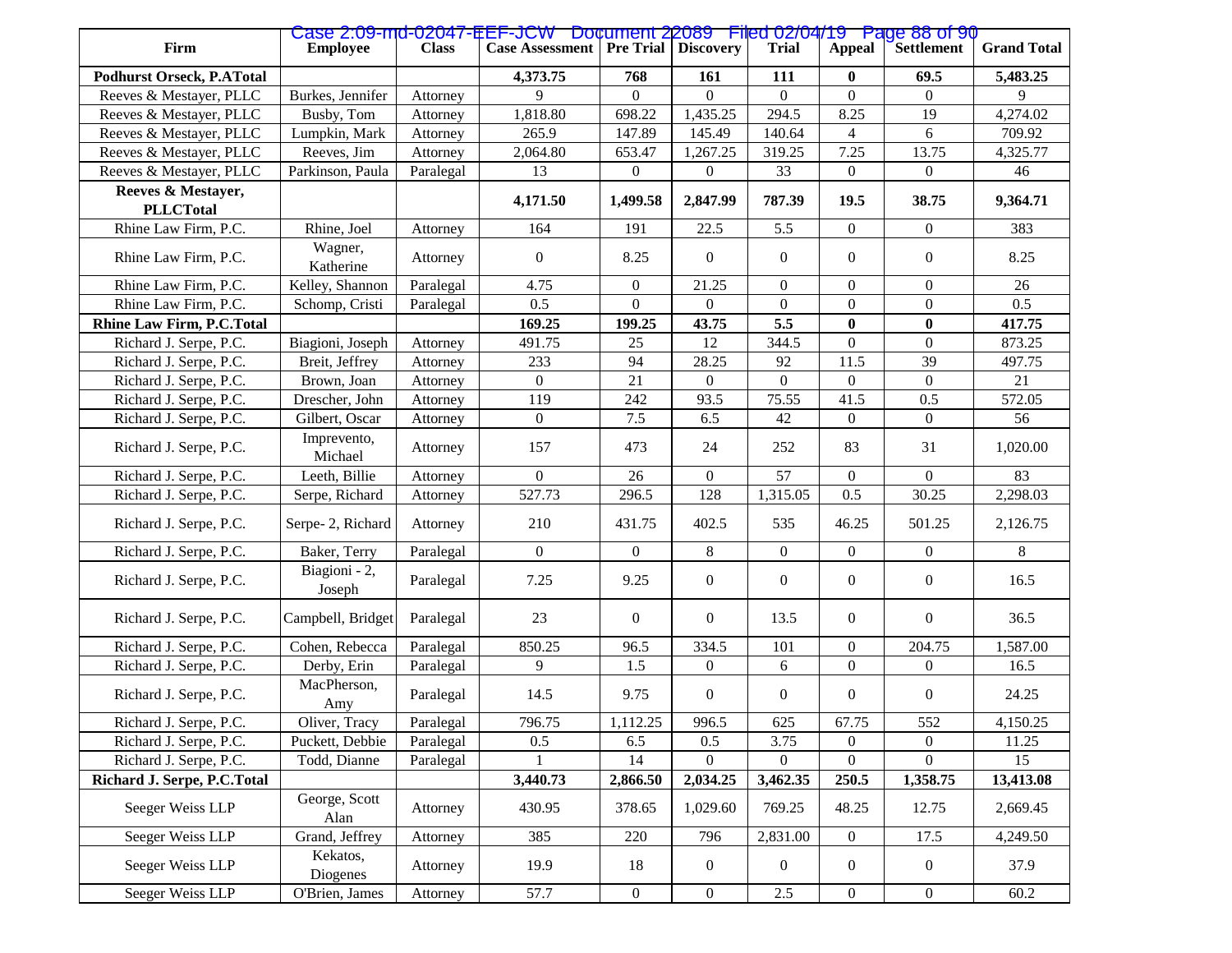| Firm                            | <b>Employee</b>        | <b>Class</b> | Case 2:09-md-02047-EEF-JCW Document 22089 Filed 02/04/19 Page 89 of 90<br><b>Case Assessment   Pre Trial   Discovery</b> |                  |                | <b>Trial</b>     | Appeal           | Settlement       | <b>Grand Total</b> |
|---------------------------------|------------------------|--------------|--------------------------------------------------------------------------------------------------------------------------|------------------|----------------|------------------|------------------|------------------|--------------------|
|                                 |                        |              |                                                                                                                          |                  |                |                  |                  |                  |                    |
| Seeger Weiss LLP                | Schimmel,<br>Miriam    | Attorney     | $\boldsymbol{0}$                                                                                                         | $\boldsymbol{0}$ | 10             | $\boldsymbol{0}$ | $\overline{0}$   | $\overline{0}$   | 10                 |
| Seeger Weiss LLP                | Seeger,<br>Christopher | Attorney     | 1,619.00                                                                                                                 | 310.5            | 1,000.00       | 3,596.00         | $\overline{0}$   | 270.5            | 6,796.00           |
| Seeger Weiss LLP                | Tsai, Joseph           | Attorney     | 36.5                                                                                                                     | 4.5              | 56             | 103              | $\overline{0}$   | $\Omega$         | 200                |
| Seeger Weiss LLP                | Weiss, Stephen         | Attorney     | $0.8\,$                                                                                                                  | $\overline{0}$   | 0.5            | $\boldsymbol{0}$ | $\overline{0}$   | 0.25             | 1.55               |
| Seeger Weiss LLP                | Bush, Rodney           | Paralegal    | $\mathbf{0}$                                                                                                             | $\overline{0}$   | 25.5           | $\boldsymbol{0}$ | $\overline{0}$   | $\overline{0}$   | 25.5               |
| Seeger Weiss LLP                | Griffith, Lauren       | Paralegal    | 1                                                                                                                        | 0.5              | 34.5           | 12               | $\overline{0}$   | 0.5              | 48.5               |
| Seeger Weiss LLP                | Karlitz, Amanda        | Paralegal    | 20.5                                                                                                                     | $\boldsymbol{0}$ | 9.75           | $\boldsymbol{0}$ | $\boldsymbol{0}$ | $\boldsymbol{0}$ | 30.25              |
| Seeger Weiss LLP                | Kibria, Somaiya        | Paralegal    | 40                                                                                                                       | $\boldsymbol{0}$ | 121.25         | 64               | $\boldsymbol{0}$ | $\boldsymbol{0}$ | 225.25             |
| Seeger Weiss LLP                | Torres, Andro          | Paralegal    | 1.75                                                                                                                     | $\boldsymbol{0}$ | $\overline{0}$ | $\overline{0}$   | $\boldsymbol{0}$ | $\overline{0}$   | 1.75               |
| Seeger Weiss LLP                | Wickline, Kristin      | Paralegal    | 8                                                                                                                        | 2.75             | 1.75           | $\boldsymbol{0}$ | $\boldsymbol{0}$ | $\overline{0}$   | 12.5               |
| Seeger Weiss LLP                | Lipner, David          | Other        | $\Omega$                                                                                                                 | $\Omega$         | 12             | $\Omega$         | $\Omega$         | $\Omega$         | 12                 |
| <b>Seeger Weiss LLPTotal</b>    |                        |              | 2,621.10                                                                                                                 | 934.9            | 3,096.85       | 7,377.75         | 48.25            | 301.5            | 14,380.35          |
| Singleton Law Firm              | Singleton, Willie      | Attorney     | 78.5                                                                                                                     | 34.25            | 32.75          | 155.75           | $\overline{0}$   | $\boldsymbol{0}$ | 301.25             |
| Singleton Law Firm              | Webster, Barbara       | Law Clerk    | 37                                                                                                                       | $\boldsymbol{0}$ | 0.75           | $\boldsymbol{0}$ | $\overline{0}$   | $\overline{0}$   | 37.75              |
| <b>Singleton Law FirmTotal</b>  |                        |              | 115.5                                                                                                                    | 34.25            | 33.5           | 155.75           | $\bf{0}$         | $\boldsymbol{0}$ | 339                |
| Strom Law Firm, LLC             | John, Alphin           | Attorney     | 5.5                                                                                                                      | $\mathbf{0}$     | $\mathbf{0}$   | 35.75            | $\overline{0}$   | $\boldsymbol{0}$ | 41.25              |
| Strom Law Firm, LLC             | Madden, Robyn          | Attorney     | $\boldsymbol{0}$                                                                                                         | $\boldsymbol{0}$ | $\overline{0}$ | 0.75             | $\boldsymbol{0}$ | $\boldsymbol{0}$ | 0.75               |
| Strom Law Firm, LLC             | Pacella, Mario         | Attorney     | $\overline{0}$                                                                                                           | $\boldsymbol{0}$ | $\mathbf{0}$   | 2.25             | $\boldsymbol{0}$ | $\boldsymbol{0}$ | 2.25               |
| Strom Law Firm, LLC             | Strom, Pete            | Attorney     | 3.5                                                                                                                      | $\boldsymbol{0}$ | $\mathbf{0}$   | 21.5             | $\boldsymbol{0}$ | $\boldsymbol{0}$ | 25                 |
| <b>Strom Law Firm, LLCTotal</b> |                        |              | 9                                                                                                                        | $\bf{0}$         | $\bf{0}$       | 60.25            | $\bf{0}$         | $\bf{0}$         | 69.25              |
| Taylor Martino, PC              | Braswell, Kasie        | Attorney     | 16.25                                                                                                                    | 28               | 1.75           | $\boldsymbol{0}$ | $\overline{0}$   | 53               | 99                 |
| Taylor Martino, PC              | Rowan, Edward          | Attorney     | 20.75                                                                                                                    | 3.75             | 12.25          | $\boldsymbol{0}$ | $\boldsymbol{0}$ | $\overline{4}$   | 40.75              |
| Taylor Martino, PC              | Taylor, Richard        | Attorney     | 61.25                                                                                                                    | 59               | 91             | $\boldsymbol{0}$ | $\boldsymbol{0}$ | 120              | 331.25             |
| <b>Taylor Martino, PCTotal</b>  |                        |              | 98.25                                                                                                                    | 90.75            | 105            | $\bf{0}$         | $\bf{0}$         | 177              | 471                |
| The Lambert Firm                | Lambert, Hugh          | Attorney     | 2,019.00                                                                                                                 | 81.25            | 89.5           | 212.5            | 0.5              | 14               | 2,416.75           |
| The Lambert Firm                | Mangat, Chathan        | Attorney     | 42.5                                                                                                                     | $\boldsymbol{0}$ | $\overline{0}$ | $\overline{0}$   | $\overline{0}$   | $\boldsymbol{0}$ | 42.5               |
| The Lambert Firm                | Nelson, Linda          | Attorney     | 84                                                                                                                       | 3                | $\Omega$       | $\boldsymbol{0}$ | $\boldsymbol{0}$ | $\theta$         | 87                 |
| The Lambert Firm                | Peterson, Cayce        | Attorney     | 831.75                                                                                                                   | 129              | 85             | 255              | 15               | 16.25            | 1,332.00           |
| The Lambert Firm                | Guidry, Amy            | Paralegal    | 205.5                                                                                                                    | $\overline{4}$   | 169.5          | 36               | $\overline{0}$   | $\overline{0}$   | 415                |
| The Lambert Firm                | Lumpkin, Allison       | Paralegal    | 31.5                                                                                                                     | $\overline{0}$   | $\Omega$       | $\overline{0}$   | $\overline{0}$   | $\boldsymbol{0}$ | 31.5               |
| The Lambert Firm                | Minden, Jennifer       | Paralegal    | $4.5\,$                                                                                                                  | $\boldsymbol{0}$ | 73.75          | $\boldsymbol{0}$ | $\boldsymbol{0}$ | $\boldsymbol{0}$ | 78.25              |
| The Lambert Firm                | Pince, Adrianna        | Paralegal    | $\boldsymbol{0}$                                                                                                         | $\boldsymbol{0}$ | 176            | $\boldsymbol{0}$ | $\boldsymbol{0}$ | $\boldsymbol{0}$ | 176                |
| The Lambert Firm                | French, Justin         | Law Clerk    | $\Omega$                                                                                                                 | $\boldsymbol{0}$ | 98.25          | $\Omega$         | $\Omega$         | $\Omega$         | 98.25              |
| The Lambert Firm                | Lambert, M.<br>Palmer  | Law Clerk    | 10.5                                                                                                                     | $\overline{0}$   | $\mathbf{0}$   | $\boldsymbol{0}$ | $\boldsymbol{0}$ | $\boldsymbol{0}$ | 10.5               |
| The Lambert Firm                | Beckett, Gerry         | Other        | 44.75                                                                                                                    | 1.5              | 12             | $\boldsymbol{0}$ | $\overline{4}$   | $\Omega$         | 62.25              |
| <b>The Lambert FirmTotal</b>    |                        |              | 3,274.00                                                                                                                 | 218.75           | 704            | 503.5            | 19.5             | 30.25            | 4,750.00           |
| The Steckler Law Firm           | Bautista, Sharon       | Attorney     | 21.5                                                                                                                     | 33.75            | 7.5            | $\mathbf{0}$     | $\overline{0}$   | $\overline{0}$   | 62.75              |
| The Steckler Law Firm           | Brown, Bob             | Attorney     | 196.5                                                                                                                    | 24.5             | 19.75          | 124              | $\overline{c}$   | 57.75            | 424.5              |
| The Steckler Law Firm           | Melancon, Renee        | Attorney     | 159.75                                                                                                                   | 305.5            | 13.75          | $\boldsymbol{0}$ | $\overline{0}$   | 0                | 479                |
| The Steckler Law Firm           | Reddell, Kelly         | Attorney     | 53.25                                                                                                                    | 57.25            | 1.75           | 297.25           | $\mathbf{0}$     | $\boldsymbol{0}$ | 409.5              |
| The Steckler Law Firm           | Saucer, Ann            | Attorney     | 8.25                                                                                                                     | 68.45            | $\overline{0}$ | $\overline{0}$   | $\mathbf{0}$     | $\boldsymbol{0}$ | 76.7               |